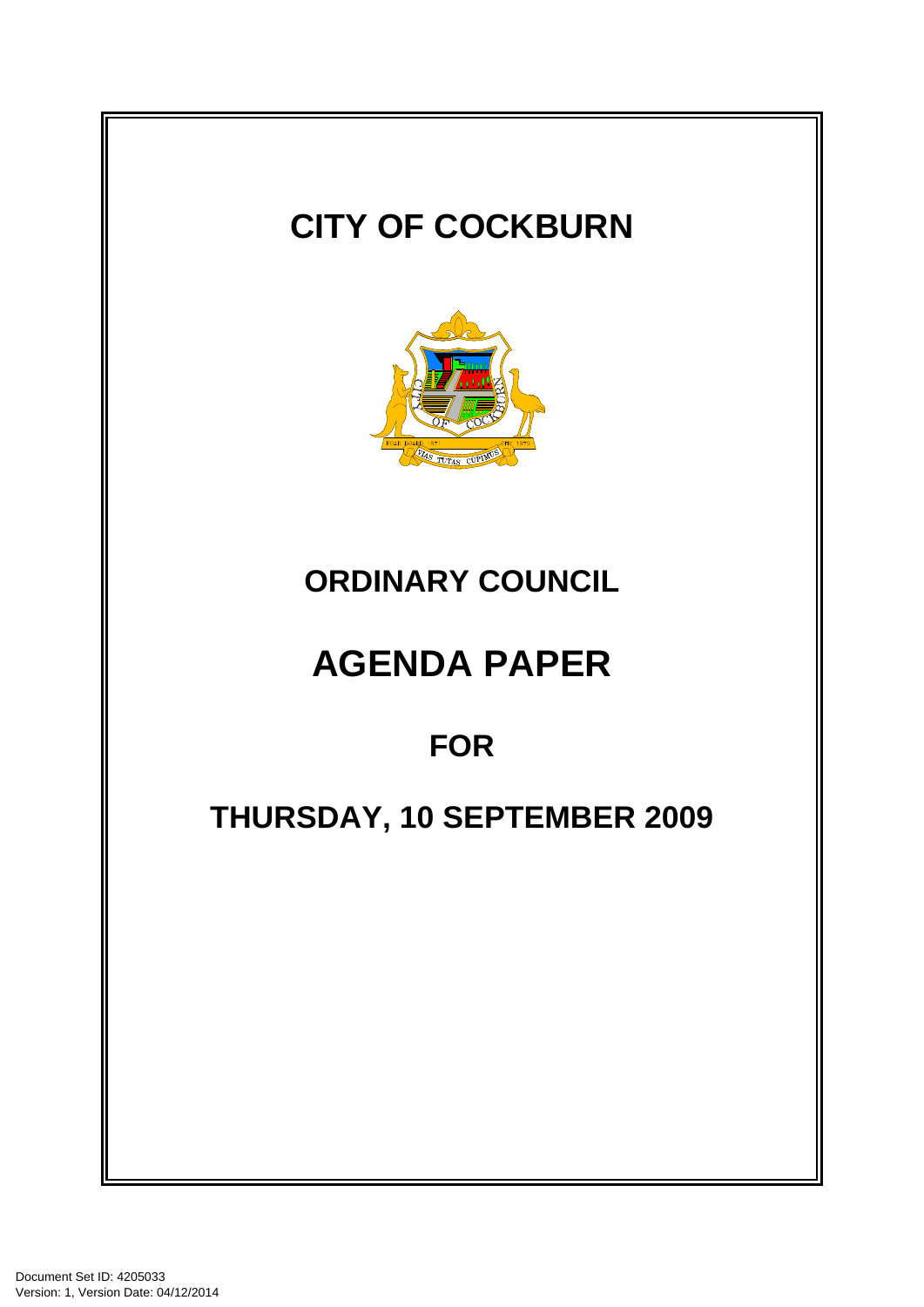# **CITY OF COCKBURN**

# **SUMMARY OF AGENDA TO BE PRESENTED TO THE ORDINARY COUNCIL MEETING TO BE HELD ON THURSDAY, 10 SEPTEMBER 2009 AT 7:00 PM**

# **Page**

-

| 1.  |                                                                                                                     |                                                                                                                                                                                                                                                                                                                                                                                                                                                                                |  |
|-----|---------------------------------------------------------------------------------------------------------------------|--------------------------------------------------------------------------------------------------------------------------------------------------------------------------------------------------------------------------------------------------------------------------------------------------------------------------------------------------------------------------------------------------------------------------------------------------------------------------------|--|
| 2.  | APPOINTMENT OF PRESIDING MEMBER (IF REQUIRED)1                                                                      |                                                                                                                                                                                                                                                                                                                                                                                                                                                                                |  |
| 3.  | DISCLAIMER (TO BE READ ALOUD BY PRESIDING MEMBER) 1                                                                 |                                                                                                                                                                                                                                                                                                                                                                                                                                                                                |  |
| 4.  | ACKNOWLEDGEMENT OF RECEIPT OF WRITTEN DECLARATIONS OF<br>FINANCIAL INTERESTS AND CONFLICT OF INTEREST (BY PRESIDING |                                                                                                                                                                                                                                                                                                                                                                                                                                                                                |  |
| 5.  |                                                                                                                     |                                                                                                                                                                                                                                                                                                                                                                                                                                                                                |  |
| 6.  | ACTION TAKEN ON PREVIOUS PUBLIC QUESTIONS TAKEN ON                                                                  |                                                                                                                                                                                                                                                                                                                                                                                                                                                                                |  |
| 7.  |                                                                                                                     |                                                                                                                                                                                                                                                                                                                                                                                                                                                                                |  |
| 8.  |                                                                                                                     |                                                                                                                                                                                                                                                                                                                                                                                                                                                                                |  |
|     | 8.1                                                                                                                 | (OCM 10/9/2009) - ORDINARY COUNCIL MEETING - 13/08/2009 2                                                                                                                                                                                                                                                                                                                                                                                                                      |  |
|     | 8.2                                                                                                                 | (OCM 10/9/2009) - SPECIAL COUNCIL MEETING - 26/08/20092                                                                                                                                                                                                                                                                                                                                                                                                                        |  |
| 9.  |                                                                                                                     |                                                                                                                                                                                                                                                                                                                                                                                                                                                                                |  |
| 10. |                                                                                                                     |                                                                                                                                                                                                                                                                                                                                                                                                                                                                                |  |
| 11. | BUSINESS LEFT OVER FROM THE PREVIOUS MEETING (IF                                                                    |                                                                                                                                                                                                                                                                                                                                                                                                                                                                                |  |
| 12. | DECLARATION OF COUNCILLORS WHO HAVE NOT GIVEN DUE                                                                   |                                                                                                                                                                                                                                                                                                                                                                                                                                                                                |  |
| 13. |                                                                                                                     |                                                                                                                                                                                                                                                                                                                                                                                                                                                                                |  |
|     | 13.1                                                                                                                | (OCM 10/9/2009) - MINUTES OF THE AUDIT COMMITTEE<br>MEETING - 16 JULY 2009 (5017) (S DOWNING) (ATTACH)3                                                                                                                                                                                                                                                                                                                                                                        |  |
| 14. |                                                                                                                     |                                                                                                                                                                                                                                                                                                                                                                                                                                                                                |  |
|     | 14.1                                                                                                                | (OCM 10/9/2009) - PROPOSED SCHEME AMENDMENT NO. 76 -<br>REZONING VARIOUS PROPERTIES IN SPEARWOOD AND<br>HAMILTON HILL IN ACCORDANCE WITH THE PHOENIX<br>CENTRAL REVITALISATION STRATEGY; MINOR REZONING OF<br>VARIOUS DRAINAGE RESERVES, ROAD RESERVES AND<br>PEDESTRIAN ACCESS WAYS AND; PREPARATION OF DRAFT<br>LOCAL PLANNING POLICY NO. APD58 (MEDIUM DENSITY<br>RESIDENTIAL DESIGN GUIDELINES) - APPLICANT: CITY OF<br>COCKBURN - OWNER: VARIOUS (93076) (A TROSIC / D DI |  |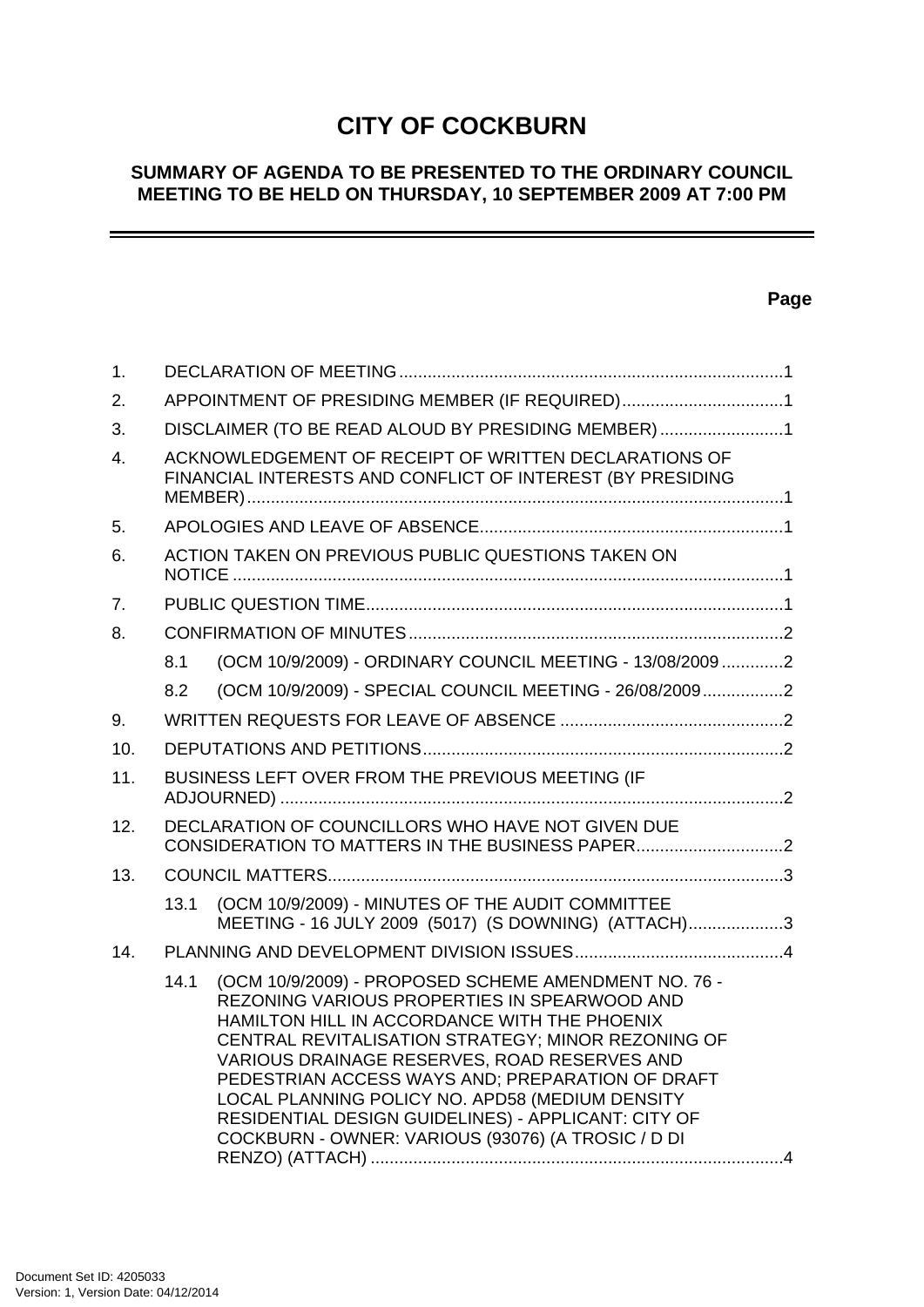|     | 14.2 | (OCM 10/9/2009) - DEDICATION OF LAND AS ROAD RESERVE -<br>LOT 150 ON PLAN 188799 (6994090, 450002) (K SIM) (ATTACH)21                                                                                                                                                                                                                                                                         |  |  |  |
|-----|------|-----------------------------------------------------------------------------------------------------------------------------------------------------------------------------------------------------------------------------------------------------------------------------------------------------------------------------------------------------------------------------------------------|--|--|--|
|     | 14.3 | (OCM 10/9/2009) - MODIFIED STRUCTURE PLAN FOR LOTS 706<br>AND 707 ROCKINGHAM ROAD, MUNSTER - OWNER: MR J<br>RADONICH - APPLICANT: SJB TOWN PLANNING (9642) (M                                                                                                                                                                                                                                 |  |  |  |
|     |      | 14.4 (OCM 10/9/2009) - PROPOSED SCHEME AMENDMENT NO. 75 TO<br>TOWN PLANNING SCHEME NO. 3 - MINOR REZONING<br>PROPOSALS FOR LOTS 144 AND 145 THE COVE, COOGEE; THE<br>CLOSED PEDESTRIAN ACCESS WAY BETWEEN EGEUS WAY<br>AND WAVERLEY ROAD, COOLBELLUP; LOT 188 BUCAT STREET,<br>HAMILTON HILL AND; LOT 915 GOLDSMITH ROAD, SPEARWOOD<br>- OWNER: VARIOUS - APPLICANT: CITY OF COCKBURN (93075) |  |  |  |
|     | 14.5 | (OCM 10/9/2009) - AMENDMENT TO DELEGATED AUTHORITY<br>APD 54 TO INCLUDE BUILT STRATA APPLICATIONS (9003) (T                                                                                                                                                                                                                                                                                   |  |  |  |
|     | 14.6 | (OCM 10/9/2009) - PROPOSED AMENDMENTS TO APD7 'RURAL<br>SUBDIVISION POLICY' - LOCATION: LAND ZONED RURAL,<br>RURAL LIVING AND RESOURCE - OWNER: VARIOUS -                                                                                                                                                                                                                                     |  |  |  |
|     | 14.7 | (OCM 10/9/2009) - REQUEST TO MINISTER FOR LANDS TO<br>ACQUIRE AS CROWN LAND LOT 155 ON PLAN 19841 AND<br>PORTION OF CERTIFICATE OF TITLE 273/100 (450953) (6002154)                                                                                                                                                                                                                           |  |  |  |
| 15. |      | FINANCE AND CORPORATE SERVICES DIVISION ISSUES40                                                                                                                                                                                                                                                                                                                                              |  |  |  |
|     | 15.1 | (OCM 10/9/2009) - LIST OF CREDITORS PAID - JULY 2009 (5605)                                                                                                                                                                                                                                                                                                                                   |  |  |  |
|     | 15.2 | (OCM 10/9/2009) - STATEMENT OF FINANCIAL ACTIVITY AND<br>ASSOCIATED REPORTS - JULY 2009 (5505) (N MAURICIO)                                                                                                                                                                                                                                                                                   |  |  |  |
|     | 15.3 | (OCM 10/9/2009) - CHANGE OF PURPOSE OF A RESERVE FUND<br>AND BORROWING FUNDS AS PER 2009/10 ADOPTED BUDGET-                                                                                                                                                                                                                                                                                   |  |  |  |
| 16. |      |                                                                                                                                                                                                                                                                                                                                                                                               |  |  |  |
|     | 16.1 | (OCM 10/9/2009) - TENDER RFT 18/2009 - LANDSCAPE<br>MAINTENANCE SERVICES - ATWELL ESTATES, PARKS &<br>RESERVES (RFT18/2009) (A JOHNSTON) (ATTACH) 48                                                                                                                                                                                                                                          |  |  |  |
|     | 16.2 | (OCM 10/9/2009) - LOT 1 LYON ROAD SUBDIVISION -<br>DEDICATION OF ONE WAY ROAD (4201R) (S.HUSSAIN)                                                                                                                                                                                                                                                                                             |  |  |  |
|     | 16.3 | (OCM 10/9/2009) - TENDER NO. RFT 22/2009 - HOT ASPHALT -<br>SUPPLY AND LAYING (RFT 22/2009) (C MACMILLAN) (ATTACH)55                                                                                                                                                                                                                                                                          |  |  |  |
|     | 16.4 | (OCM 10/9/2009) - TENDER NO. RFT 27/2009 - CIVIL WORKS -<br>COOGEE INTEGRATED COMMUNITY FACILITY (RFT 27/2009) (D                                                                                                                                                                                                                                                                             |  |  |  |
|     | 16.5 | (OCM 10/9/2009) - NON STANDARD STREET LIGHTING - PORT<br>COOGEE MARINA DEVELOPMENT (4271) (3209006) (4303) (J                                                                                                                                                                                                                                                                                 |  |  |  |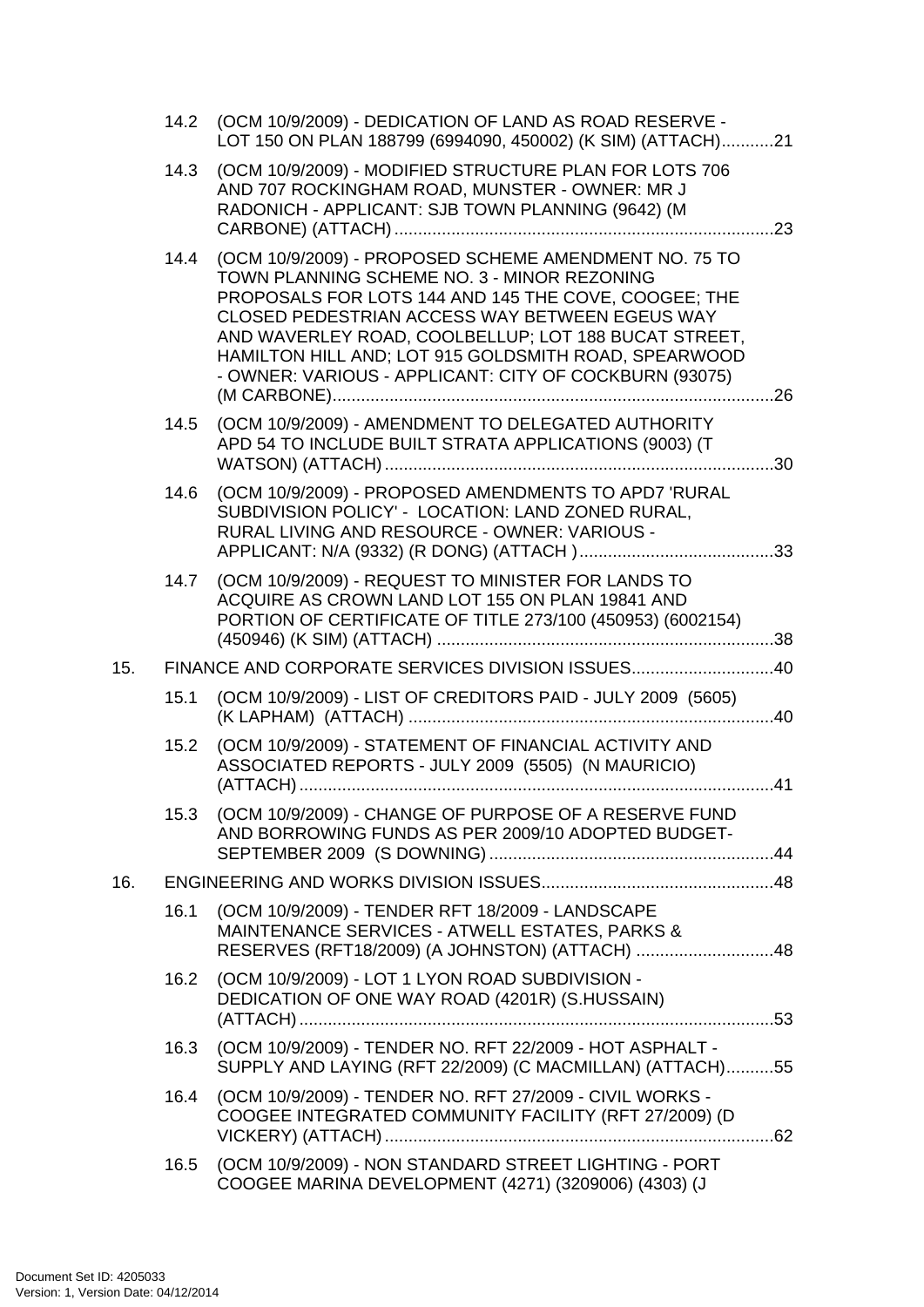|     | 16.6                                                       | (OCM 10/9/2009) - TENDER NO. RFT17/2009 - CORROSION<br>PROTECTION & COATING SERVICES COOGEE BEACH JETTY (P |  |
|-----|------------------------------------------------------------|------------------------------------------------------------------------------------------------------------|--|
| 17. |                                                            |                                                                                                            |  |
|     | 17.1                                                       | (OCM 10/9/2009) - MELVILLE/COCKBURN COMMUNITY<br>SECURITY SERVICE (CSS) (8959) (D GREEN) (ATTACH)          |  |
|     |                                                            | 17.2 (OCM 10/9/2009) - ADOPTION OF 'AGE FRIENDLY' STRATEGIC                                                |  |
| 18. |                                                            |                                                                                                            |  |
|     | 18.1                                                       | (OCM 10/9/2009) - PROPOSED AMENDMENTS TO POLICY AES5<br>'PAYMENTS TO EMPLOYEES IN ADDITION TO CONTRACT OR  |  |
| 19. |                                                            | MOTIONS OF WHICH PREVIOUS NOTICE HAS BEEN GIVEN                                                            |  |
| 20. | NOTICES OF MOTION GIVEN AT THE MEETING FOR CONSIDERATION   |                                                                                                            |  |
| 21. | NEW BUSINESS OF AN URGENT NATURE INTRODUCED BY             |                                                                                                            |  |
| 22. | MATTERS TO BE NOTED FOR INVESTIGATION, WITHOUT DEBATE88    |                                                                                                            |  |
| 23. |                                                            |                                                                                                            |  |
| 24. | OCM 10/9/2009 - RESOLUTION OF COMPLIANCE (SECTION 3.18(3), |                                                                                                            |  |
| 25. |                                                            |                                                                                                            |  |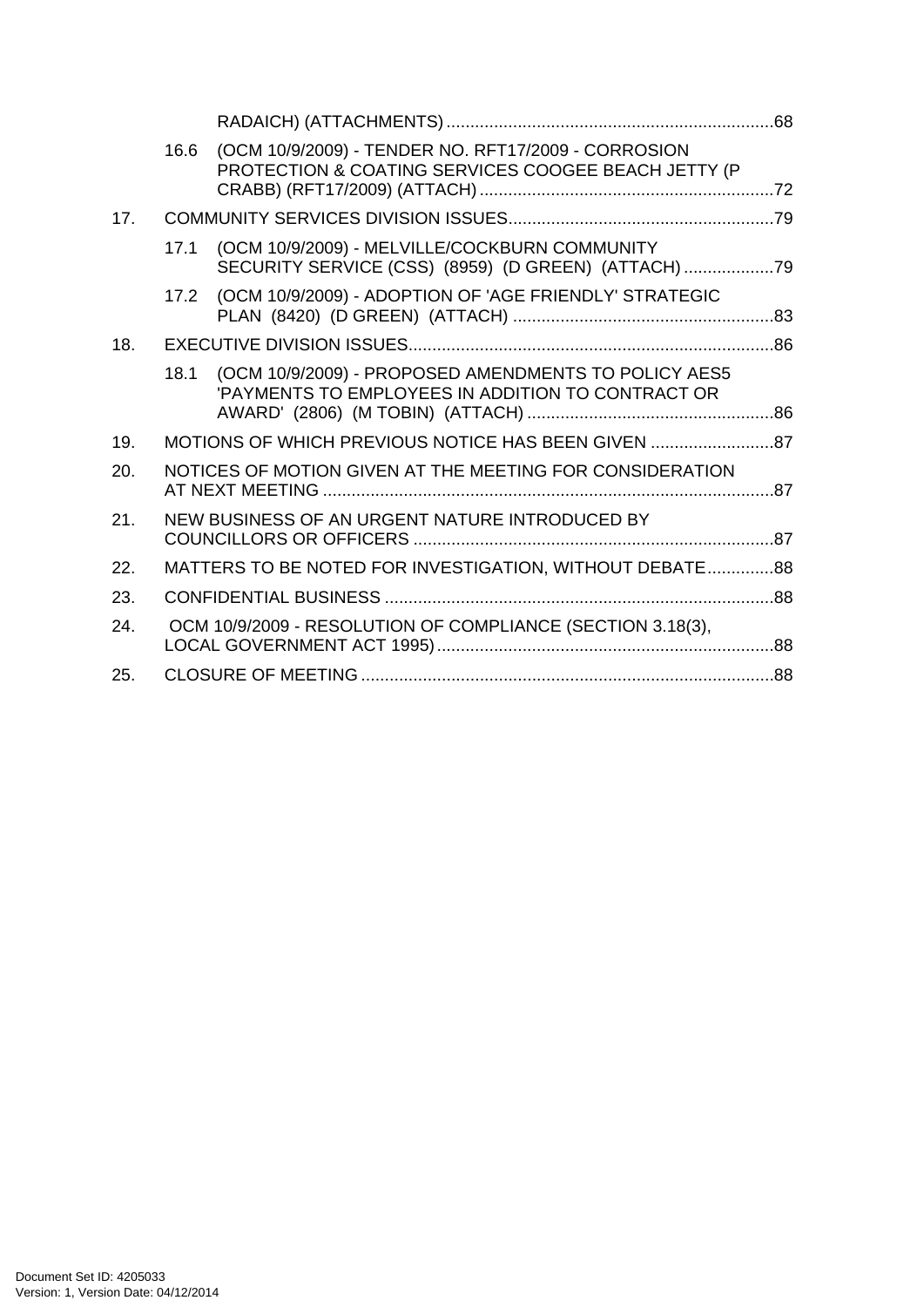# **CITY OF COCKBURN**

# **AGENDA TO BE PRESENTED TO THE ORDINARY COUNCIL MEETING TO BE HELD ON THURSDAY, 10 SEPTEMBER 2009 AT 7:00 PM**

# <span id="page-4-0"></span>**1. DECLARATION OF MEETING**

# <span id="page-4-1"></span>**2. APPOINTMENT OF PRESIDING MEMBER (If required)**

# <span id="page-4-2"></span>**3. DISCLAIMER (To be read aloud by Presiding Member)**

Members of the public, who attend Council Meetings, should not act immediately on anything they hear at the Meetings, without first seeking clarification of Council's position. Persons are advised to wait for written advice from the Council prior to taking action on any matter that they may have before Council.

# <span id="page-4-3"></span>**4. ACKNOWLEDGEMENT OF RECEIPT OF WRITTEN DECLARATIONS OF FINANCIAL INTERESTS AND CONFLICT OF INTEREST (by Presiding Member)**

# <span id="page-4-4"></span>**5. APOLOGIES AND LEAVE OF ABSENCE**

# <span id="page-4-5"></span>**6. ACTION TAKEN ON PREVIOUS PUBLIC QUESTIONS TAKEN ON NOTICE**

# <span id="page-4-6"></span>**7. PUBLIC QUESTION TIME**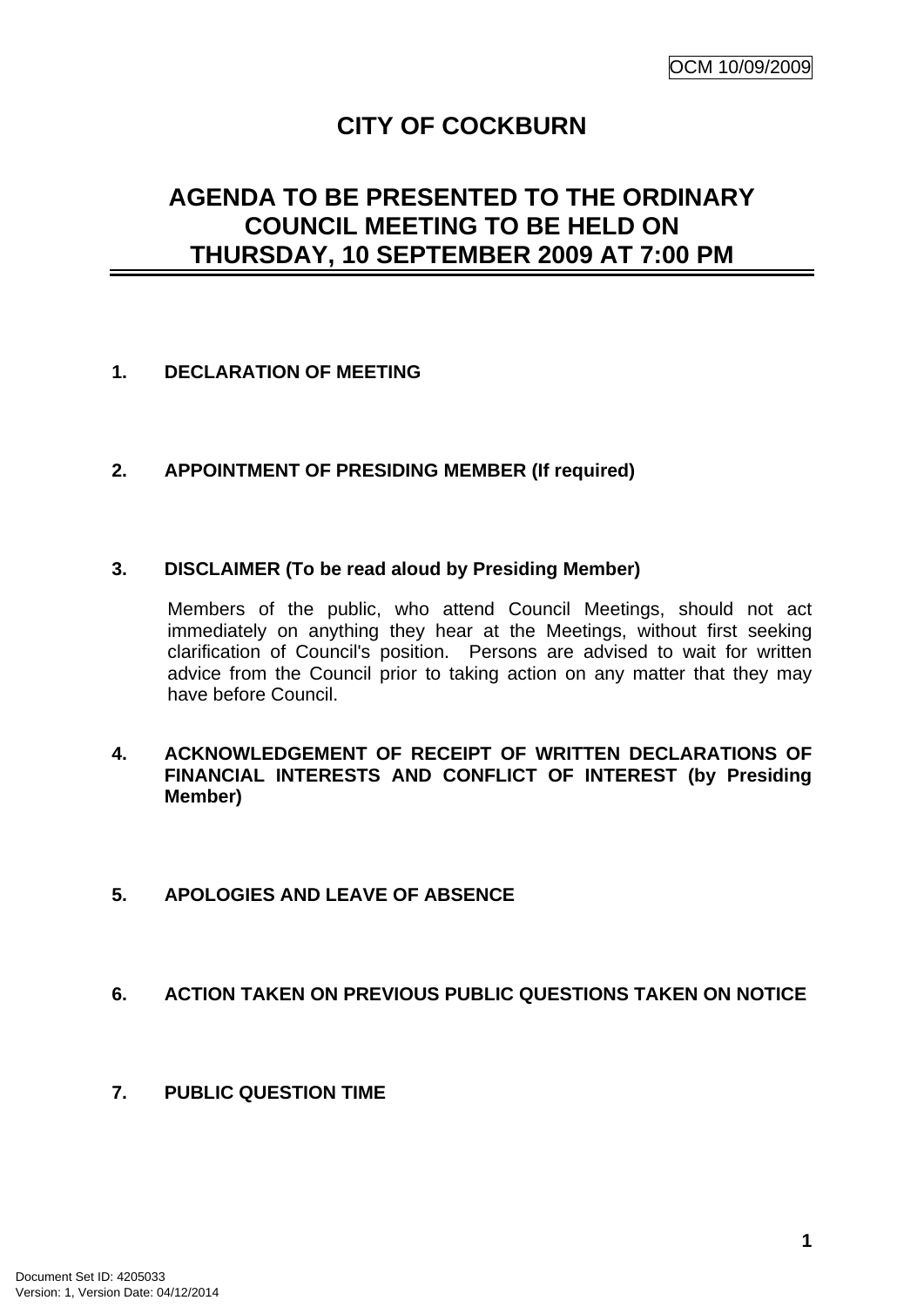# <span id="page-5-1"></span><span id="page-5-0"></span>**8. CONFIRMATION OF MINUTES**

#### **8.1 (OCM 10/9/2009) - ORDINARY COUNCIL MEETING - 13/08/2009**

#### **RECOMMENDATION**

That the Minutes of the Ordinary Council Meeting held on Thursday, 13 August 2009, be adopted as a true and accurate record.

**COUNCIL DECISION** 

# <span id="page-5-2"></span>**8.2 (OCM 10/9/2009) - SPECIAL COUNCIL MEETING - 26/08/2009**

#### **RECOMMENDATION** That the Minutes of the Special Council Meeting held on Wednesday,

26 August 2009, be adopted as a true and accurate record.

**COUNCIL DECISION** 

# <span id="page-5-3"></span>**9. WRITTEN REQUESTS FOR LEAVE OF ABSENCE**

<span id="page-5-4"></span>**10. DEPUTATIONS AND PETITIONS** 

# <span id="page-5-5"></span>**11. BUSINESS LEFT OVER FROM THE PREVIOUS MEETING (If adjourned)**

# <span id="page-5-6"></span>**12. DECLARATION OF COUNCILLORS WHO HAVE NOT GIVEN DUE CONSIDERATION TO MATTERS IN THE BUSINESS PAPER**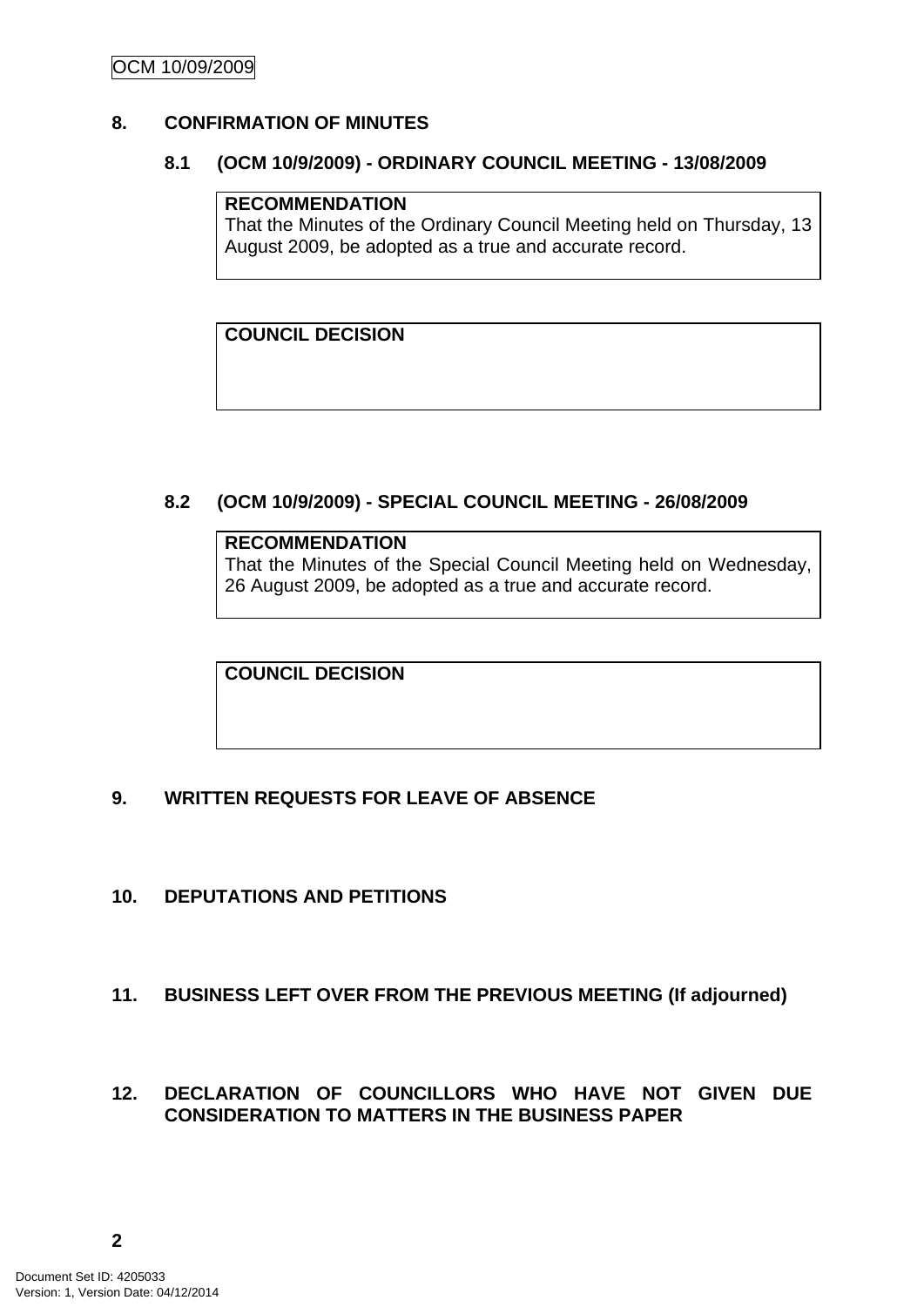# <span id="page-6-1"></span><span id="page-6-0"></span>**13. COUNCIL MATTERS**

# **13.1 (OCM 10/9/2009) - MINUTES OF THE AUDIT COMMITTEE MEETING - 16 JULY 2009 (5017) (S DOWNING) (ATTACH)**

#### **RECOMMENDATION**

That Council receive the Minutes of the Audit Committee Meeting held on Thursday, 16 July 2009, as attached to the Agenda and the recommendations contained therein be adopted.

# **COUNCIL DECISION**

# **Background**

.

A meeting of the Audit Committee was conducted on 16 July 2009.

#### **Submission**

To receive the Minutes of the Audit Committee and adopt its recommendation.

# **Report**

#### Interim Audit

The Interim External Audit Report for the period ending 30 June 2009 was received from Council's Auditors Grant Thornton in June 2009. The Interim Report covers a review of the Accounting and Internal Control Procedures in operation, as well as testing of transactions in:

- Capital asset additions and purchases
- Rate debtors and receipts
- Payroll
- Disposal site revenue
- Review of Council's investment portfolio and current market value

# **Strategic Plan/Policy Implications**

# **Governance Excellence**

To provide effective monitoring and regulatory services that administer relevant legislation and local laws in a fair and impartial way.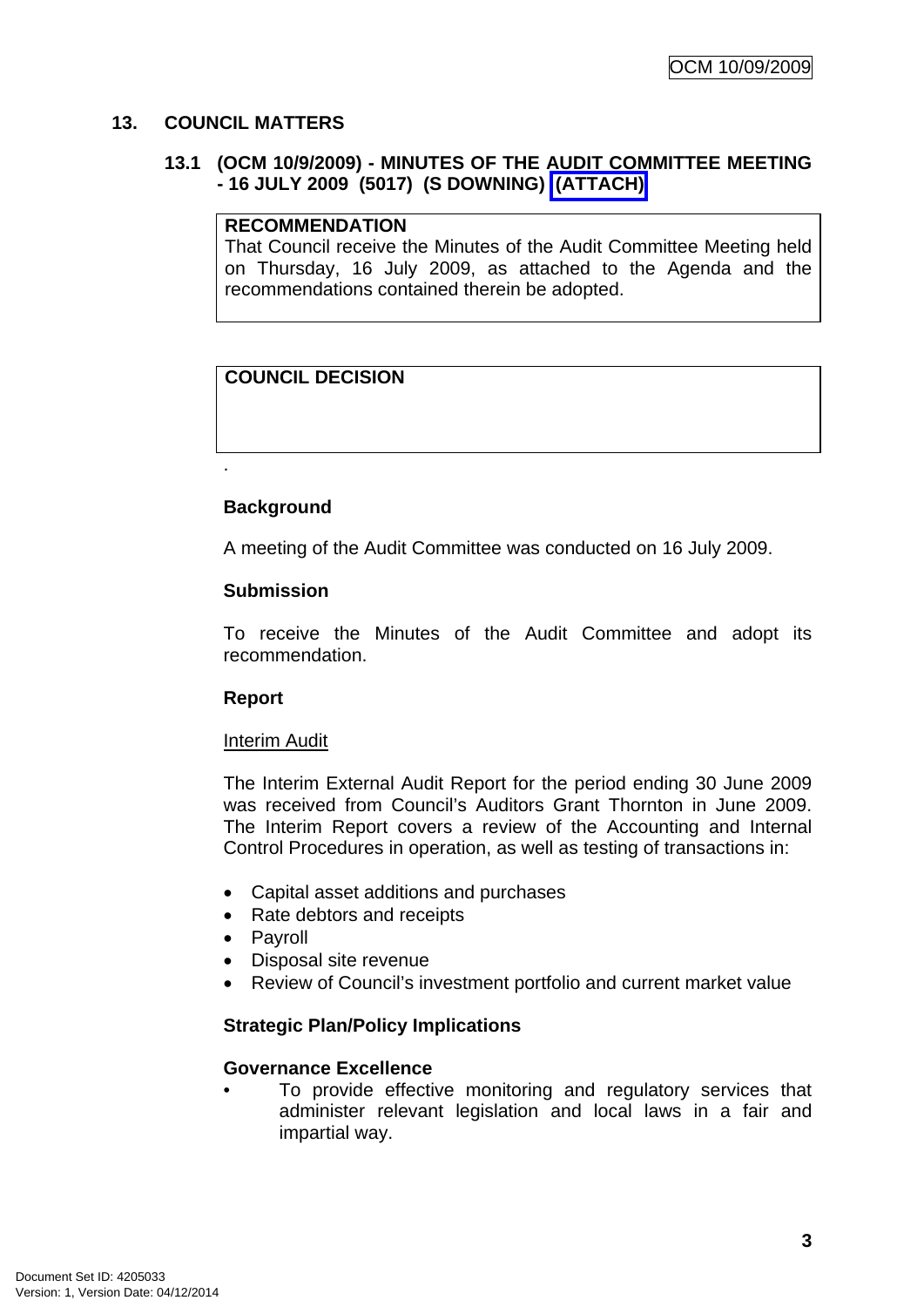# **Budget/Financial Implications**

As contained in the Minutes.

# **Legal Implications**

As contained in the Minutes.

# **Community Consultation**

N/A

# **Attachment(s)**

Minutes of the Audit Committee Meeting held on 16 July 2009.

# **Advice to Proponent(s)/Submissioners**

N/A

**Implications of Section 3.18(3) Local Government Act, 1995**

Nil.

# <span id="page-7-1"></span><span id="page-7-0"></span>**14. PLANNING AND DEVELOPMENT DIVISION ISSUES**

**14.1 (OCM 10/9/2009) - PROPOSED SCHEME AMENDMENT NO. 76 - REZONING VARIOUS PROPERTIES IN SPEARWOOD AND HAMILTON HILL IN ACCORDANCE WITH THE PHOENIX CENTRAL REVITALISATION STRATEGY; MINOR REZONING OF VARIOUS DRAINAGE RESERVES, ROAD RESERVES AND PEDESTRIAN ACCESS WAYS AND; PREPARATION OF DRAFT LOCAL PLANNING POLICY NO. APD58 (MEDIUM DENSITY RESIDENTIAL DESIGN GUIDELINES) - APPLICANT: CITY OF COCKBURN - OWNER: VARIOUS (93076) (A TROSIC / D DI RENZO) (ATTACH)** 

# **RECOMMENDATION**

- (1) That in respect of Scheme Amendment No. 31 which proposed to downcode Development Area 1 (Packham) from 'Residential R30' to 'Residential R20', Council rescinds its previous resolution dated 9 March 2006 (Minute No. 3098) adopting the Scheme amendment;
- (2) That Council resolves not to proceed with Amendment No. 31 to the Scheme for the following reasons:
	- 1. The proposed downcoding is not consistent with the Phoenix Central Revitalisation Strategy, which seeks to build critical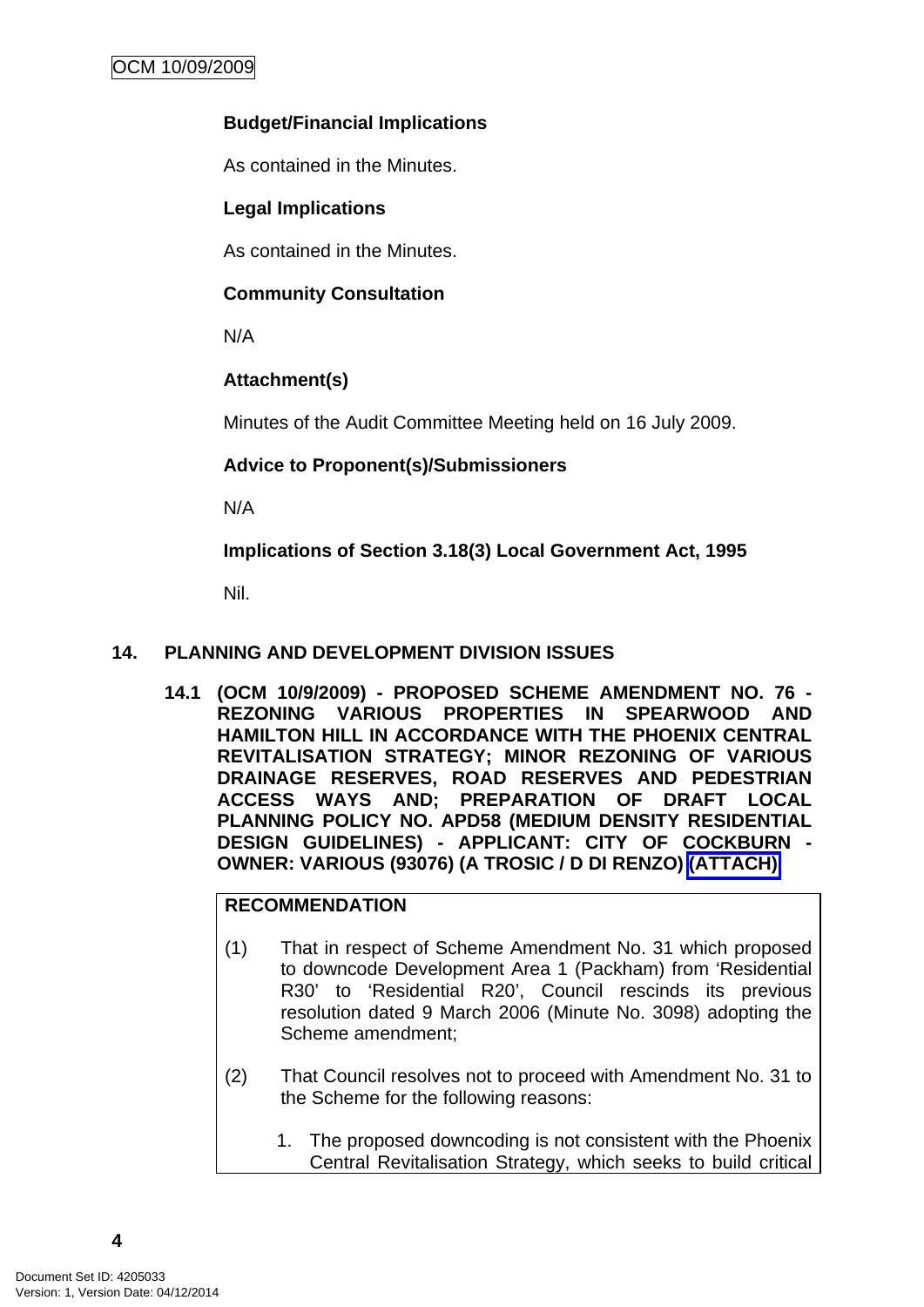mass and density in the residential precincts of Spearwood and Hamilton Hill surrounding the Phoenix Town Centre.

- 2. The proposed downcoding is contrary to the strategies outlined in the Network City Planning Strategy and Draft Directions 2031 document. Both of these documents establish a direction for suburban centres such as Phoenix to evolve into 'activity centres'. Activity centres are designed to facilitate higher density residential development, in association with a mixture of uses including office, retail, entertainment, cultural and civic activities.
- 3. The proposed downcoding is contrary to the strategies included as part of the Network City Planning Strategy and Draft Directions 2031 document, which aim to critically increase the levels of urban consolidation taking place within the metropolitan area. Downcoding of residential density as proposed by Amendment No. 31 is completely contrary to this planning objective.
- 4. The proposed downcoding was not supported by the clear majority of landowners, for reasons that it would remove development potential and the ability for them to redevelop their properties allowing for closer residential development into the future.
- 5. For the reasons mentioned above, the proposed downcoding is not in accordance with proper and orderly planning principles, by virtue of it being contrary to planning objectives for Perth's future growth.
- (3) That Council in pursuance of Section 75 of the *Planning and Development Act 2005* ("Act"), initiate an amendment to City of Cockburn Town Planning Scheme No. 3 ("Scheme") for the purposes of:
	- 1. Rezoning various properties within parts of Spearwood and Hamilton Hill to 'Residential R30', 'Residential R30/40', 'Residential R40', 'Residential R60' and 'Residential R80' in accordance with the adopted Phoenix Central Revitalisation Strategy as shown on the Scheme Amendment Map.
	- 2. Rezoning Lot 431 Rodd Place, Hamilton Hill from 'Residential R35' to 'Residential R35/80' and 'Restricted Use 15 (RU 15)' as shown on the Scheme Amendment Map.
	- 3. Amending Schedule 3 Restricted Uses of the Scheme Text to introduce Restricted Use 15 as follows: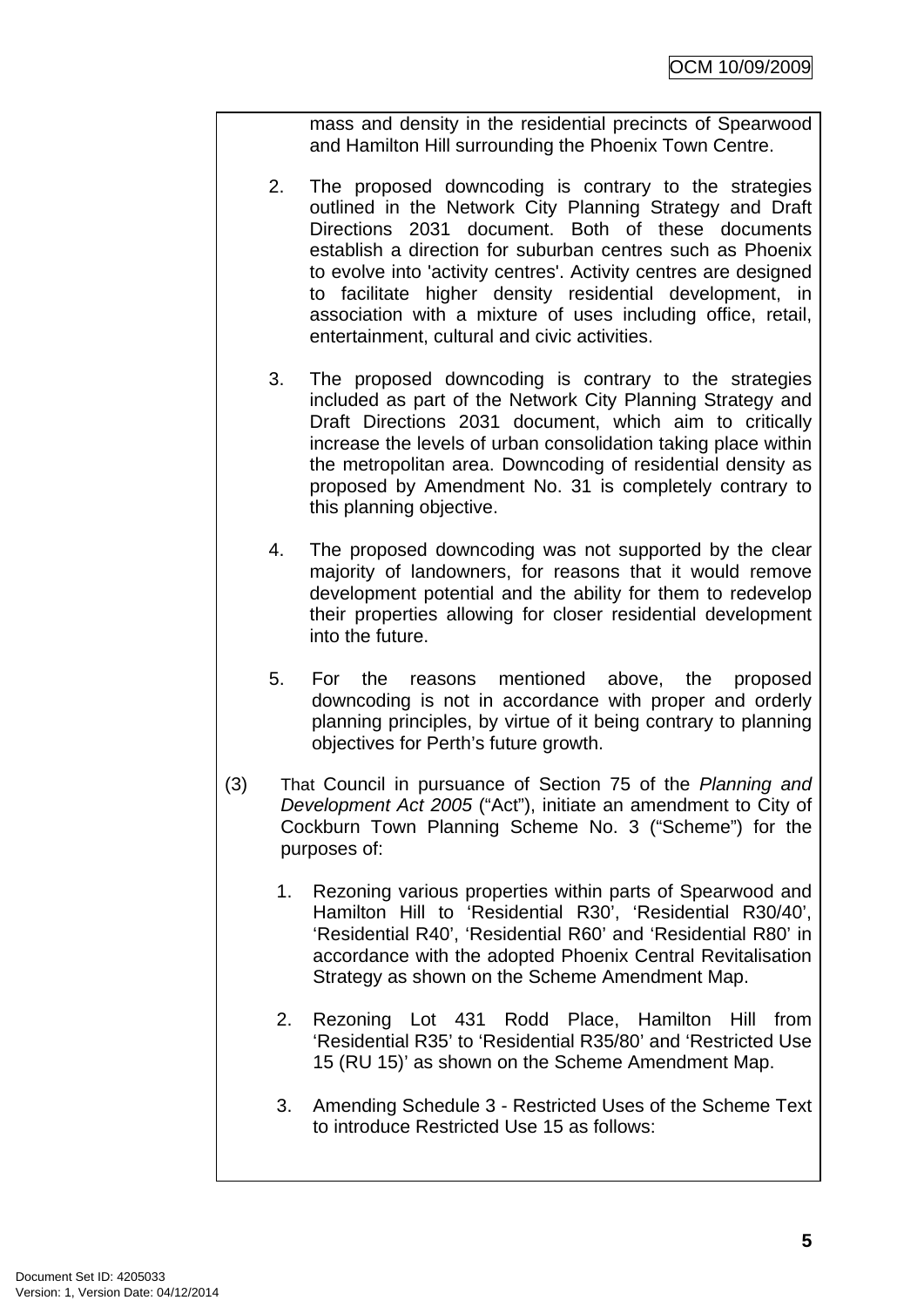| No.             | Description<br>of<br>Land                                                                                                                                                                                                                                                                                                                                                                                                       | <b>Restricted Use</b>                                                                                                                                                                                                                                                                                                                                                                                                                                                                                                                                                                                                                                                                                                                                             |  |
|-----------------|---------------------------------------------------------------------------------------------------------------------------------------------------------------------------------------------------------------------------------------------------------------------------------------------------------------------------------------------------------------------------------------------------------------------------------|-------------------------------------------------------------------------------------------------------------------------------------------------------------------------------------------------------------------------------------------------------------------------------------------------------------------------------------------------------------------------------------------------------------------------------------------------------------------------------------------------------------------------------------------------------------------------------------------------------------------------------------------------------------------------------------------------------------------------------------------------------------------|--|
| <b>RU</b><br>15 | Lot 431 (No. 1)<br>Rodd<br>Place,<br><b>Hamitlon Hill</b>                                                                                                                                                                                                                                                                                                                                                                       | Aged or dependent persons' dwelling and/or<br>hospital for aged or dependent' persons.                                                                                                                                                                                                                                                                                                                                                                                                                                                                                                                                                                                                                                                                            |  |
|                 |                                                                                                                                                                                                                                                                                                                                                                                                                                 | 1.<br>Development is restricted to a density<br>of R35 unless it can be demonstrated<br>way of a comprehensive<br>by<br>redevelopment proposal (submitted<br>application for<br>planning<br>as<br>an<br>approval) that the following criteria<br>will be achieved to the satisfaction of<br>the local government:<br>Attractive built form in relation<br>i.<br>architectural design, site<br>to<br>layout, materials, colour, tone,<br>texture and fencing;<br>ii.<br>Provision of safe, functional and<br>attractive access arrangements,<br>which contribute to the overall<br>aesthetics of the development;<br>iii<br>Building heights at the street<br>frontages maintain a compatible<br>scale<br>with<br>adjacent<br>where<br>development<br>appropriate. |  |
|                 |                                                                                                                                                                                                                                                                                                                                                                                                                                 | 2.<br>The density bonus applicable to aged<br>dependent persons' dwellings<br>or<br>under Section 6.1.3A3i of the R-<br>Codes may only be utilised in respect<br>of the base R35 residential coding.                                                                                                                                                                                                                                                                                                                                                                                                                                                                                                                                                              |  |
| 4.              | Rezoning Lot 2242 Amberley Way, Hamilton Hill, Lot 100<br>Lintott Way, Spearwood and Lot 68 and Lot 393 Scroop<br>Spearwood from 'Local Reserve - Lakes and<br>Way,<br>Drainage' to 'Residential R40' as shown on the Scheme<br>Amendment Map.<br>Rezoning Lot 18 Scales Way and Lot 13 Edeline Street,<br>Spearwood from 'Local Reserve - Lakes and Drainage' to<br>'Residential R30' as shown on the Scheme Amendment<br>Map. |                                                                                                                                                                                                                                                                                                                                                                                                                                                                                                                                                                                                                                                                                                                                                                   |  |
| 5.              |                                                                                                                                                                                                                                                                                                                                                                                                                                 |                                                                                                                                                                                                                                                                                                                                                                                                                                                                                                                                                                                                                                                                                                                                                                   |  |
| 6.              | Rezoning Lot 4732 Sussex Street, Spearwood from 'Local<br>Reserve - Local Road' to 'Local Reserve - Parks and<br>Recreation' as shown on the Scheme Amendment Map.                                                                                                                                                                                                                                                              |                                                                                                                                                                                                                                                                                                                                                                                                                                                                                                                                                                                                                                                                                                                                                                   |  |
| 7.              | Amendment Map.                                                                                                                                                                                                                                                                                                                                                                                                                  | Rezoning portions of road reserves along Caffrey Place and<br>Sykes Place, Hamilton Hill, and the corner of Rockingham<br>Road and Newton Street, Spearwood from 'Residential R20'<br>to 'Local Reserve - Local Road' as shown on the Scheme                                                                                                                                                                                                                                                                                                                                                                                                                                                                                                                      |  |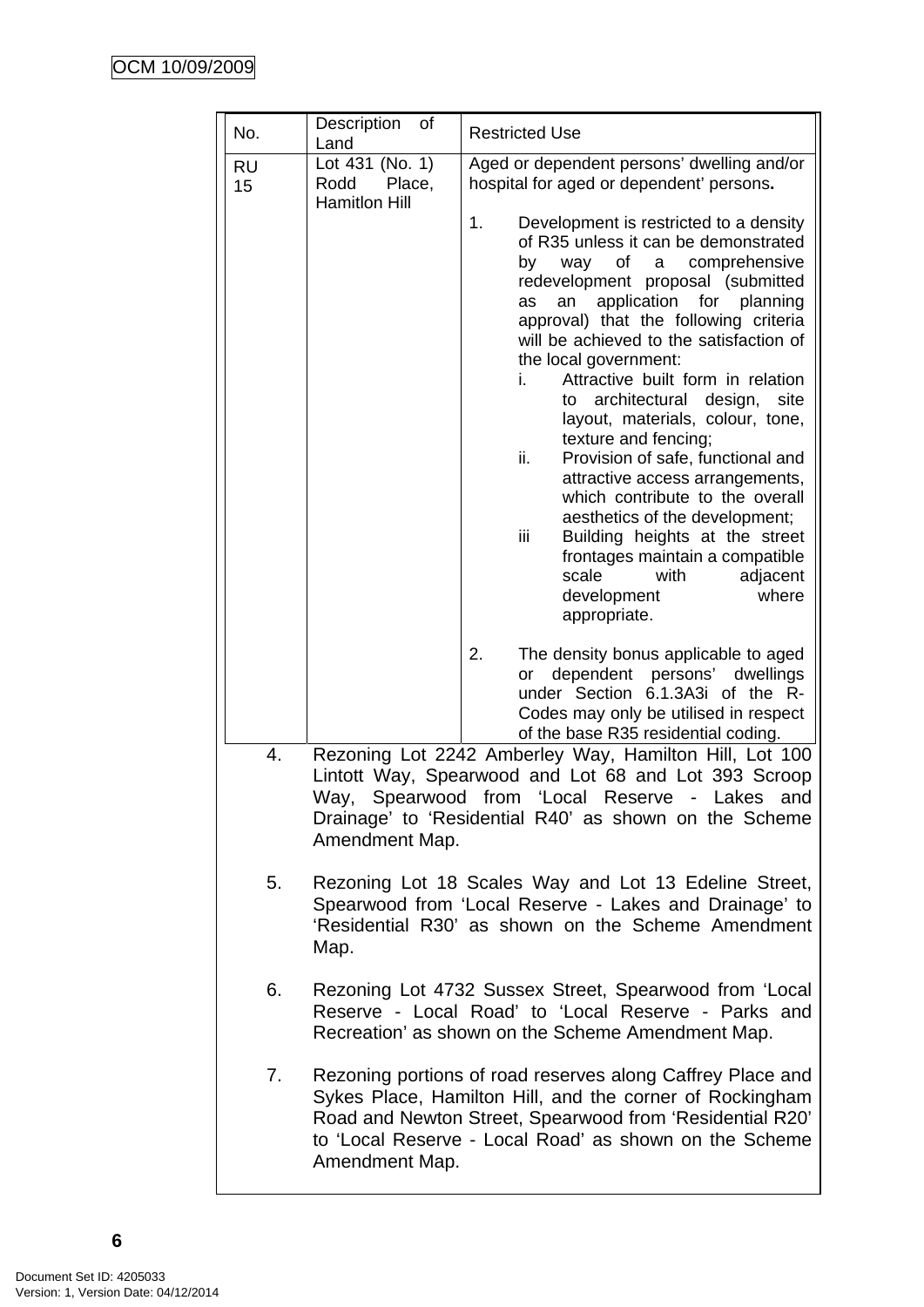- 8. Rezoning the Pedestrian Access Way ("PAW") between Rodd Place and Stanyford Place, Hamilton Hill, the PAW south of Lot 431 Rodd Place, Hamilton Hill and portion of the PAW adjacent to the cul-de-sac head of Fenton Way, Hamilton Hill from 'Local Reserve - Road Reserve' to 'Residential R30' as shown on the Scheme Amendment Map.
	- 9. Modifying Development Area 1 in Schedule 11 of the Scheme Text by deleting Provision 3 and renumbering the subsequent provisions.
	- 10. Modifying Clause 8.2.1(h) of the Scheme Text to read as follows:
		- *8.2.1(h) the erection on a single lot of two grouped dwellings (including extensions and ancillary outbuildings) where a grouped dwelling is designated with the symbol 'P' in the crossreference to that Use Class and a Zone in the Zoning Table, and where the development complies with Local Planning Policy No. APD58 (Medium Density Residential Design Guidelines) and the Residential Design Codes.*
	- 11. Adding a new Clause 5.8.7 to the Scheme Text as follows:
		- *5.8.7 Medium Density Residential Development* 
			- *(a) When considering applications for the development of grouped and/or multiple dwellings, the Council shall have due regard to Local Planning Policy No. APD58 (Medium Density Residential Design Guidelines). Where an application does not fulfil the provisions or objectives of Local Planning Policy No. APD58 (Medium Density Residential Design Guidelines), Council may refuse the application notwithstanding its level of compliance with the Residential Design Codes.*
			- *(b) In considering applications for the subdivision of land within any of the R30/40 split coded areas depicted on the Scheme Map, the Council may only support subdivision (in the absence of built development) up to a maximum density of R30.*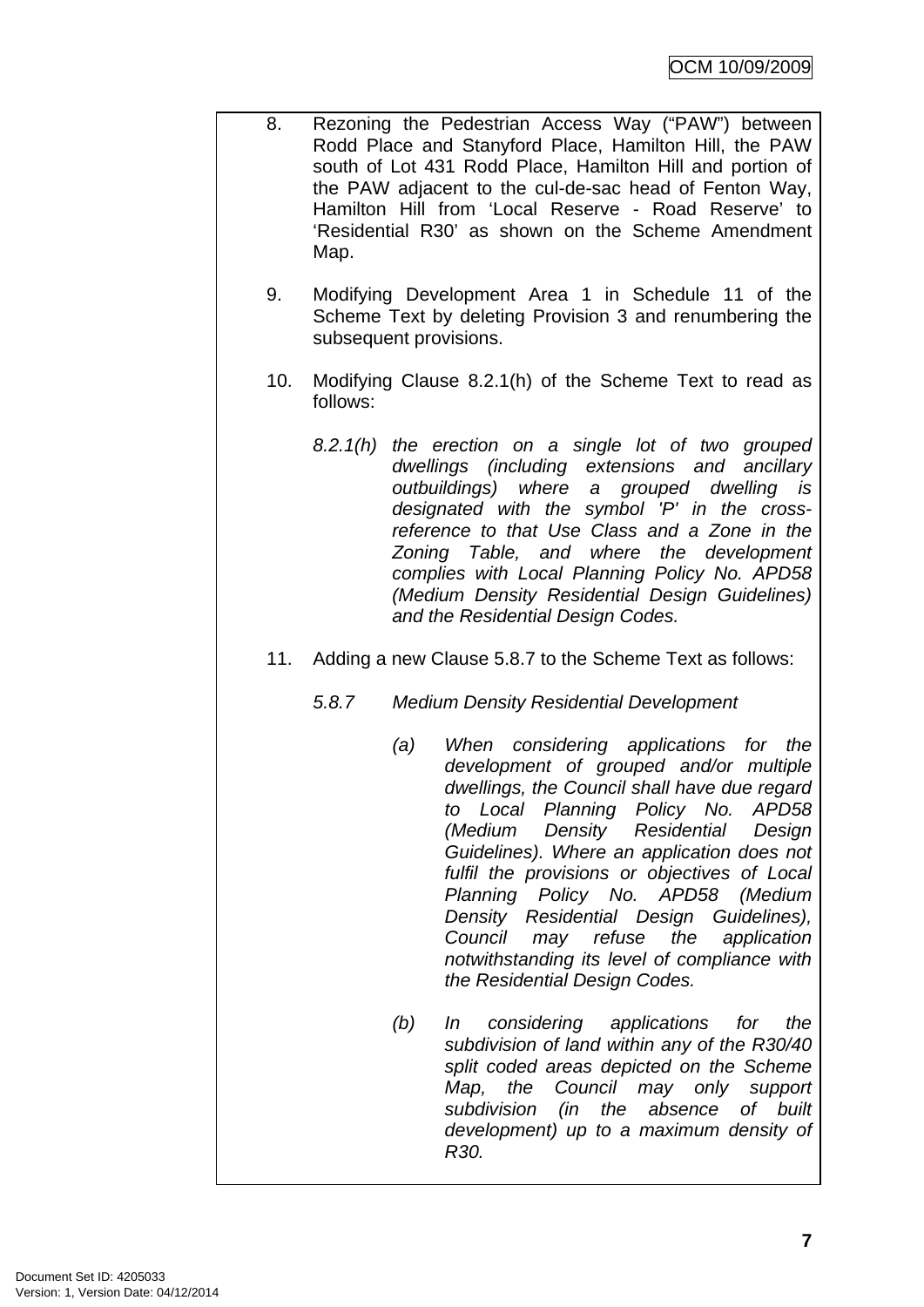- *(c) In considering applications for the development of land within any of the R30/40 split coded areas depicted on the Scheme Map, the Council may support development up to the maximum density of R40 subject to the application fulfilling the provisions and objectives of Local Planning Policy No. APD58 (Medium Density Residential Design Guidelines).*
- *(d) Where residential land abuts a regional road reserve or major road as prescribed by Local Planning Policy No. APD58 (Medium Density Residential Design Guidelines), vehicle access to that road shall be subject to the approval of the local government and the relevant responsible authority (if any).*
- 12. Amending the Scheme Map accordingly.
- (4) That as the amendment is in the opinion of Council consistent with Regulation 25(2) of the *Town Planning Regulations 1967* ("Regulations"), and upon receipt of the necessary amendment documentation, the amendment be referred to the Environmental Protection Authority ("EPA") as required by Section 81 of the Act, and on receipt of a response from the EPA indicating that the amendment is not subject to formal environmental assessment, be advertised for a period of 42 days in accordance with the Regulations. In the event that the EPA determines that the amendment is to be subject to formal environmental assessment, this assessment is to be prepared by the proponent prior to advertising of the amendment;
- (5) That the amendment documentation be prepared in accordance with the standard format prescribed by the Regulations;
- (6) That Council in pursuance of Clause 2.3.1 of the Scheme, resolves to prepare a Local Planning Policy ("Policy") for the purposes of applying medium density residential design guidelines throughout the Scheme Area.
- (7) That Council publishes notice of the proposed Policy in accordance with Clause 2.5.1(a) of the Scheme. Furthermore, in accordance with Clause 2.5.1(b) of the Scheme, Council publishes notice of the proposed Policy as part of the advertising of the amendment in accordance with Part 2 of this resolution;
- (8) That the amendment documentation be resubmitted to the Western Australian Planning Commission along with the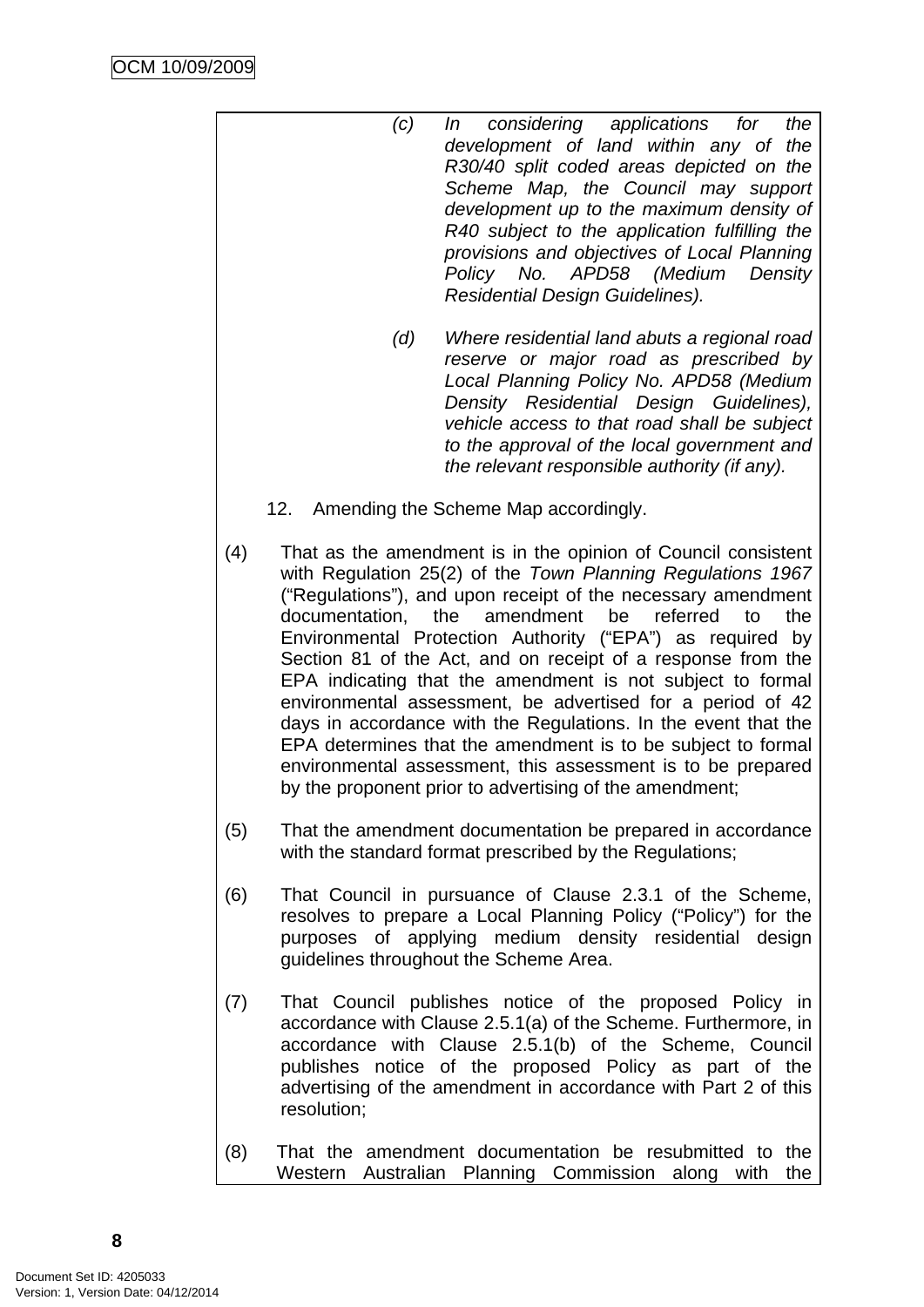endorsed Schedule of Submissions and steps taken to advertise the amendment and the reasons why Council does not wish to proceed with the amendment;

(9) That Council advises the Western Australian Planning Commission that the proposal to permanently retain the 'Residential R30' coding within Development Area 1 will be advertised widely to the public and considered as part of this new Scheme Amendment No. 76.

**TO BE CARRIED BY AN ABSOLUTE MAJORITY OF COUNCIL**

# **COUNCIL DECISION**

# **Background**

Scheme Amendment No. 31 was previously adopted by Council on 9 March 2006. This proposed to effectively downcode Development Area No. 1 (Packham) from 'Residential R30' to 'Residential R20', in an attempt to address some concerns about medium density development at the time. It was also proposed in order to clarify the unclear and unworkable provisions which related to Development Area No. 1 at the time.

Since adopting this amendment, Council has embarked on the Phoenix Central Revitalisation Strategy (as discussed in this report), which seeks to create an activity centre for Phoenix. As part of this, a key objective is for building critical mass and density in the residential precincts of Spearwood and Hamilton Hill surrounding the Phoenix Town Centre. Scheme Amendment No. 31 is now directly contrary to these planning objectives for Phoenix, which have been widely advertised and supported by the community through the Phoenix Central Revitalisation Strategy process.

The purpose of this report is therefore two-fold:

- i. For Council to consider a rescission motion of its previous resolution dated 9 March 2006 (Minute No. 3098) which adopted Scheme Amendment No. 31 for final approval; and
- ii For Council to initiate a new Scheme Amendment to commence implementation of the Phoenix Central Revitalisation Strategy ("Revitalisation Strategy"), which was granted final approval by Council on 14 May 2009 (Minute No. 3956).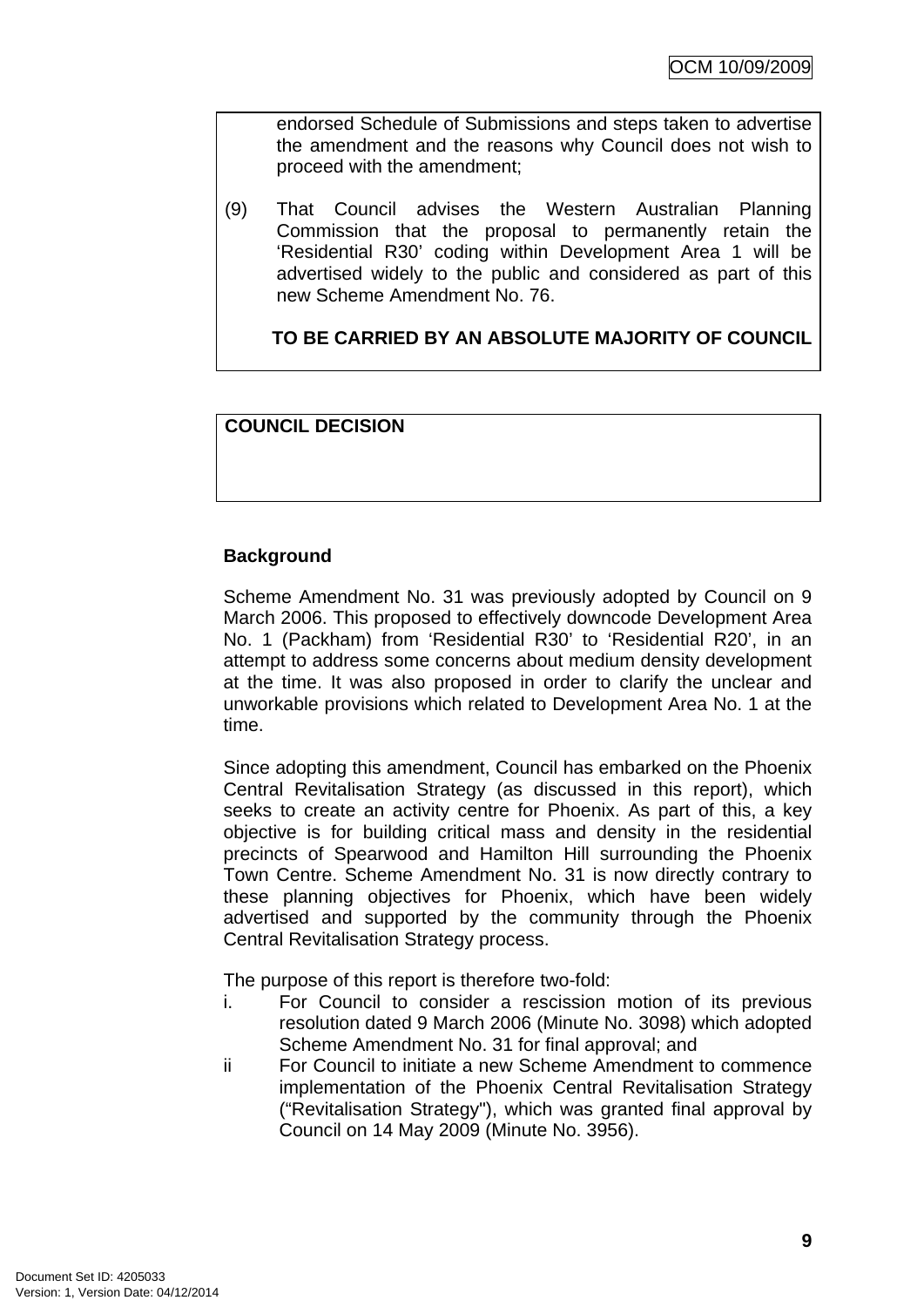The Revitalisation Strategy provides a strategic framework for improvements to the Phoenix Town Centre, which includes the surrounding suburbs of Spearwood and Hamilton Hill. This is to specifically guide changes to the study area over the next ten years, focussed on the 800m walkable catchment surrounding the Phoenix Town Centre.

The Revitalisation Strategy includes proposed zoning changes within the study area to increase the residential density, and the proposed Scheme amendment seeks to implement these changes.

The amendment also seeks to correct a number of minor zoning anomalies within the study area including portions of various road reserve and pedestrian access ways ("PAWs"), and the rezoning of a number of drainage reserves owned by the City of Cockburn ("the City") that are surplus to the drainage requirements of the area.

The Revitalisation Strategy included a recommendation for the preparation of design guidelines to encourage good development, and encourage surveillance of public open space ("POS"). A draft Policy has been prepared (Attachment 3) to provide a comprehensive set of criteria for new medium density residential development within the City of Cockburn, which will apply in addition to the *Residential Design Codes of Western Australia* ("R-Codes").

#### Overview of Preparation and Community Consultation

Preparation of the Revitalisation Strategy included a comprehensive community consultation program as follows:

- \* Visioning stage (October 2007) which included a comprehensive landowner survey, a survey of retail traders and a community vision forum.
- \* Enquiry by Design workshop (November 2007) to prepare draft plans and ideas for how the area could be improved.
- \* Advertising of plans to the community for comment during May and June 2008. A brochure was sent to all landowners in the study area outlining some of the key ideas and proposals. The draft plans were also advertised to the wider community through the local newspapers, Council's website and at the Phoenix Shopping Centre. During this community consultation period, the City also held two community forums which were attended by approximately 160 people.

# Interim Council Consideration of Revitalisation Strategy

At its meeting held on 12 June 2008 (Item 21.1), Council resolved: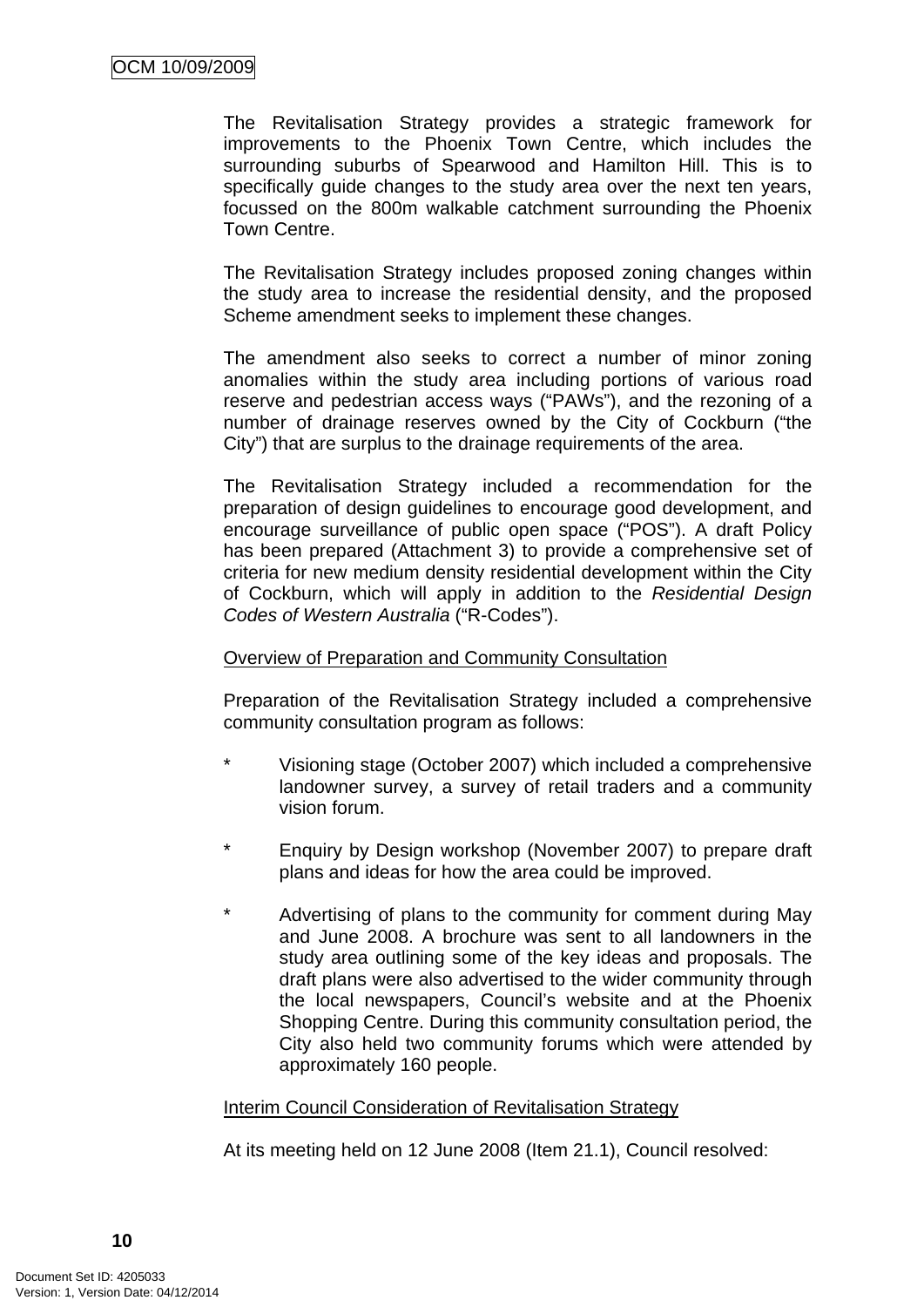- 1. not to support the compulsory acquisition of any residential property within the study area for the purpose of creating new road links;
- 2. not to support the inclusion of a bus way or transit way in Rockingham Road; and
- 3. not to proceed with the development of aged persons development on MacFaull Park.

# Council Consideration to Adopt Revitalisation Strategy

At its meeting held on 11 December 2008 (Item 14.12) Council considered adopting the Revitalisation Strategy, which included a recommendation to modify the proposed zoning in the outer residential area from proposed R30 to proposed R25. Council resolved to defer its consideration of the Revitalisation Strategy, so as to ascertain further feedback from the community on the issue.

In February 2009 further consultation was undertaken on the proposed coding in the outer residential area, including a survey to all landowners and a landowner workshop.

At its meeting held on 14 May 2009 (Item 14.11) Council considered the feedback from this consultation and adopted the Revitalisation Strategy for final approval. This includes the proposed zoning plan (Attachment 2).

# **Submission**

N/A

# **Report**

A Scheme amendment has been prepared to implement the proposed residential zoning changes outlined in the Revitalisation Strategy (Attachment 2). This includes proposed zoning change in accordance with the Scheme Amendment Map (Attachment 1) and changes to the Scheme text.

A draft Local Planning Policy No. APD58 (Medium Density Residential Design Guidelines) (Attachment 3) has been prepared in accordance with the recommendations of the Revitalisation Strategy, and it is proposed that this applies to all medium density development in the City.

The proposed Scheme Amendment and draft Policy are discussed in detail below.

Proposed Scheme Amendment

*Proposed Zoning Changes*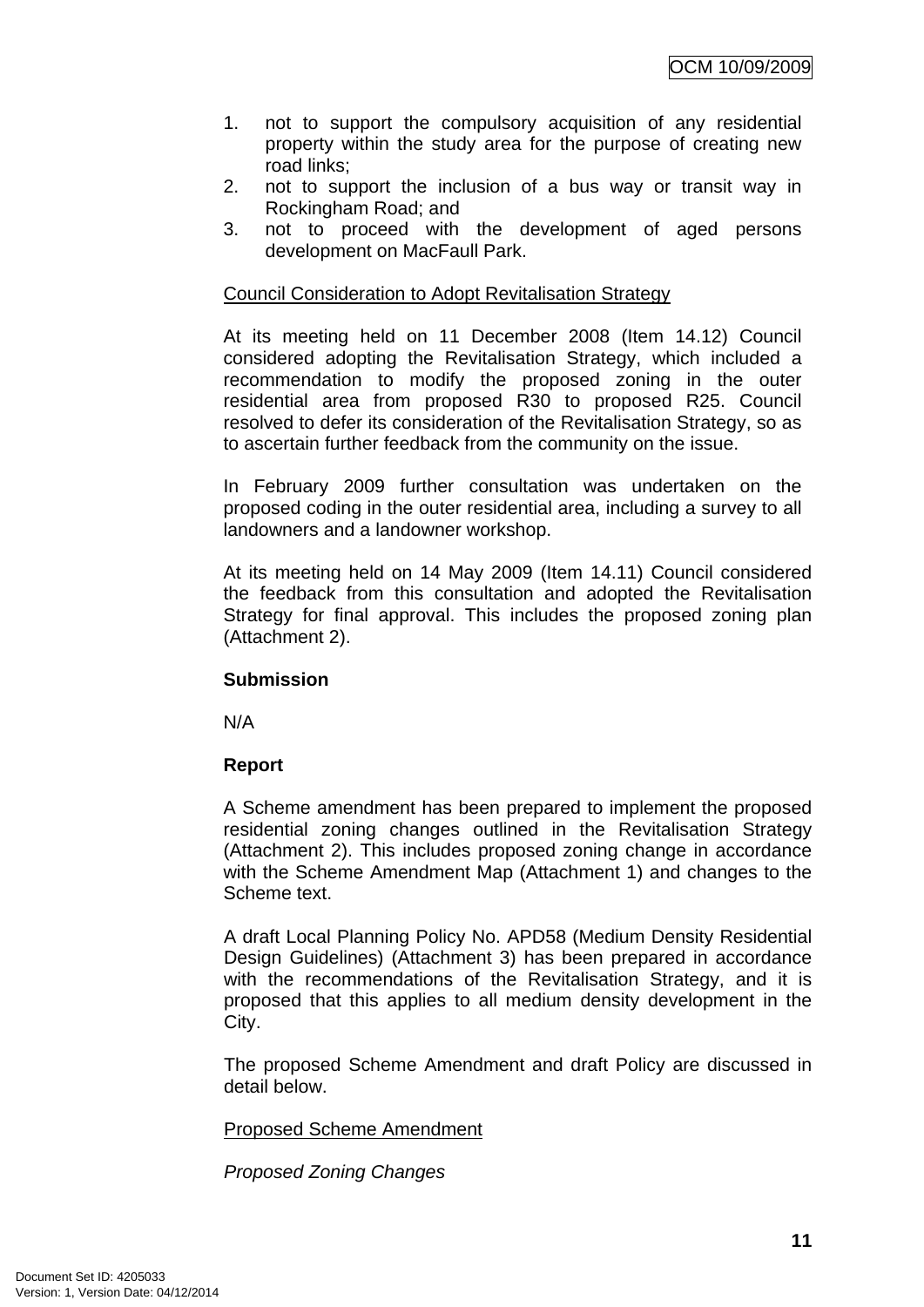The amendment proposes the rezoning of various properties in parts of Spearwood and Hamilton Hill to increase the residential codings to 'Residential R30', 'Residential R30/R40', 'Residential R40', 'Residential R60' and 'Residential R80' as shown on the Scheme Amendment Map (Attachment 1).

These proposed rezonings are consistent with the proposed zoning plan contained with the Revitalisation Strategy that was adopted by Council on 14 May 2009 (Attachment 2). It represents a radiating density plan as follows:

- R40 proposed generally within the 400m walkable catchment,
- R30 proposed in the outer residential areas, generally coinciding with the 800m walkable catchment.
- Rezoning of lots fronting parks to R30/R40.
- Expansion of the existing R60 zone around Glendower Way and Shallow Street, on the east side of the Phoenix Town Centre to create a more consistent land use pattern, centred generally around the POS on Shallow Street. This R60 zone was originally based on the location of the sewer and does not follow a logical pattern.
- Rezoning 3, 5, and 7 Glendower Way, Spearwood to 'Residential R80', given the proximity to the Phoenix Town Centre.

The Revitalisation Strategy includes other proposed commercial rezonings, including the rezoning on the western side of Rockingham Road (north of Kent Street), and the intersection of Rockingham Road and Spearwood Avenue to 'Business/R60'. The Revitalisation Strategy also proposes the rezoning of the City's administration site to 'District Centre/R160'.

However, this amendment does not include any of the proposed commercial rezonings. These areas will require specific design guidelines to ensure appropriate heights and uses to avoid overlooking and any potential conflicts with existing residential development, and these design guidelines are yet to be developed. This proposed amendment does not include any proposed zoning changes to the City's Administration site, as a comprehensive master plan is required for the community hub, which will include further studies and community consultation.

Therefore, in the interest of expediting the rezoning process it is proposed to initiate an amendment at a later stage for these commercial rezonings, and they will be advertised in conjunction with the relevant design guidelines.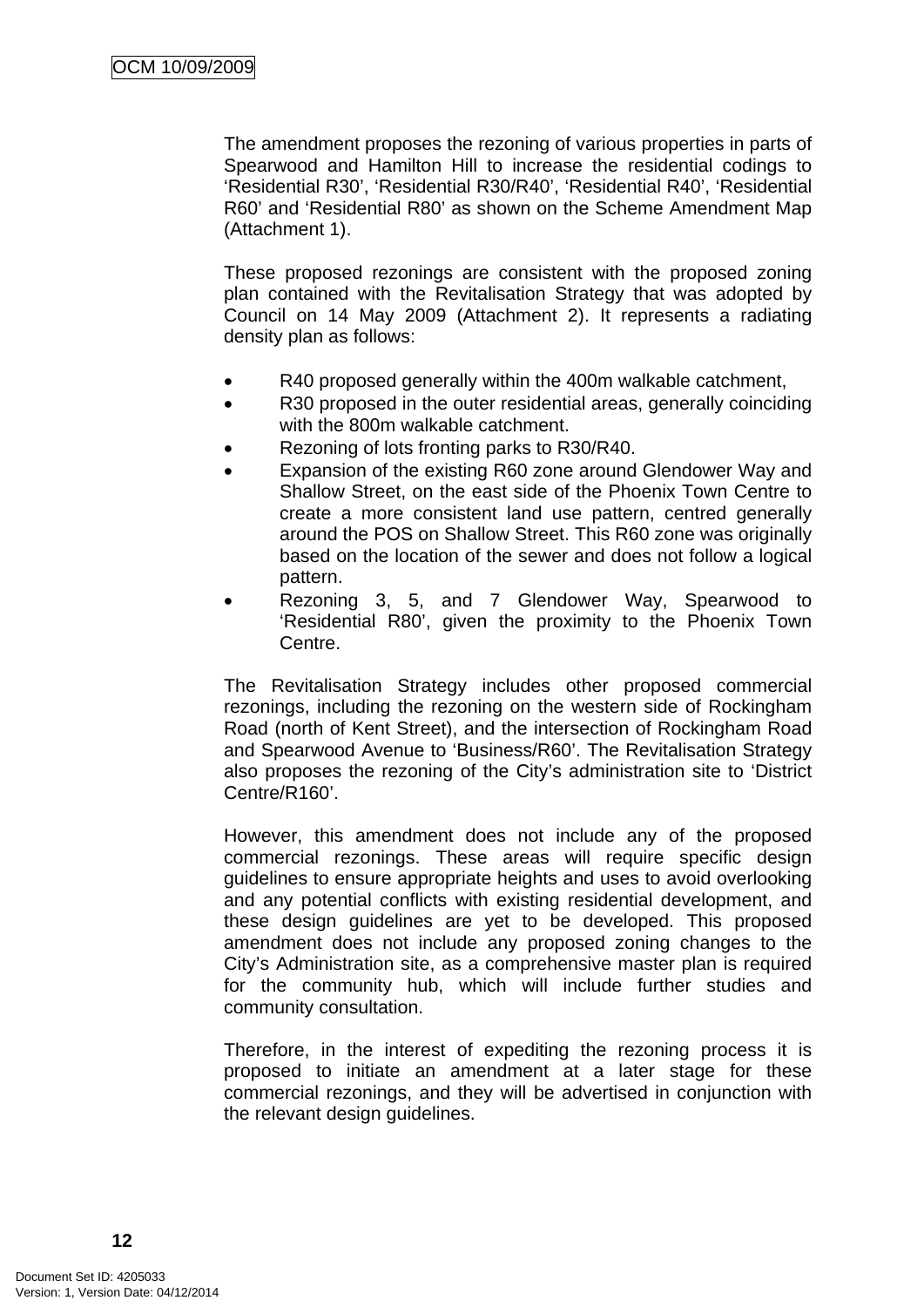#### *Rezoning of 1 Rodd Place, Hamilton Hill*

The Revitalisation Strategy proposes the rezoning of an existing retirement village at Lot 1 Rodd Street, Hamilton Hill from 'Residential R35' to 'Residential R35/80' to enable redevelopment of the site to accommodate more aged accommodation. This was in recognition of the need for aged accommodation in this area.

The proposed zoning plan included within the Revitalisation Strategy identified this site to be rezoned to 'Special Use (Retirement Housing) R35/R80' with special conditions in place to ensure that it will be only be developed for this purpose.

On further consideration of this matter it is considered more appropriate for the property to remain in the 'Residential' zone, but to be rezoned from 'Residential R35' to 'Residential R35/R80', with a 'Restricted Use', to restrict the use to aged or dependent dwellings and a hospital for aged or dependent persons. The latter would facilitate the potential for a high dependency aged care facility or hospice which would be defined as a 'hospital' under the Scheme.

The proposed 'Restricted Use (RU 15)' sets out criteria for the higher coding to be applicable, including provisions for good built form outcomes to ensure development is attractive and compatible with the surrounding area.

The R-Codes (clause 6.1.3) provide a density bonus for the development of aged or dependent persons dwellings, in that the minimum site area may be reduced by up to one third where there is compliance with the requirements set out in section 7.1.2 of the R-Codes. The intention of this density bonus under the R-Codes is to encourage the development of dwellings that accommodate the special needs of aged or dependent persons on residential zoned land.

The proposed rezoning of 1 Rodd Place from 'Residential R35' to a split coding of 'Residential R35/R80' is intended to provide a potential density bonus on the basis that the site will only be developed to facilitate more aged and dependent persons accommodation. Therefore the proposed 'Restricted Use (RU 15)' provisions stipulate that the density bonus provided under the R-Codes is not applicable, as the intention is that R80 will be the highest achievable density on the site. The surrounding residential area is proposed to be rezoned to 'Residential R30', and it is considered that a maximum density of R80 is appropriate in this location.

#### *Rezoning various drainage reserves*

There are a number of drainage reserves within the Revitalisation Strategy study area that are owned by the City in freehold and that are surplus to the drainage requirements of the locality. It is proposed that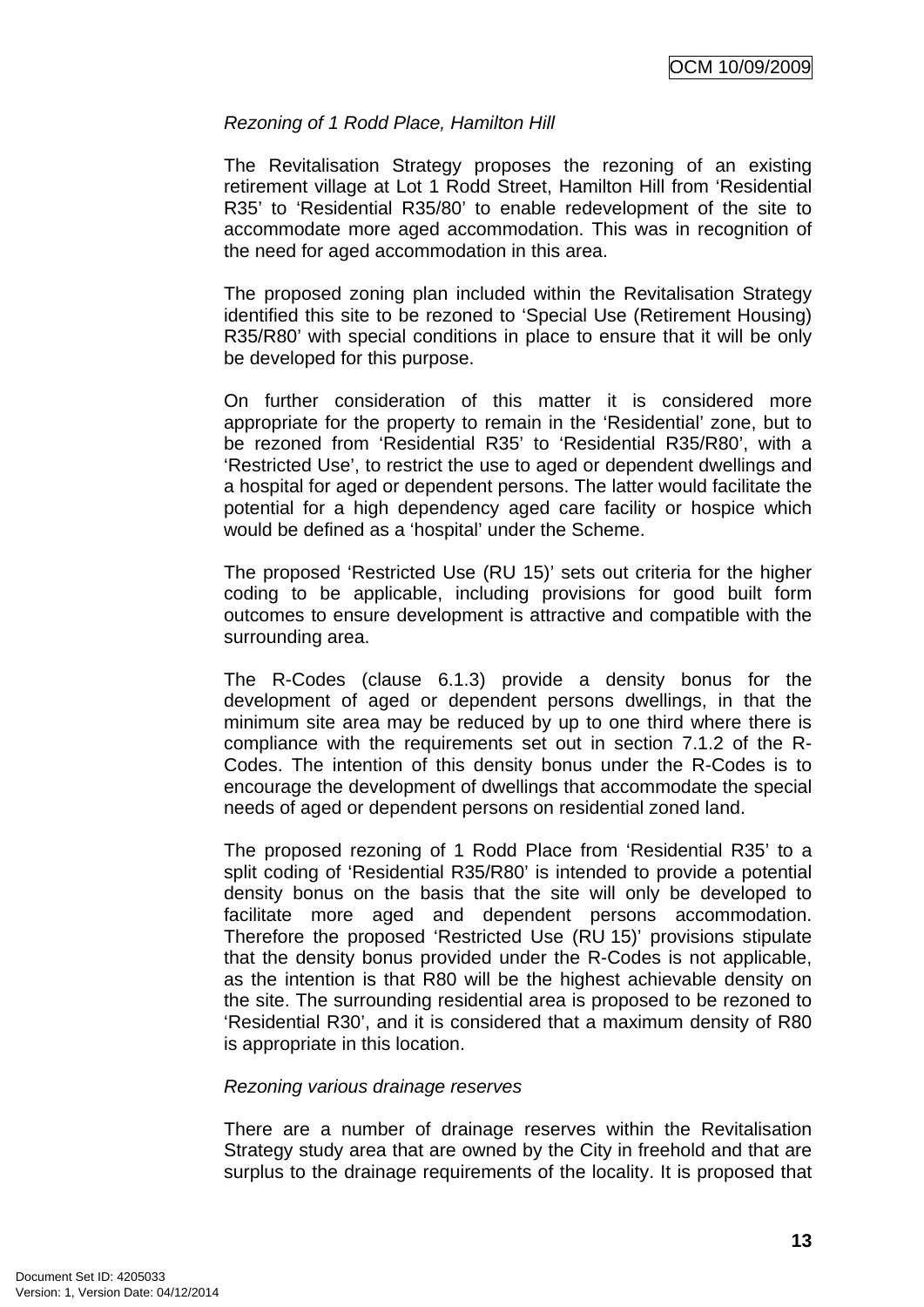these sites be rezoned in accordance with the proposed coding outlined in the Revitalisation Strategy to facilitate residential development consistent with the character of the surrounding areas.

It is therefore proposed that 13 and 14 Scroop Way and 374 Lintott Way, Spearwood and Lot 2242 Amberley Way, Hamilton Hill be rezoned from 'Local Reserve - Lakes and Drainage' to 'Residential R40'; and that Lot 18 Scales Way and 86 Edeline Street, Spearwood be rezoned from 'Local Reserve - Lakes and Drainage' to 'Residential R30', as shown on the Scheme Amendment Map (Attachment 1).

#### *Rezoning portion of road reserve*

There is a zoning anomaly adjacent to Beale Park whereby a  $1495m<sup>2</sup>$ portion of closed road reserve south of the Sussex Street cul-de-sac head and north of Spearwood Avenue (72 Sussex Street, Spearwood) is still reserved 'Local Reserve - Local Road' under the Scheme. It is proposed to rezone this to 'Local Reserve - Parks and Recreation'. This is consistent with the current use of the land which functions as part of the adjacent Beale Park and contains the RSL War Memorial.

There are some other zoning anomalies within the study area where small portions of road reserves (containing constructed roads) are currently zoned 'Residential'. This includes a portion of road reserve at the cul-de-sac head of Caffrey Place, Hamilton Hill (adjacent to 8 Caffrey Place); a portion of road reserve on Sykes Place, Hamilton Hill (adjacent to 9A Sykes Place), and the truncation of road reserve on the corner of Rockingham Road and Newton Street, Spearwood (adjacent to 2 Newton Street). It is proposed to tidy these up as part of this Scheme amendment by rezoning these to 'Local Reserve - Local Road' consistent with the current use.

# *Rezoning various PAWs identified for closure*

The proposed amendment includes the rezoning of a number of PAWs in the Southwell area of Hamilton Hill that are identified for future closure. The Southwell area has a number of unnecessary PAWs that contribute to anti-social behaviour within the locality and future closure of the PAWs is consistent with the Southwell Master Plan adopted by Council on 10 November 2005.

It is proposed to rezone the PAW between Rodd Place and Stanyford Place; the PAW south of 1 Rodd Place, Hamilton Hill and portion of the PAW adjacent to the cul-de-sac head of Fenton Way to 'Residential R30', which is consistent with the proposed zoning of the adjacent land and the Revitalisation Strategy. These PAWs will be formally closed in the future and that process will include community consultation.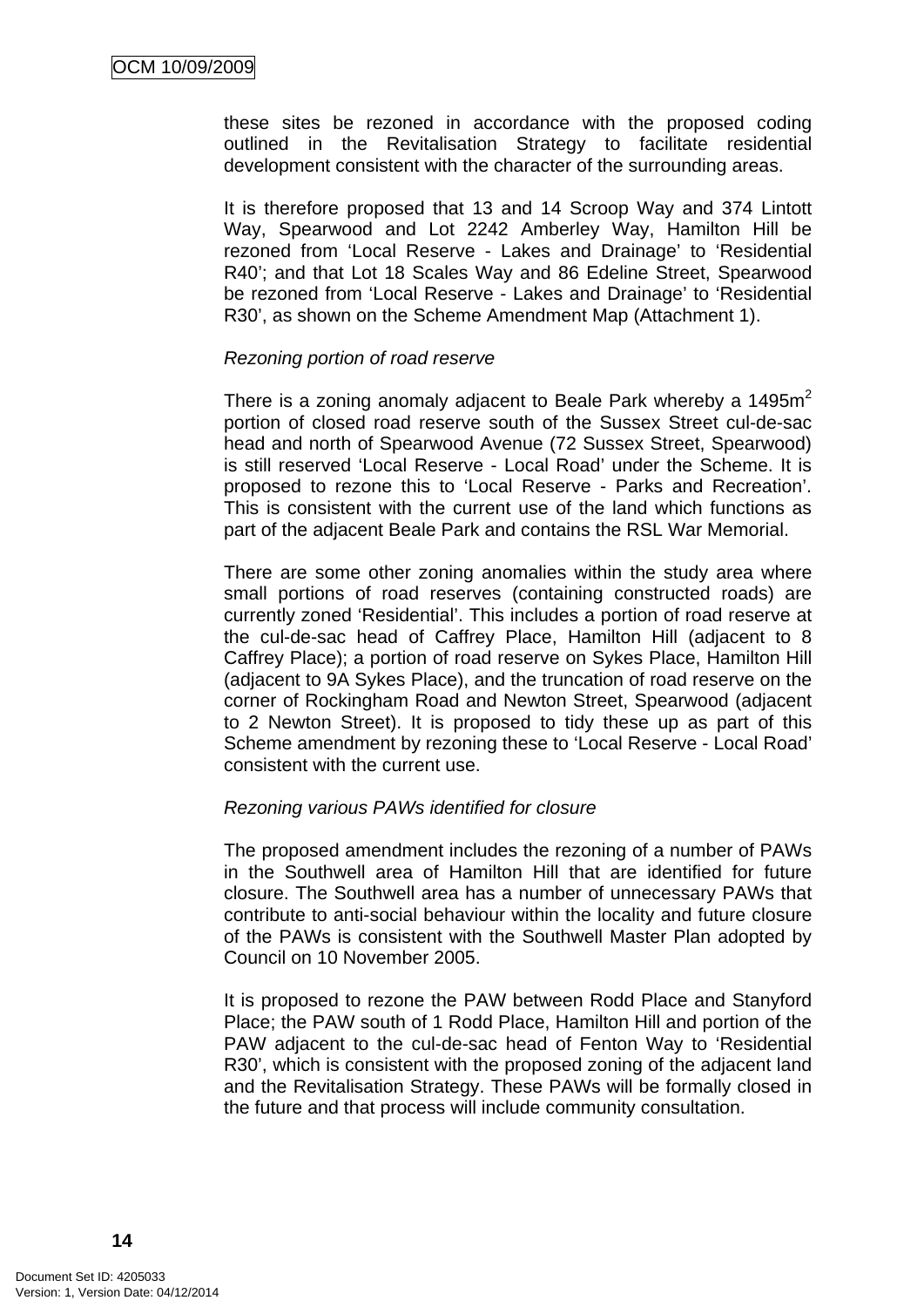# *Proposed Scheme text changes*

The proposed amendment includes changes to the Scheme text to insert provisions for medium density development, in particular to ensure that it is consistent with the draft Policy. These proposed provisions set out the statutory framework to ensure that the proposed split codings (R30/R40) are implemented in accordance with the Policy. Proposed clause 5.8.7 sets out that when considering development applications for grouped or multiple dwellings the Council is to have due regard Local Planning Policy No. APD58 (Medium Density Residential Design Guidelines).

Proposed clause 5.8.7(b) stipulates that in considering applications for the subdivision of land within any of the R30/40 split coded areas, the Council may only support subdivision (in the absence of built development) up to a maximum density of R30.

Proposed clause 5.8.7(c) stipulates that in considering applications for the development of land within any of the R30/40 split coded areas depicted on the Scheme Map, the Council may support development up to the maximum density of R40 subject to the application fulfilling the provisions and objectives of Local Planning Policy No. APD58 (Medium Density Residential Design Guidelines). The draft Policy then sets out the performance criteria.

In order to ensure safe and efficient traffic flows are maintained within urban infill areas proposed clause 5.8.7(d) sets out that where residential land abuts a regional road reserve or major road as outlined by Local Planning Policy No. APD58 (Medium Density Residential Design Guidelines), vehicle access to that road shall be subject to the approval of the local government and the relevant responsible authority.

# *Scheme Amendment No. 31 - Packham*

Scheme Amendment No. 31 was previously adopted by Council on 9 March 2006. This proposed to effectively downcode Development Area No. 1 (Packham) from 'Residential R30' to 'Residential R20', in an attempt to address some concerns about medium density development at the time. It was also proposed in order to clarify the unclear and unworkable provisions which related to Development Area No. 1 at the time.

Since adopting this amendment, Council has embarked on the Phoenix Central Revitalisation Strategy (as discussed in this report), which seeks to create an activity centre for Phoenix. As part of this, a key objective is for building critical mass and density in the residential precincts of Spearwood and Hamilton Hill surrounding the Phoenix Town Centre. Scheme Amendment No. 31 is now directly contrary to these planning objectives for Phoenix, which have been widely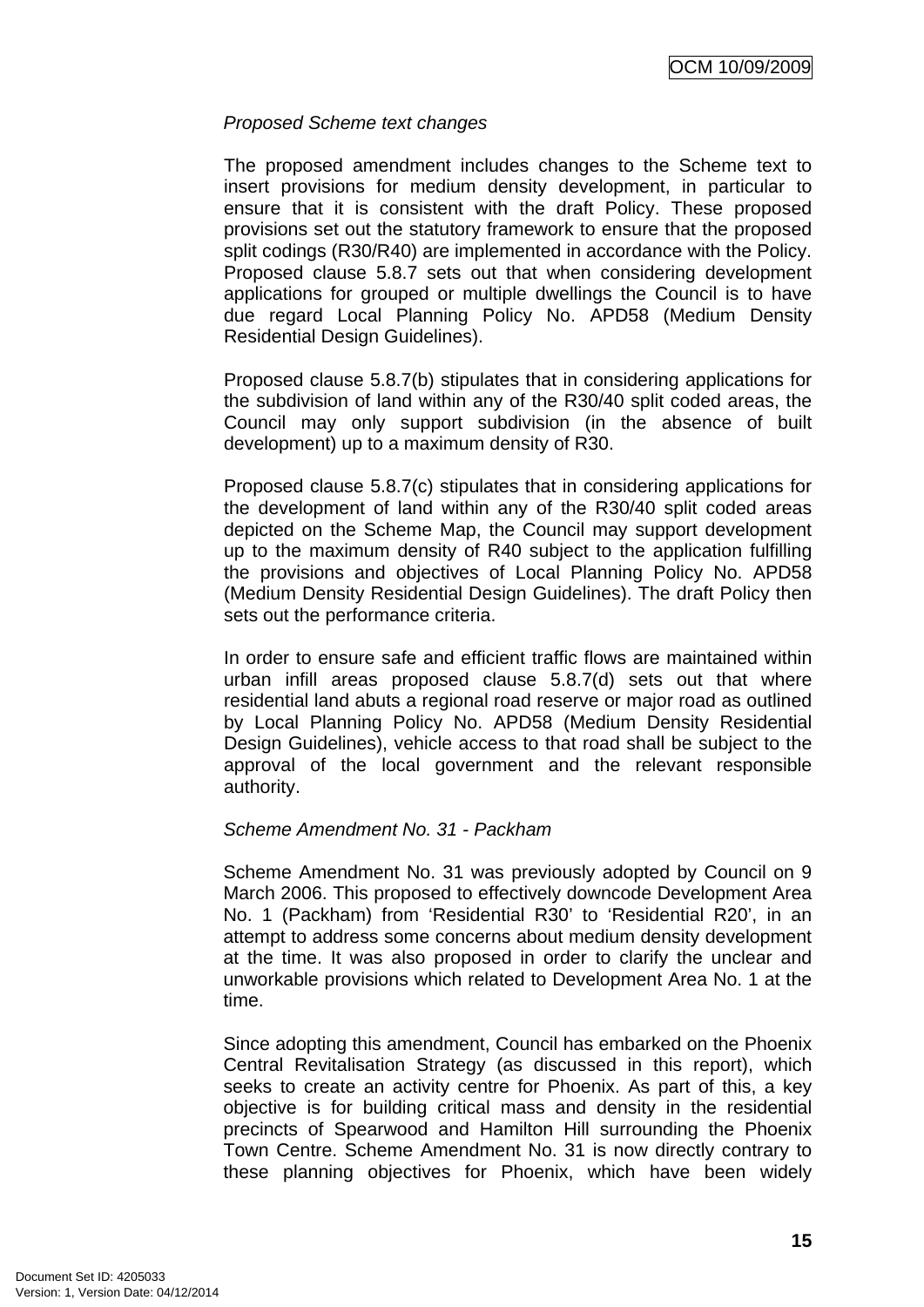advertised and supported by the community through the Phoenix Central Revitalisation Strategy process.

Amendment No. 31 has also not received support at an officer level by the Western Australian Planning Commission, by virtue of it being largely contrary to current day planning objectives concerning urban consolidation as a key component to managing Perth's future growth.

As the Phoenix Central Revitalisation Strategy proposes amendments within Development Area No. 1, and considering the stated opposition from the Western Australian Planning Commission, it is recommended that Council rescind its previous resolution to adopt Scheme Amendment No. 31. In place of this, it is recommended that Council resolves not to proceed with Amendment No. 31 to the Scheme for the following reasons:

- 1. The proposed downcoding is not consistent with the Phoenix Central Revitalisation Strategy, which seeks to build critical mass and density in the residential precincts of Spearwood and Hamilton Hill surrounding the Phoenix Town Centre.
- 2. The proposed downcoding is contrary to the strategies outlined in the Network City Planning Strategy and Draft Directions 2031 document. Both of these documents establish a direction for suburban centres such as Phoenix to evolve into 'activity centres'. Activity centres are designed to facilitate higher density residential development, in association with a mixture of uses including office, retail, entertainment, cultural and civic activities.
- 3. The proposed downcoding is contrary to the strategies included as part of the Network City Planning Strategy and Draft Directions 2031 document, which aim to critically increase the levels of urban consolidation taking place within the metropolitan area. Downcoding of residential density as proposed by Amendment No. 31 is completely contrary to this planning objective.
- 4. The proposed downcoding was not supported by the clear majority of landowners, for reasons that it would remove development potential and the ability for them to redevelop their properties allowing for closer residential development into the future.
- 5. For the reasons mentioned above, the proposed downcoding is not in accordance with proper and orderly planning principles, by virtue of it being contrary to planning objectives for Perth's future growth.

If Council supports this, the amendment documentation will be resubmitted to the Western Australian Planning Commission along with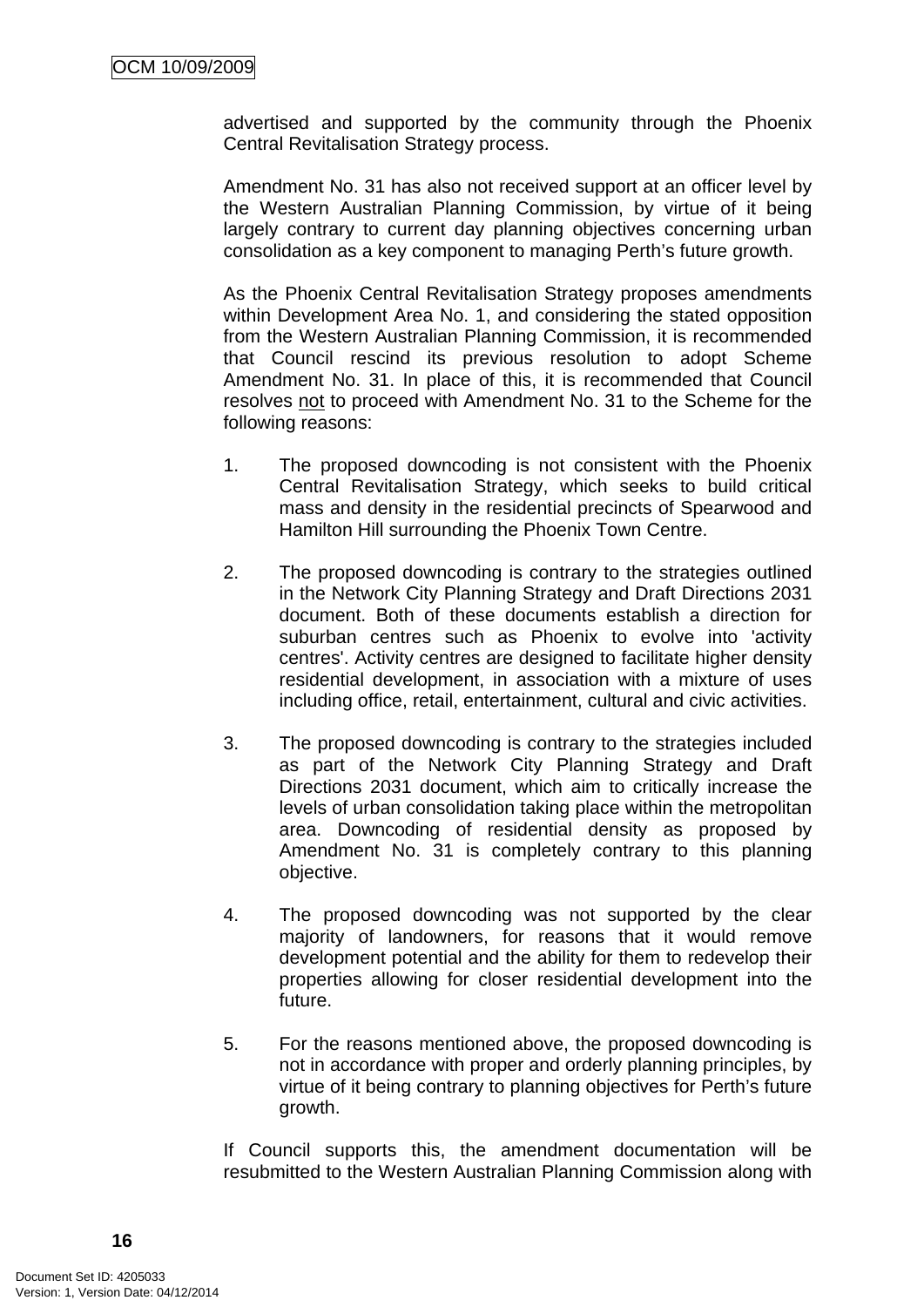OCM 10/09/2009

the stated reasons why Council does not wish to now proceed with the amendment. This will allow the new Scheme Amendment No. 76 relevant to the Phoenix Central Revitalisation Strategy to include provisions which seek to maintain the 'Residential R30' coding within Development Area No. 1. It is important to note that this is not a guaranteed outcome, as the amendment (together with all the other associated parts) will be subject to comprehensive community consultation. This may result in further changes to the specific coding provisions for Development Area No. 1.

#### Draft Local Planning Policy No. APD58 - Medium Density Residential Design Guidelines

One of the recommendations of the Revitalisation Strategy was the preparation of design guidelines to encourage good development, and encourage surveillance of POS. Section 2.5.5 of the R-Codes provides for the development of local planning policies which vary specific design elements of the R-Codes.

A draft Policy has been prepared to provide a comprehensive set of criteria for new medium density residential development within the City of Cockburn (Attachment 3). It is considered appropriate that these design guidelines apply to all medium density development in the City to ensure that all new development throughout the City enhances and revitalises existing neighbourhoods, and appropriately embraces principles of sustainability.

The requirements of the Policy aim to ensure the City's objectives in relation to streetscapes, residential amenity, local character, safety and sense of community, are achieved in a sustainable manner. The Policy seeks to expand on the requirements of existing statutory documents (including the R-Codes and *Building Code of Australia*) to significantly contribute to the revitalisation of the City's existing urban areas. Specific sections of the Policy are outlined below.

# *Retained Dwellings*

This section of the Policy applies to developments which seek to retain one or more existing dwellings as part of a grouped dwelling development. Section 6.2.9 of the R-Codes stipulates that where an existing dwelling is retained as part of a grouped dwelling development the dwelling appearance is to be upgraded externally to an equivalent standard to the rest of the development.

The draft Policy seeks to provide more details on what is expected in this regard, given that the upgrading of existing housing stock will enhance existing streetscapes and contribute greatly to the revitalisation of urban areas where recoding has occurred. The extent of upgrading will depend on the condition of the individual retained dwelling and could include upgrading external walls, roofs, driveways,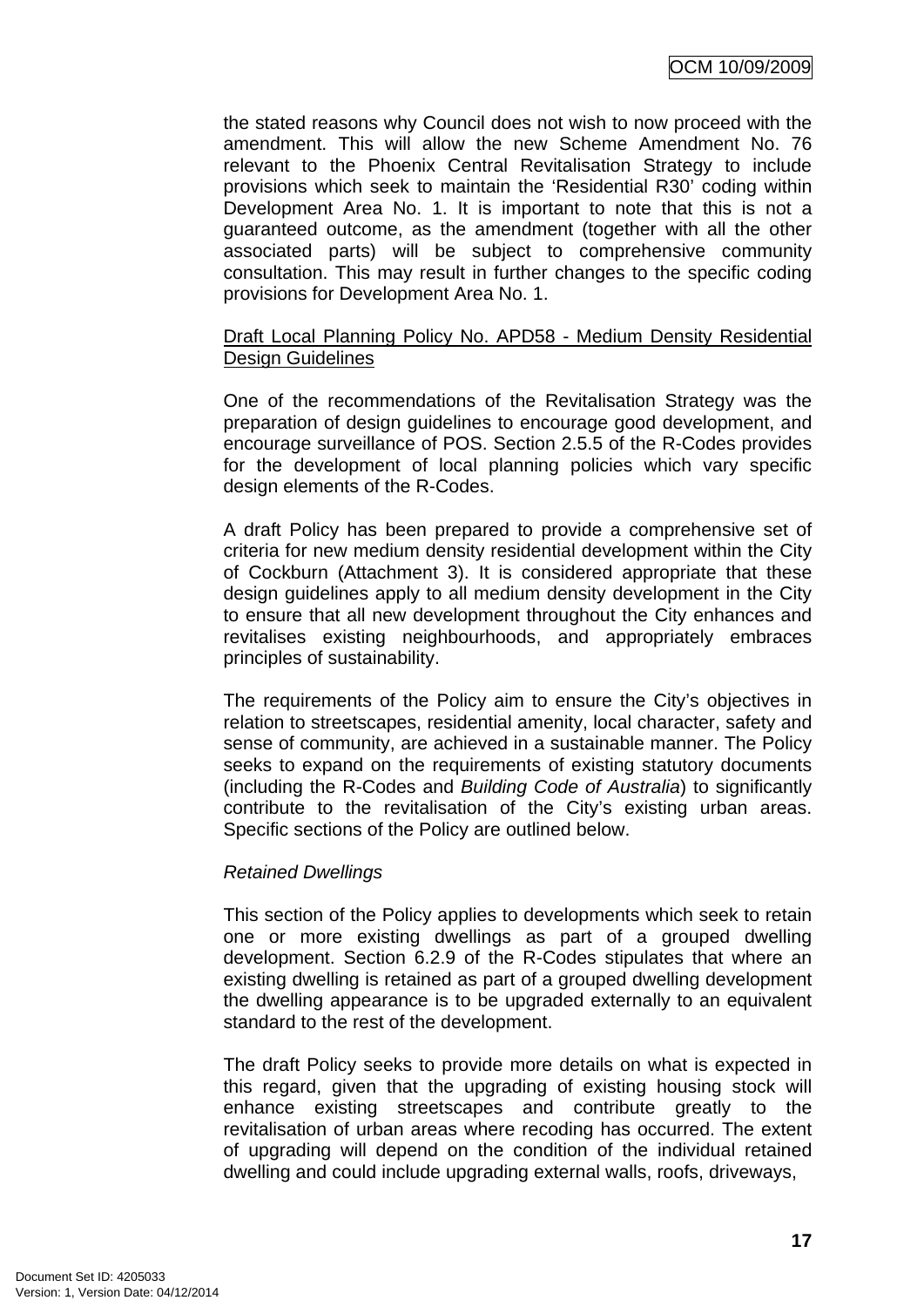window frames, gutters, down pipes, landscaping and removal of unauthorised or poorly maintained additions. The upgrading of retained dwellings will not only improve existing streetscapes and contribute to an enhanced sense of place, but will also add to the landowners' investment.

# *Minimum Lot Frontages*

The width of a residential lot can determine the built form and presentation of the dwelling to the street. Whilst there is a general move to narrower lots, the garaging of vehicles is also a key requirement for many home owners and developers. Narrow lots with dominating double garages can detract from streetscapes, reduce surveillance opportunities between the dwelling and the street and contribute negatively to the character of an area. The R-Codes do not require a minimum lot frontage for medium density coded areas so this Policy seeks to impose minimum lot frontages suitable for single storey dwellings with single garages, double storey dwellings with single or double garages and single storey dwellings with double garages.

#### *Vehicle Access and Parking*

The paving width of access ways, design of car parking spaces and sitting of crossovers are important to ensure safe and efficient traffic flows are maintained within urban infill areas. This section of the Policy seeks to minimise crossovers and require new carports and garages to remain in keeping with the retained dwelling.

# *Corner Lot Development*

Redevelopment of corner lots provides an excellent opportunity to remove blank fences and provide new frontages to former secondary streets, thus increasing passive surveillance and enhancing existing streetscapes. To ensure this occurs, the Policy prescribes general dwelling layouts and subdivision design.

# *Sustainable Building Design*

This section ensures that all new medium density residential development embraces the principles of sustainability through innovative dwelling design. The requirements are relatively simple and often inexpensive but can make a big difference to the overall energy consumption (and costs) and comfort of the home whilst reducing carbon emissions. The requirements include location of indoor and outdoor living areas, positioning of windows, provision of eaves and selection of external colours.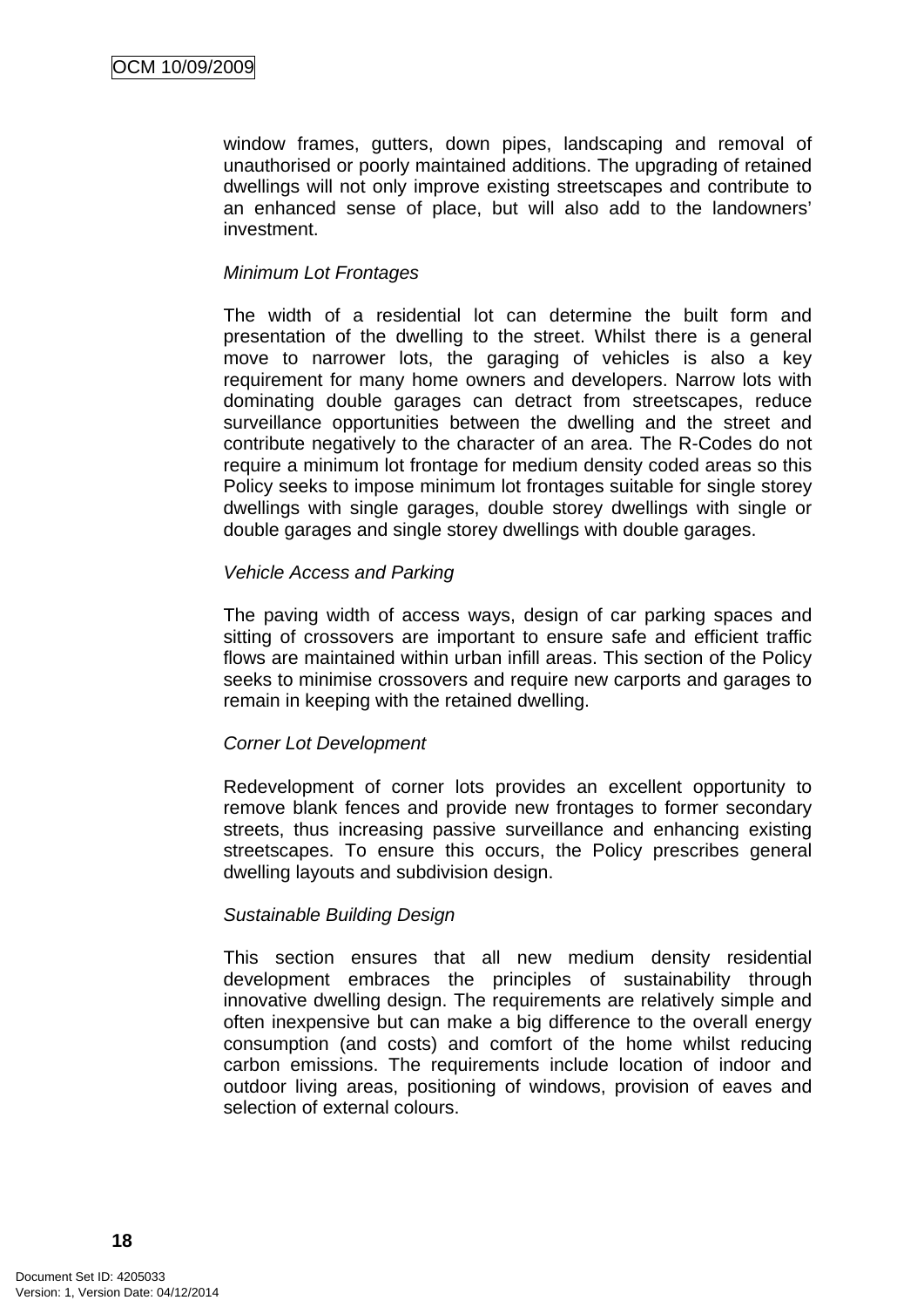# *Outdoor Living Areas*

Outdoor living areas are a requirement for all dwellings and should provide useable and functional living spaces but can also provide passive surveillance and activity to the street. This section of the Policy provides for the location of the outdoor living area in relation to the dwelling and street and also the appearance of any covered alfresco areas or patio structures visible from the street.

# *Boundary Walls*

Boundary walls within medium density areas are an effective way of minimising wasted space and making the best use of the site. This section of the Policy provides greater flexibility than the R-codes for the location of boundary walls on different adjoining property boundaries.

# *Landscaping and Fencing*

The provision of landscaping in an urban area can contribute greatly to streetscapes and add to a sense of place and character of an area. Specifically in medium density housing, landscaping can provide vital shade and screening to outdoor living areas. The Policy requires landscape plans for larger grouped dwelling developments and encourages the use of native low-water usage species. The fencing section of the Policy requires all fencing for retained and new dwellings that abuts public streets to remain open-style in order to contribute positively to streetscapes and maintain passive surveillance.

# *Lots Abutting, Opposite or Adjacent to Public Open Space and Split Coded Lots*

The draft Policy sets out the criteria for when flexible coded residential sites (located opposite, abutting or adjacent to POS) may be developed up to the stated maximum R40 density.

The Revitalisation Strategy proposed that the higher coding would be applicable where properties were amalgamated, on the basis that this would provide the opportunity for better built form outcomes. However, during the development of the draft Policy this matter was given further consideration, and it is considered that this requirement would not provide a significant incentive, and it is likely that the majority of landowners would develop their property individually at the base coding of R30. This would not achieve the objective of the split coding, which is to provide better surveillance of POS, and to facilitate more dwellings within close proximity to POS.

As an alternative, the draft Policy seeks better design outcomes for split coded lots opposite, abutting or adjacent to POS. The provisions provide an opportunity for landowners in these locations to achieve a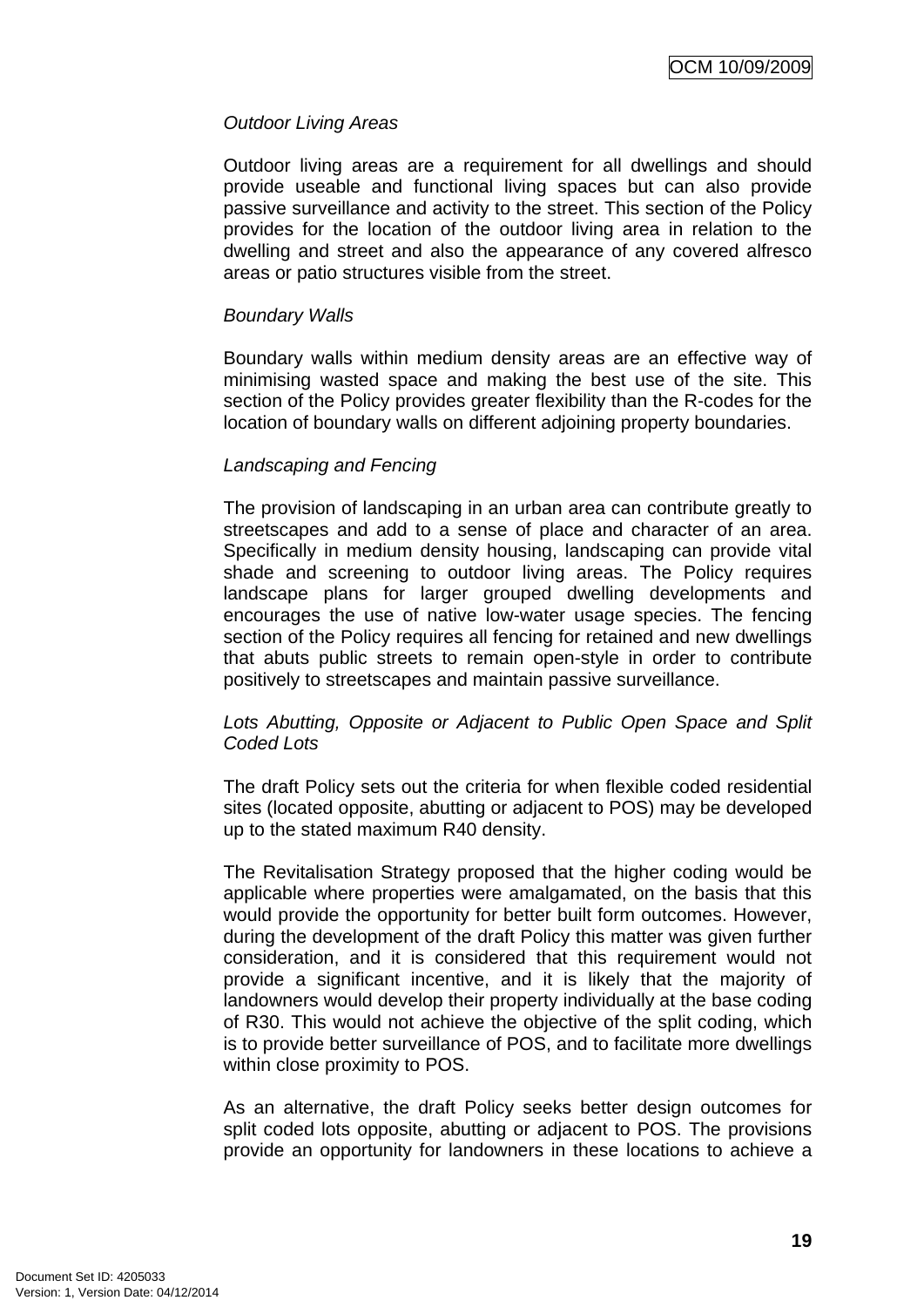density bonus subject to specific dwelling design requirements, rather than requiring amalgamations.

The specific requirements aim to provide a variety in the design, height and roofline of dwellings and maximise passive surveillance of POS areas. To ensure these specific requirements are achieved, landowners wishing to subdivide in the absence of dwellings being constructed, will be limited to the lower coding (ie. R30).

# **Conclusion**

The proposals shown on the Scheme amendment map (Attachment 1), and the proposed Scheme text changes are consistent with the adopted Revitalisation Strategy. Accordingly it is recommended that Council adopt Scheme Amendment No. 76 and undertake landowner, government agency and community consultation in accordance with the normal amendment procedures.

The draft Policy is consistent with the recommendations of the Revitalisation Strategy, and will provide a comprehensive set of criteria for new medium density residential development within the City of Cockburn, encouraging good development that contributes to the revitalisation of urban areas. It is therefore recommended that that Council, in pursuance of Clause 2.3.1 of the Scheme, resolves to prepare a Policy for the purposes of applying medium density residential design guidelines throughout the Scheme Area.

# **Strategic Plan/Policy Implications**

# **Demographic Planning**

- To ensure the planning of the City is based on an approach that has the potential to achieve high levels of convenience and prosperity for its citizens.
- To ensure development will enhance the levels of amenity currently enjoyed by the community.

# **Lifestyle and Aspiration Achievement**

• To foster a sense of community spirit within the district generally and neighbourhoods in particular.

# **Budget/Financial Implications**

The funds required for the preparation, advertising and finalisation of the proposed Scheme amendment and draft Policy are covered within the 2009/10 budget for the Revitalisation Strategy.

# **Legal Implications**

N/A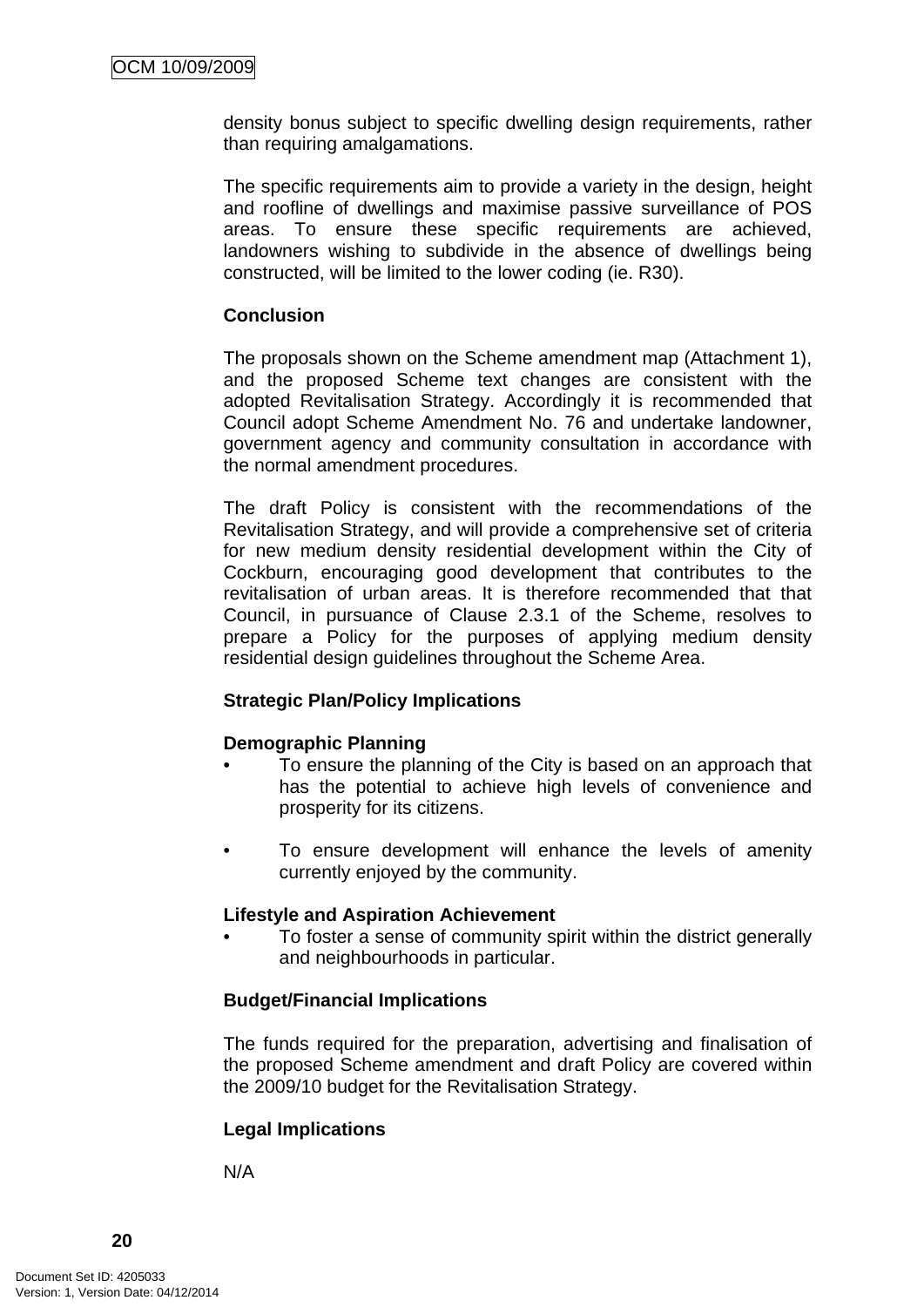# **Community Consultation**

In accordance with the *Town Planning Regulations 1967* consultation is to be undertaken subsequent to the local government adopting the Scheme Amendment and the Environmental Protection Authority (EPA) advising that the proposal is environmentally acceptable.

The draft Policy will be advertised in accordance with clause 2.5 of the Scheme. This includes a notice of the proposed Policy in a newspaper for two consecutive weeks in accordance with clause 2.5.1(a), and furthermore notice of the proposed Policy will be included as part of the advertising of the amendment.

Extensive community consultation has been undertaken in the preparation of the Revitalisation Strategy which forms the basis for the proposed amendment and draft Policy.

# **Attachment(s)**

- 1. Scheme Amendment map
- 2. Phoenix Central Revitalisation Strategy Proposed Zoning Plan
- 3. Draft Local Planning Policy No. APD58 Medium Density Residential Design Guidelines.

# **Advice to Proponent(s)/Submissioners**

N/A

# **Implications of Section 3.18(3) Local Government Act, 1995**

Nil.

# <span id="page-24-0"></span>**14.2 (OCM 10/9/2009) - DEDICATION OF LAND AS ROAD RESERVE - LOT 150 ON PLAN 188799 (6994090, 450002) (K SIM) (ATTACH)**

# **RECOMMENDATION**

That Council:

- (1) request the Minister for Lands to dedicate Lot 150 on Plan 188799 as a road reserve, pursuant to Section 56 of the *Land Administration Act 1997*; and
- (2) indemnify the Minister for Lands against reasonable costs incurred in considering and granting this request.

# **COUNCIL DECISION**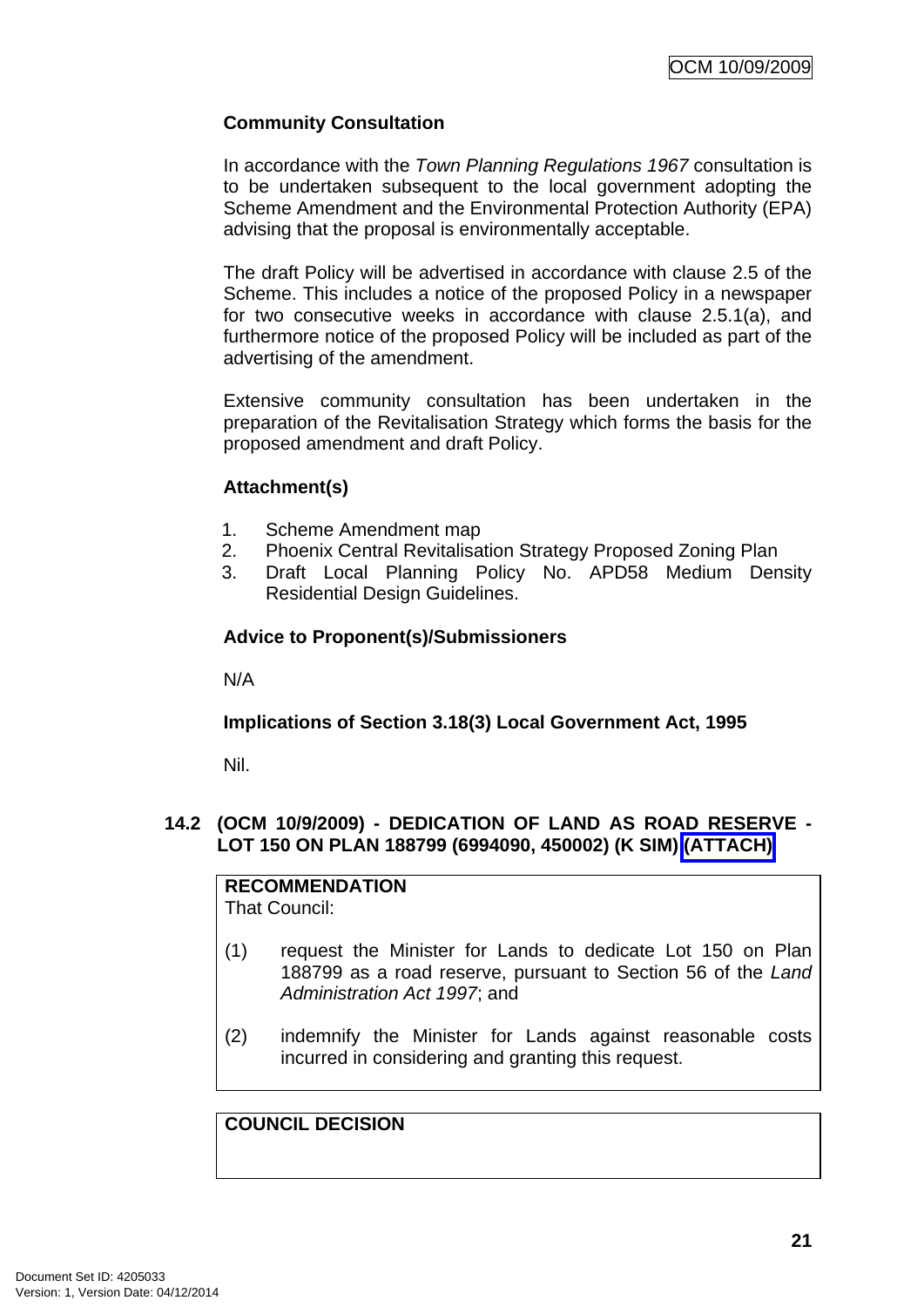# **Background**

Lot 150 is a triangular shaped lot being utilised as road way located approximately 60m north of the Cockburn Road, Zedora Turn intersection. The lot is a freehold lot in the ownership of LandCorp.

#### **Submission**

LandCorp have made a written request to have this lot dedicated for road purposes.

#### **Report**

Lot 150 together with other land extending to Russell Road was acquired by Landcorp around 1989 in order to re-route Cockburn Road away from the coast. The re-routing of Cockburn Road facilitated the marine based Henderson precinct. This section of Cockburn Road has now been constructed and is open to the general public.

It is therefore necessary that the City request the Minister for Lands to vest Lot 150 on Plan 188799 as a public road, reflective of its use for this. The procedure for the dedication is set out under Section 56 of the *Land Administration Act 1997*. Lot 150 will need to be transferred to the State of Western Australia before dedication can be completed by State Land Services. LandCorp are aware of this requirement, and have agreed to prepare and lodge the transfer documents. The land once dedicated will be incorporated into Cockburn Road as shown in the Metropolitan Region Scheme. Section 56(4) of the *Land Administration Act 1997* requires the local government to indemnify the Minister in respect of all costs and expenses reasonably incurred by the Minister in considering and granting the request. This is also recommended.

# **Strategic Plan/Policy Implications**

# **Demographic Planning**

- To ensure the planning of the City is based on an approach that has the potential to achieve high levels of convenience and prosperity for its citizens.
- To ensure development will enhance the levels of amenity currently enjoyed by the community.

# **Budget/Financial Implications**

The dedication is pursuant to Section 56 of the *Land Administration Act 1997*, which requires the City to indemnify the Minister in respect to all costs and expenses, incurred considering and granting the request. These cannot be quantified at this time, but are expected to be minor.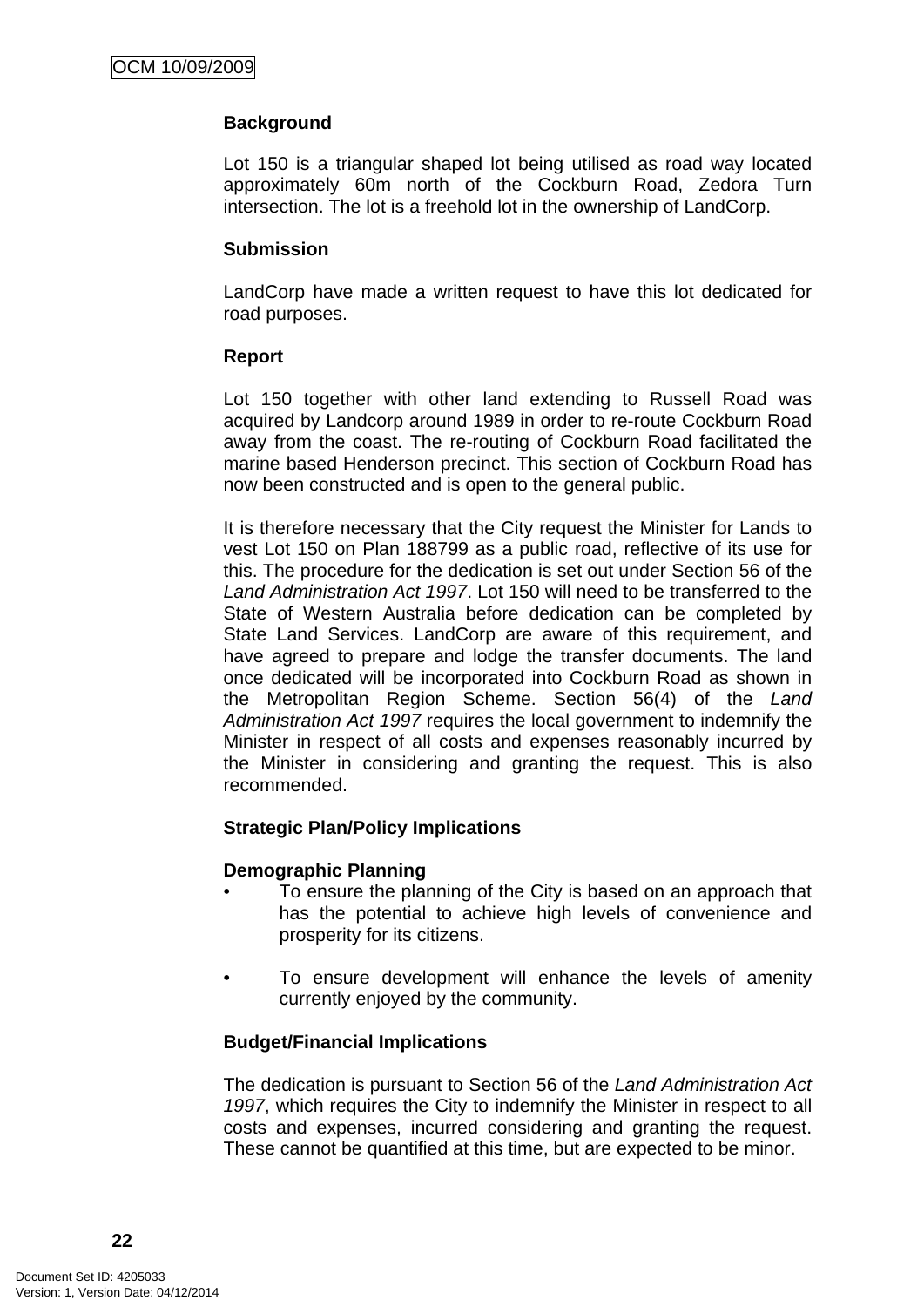# **Legal Implications**

*Land Administration Act 1997* Section 56 is relevant.

# **Community Consultation**

N/A

# **Attachment(s)**

Location Plan.

# **Advice to Proponent(s)/Submissioners**

The Proponent(s) have been advised that this matter is to be considered at the 10 September 2009 Council Meeting.

# **Implications of Section 3.18(3) Local Government Act, 1995**

Nil.

# <span id="page-26-0"></span>**14.3 (OCM 10/9/2009) - MODIFIED STRUCTURE PLAN FOR LOTS 706 AND 707 ROCKINGHAM ROAD, MUNSTER - OWNER: MR J RADONICH - APPLICANT: SJB TOWN PLANNING (9642) (M CARBONE) (ATTACH)**

#### **RECOMMENDATION** That Council:

- (1) adopt the modified structure plan for Lots 706 and 707 Rockingham Road, Munster prepared by SJB Town Planning and Urban Design as shown within Attachment 3;
- (2) adopt the officer's recommendations on the schedule of submissions contained in the Agenda attachments and forward a copy of the modified structure plan and schedule of submissions to the Western Australian Planning Commission; and
- (3) advise the proponent and submissioners of Council's decision accordingly.

# **COUNCIL DECISION**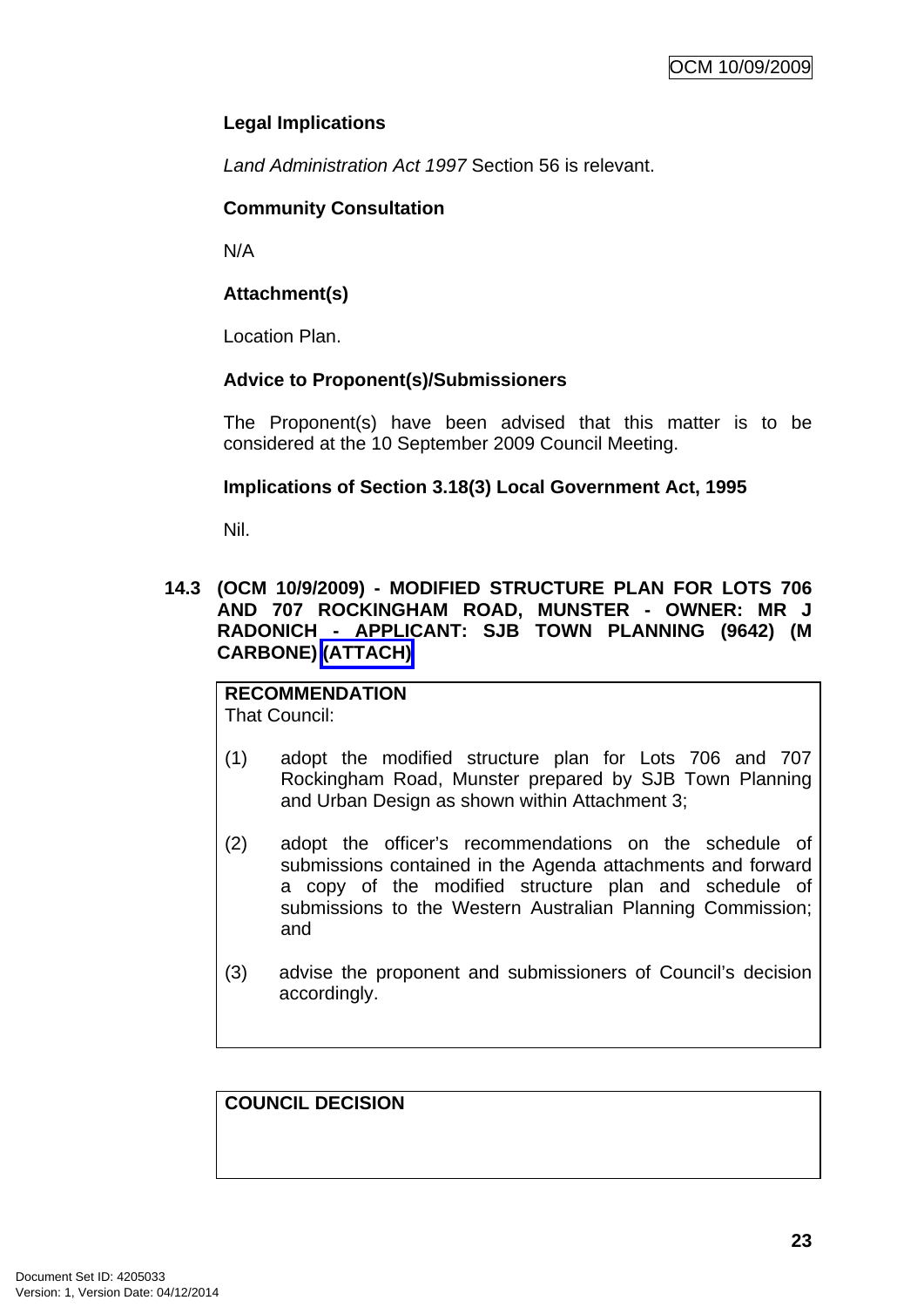# **Background**

The original local structure plan for the site was approved by Council in May 2005 and endorsed by the Western Australian Planning Commission in November 2006.

# **Submission**

SJB Town Planning and Urban Design, on behalf of the landowner, have submitted a modified structure plan for Lots 706 and 707 Rockingham Road, Munster. The modified structure plan proposes to change the subject lots from Residential R20 to Residential R40.

# **Report**

The current zoning along this section of Rockingham Road consists of a mixture of R20 and R40. The subject lots were nominated as R20 to reflect the nature of existing development of single houses on the lots.

The modified structure plan involves changing the zoning of the two lots to Residential R40 which is consistent with the land to the south. No other changes are proposed.

The subject land is considered more suitable for R40 development for the following reasons:

- The land is within the 400 m walkable catchment of the local centre on the corner of Rockingham Road and West Churchill Avenue.
- The lots are along a high frequency bus route.
- The lots to the south are zoned Residential R40 and land on the opposite side of Rockingham Road have been identified as Residential R40 under recent structure plans.

Various Western Australian Planning Commission policies such as Liveable Neighbourhoods and Network City support medium and higher densities within the walkable catchments of shopping centres and along major public transport routes. The proposed modification is consistent with these policies. The proposed modification will provide a consistent zoning with the land to the south and assist in providing a diversity of housing types.

Lot 707 is 765  $m^2$  and contains an existing house and Lot 706 is 783  $m<sup>2</sup>$  and is currently vacant as the existing homestead has been demolished. Under the proposed R40 zoning each lot could accommodate 3 grouped dwellings or 6-7 dwellings if developed together.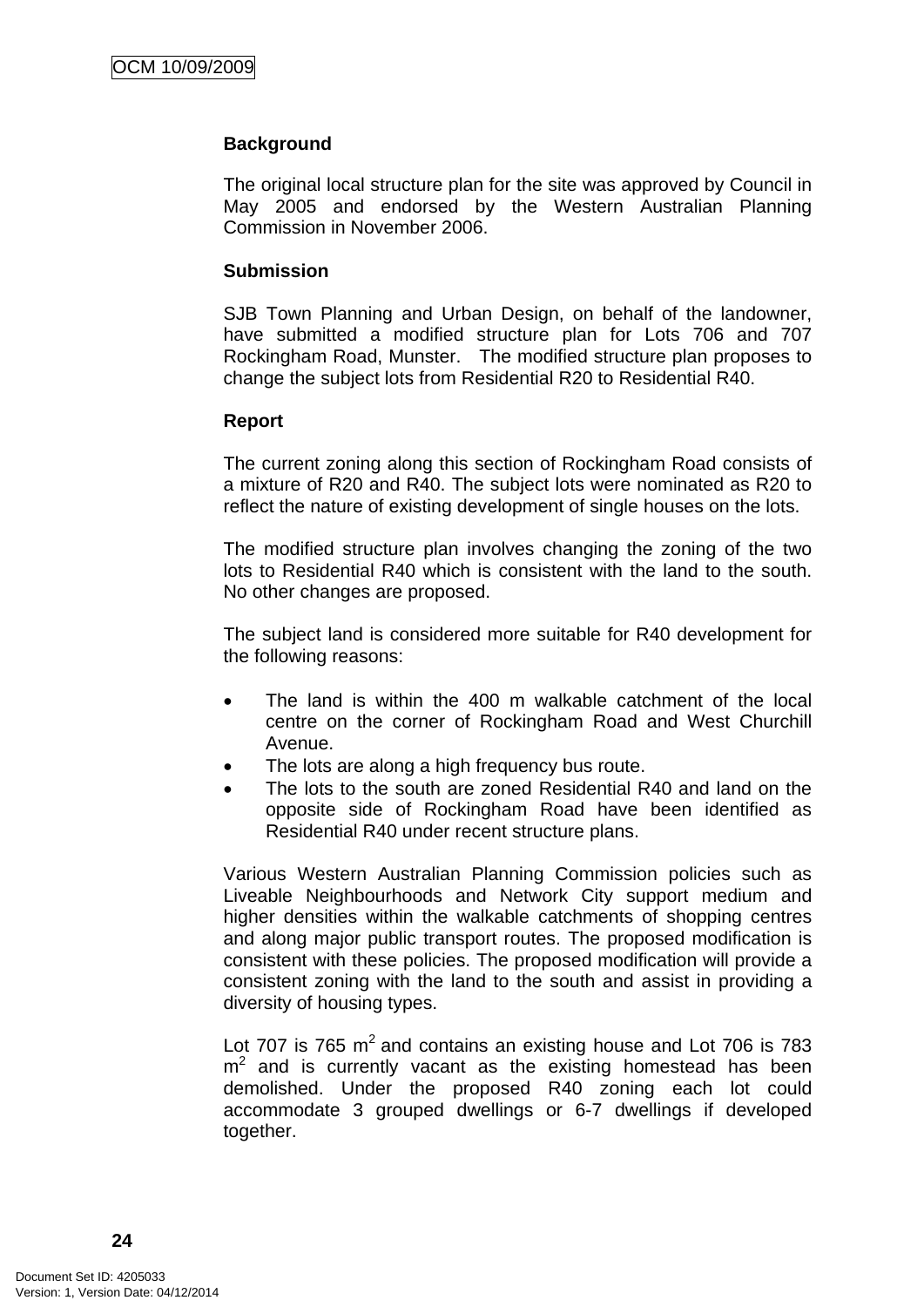The modified structure plan was advertised for public comment from 10 July to 31 July 2009. Six submissions were received, five from services authorities providing no objections and/or advice and one no objection from a surrounding landowner (Department of Housing and Works). The submissions are summarised in the schedule of submissions included in the Agenda attachments and do not require explanation over and above that outlined in the schedule of submissions.

It is recommended that Council adopt the modified structure plan and submit it to the Western Australian Planning Commission for its endorsement.

# **Strategic Plan/Policy Implications**

#### **Demographic Planning**

- To ensure the planning of the City is based on an approach that has the potential to achieve high levels of convenience and prosperity for its citizens.
- To ensure development will enhance the levels of amenity currently enjoyed by the community.

The Planning Policy which applies to this item is: .

SPD4 -'Liveable Neighbourhoods'

#### **Budget/Financial Implications**

N/A

#### **Legal Implications**

N/A

#### **Community Consultation**

The structure plan was advertised on the City's website and letters were sent to the affected landowners and the servicing authorities.

# **Attachment(s)**

- 1. Location Plan
- 2. Existing approved structure plan
- 3. Proposed modified structure plan
- 4. Schedule of submissions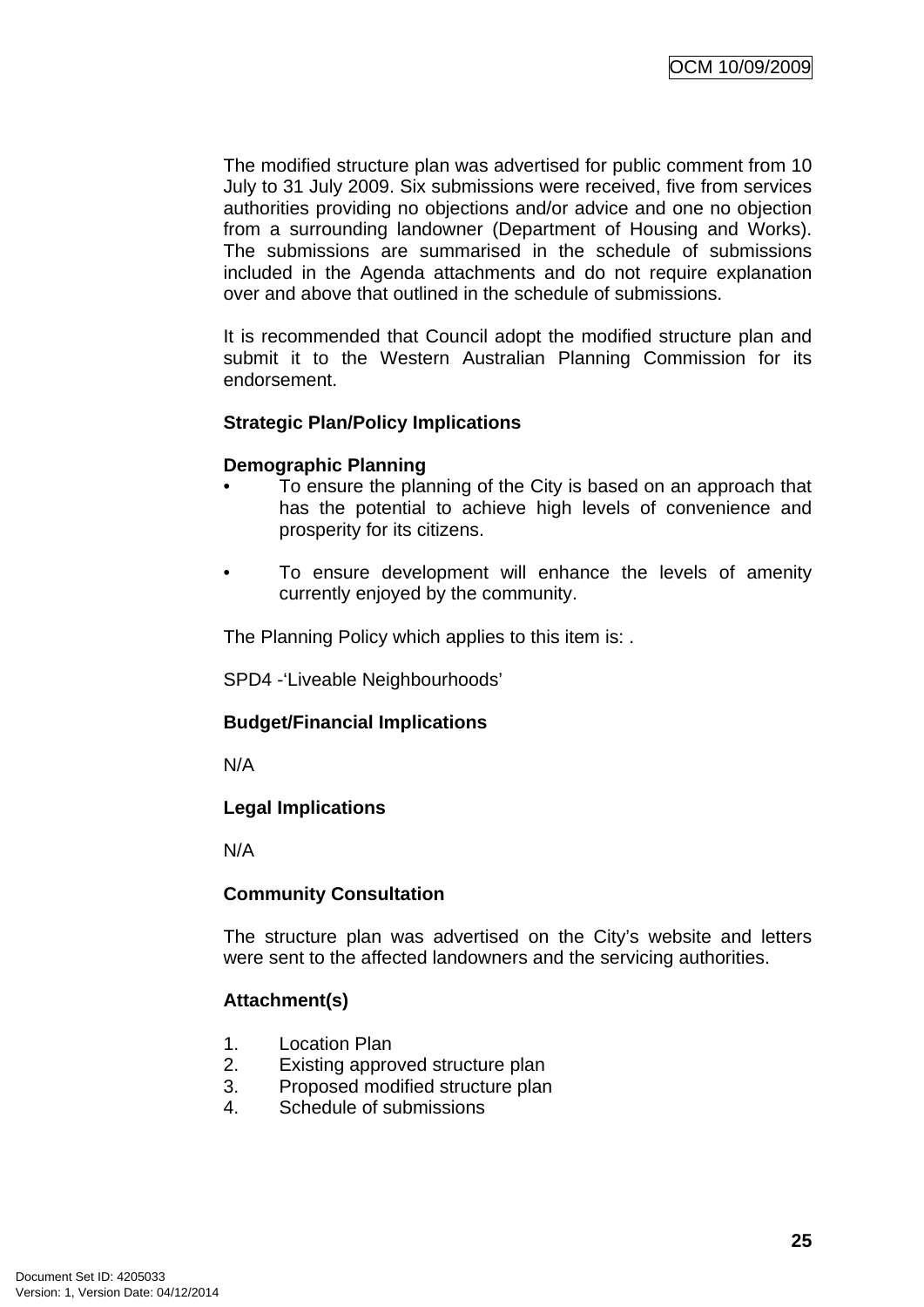# **Advice to Proponent(s)/Submissioners**

The proponent and those who lodged a submission on the proposal have been advised that this matter is to be considered at the 10 September 2009 Council Meeting.

#### **Implications of Section 3.18(3) Local Government Act, 1995**

Nil.

<span id="page-29-0"></span>**14.4 (OCM 10/9/2009) - PROPOSED SCHEME AMENDMENT NO. 75 TO TOWN PLANNING SCHEME NO. 3 - MINOR REZONING PROPOSALS FOR LOTS 144 AND 145 THE COVE, COOGEE; THE CLOSED PEDESTRIAN ACCESS WAY BETWEEN EGEUS WAY AND WAVERLEY ROAD, COOLBELLUP; LOT 188 BUCAT STREET, HAMILTON HILL AND; LOT 915 GOLDSMITH ROAD, SPEARWOOD - OWNER: VARIOUS - APPLICANT: CITY OF COCKBURN (93075) (M CARBONE) (ATTACH)**

# **RECOMMENDATION**

- (1) That Council, in pursuance of Section 75 of the *Planning and Development Act 2005* ("Act"), initiate Amendment No. 75 to City of Cockburn Town Planning Scheme No. 3 ("Scheme") for the purposes of:
	- 1. Rezoning portion of Lots 144 and 145 The Cove and Lot 230 (Reserve 46261) Mayor Road, Coogee from Local Reserve - 'Parks and Recreation' to 'Residential R20'.
	- 2. Rezoning portion of Lot 149 Shoal Court, Coogee from Local Reserve - 'Local Road' to 'Residential R20' and portion of Reserve 44789 from Local Reserve - 'Local Road' to Local Reserve - 'Parks and Recreation'.
	- 3. Rezoning portion of the Egeus Way/Waverley Road closed pedestrian access way (Lot 55) adjacent to Lot 1 Egeus Way, Coolbellup from 'No Zone' to 'Residential R40'.
	- 4. Rezoning portion of the Egeus Way/Waverley Road closed pedestrian access way (Lot 55) adjacent to Lots 386 and 387 Waverley Road, Coolbellup from 'No Zone' to 'Residential R20'.
	- 5. Rezoning Lot 188 Bucat Street, Hamilton Hill from Local Reserve - 'Lakes and Drainage' to 'Residential R20'.
	- 6. Rezoning portion of Lot 915 Goldsmith Road, Spearwood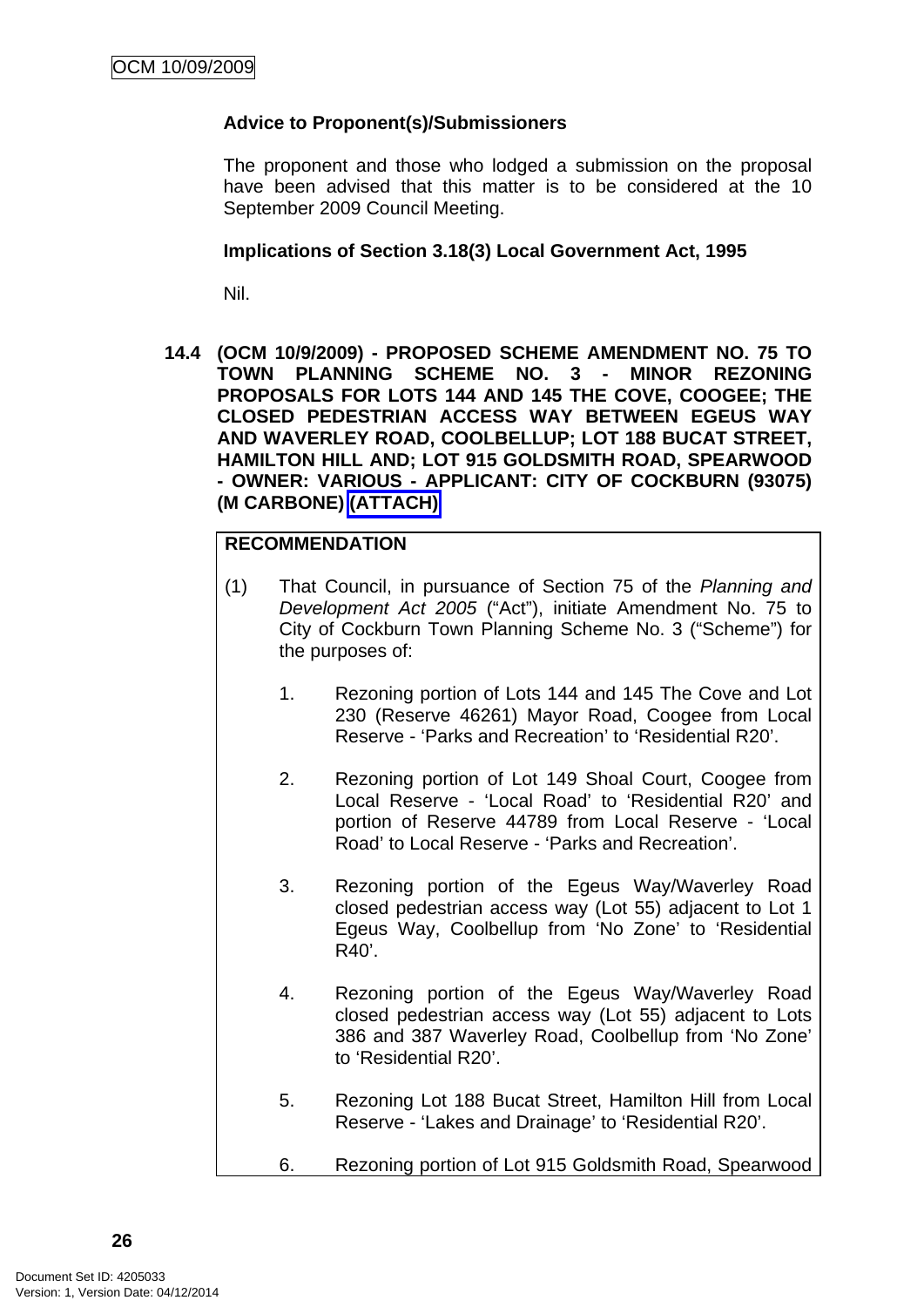from Local Reserve - 'Parks and Recreation' to 'Residential R20'.

- 7. Amending the Scheme Map accordingly.
- (2) That as the amendment is in the opinion of Council consistent with Regulation 25(2) of the *Town Planning Regulations 1967* ("Regulations"), and upon the preparation of the necessary amendment documentation, the amendment be referred to the Environmental Protection Authority ("EPA") as required by Section 81 of the Act, and on receipt of a response from the EPA indicating that the amendment is not subject to formal environmental assessment, be advertised for a period of 42 days in accordance with the Regulations. In the event that the EPA determines that the amendment is to be subject to formal environmental assessment, this assessment is to be prepared by the proponent prior to advertising of the amendment.

**COUNCIL DECISION** 

# **Background**

Council initiated Scheme Amendment No. 75 at the August 2009 Ordinary Council Meeting. The purpose of this is to correct two minor zoning anomalies within the localities of Coogee and Coolbellup.

Since the August meeting, two similar minor zoning anomalies have been identified for correction. The first relates to an obsolete drainage sump in Bucat Street, Hamilton Hill which is being transferred to an adjoining landowner. This requires a rezoning from Local Reserve - 'Lakes and Drainage' to 'Residential R20'. The second relates to a portion of Local Reserve - 'Parks and Recreation' being rezoned to 'Residential R20' in order to facilitate a land exchange within Goldsmith Road, Spearwood.

Rather than initiate a separate Scheme amendment which will incur additional time and financial costs for the City of Cockburn, it is appropriate that Amendment No. 75 be added to include the two additional matters.

Agenda Attachment 1 shows the location of all of the above proposed zoning changes.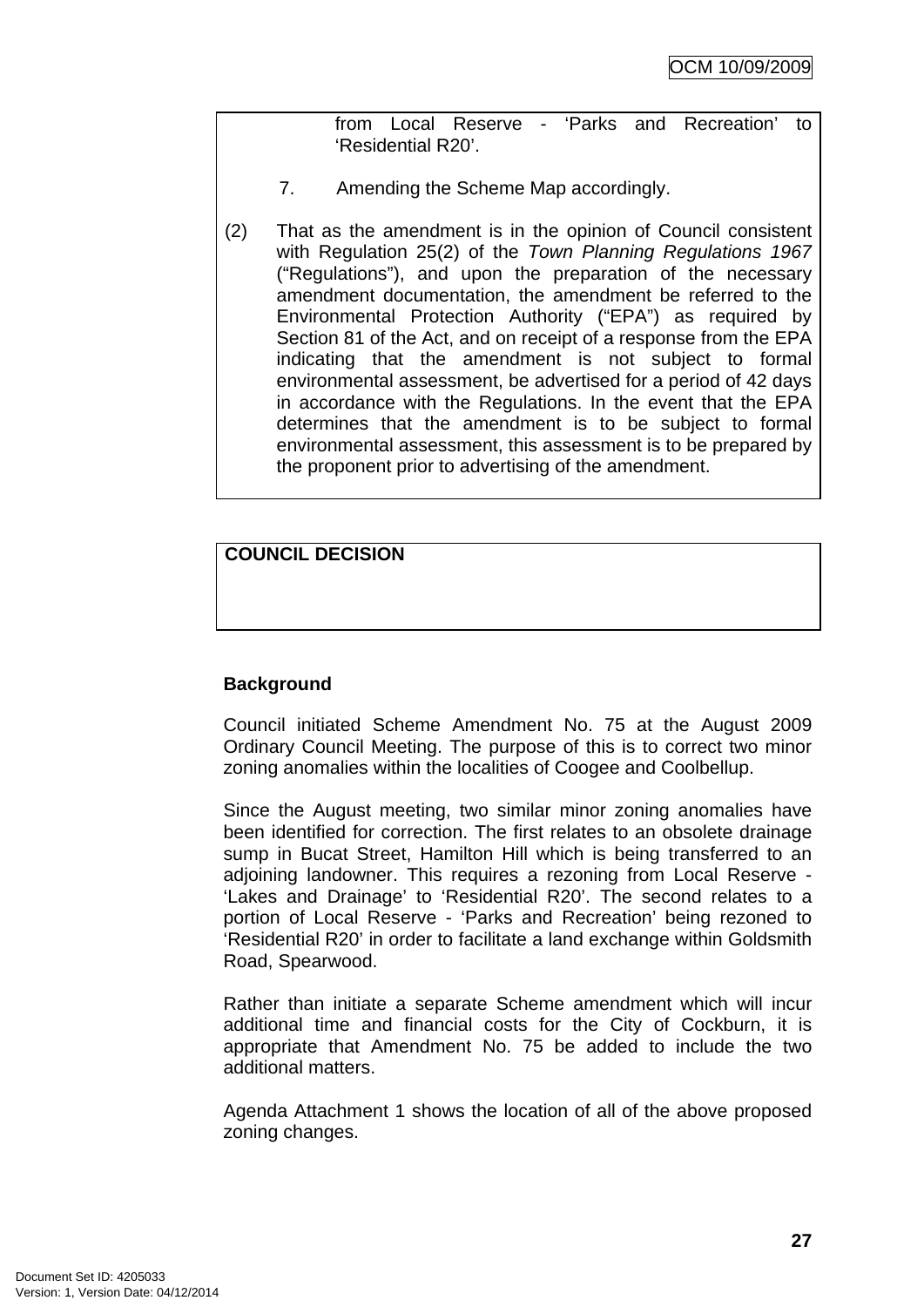# **Submission**

N/A

# **Report**

The two new additions to Scheme Amendment No. 75 are described as follows:

# Lot 188 Bucat Street, Hamilton Hill

Lot 188 Bucat Street, Hamilton Hill is currently zoned Local Reserve - 'Lakes and Drainage' and was previously used as a drainage sump. The land is owned by the City of Cockburn in freehold and is land locked through having no street frontage and being surrounded by privately owned residential land. The subject lot no longer functions as a drainage sump, as stormwater is now piped through the adjoining Lot 189 and into the existing drainage sump on the corner of Forrest Road and Frederick Road.

The City of Cockburn has an agreement with the owner of Lot 189 to transfer Lot 188 into their property. This is in exchange for the owner of Lot 189 consenting to the construction of the piped stormwater line within their property, and for the pipe to be protected by an easement in favour of the City of Cockburn. This was specifically resolved by Council on 10 November 2005 (Minute No. 3010) vis:

*"That Council transfer Lot 188 on Diagram 35997 to SF and ML Halissy conditional on being granted a drainage easement along the western boundary of Lot 189 Forrest Road, Hamilton Hill"* 

As alternative arrangements have been made relating to drainage and commitment made to transfer the land to private ownership, Lot 188 should be rezoned to 'Residential R20' consistent with the adjoining land. This will enable the subject land to be used for residential purposes once it is amalgamated with the adjoining lot. The proposed zoning change is represented in the agenda as attachment 2.

# Portion of Lot 915 Goldsmith Road, Spearwood

Lot 915 Goldsmith Road, Spearwood is currently zoned Local Reserve - 'Parks and Recreation' and is owned by the City of Cockburn in freehold. The adjoining land (Reserve 38537) is zoned 'Residential R20' and is owned by the State of Western Australia. Reserve 38537 was previously used as a stormwater drainage area. The City of Cockburn has recently reconstructed the drainage so all stormwater is now redirected to underground stormwater tanks on the western portion of Lot 915.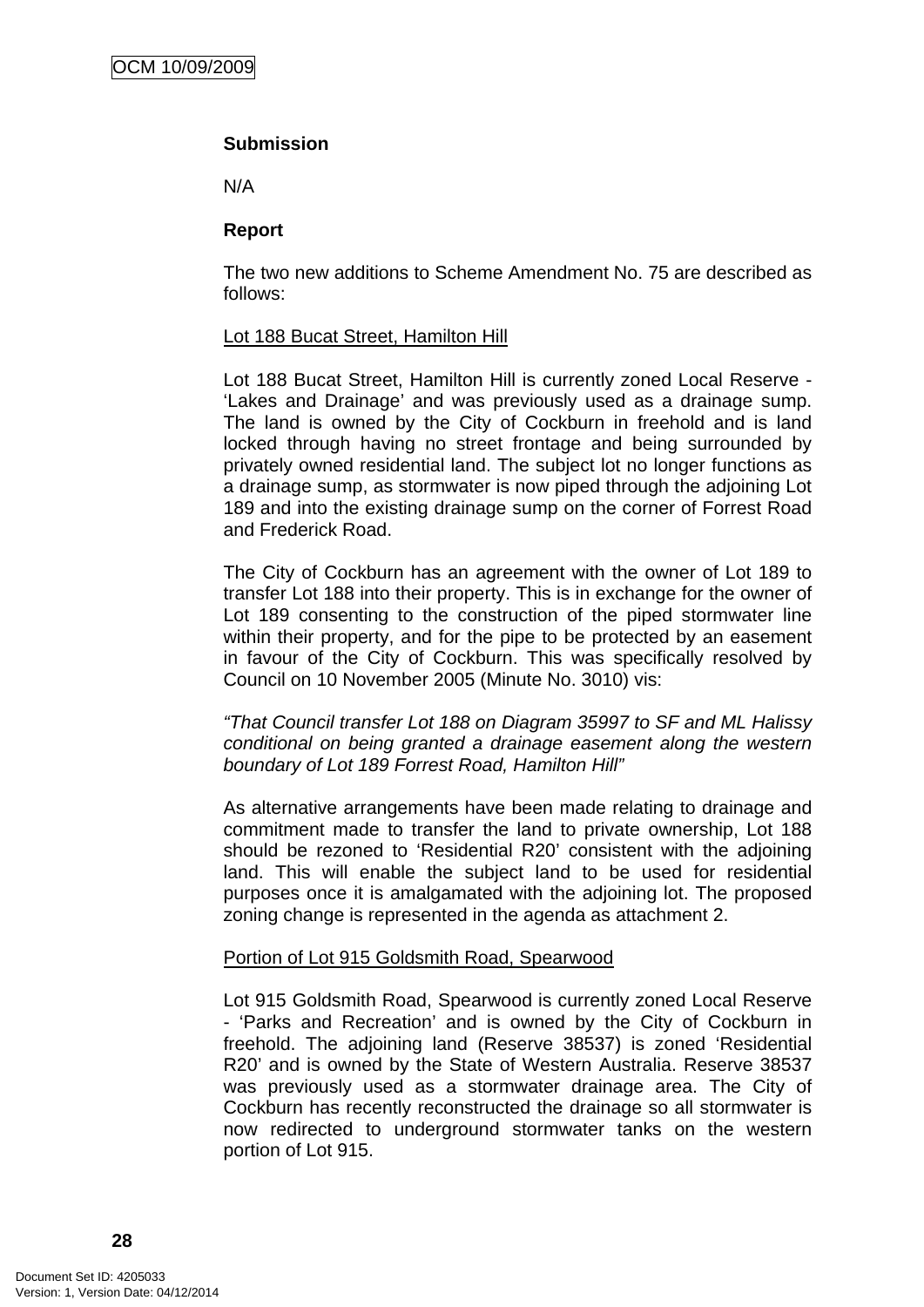The City of Cockburn is currently processing a land exchange whereby Reserve 38537 will be purchased from the State of Western Australia, and the portion of Lot 915 containing the underground stormwater drainage will be transferred from the City of Cockburn to the State of Western Australia (refer to Agenda Attachment 4). The portion of Lot 915 which does not contain stormwater drainage is proposed to be combined with the adjoining residential zoned land (currently Reserve 38537) to create regular shaped land parcels. This  $400m^2$  of Lot 915 is therefore proposed to be rezoned from Local Reserve - 'Parks and Recreation' to 'Residential R20', consistent with that of the adjoining land which it will become part of.

The zoning change will create regular shaped land parcels which will make both the public open space ("POS") area and residential zoned land more functional and useable. The minor zoning change will have minimal impact on the provision of POS, as the area will still be serviced well in excess of the standard 10 per cent requirement.

#### **Conclusion**

It is recommended that the proposed zoning changes for Lot 188 Bucat Street and Lot 915 Goldsmith Road be added to Scheme Amendment No. 75. This will ensure that the two lots are appropriately zoned for the proposed land exchanges. This will also save substantial time and staff resources for the City of Cockburn.

It is therefore recommended that Council proceed to initiate the Scheme amendment with the addition of the two sites mentioned in this report.

# **Strategic Plan/Policy Implications**

# **Infrastructure Development**

• To construct and maintain parks and bushland reserves that are convenient and safe for public use, and do not compromise environmental management.

# **Natural Environmental Management**

• To conserve, preserve and where required remediate the quality, extent and uniqueness of the natural environment that exists within the district.

# **Budget/Financial Implications**

N/A

# **Legal Implications**

Planning and Development Act 2005 Town Planning Scheme No. 2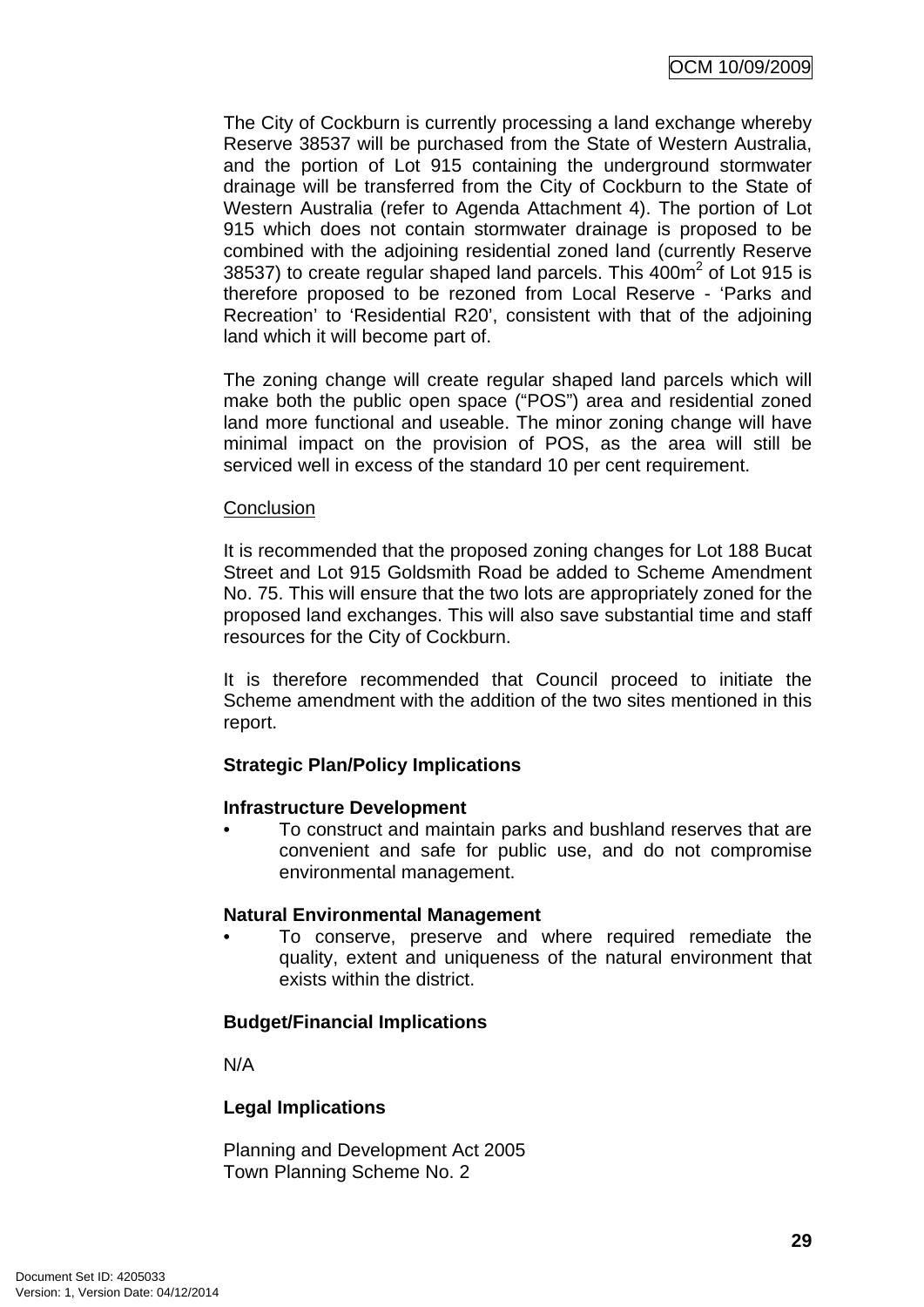Town Planning Regulations 1967

#### **Community Consultation**

The proposed Scheme amendment will be advertised for a period of 42 days with notices in the local paper and letters sent to relevant government agencies, affected landowners and surrounding community upon initiation of the amendment

#### **Attachment(s)**

- 1. Location plan (all changes)
- 2. Existing/proposed zoning plan (Bucat Street)
- 3. Existing/proposed zoning plan (Goldsmith Road)
- 4. Proposed land exchanges (Reserve 38537 and Lot 915)

#### **Advice to Proponent(s)/Submissioners**

N/A

**Implications of Section 3.18(3) Local Government Act, 1995**

Nil.

#### <span id="page-33-0"></span>**14.5 (OCM 10/9/2009) - AMENDMENT TO DELEGATED AUTHORITY APD 54 TO INCLUDE BUILT STRATA APPLICATIONS (9003) (T WATSON) (ATTACH)**

#### **RECOMMENDATION**

That Council amend delegated authority APD 54 to include the following clauses:

- 1. "2.5 The authority to determine built strata subdivision applications (Form 24)".
- 2. "2.6 The authority to endorse a Form 26 on behalf of the WAPC".

# **TO BE CARRIED BY AN ABSOLUTE MAJORITY OF COUNCIL**

**COUNCIL DECISION**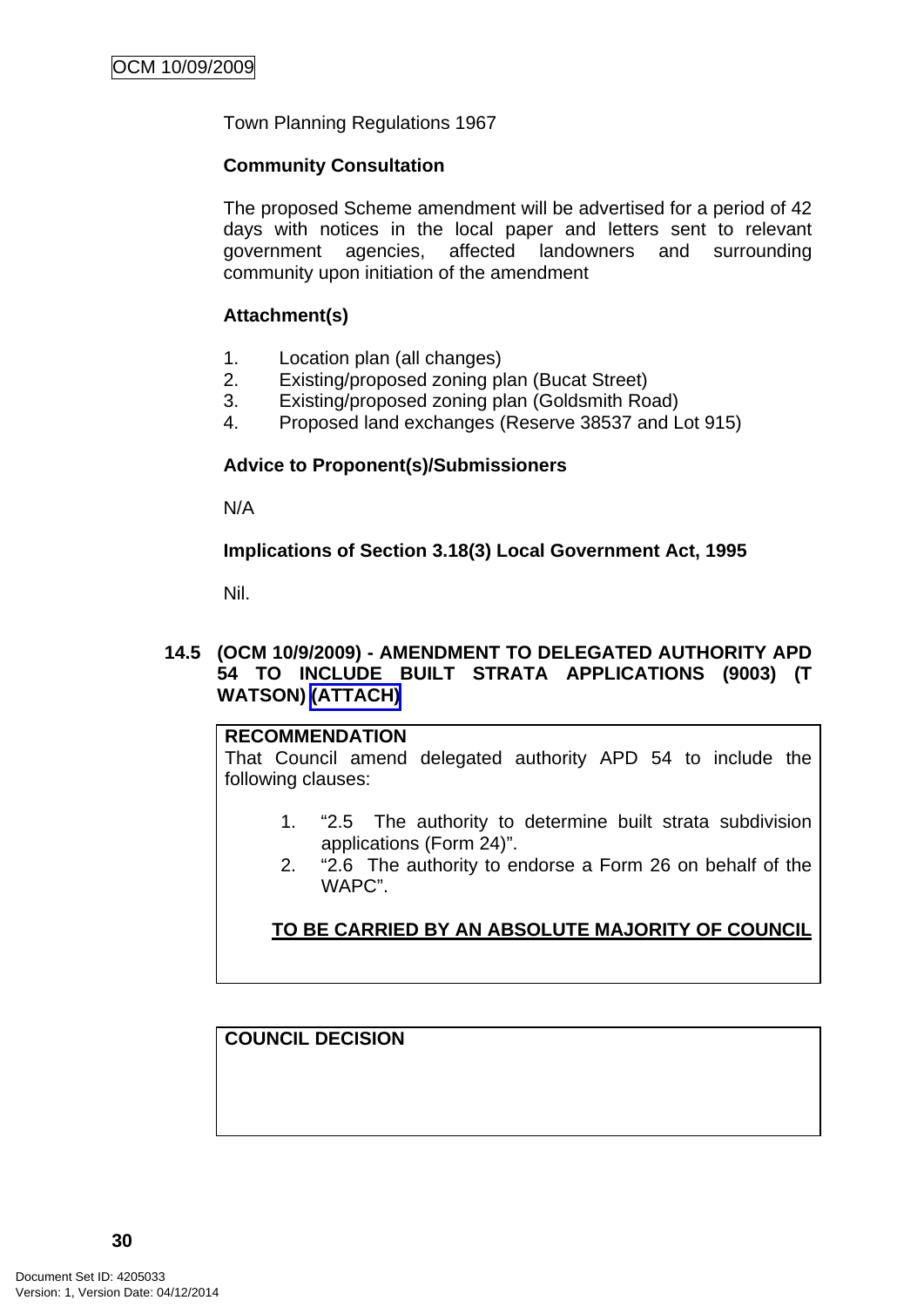# **Background**

As part of the planning reform currently being undertaken by the Department of Planning, a consultation paper was circulated by the Department in March 2009 entitled "Delegation of Built Strata Subdivision Applications to Local Government".

This paper sought local government comments and feedback on the proposal to delegate the determination of built strata subdivision applications to local government. As the numbers of applications received are not large and as the assessment of these applications is reasonably straightforward, the City indicated no objections to the proposal.

Without any further warning, the Western Australian Planning Commission delegated the above powers to Local Governments and this was gazetted on 9 June 2009.

# **Submission**

N/A

# **Report**

The City will now deal with two parts of the approval process under section 25 of the Strata Titles Act as follows:

- 1. Applications for Built Strata subdivisions made on a "Form 24" (forms are from the Strata Titles Act). These applications will be for developments that have already had a planning approval (DA approval) and are usually nearing completion of construction. The main requirement when dealing with these applications is to confirm that the strata plan is in accordance with the approved DA plan and that the conditions of DA approval have been fulfilled. There are generally no new "planning issues" to deal with as any issues would have been resolved at the DA stage.
- 2. The City will also have to endorse a "Form 26" on behalf of the Western Australian Planning Commission. The endorsement of the Form 26 basically certifies that all of the planning conditions have been actioned and complied with in respect of the approval issued from the "Form 24" application. The Form 26 is from the Strata Titles Act and has space for the WAPC to endorse the certificate. This form cannot be altered; hence the City must sign on behalf of WAPC.

These delegated authorities, need to be officially delegated on to the relevant officers in accordance with APD 54.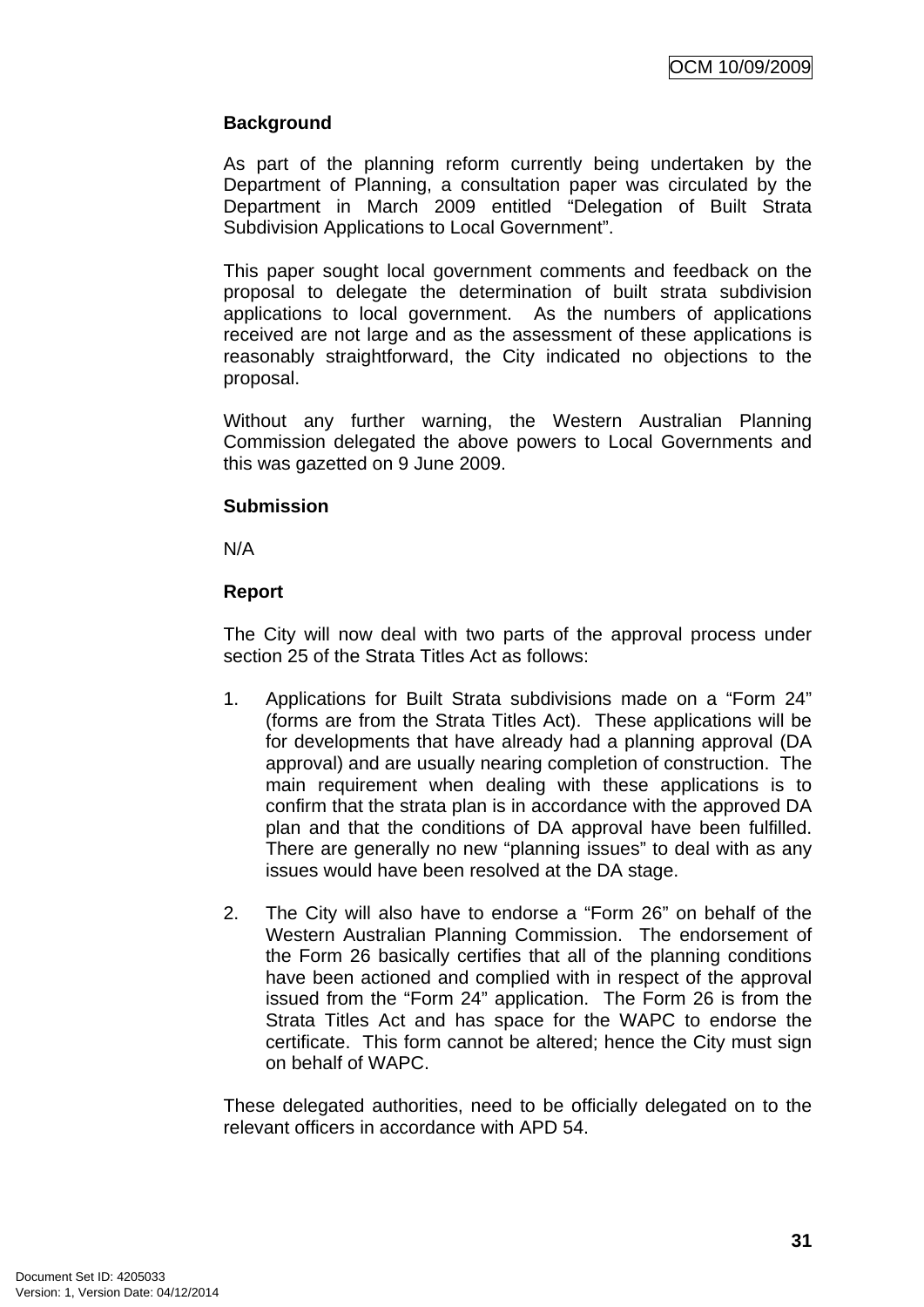# **Strategic Plan/Policy Implications**

# **Demographic Planning**

- To ensure the planning of the City is based on an approach that has the potential to achieve high levels of convenience and prosperity for its citizens.
- To ensure development will enhance the levels of amenity currently enjoyed by the community.

# **Governance Excellence**

- To conduct Council business in open public forums and to manage Council affairs by employing publicly accountable practices.
- To provide effective monitoring and regulatory services that administer relevant legislation and local laws in a fair and impartial way.

# **Budget/Financial Implications**

N/A

# **Legal Implications**

Sec 16 Planning and Development Act, 2005, and Sec 25 Strata Titles Act, 1985, refer.

# **Community Consultation**

N/A

# **Attachment(s)**

- 1. Amended delegation APD54
- 2. Gazetted delegation of power from WAPC

# **Advice to Proponent(s)/Submissioners**

N/A

# **Implications of Section 3.18(3) Local Government Act, 1995**

Nil.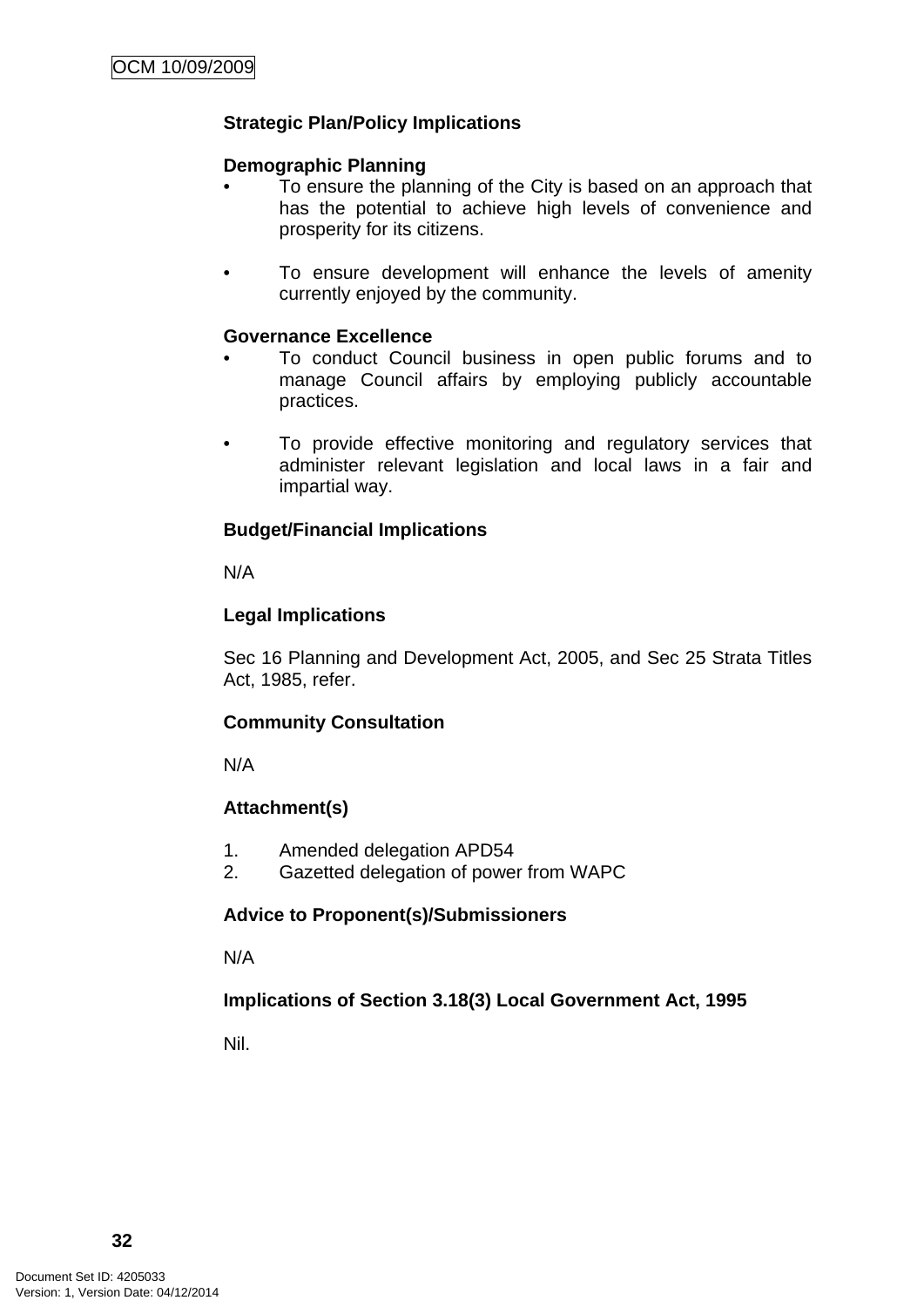**14.6 (OCM 10/9/2009) - PROPOSED AMENDMENTS TO APD7 'RURAL SUBDIVISION POLICY' - LOCATION: LAND ZONED RURAL, RURAL LIVING AND RESOURCE - OWNER: VARIOUS - APPLICANT: N/A (9332) (R DONG) (ATTACH )** 

#### **RECOMMENDATION**

That Council:

- (1) adopt the proposed amendments to APD7 "Rural Subdivision Policy", as per Attachment 6; and
- (2) advise affected landowners and those who made a submission accordingly.

# **COUNCIL DECISION**

# **Background**

At its meeting held on 14 December 2006 (Minute No. 3332) Council requested that the Rural Subdivision Policy (APD7) be reviewed so that it may support limited subdivision within the Wattleup Rural Zone. The City's Strategic Planning Services also identified the need to review APD7 as there were some anomalies between it and Town Planning Scheme No. 3 in terms of zonings and zoning descriptions referred to in APD7.

Following Council's request, Strategic Planning Services undertook the policy review in accordance with Clause 2.5 of Town Planning Scheme No. 3. The City conducted the formal community consultation process from 3 June 2008 to 29 June 2008, which included advertisements in the Cockburn Gazette for 2 consecutive weeks (3 and 10 June 2008). A letter was also sent to affected landowners and government agencies requesting comment, and information made available at Council's Administration Office and on Council's website.

The officer's first report went up to the Council's DAPPS meeting held on 20 November 2008. The report provided two key recommendations:

1. not to introduce the 2000  $m^2$  minimum lot size for Area 3 as most properties within Area 3 fell within the EPP buffer. Subdivision within the EPP buffer would be in conflict with the relevant EPP buffer policies; and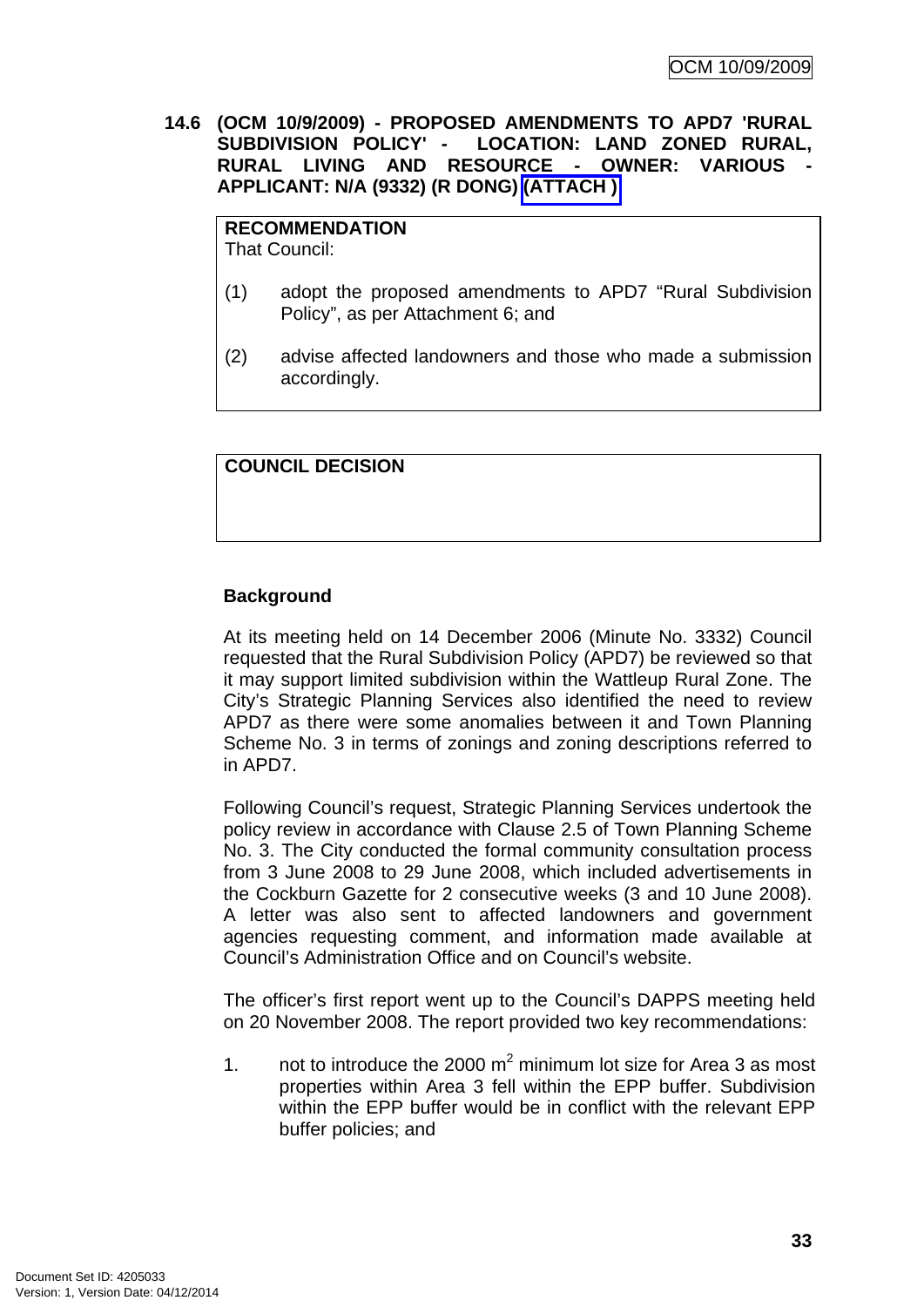2. introduce a 1ha minimum lot size for land outside of the EPP buffer in Area 1, which was in keeping with the prevailing lot size in Area 1.

Subsequently, the Council's DAPPS meeting and the following Council meeting on 11 December 2008 resolved to defer the item for "a period of up to three months to give submissioners time to respond to issues that were raised in the officer's report".

The main reason that Council deferred its consideration related to Area 3 (Rural Living zone), where recommendation was made to delete the introduction of a minimum lot size of  $2000m^2$  for Area 3 (proposed by SJB Planning Consultant), was due to the issues relating to the EPP buffer which were raised in the submissions of the Western Australian Planning Commission (WAPC), Kwinana Industries Council (KIC) and the City's internal departments, including Health, Environmental, and Statutory Planning.

A second letter was sent out to submissioners on 22 December 2008 advising them of Council's resolution, and giving submissioners the additional time to respond to the issues that were raised in the previous Council report.

Two additional submissions of objections were received as a result of this further consultation. All issues raised by the two submissions and officer's comments are included in the Schedule of Submissions – 1 (Attachment 3 refers).

Submission 139 (Attachment 3 refers) in particular, made by SJB Planning Consultant on behalf of one of the landowners in Area 3, objected to the deletion of a minimum lot size of 2000  $m^2$  in Area 3. The justifications provided in the submission were not justified from a planning viewpoint, therefore did not overturn the officer's recommendation (i.e. not to introduce the 2000  $m^2$  minimum lot size in Area 3).

Consequently, the officer's report with the same recommendation went to the Council's DAPPS Committee meeting held on 19 March 2009. The DAPPS Committee recommended that the officer's recommendation be adopted.

Council at its meeting held on 9 April 2009 however again defer the item, in order "to allow Councillors sufficient time to investigate further the details contained within the report". The main debating point this time was focused on the recommendation of a 1ha minimum lot size for Area 1 outside of the EPP buffer.

This agenda item is to address the above remaining issue relating to the review of APD7 with the aim to finalising this policy review.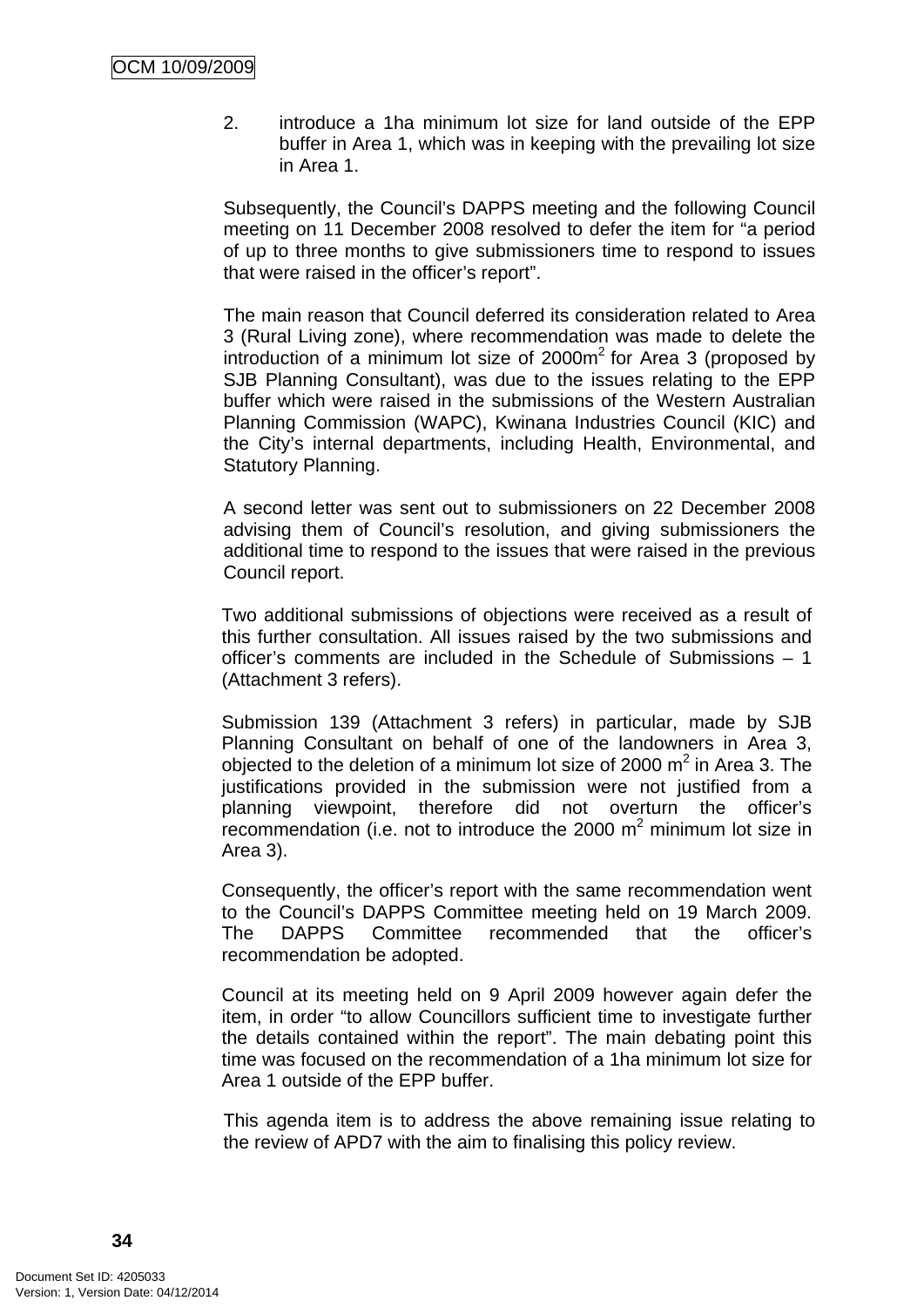# **Submission**

SJB Planning Consultant, on behalf of landowners in the Rural Living Area lodged a submission detailing the argument for the minimum lot size in Area 3 to be 2000  $m^2$ , and requested that this be considered by Council. It was agreed that the matter be considered as part of the review of APD 7.

## **Report**

As mentioned above, after all the meetings and debate relating to the review of APD7, the only main issue remaining is the recommendation of a 1ha minimum lot size for Area 1 outside of the EPP buffer.

In terms of background, the recommendation was initially based upon the following justification:

- The prevailing lot size in Area 1 was approximately 1ha, and therefore the introduction of the 1ha minimum lot size for land outside of the EPP buffer would be in keeping with the prevailing lot size in the area.
- There was a limited number of lots (three only) sized 2ha or over, which would have subdivision potential under a 1ha minimum lot size. Hence the environmental impact of this was considered negligible.

Notwithstanding the above justification, some of the landowners raised concerns relating to the limited subdivision potential which may negatively impact on the natural environment in Area 1. In particular, they referred to the FRIARS study (Fremantle-Rockingham Industrial Area Regional Strategy 2000), and interpreted that the study recommended "no further subdivision" be supported in Area 1.

The relevant conclusion/recommendation of the FRIARS study is Recommendation 3 on page 51 of the document, which states as follows:

#### *"3. The WAPC should instruct the Minister for Planning to ensure that appropriate planning controls are developed for the rural areas within the air quality buffer to prevent further subdivision for residential purposes on these properties."*

It clearly suggests that subdivision for rural land within the air quality buffer should be prevented. However, it remains silent in terms of policy measures for rural land subdivision outside of the air quality buffer. This means that the recommendation of a minimum 1 ha lot size for Area 1 outside of the EPP buffer would not necessary be in conflict with the FRIARS recommendation. In addition, the initial intent of this recommendation was to respond to Council's resolution of 14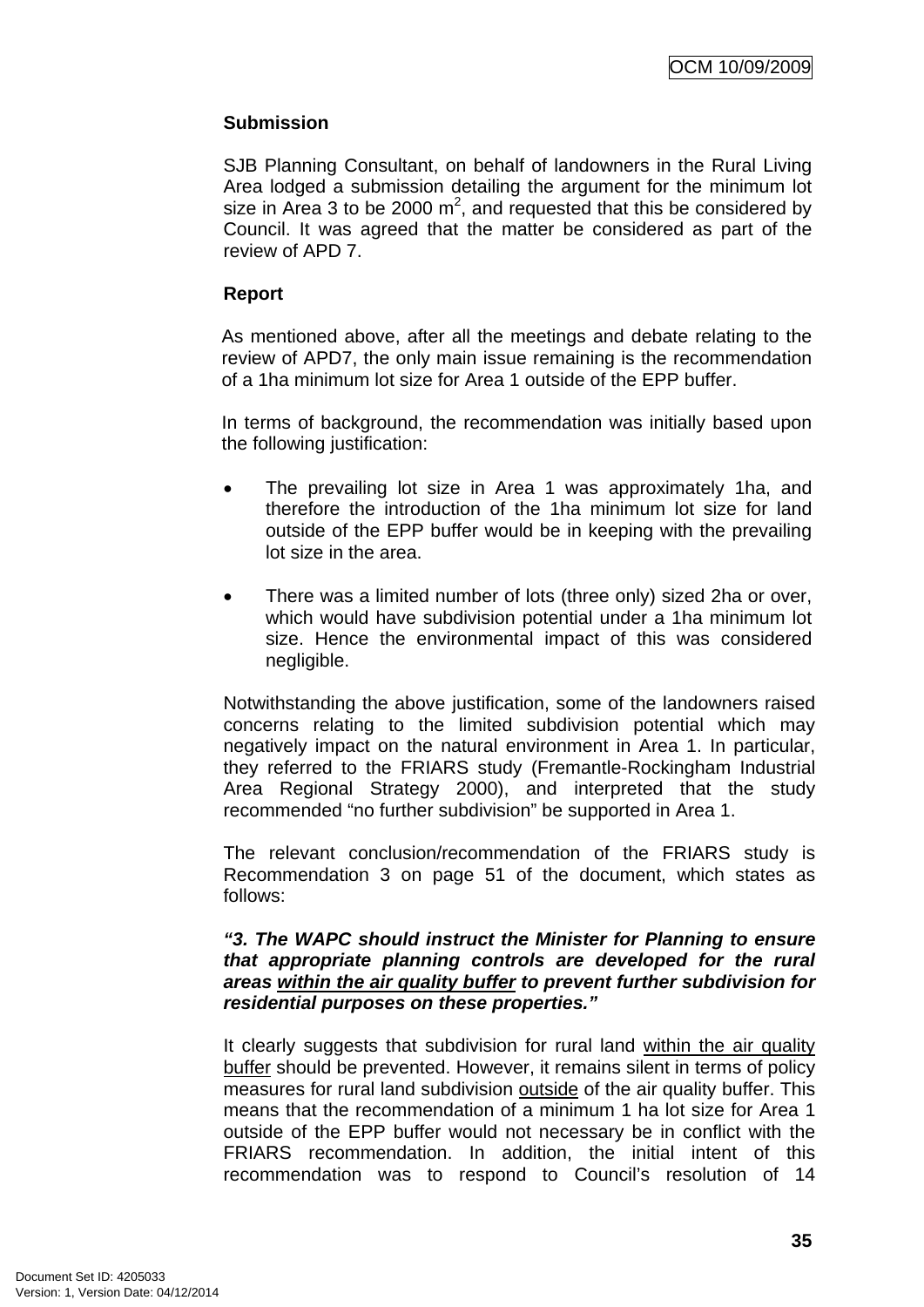December 2006, being to "support limited subdivision" in Area 1 outside of the buffer.

Nevertheless, Council at its meeting held on 9 April 2009 resolved to defer the agenda item and requested further investigation be carried out particularly on the issue of a minimum 1ha lot size for Area 1. Accordingly, the City undertook the following two tasks:

- 1. The City revisited the WAPC's comment in Submission 72 (Attachment 3 refers). It is noted that although the WAPC's comment did not refer to the FRIARS study, the comment was in a similar tone as the FRIARS recommendation: that is, its position against rural land subdivision was firmer in areas within the EPP buffer, than areas outside of the buffer. Notwithstanding this, the WAPC did state a view again further subdivision within Area 1, regardless of whether land was or was not within the EPP buffer although its comment may not be entirely consistent with its policies such as SPP 2.5 and DC 3.4.
- 2. The City also reconsidered its position on the minimum 1ha lot size for Area 1 (outside of the buffer), considering the advice of the WAPC and the concerns raised by landowners and Councillors. It was considered necessary to consult with all affected landowners on the deletion of the 1ha minimum lot size for Area 1, in order to give all landowners the opportunity to comment on this change. Accordingly, a letter was sent out to all landowners in Area 1 on 16 June 2009.

At the close of this consultation period, 13 submissions were received including 10 of no objection and 3 of objection on the deletion of the minimum 1ha lot size. All the submission comments and Officer's recommendations in respect of these are in the Schedule of Submissions – 2 (Attachment 7).

The consultation suggests that the majority of landowners in Area 1 are in favour of the deletion of the 1ha minimum lot size. Given the landowners' position and the WAPC's submission, it is therefore recommended that "no further subdivision" be supported in Area 1 for land both inside and outside of the EPP buffer. Considering the WAPC's stated opposition to further subdivision in this area, a policy provision attempting to support subdivision would be rendered inoperable.

### **Conclusion**

The final version of proposed amendments to Policy APD7 (Attachment 6) has addressed all the issues and controversies raised in all the relevant Council meetings. It is therefore recommended Council adopt the proposed amendments to APD7 "Rural Subdivision Policy" as per Attachment 6, and advise the affected landowners and those who made a submission accordingly.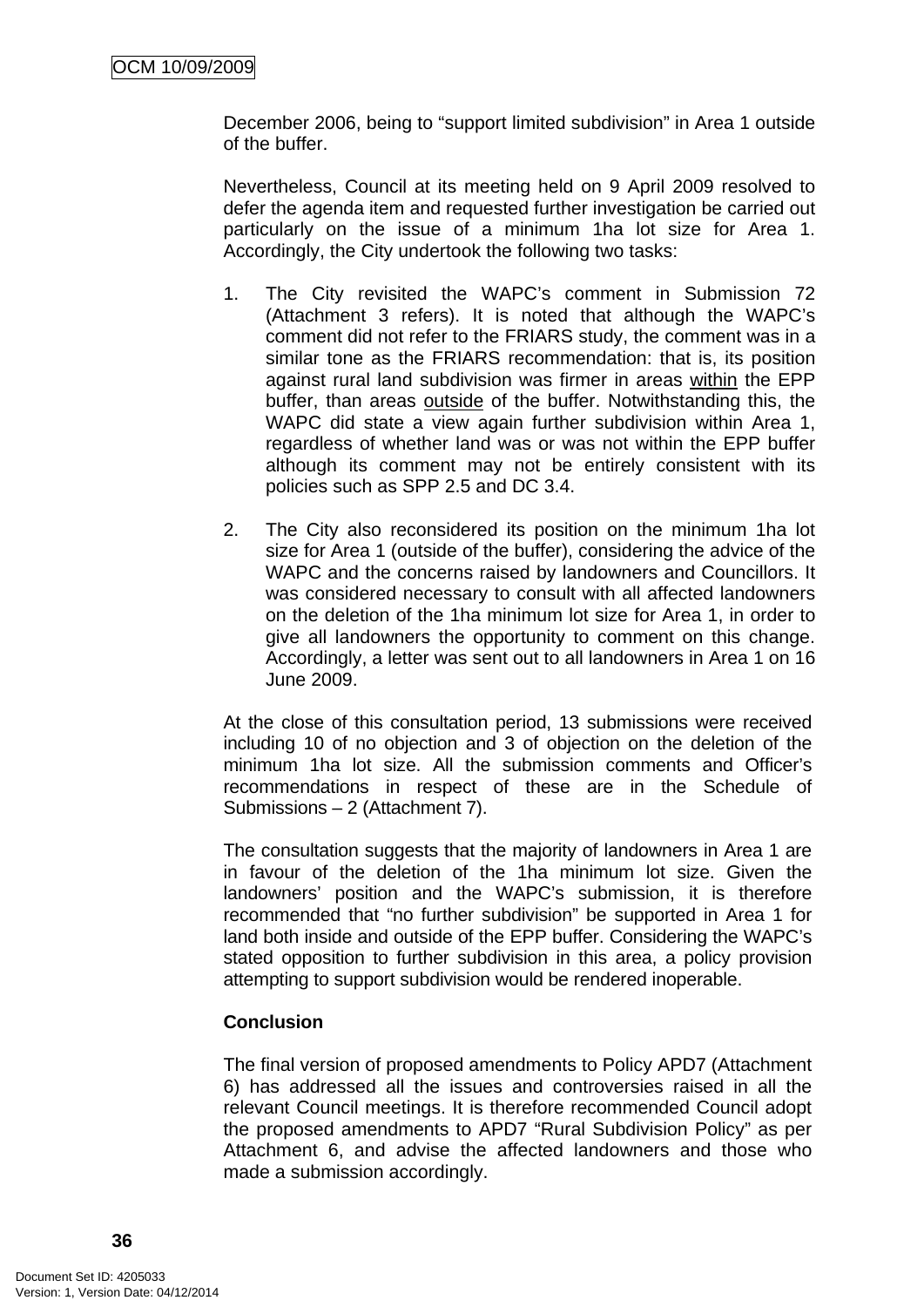# **Strategic Plan/Policy Implications**

## **Natural Environmental Management**

- To conserve, preserve and where required remediate the quality, extent and uniqueness of the natural environment that exists within the district.
- To ensure development of the district is undertaken in such a way that the balance between the natural and human environment is maintained.

### **Budget/Financial Implications**

N/A

### **Legal Implications**

N/A

# **Community Consultation**

Community consultation was undertaken in accordance with Clause 2.5 of Town Planning Scheme No. 3. This included letters being sent to all affected owners and referral authorities, advertisements in the local paper and a copy available at the Administration Centre and on the City's website.

Further consultation undertaken by sending letters to directly affected landowners in Area 1 advising further changes proposed and inviting them to comment

### **Attachment(s)**

- 1. Existing Subdivision Policy (APD7) map
- 2. New Rural Subdivision Map
- 3. Schedule of Submissions 1
- 4. Rural Subdivision Policy (APD7) Advertised Version
- 5. Analysis Map
- 6. Final Version Proposed Amendments to Rural Subdivision Policy (APD7)
- 7. Schedule of Submissions 2

# **Advice to Proponent(s)/Submissioners**

Those who lodged a submission on the proposal have been advised that this matter is to be considered at the 10 September 2009 Council Meeting.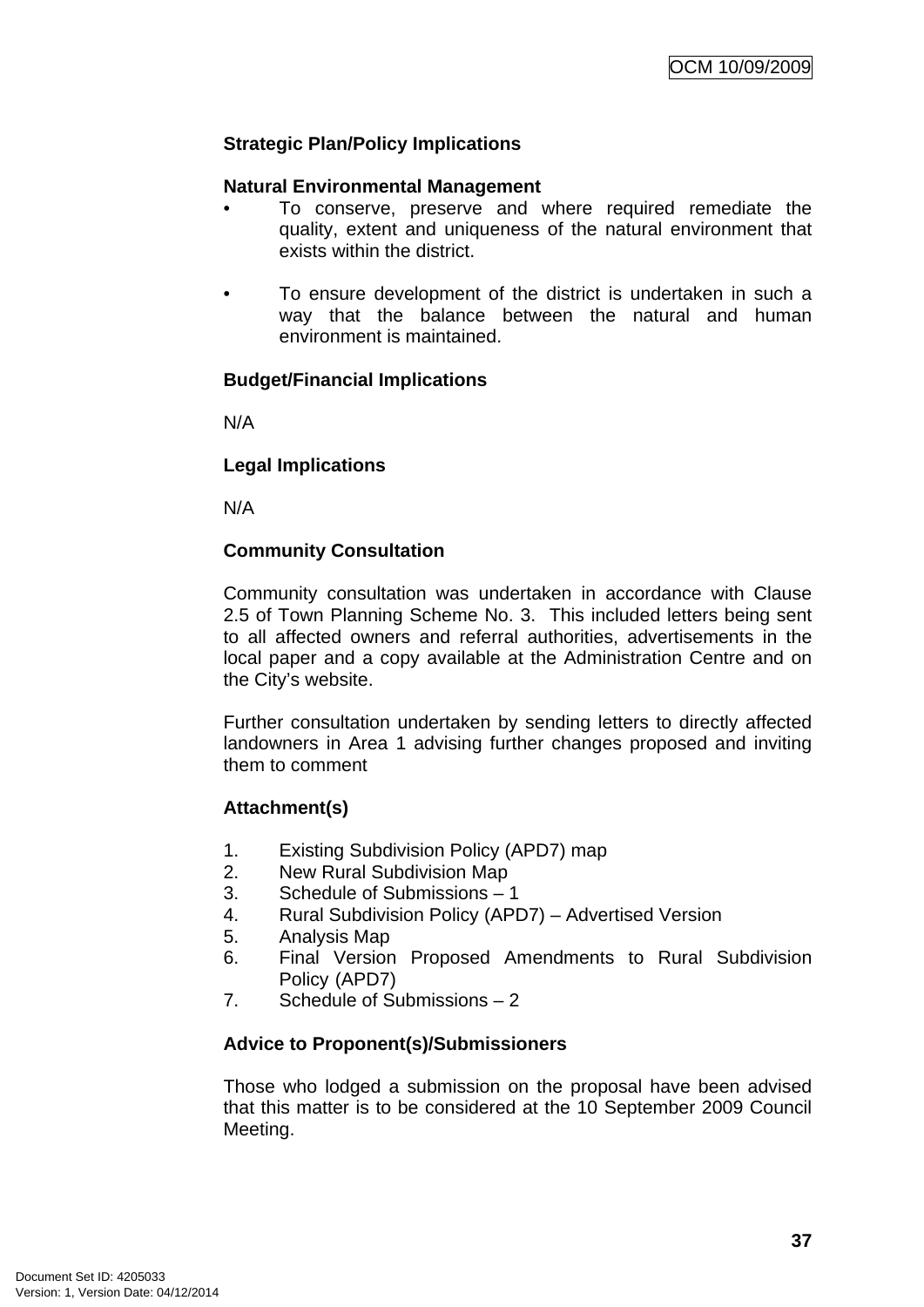### **Implications of Section 3.18(3) Local Government Act, 1995**

Nil.

**14.7 (OCM 10/9/2009) - REQUEST TO MINISTER FOR LANDS TO ACQUIRE AS CROWN LAND LOT 155 ON PLAN 19841 AND PORTION OF CERTIFICATE OF TITLE 273/100 (450953) (6002154) (450946) (K SIM) (ATTACH)** 

#### **RECOMMENDATION**

That Council request the Minister for Lands to acquire as Crown Land Lot 155 on Plan 19841 and portion of Certificate of Title 273/100 south of Beeliar Drive, Yangebup, pursuant to Section 52 of the *Land Administration Act 1997.*

## **COUNCIL DECISION**

# **Background**

Certificate of Title 273/100 is the balance of land remaining in a Diagram of Survey dated 1903. The land has been identified as a private road by Landgate. The title remains in the name of the original subdividers, James Hicks, John Anderson and George Willis.

Lot 155 on Plan 19841 is the subject of Certificate of Title 2033/177, and was created as a condition of subdivision in 1995. It is shown as a 0.1m wide Pedestrian Access Way. The purpose of this at the time was to deny legal access onto Beeliar Drive.

### **Submission**

The Western Australian Planning Commission ("WAPC") has written to the City seeking the acquisition of these two parcels of land by the Minister for Lands, as the first stage to amalgamating the land with adjoining WAPC owned land. The land is required for the Beeliar Regional Park, and is reserved in the Metropolitan Region Scheme ("MRS") for 'Parks and Recreation'.

### **Report**

The land the subject of the request is the southern portion of a private street that starts on the south side of Beeliar Drive, continuing south for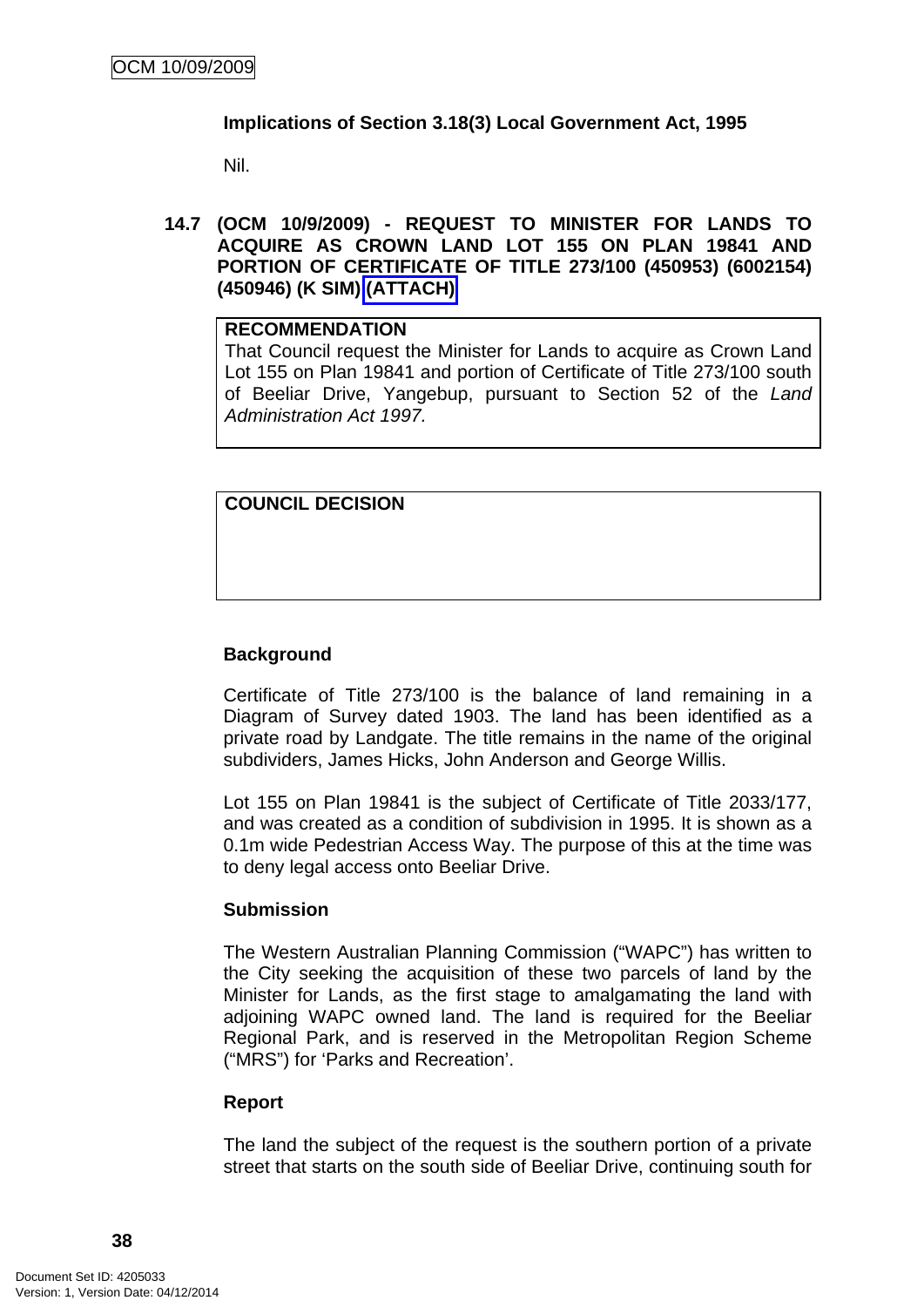approximately 224 m at a width of 10 m. The balance of Certificate of Title 273/100 runs from the northern boundary of Beeliar Drive through to Yangebup Road, and is not affected by the proposed request to the Minister.

A request to the Minister pursuant to Section 52 of the *Land Administration Act 1997* is the appropriate way to transfer land where links to the ownership of the land has been lost due to time lapse. All public utility service providers have been given notice of the request, and have all given their consent to the acquisition.

Given that 106 years have elapsed since the registered proprietors names were endorsed on the Certificate of Title, no attempt has been made to contact the owners of the land.

This portion of land is shown in the attachment, and can be seen to only relate to the land south of Beeliar Drive. It should be noted that portions of this private road do exist on the north side of Beeliar Drive. These are not being considered for rationalisation at this stage, and will be subject to future planning decisions associated with the development of adjoining land.

# **Strategic Plan/Policy Implications**

### **Demographic Planning**

- To ensure the planning of the City is based on an approach that has the potential to achieve high levels of convenience and prosperity for its citizens.
- To ensure development will enhance the levels of amenity currently enjoyed by the community.

### **Transport Optimisation**

• To achieve provision of an effective public transport system that provides maximum amenity, connectivity and integration for the community.

# **Budget/Financial Implications**

All associated costs are to be paid by the proponent.

# **Legal Implications**

Section 52 of the *Land Administration Act 1997* refers.

### **Community Consultation**

N/A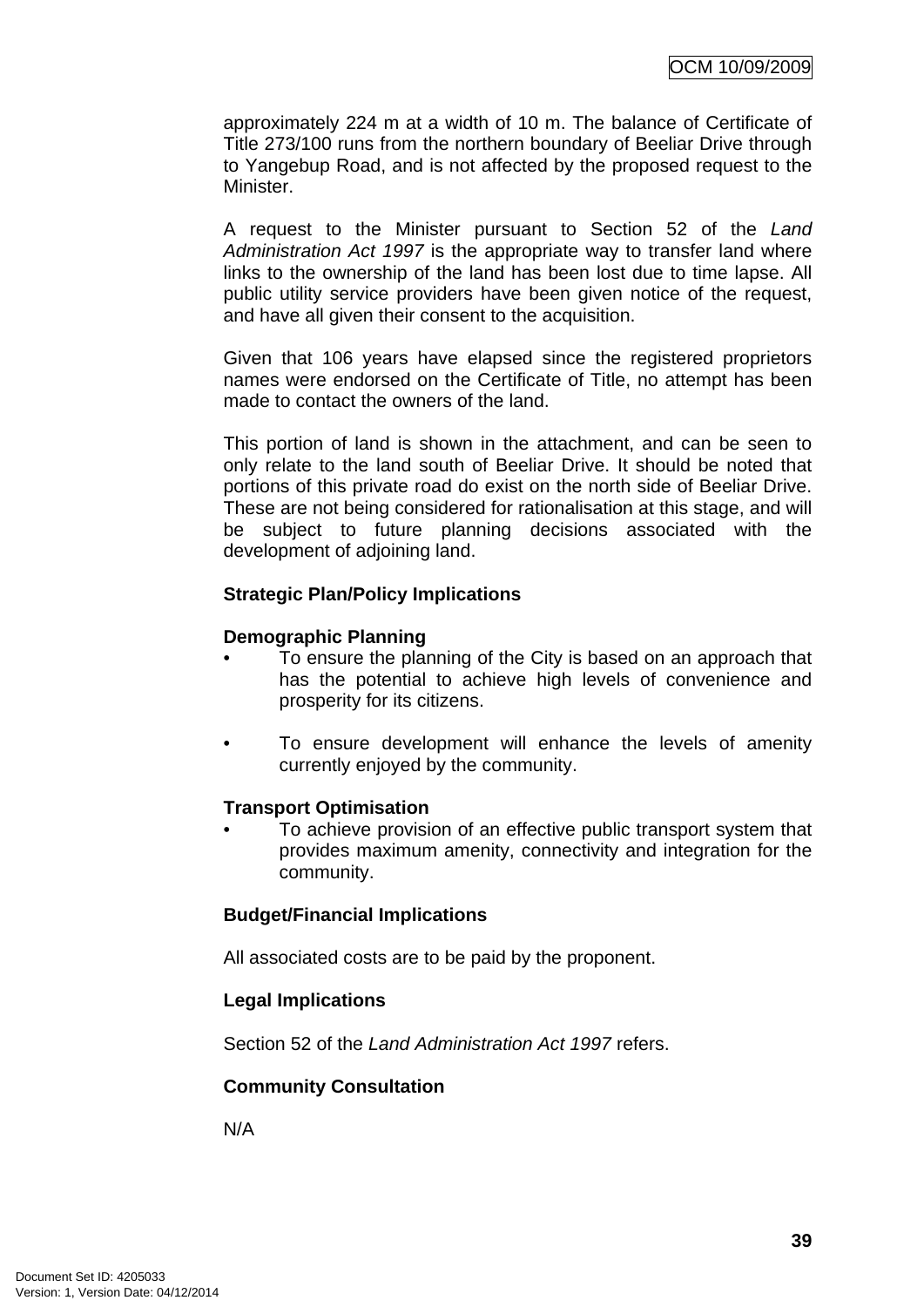# **Attachment(s)**

Location Plan

# **Advice to Proponent(s)/Submissioners**

The Proponent(s) have been advised that this matter is to be considered at the 10 September 2009 Council Meeting.

## **Implications of Section 3.18(3) Local Government Act, 1995**

Nil.

# **15. FINANCE AND CORPORATE SERVICES DIVISION ISSUES**

# **15.1 (OCM 10/9/2009) - LIST OF CREDITORS PAID - JULY 2009 (5605) (K LAPHAM) (ATTACH)**

## **RECOMMENDATION**

That Council receive the List of Creditors Paid for July 2009, as attached to the Agenda.

**COUNCIL DECISION** 

# **Background**

It is a requirement of the Local Government (Financial Management) Regulations 1996, that a List of Creditors be compiled each month and provided to Council.

### **Submission**

N/A

### **Report**

The list of accounts for July 2009 is attached to the Agenda for consideration. The list contains details of payments made by the City in relation to goods and services received by the City.

### **Strategic Plan/Policy Implications**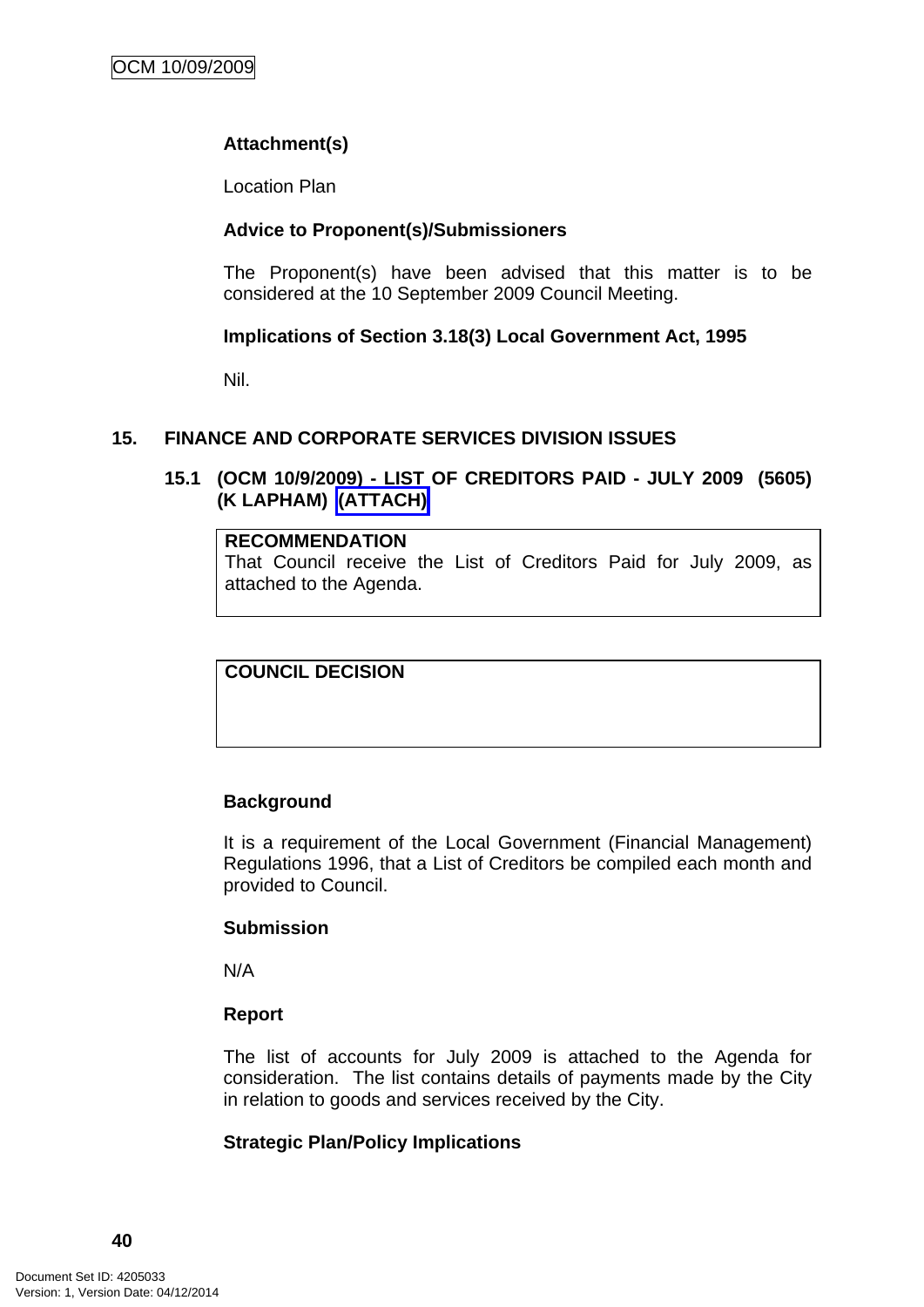## **Governance Excellence**

• To conduct Council business in open public forums and to manage Council affairs by employing publicly accountable practices.

# **Budget/Financial Implications**

N/A

**Legal Implications** 

N/A

# **Community Consultation**

N/A

# **Attachment(s)**

List of Creditors Paid – July 2009.

# **Advice to Proponent(s)/Submissioners**

N/A

**Implications of Section 3.18(3) Local Government Act, 1995**

Nil.

### **15.2 (OCM 10/9/2009) - STATEMENT OF FINANCIAL ACTIVITY AND ASSOCIATED REPORTS - JULY 2009 (5505) (N MAURICIO) (ATTACH)**

# **RECOMMENDATION** That Council receive the Statements of Financial Activity and associated reports for July 2009, as attached to the Agenda.

# **COUNCIL DECISION**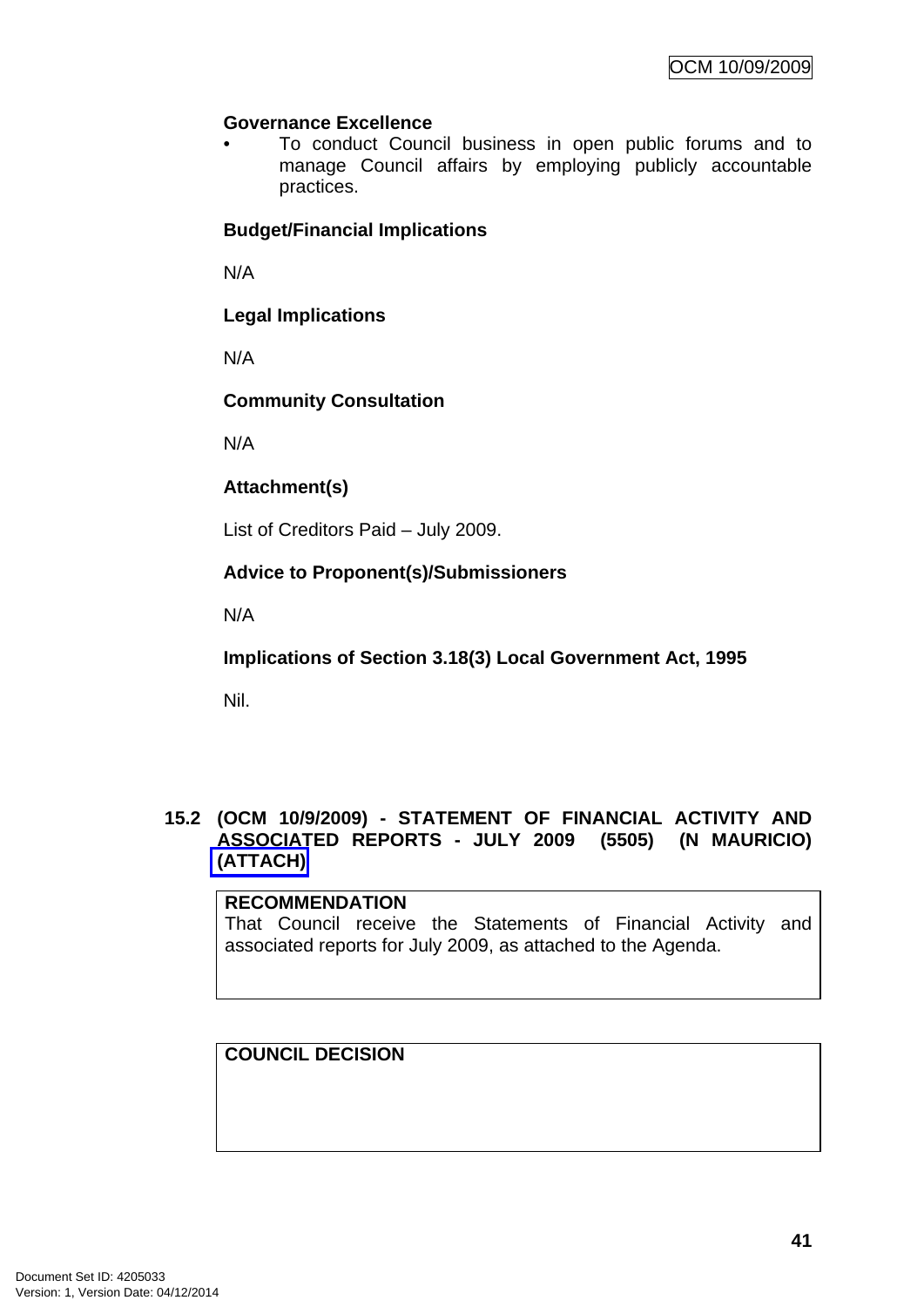# **Background**

Regulation 34(1) of the Local Government (Financial Management) Regulations 1996 prescribes that a local government is to prepare each month a Statement of Financial Activity.

Regulation 34(2) requires the Statement of Financial Activity to be accompanied by documents containing:–

- (a) details of the composition of the closing net current assets (less restricted and committed assets);
- (b) explanations for each material variance identified between YTD budgets and actuals; and
- (c) any other supporting information considered relevant by the local government.

Regulation 34(4)(a) prescribes that the Statement of Financial Activity and accompanying documents be presented to Council within 2 months after the end of the month to which the statement relates.

The regulations require the information reported in the statement to be shown either by nature & type, statutory program or business unit. The City has chosen to report the information according to its organisation structure and also by nature & type.

Financial Management Regulation 34(5) requires Council to annually set a materiality threshold for the purpose of disclosing budget variance details. To this end, Council has adopted a materiality threshold variance of \$100,000 for the 2009/10 financial year.

### **Submission**

N/A

### **Report**

The July numbers show Council having a strong liquidity position, as is traditionally the case at this time of the financial year. This is due to the raising of the rates charges, which comprise a significant proportion of Council's annual operating revenue.

Conversely, cash operating expenses reported in July are lower than ytd budget, mainly due to a lag in material and contract costs. This is caused by the concerted effort during July to finalise the previous year's accounts and the focus on ensuring those year's payables are correctly captured. Actual business activity as well as invoicing from suppliers is seasonally lower in July.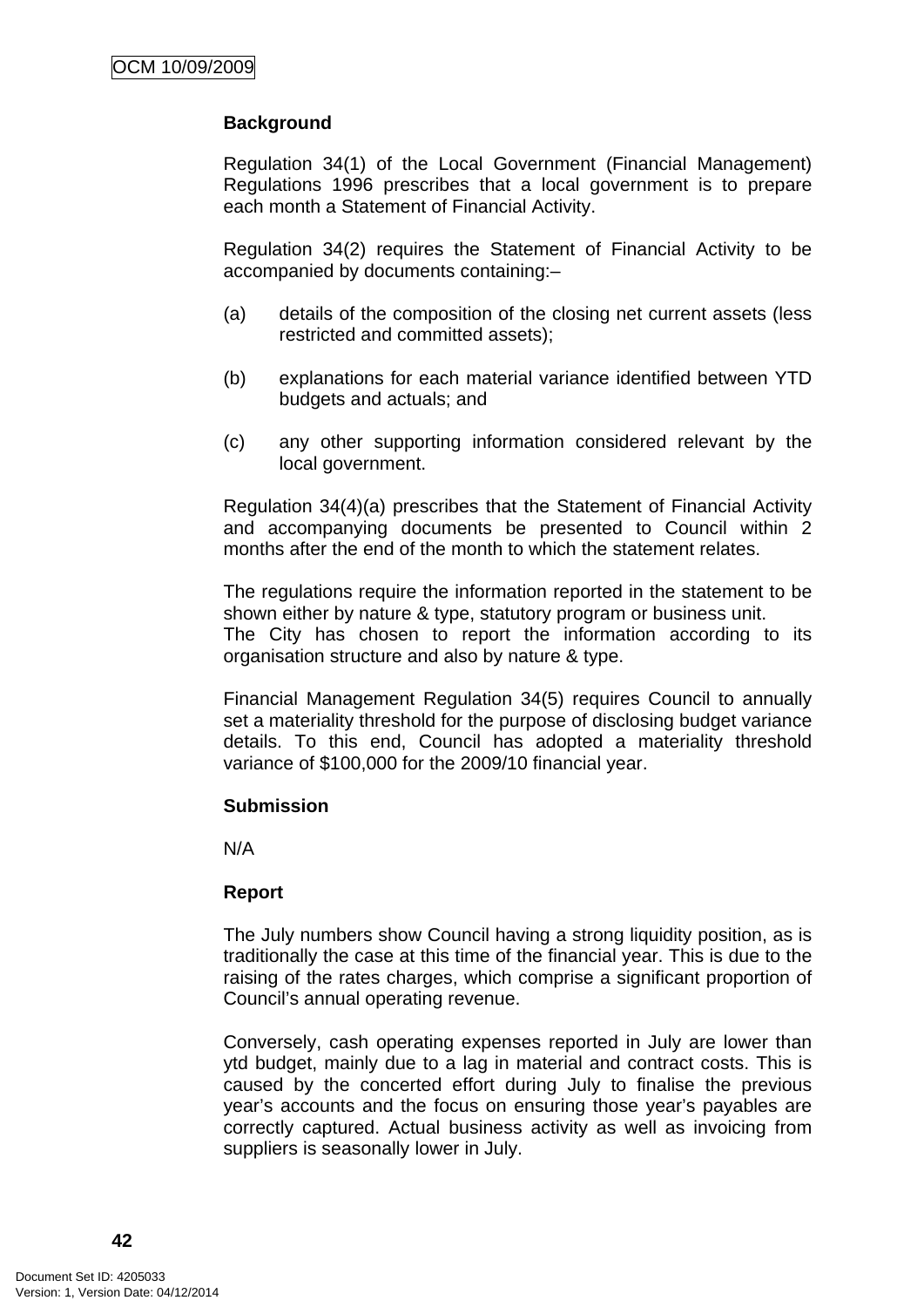Capital spending reported is also low at this time for much the same reasons as the above. Works and asset replacement programs have not yet incurred significant costs, being the start of the new financial year.

Material variances are explained in more detail within the attached report. Note that this month's report is the first using the new \$100k budget variance threshold.

As previously advised when announcing the change of reporting format (May 09 report), the format is being continuously reviewed and improved. This month sees the introduction of several new graphs and charts and the use of symbols to more simply reflect performance.

A liquidity graph shows the level of Council's net current position (adjusted for restricted assets) and trends this against prior years. This gives a good indication of Council's capacity to meet its financial commitments over the course of the year.

There is also a bar graph tracking business unit expenditure against budget.

Pie charts included show the break up of operating income and expenditure by nature & type and the make up of Council's current assets and liabilities (comprising the net current position).

### **Strategic Plan/Policy Implications**

#### **Governance Excellence**

• To conduct Council business in open public forums and to manage Council affairs by employing publicly accountable practices.

### **Budget/Financial Implications**

Where variances reported are of a permanent nature (i.e. not due to timing issues), they will impact Council's end of year budget surplus/deficit position and will be assessed during the mid-year budget review.

### **Legal Implications**

Section 6.4 of the Local Government Act, 1995 and Regulation 34 of the Local Government (Financial management) Regulations 1996.

### **Community Consultation**

N/A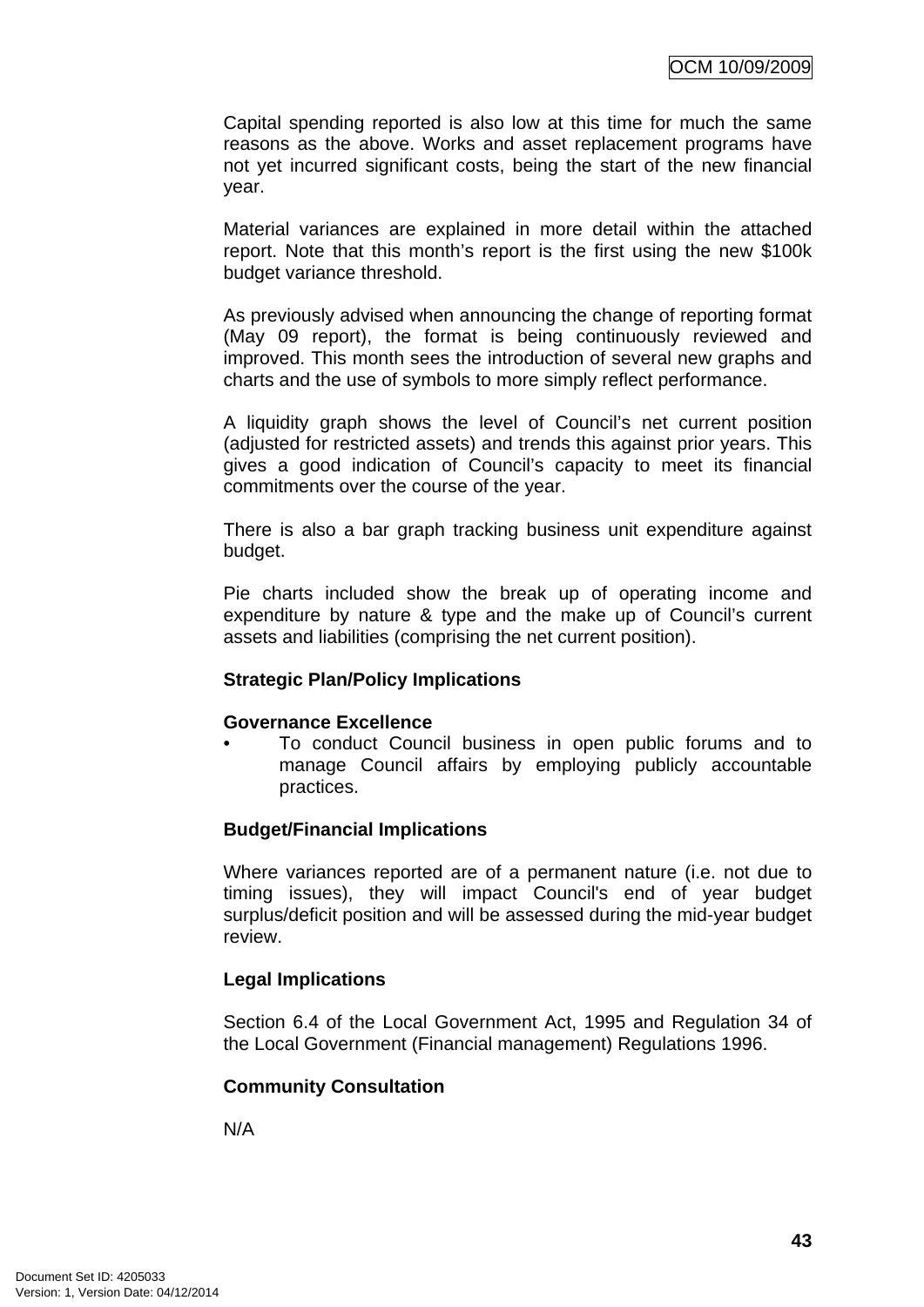# **Attachment(s)**

Statement of Financial Activity and associated reports – July 2009.

# **Advice to Proponent(s)/Submissioners**

N/A

**Implications of Section 3.18(3) Local Government Act, 1995**

Nil.

## **15.3 (OCM 10/9/2009) - CHANGE OF PURPOSE OF A RESERVE FUND AND BORROWING FUNDS AS PER 2009/10 ADOPTED BUDGET-SEPTEMBER 2009 (S DOWNING)**

#### **RECOMMENDATION** That Council:

- (1) advertise the change in use of the funds as described in the report of the Land Development Reserve giving one month's local public notice;
- (2) change the name of the Land Development Reserve to the Land Development and Investment Fund Reserve;
- (3) adopt the purpose of the Land Development and Investment Fund Reserve so as to accommodate and facilitate the purchase, development and disposal of land under the Council's land development strategies with the ability to loan funds on an interest payable basis to other reserve funds of the City;
- (4) transfer \$4.0M from the Land Development and Investment Fund Reserve to fund the completion of the Hammond Road Regional Recreation Facility at Success; and
- (5) amend the Adopted 2009/10 Budget accordingly.

**TO BE CARRIED BY AN ABSOLUTE MAJORITY OF COUNCIL**

# **COUNCIL DECISION**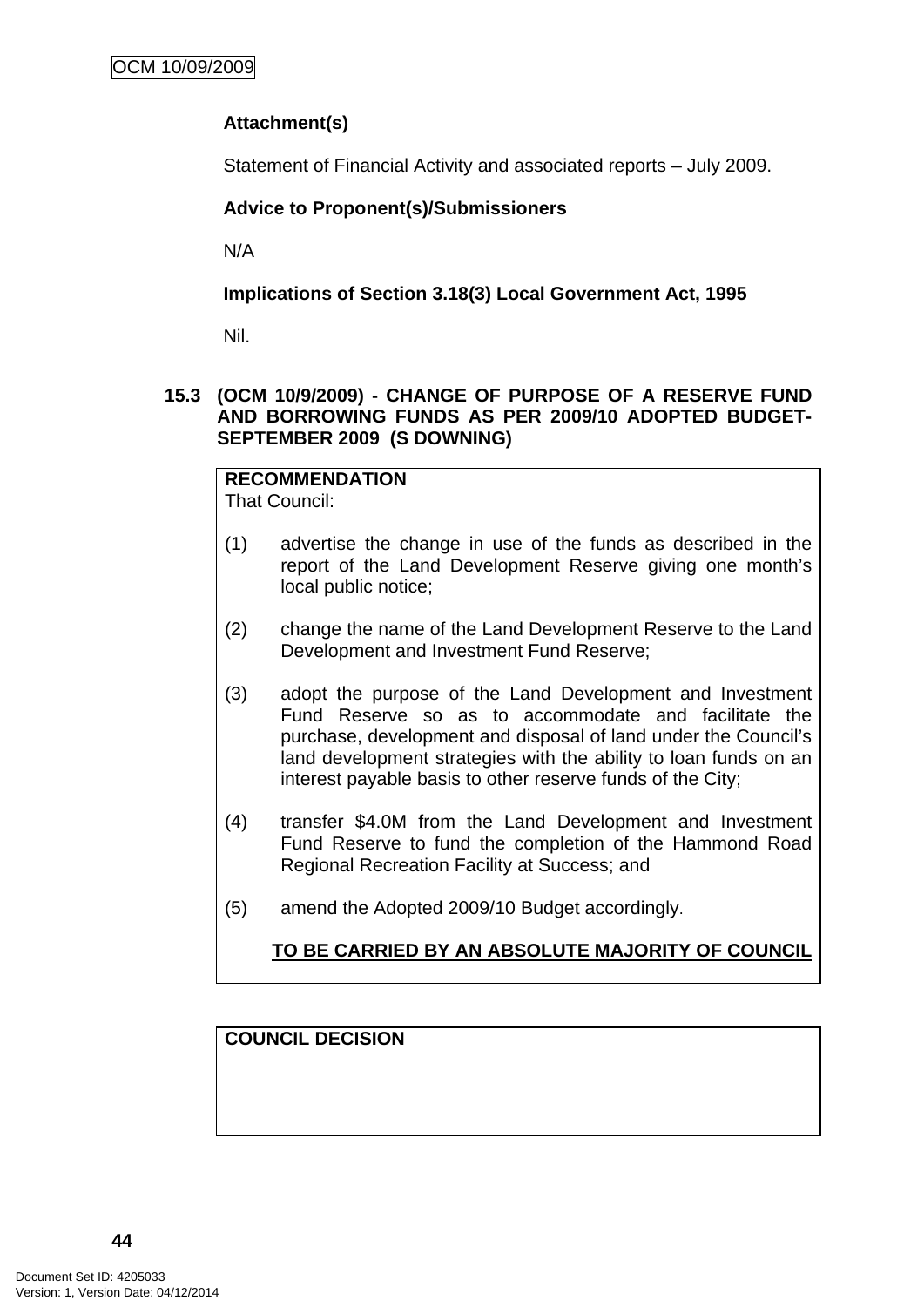# **Background**

The Adopted Budget for 2009/10 details the need to borrow up to \$4M to complete the Regional Recreation Facility in Hammond Road, Success. The reason why the funds are to be borrowed stem from the Report submitted to Council in May 2008 which approved bringing forward the construction of the Facility over two years rather than the original planned construction time of five years.

As part of the Report, the requirement to borrow \$4M was identified to fund the expedited construction program. This financial year requires the funds to be borrowed so as to balance the budget as adopted by Council on the 16 June 2009.

#### **Submission**

N/A

### **Report**

In normal circumstances, the City would borrow the funds from the WA Treasury Corporation (WATC - the financing arm of the State Government and used by all local governments in Western Australia as a source of affordable borrowings).

The repayment would then be over the next four years (first year interest only) as envisioned in the May 2008 report to Council – Item 17.3 Hammond Road Recreation and Community Facilities. The funds would be repaid from the municipal fund.

Instead of borrowing from the WATC and paying a profit margin above the WATC's cost of funds, the proposal is to borrow from the City's Reserve funds located in the Land Development Reserve. The City would then pay the Reserve the interest normally payable on the WATC debt.

The proposal is to fund the \$4m borrowing program from internal sources saving the City the margin between the deposit rates currently:

- $30 \text{ day} 3.55\%$
- 90 day 3.75%
- 1 years 4.85%
- 2 years 5.27%
- 3 years  $5.55%$
- 4 years 5.75%
- Average  $-4.78%$

The current interest rate from WATC for a 4 year (semi annual repayment) loan is 5.34%.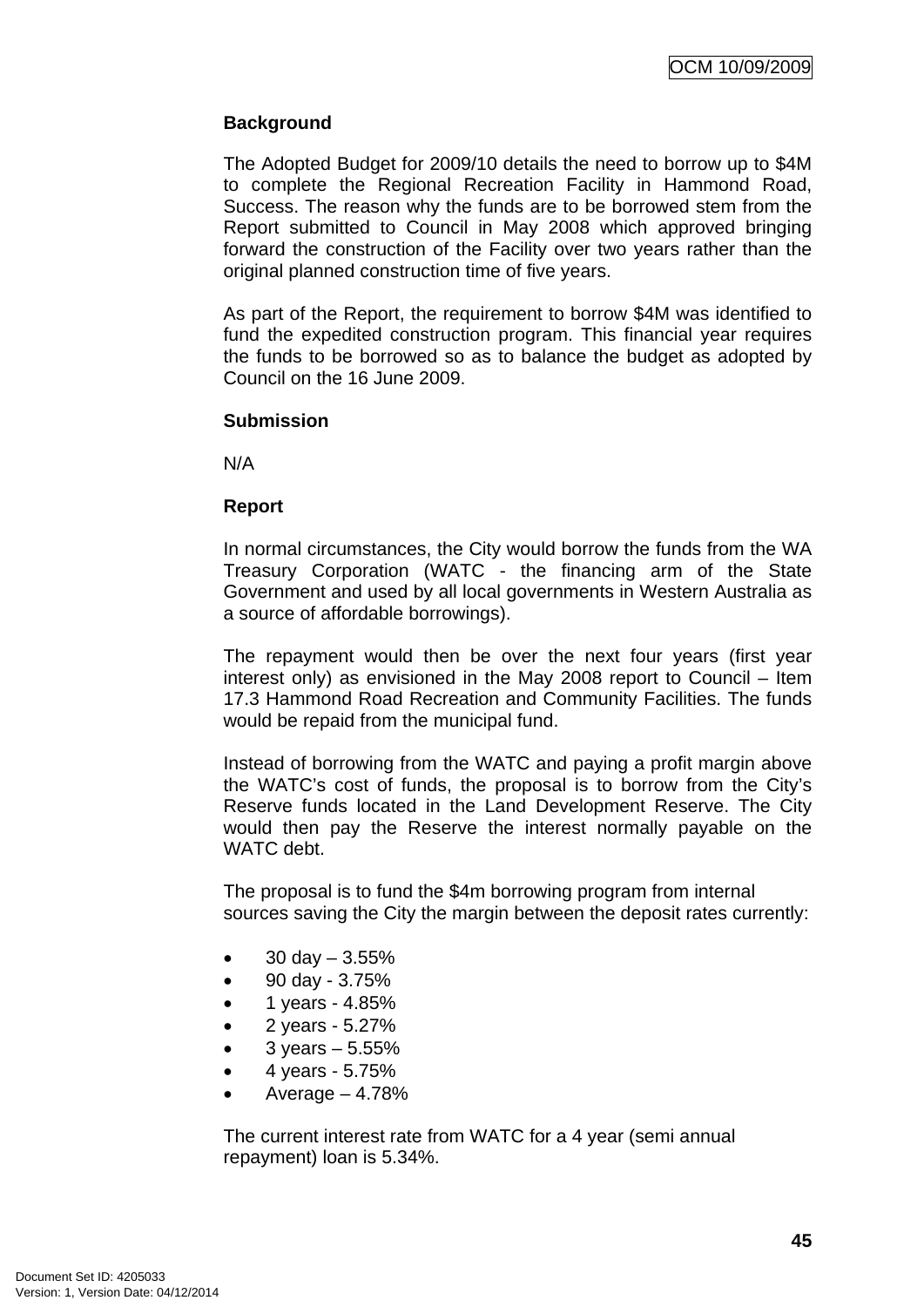- The City will save the margin of 0.56% or \$33,600 over the life of the loan,
- The City however will be still be debt free and will not have to pay WATC \$320,400 in interest.
- The repayments will be put into the 10 year plan and the 2010/11 – 2012/13 annual budgets.

| Term                  | 4 years           |               |                    |                 |
|-----------------------|-------------------|---------------|--------------------|-----------------|
|                       | first year        |               |                    |                 |
|                       | interest only     |               |                    |                 |
|                       | as from           |               |                    |                 |
|                       | 1/1/2010          |               |                    |                 |
| Limit                 | \$4.00<br>million |               |                    |                 |
|                       |                   |               |                    |                 |
|                       | Land              |               |                    |                 |
|                       | Development       |               |                    |                 |
| Source:               | Reserve           |               |                    |                 |
|                       |                   |               |                    |                 |
| Interest rate         | 5.34%             |               |                    |                 |
| Loan and              |                   |               |                    |                 |
| repayment<br>schedule |                   |               |                    |                 |
|                       |                   |               |                    |                 |
| <b>Financial Year</b> | <b>Principal</b>  | Repayment     | <b>Balance c/f</b> | <b>Interest</b> |
| 2009/10               | \$4,000,000       | \$0           | \$4,000,000        | \$106,800       |
| 2010/11               | \$4,000,000       | $-$1,333,333$ | \$2,666,667        | \$142,400       |
| 2011/12               | \$2,666,667       | $-$1,333,333$ | \$1,333,334        | \$71,200        |
| 2012/13               | \$1,333,334       | $-$1,333,334$ | \$0                |                 |
| <b>Total</b>          |                   | $-$4,000,000$ |                    | \$320,400       |
| <b>Based on</b>       |                   |               |                    |                 |
| <b>Interest</b>       |                   |               |                    |                 |
| <b>Foregone</b>       |                   |               |                    |                 |
| 4.78%                 |                   |               |                    |                 |
|                       |                   |               |                    |                 |
| <b>Financial Year</b> | <b>Principal</b>  | Repayment     | <b>Balance c/f</b> | <b>Interest</b> |
| 2009/10               | \$4,000,000       | \$0           | \$4,000,000        | \$95,600        |
| 2010/11               | \$4,000,000       | $-$1,333,333$ | \$2,666,667        | \$127,467       |
| 2011/12               | \$2,666,667       | $-$1,333,333$ | \$1,333,334        | \$63,733        |
| 2012/13               | \$1,333,334       | $-$1,333,334$ | \$0                | \$0             |
| Total                 |                   | $-$4,000,000$ |                    | \$286,800       |

By doing this, the City will remain debt free whilst retaining the capacity to borrow in the case of a major project in the next four years.

The Land Development reserve has been chosen as it contains funds earmarked for commercial development of the Council's freehold land assets. The \$4m would be in the capacity of the Land Development Reserve to fund in addition to funding the development of further freehold land as approved by the 2009/10 budget. The development is for Lot 18 Grandpre Crs, Lot 183 Southwell Crs, Lot 702 Bellier Place and Lot 65 Erpingham Road.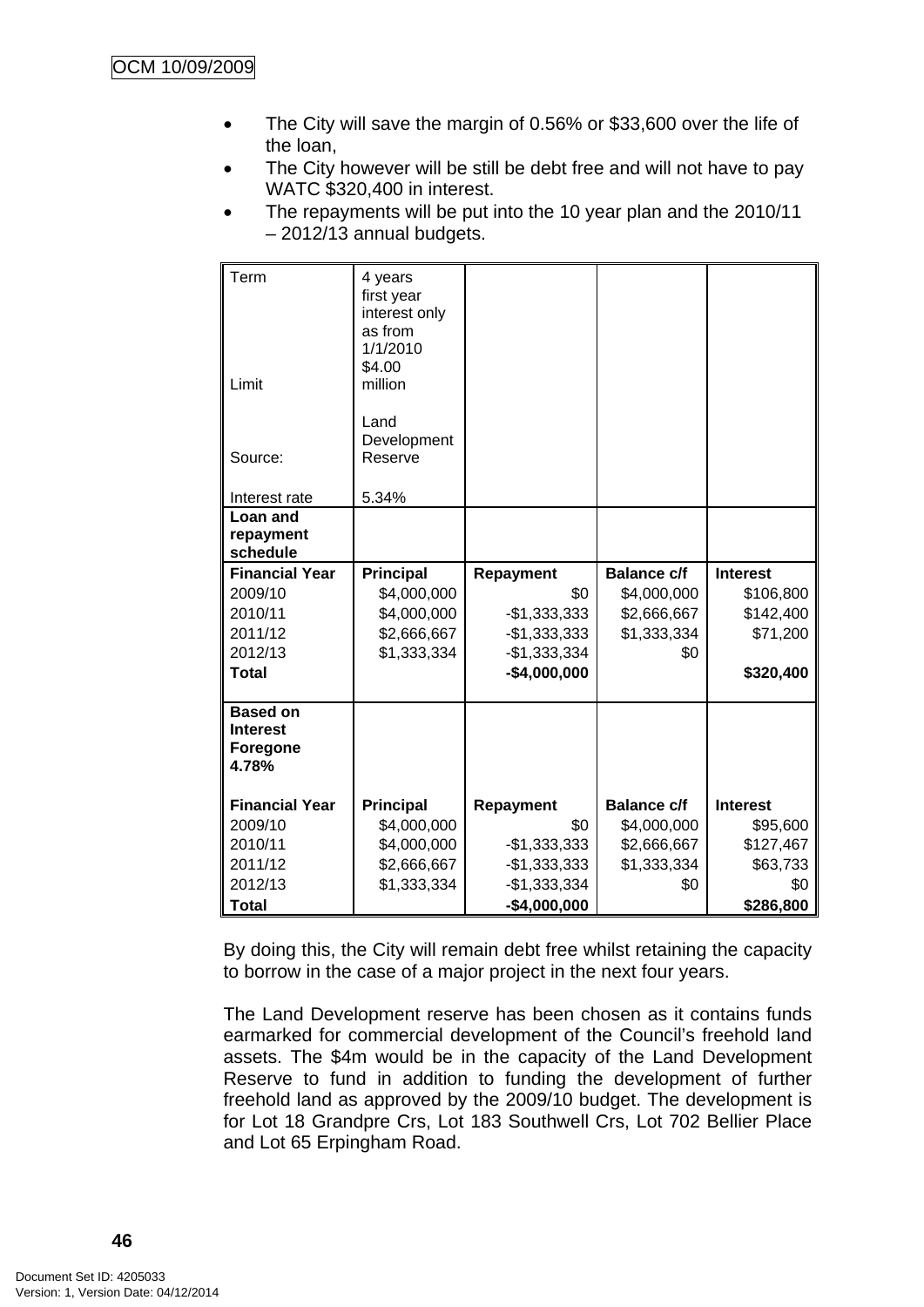It will be required to advertise the use of the funds as the current purpose as identified in the 2009/10 Adopted Budget is:

"This Reserve Fund accommodates and facilitates the disposal and purchase of land under Council's land development strategies"

This description is not sufficient to justify the transfer/borrowing of the funds to construct a community infrastructure asset as an interim funding mechanism. As such the City would need to advertise the change in purpose.

At the same time, a title change from Land Development Reserve to Land Development and Investment Fund Reserve, to make it clear to readers of the Budget and Annual Report that the City will loan the money to other reserves, but charge out the interest differential to them. Effectively, a smaller version of the Federal Government's Future Fund.

So the new purpose of the Land Development and Investment Fund Reserve will be to accommodate and facilitate the purchase, development and disposal of land under the Council's land development strategies with the ability to loan funds on an interest payable basis to other reserve funds of the City.

### **Strategic Plan/Policy Implications**

#### **Governance Excellence**

• To conduct Council business in open public forums and to manage Council affairs by employing publicly accountable practices.

### **Budget/Financial Implications**

In accordance with the Council's Adopted Budget to borrow \$4M and repay the funds over a four period.

### **Legal Implications**

Section 6.11 (2) (b) of the Local Government Act, 1995, the City will be required to advertise the use of the reserve for another purpose than set out in the adopted purpose of the Land Development Reserve including the change in name of the Land Development Reserve to the Land Development and Investment Fund Reserve. The City is required to give one month's local public notice of the proposed change of proposed use.

### **Community Consultation**

N/A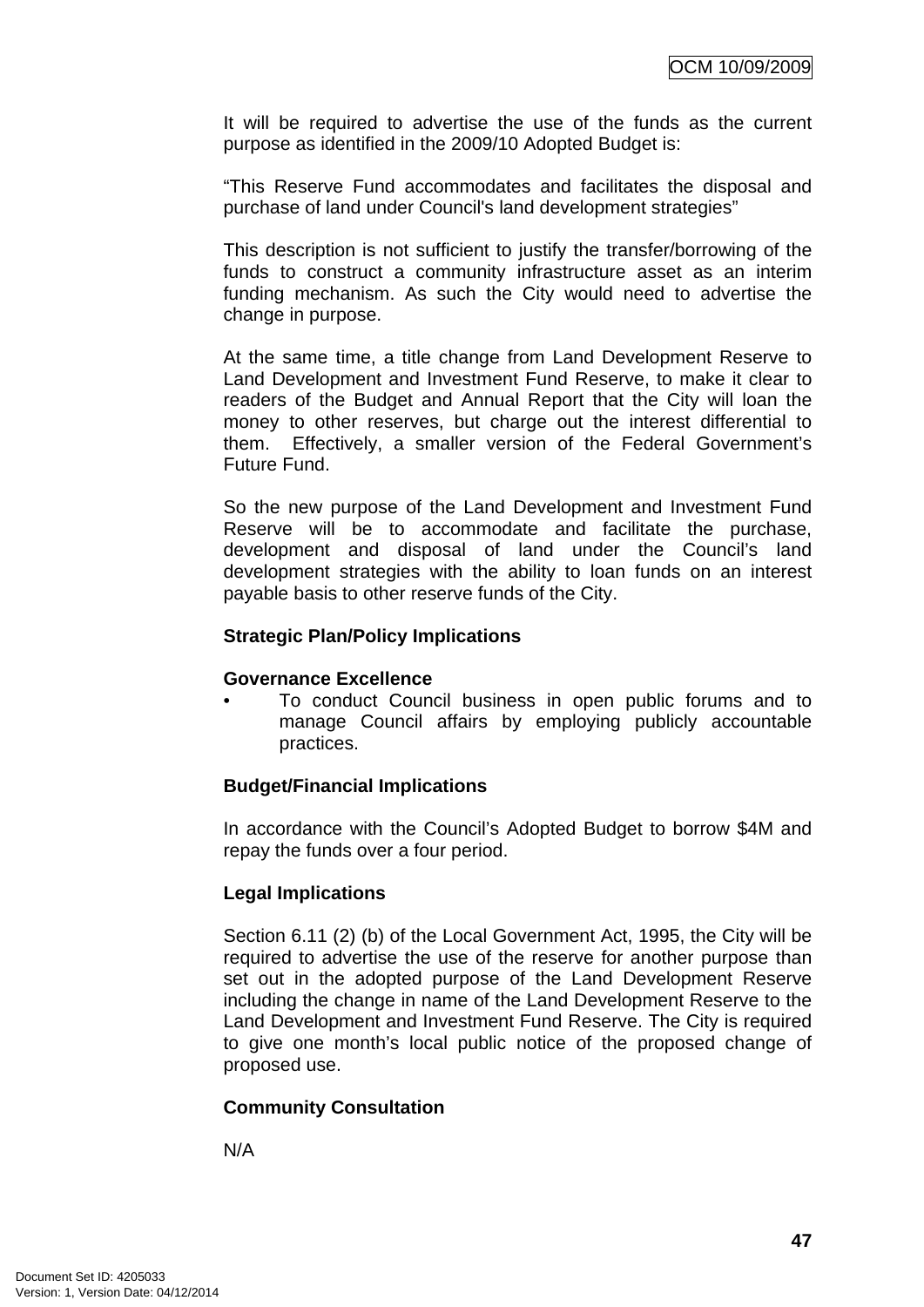# **Attachment(s)**

Nil

# **Advice to Proponent(s)/Submissioners**

N/A

**Implications of Section 3.18(3) Local Government Act, 1995**

Nil.

### **16. ENGINEERING AND WORKS DIVISION ISSUES**

#### **16.1 (OCM 10/9/2009) - TENDER RFT 18/2009 - LANDSCAPE MAINTENANCE SERVICES - ATWELL ESTATES, PARKS & RESERVES (RFT18/2009) (A JOHNSTON) (ATTACH)**

#### **RECOMMENDATION**

That Council accept the tender submitted by Westate Landscaping and Maintenance, for Landscape Maintenance Services – Atwell Estates, WA, public open space and landscaped areas over a three (3) year period with options to extend to a maximum of five (5) years, for the lump sum price for year one of \$280,278.90 GST Inclusive (\$254,799 GST Exclusive), and additional schedule of rates for determining variations.

**COUNCIL DECISION** 

### **Background**

Parks and Environment Services for a number of years have contracted the Landscape Maintenance of Atwell Estate. It is considered beneficial to continue to carry out this service under a contract basis, as it provides a direct comparison of the market rate costs of public open space maintenance with that of the Council's internal labour and reduces the need for plant and equipment storage space at the Operations Centre.

The Local Government (Functions & General) Regulations 1996 (As amended March 2007) require tenders to be called for contracts for the supply of goods or services where consideration under the contract is,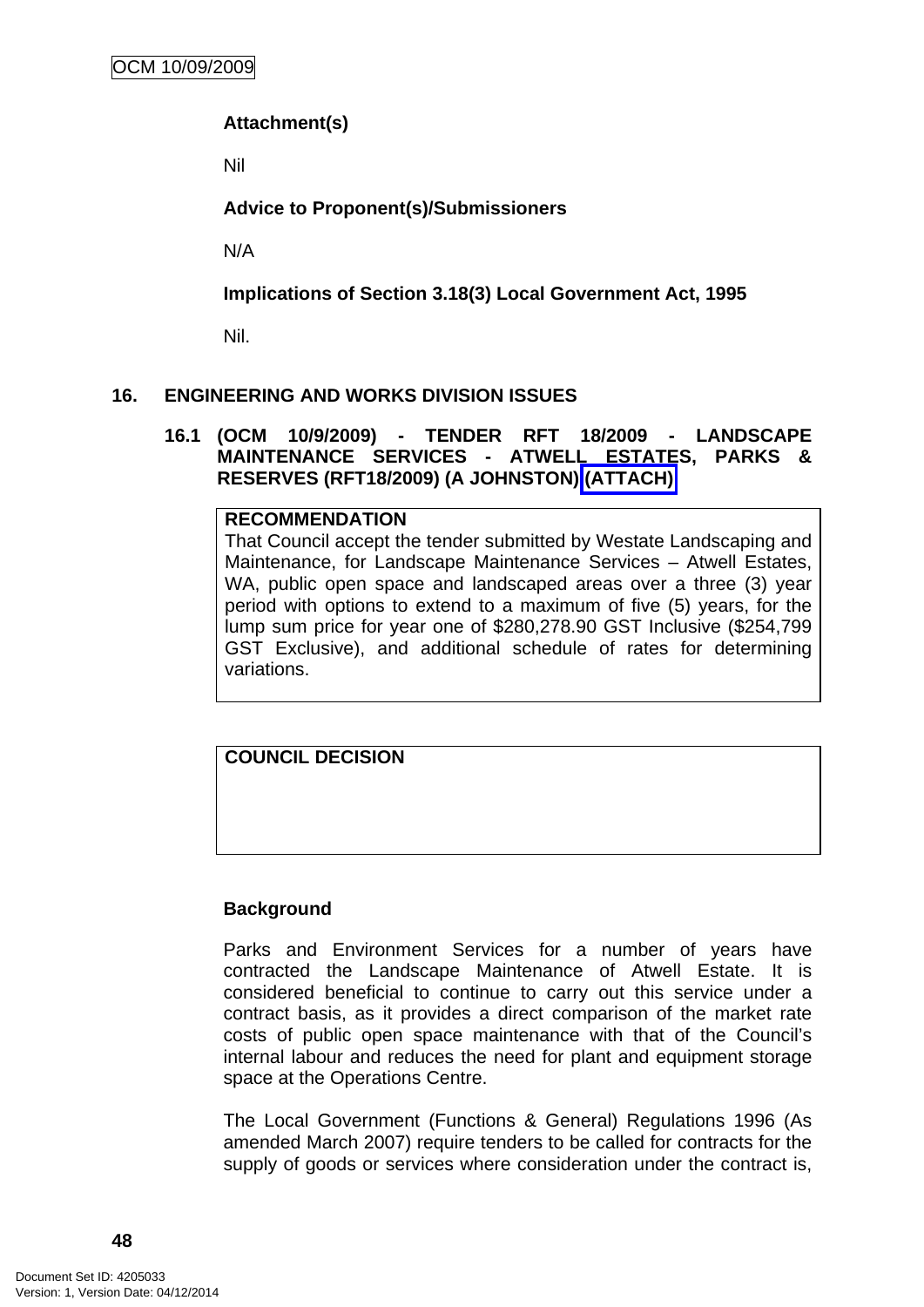or is expected to be, more or worth more, than \$100,000. A specification was developed and tenders subsequently called.

## **Submission**

Tenders closed at 2:00pm (AWST) on Tuesday 14th July 2009; nine (9) tender submissions were received from:

- 1. Gecko Contracting Pty Ltd;
- 2. Dowfield Contractors;
- 3. Gemlodge Pty Ltd Trading As Westate Landscaping & Maintenance;
- 4. Landscape Project Management (LPM);
- 5. ELM (WA) Pty Ltd Trading As Estate Landscape Maintenance;
- 6. Environmental Industries Pty Ltd;
- 7. Palmgate Nominees Trading As Newscape Contractors;
- 8. Programmed Property Services; and
- 9. McAllister Landscapes Late Tender.

### Compliant Tenderers

Seven (7) of the nine (9) submissions received were deemed compliant.

Dowfield Contractors were deemed non-compliant with the Conditions of Tendering having failed to provide an electronic copy of their tender submission and failing to complete Clause 3.2.8 (Insurance Coverage) of the Tenderer's Offer.

McAllister Landscapes tender submission was received the day after tenders closed (Wednesday 15 July 2009) however on investigation by Procurement Services it was found that the tender had been delivered on time on Tuesday 14 July 2009 but at the incorrect location (Operations Centre); therefore deemed non-compliant for this reason; their submission was not further considered.

|                | <b>Compliance Criteria</b>                                               |
|----------------|--------------------------------------------------------------------------|
| A              | Compliance with the Specification                                        |
| B              | Compliance with the Conditions of Tendering                              |
| C              | Compliance with Fixed Price and Completion of Clause 3.4                 |
| D              | Compliance with Insurance Requirements and completion of Clause<br>3.2.8 |
| D1             | Public Liability Insurance \$10,000,000.00 Australian                    |
| D <sub>2</sub> | Workers Compensation or Personal Accident Insurance                      |
| D <sub>3</sub> | <b>Full Comprehensive Motor Vehicle Insurance</b>                        |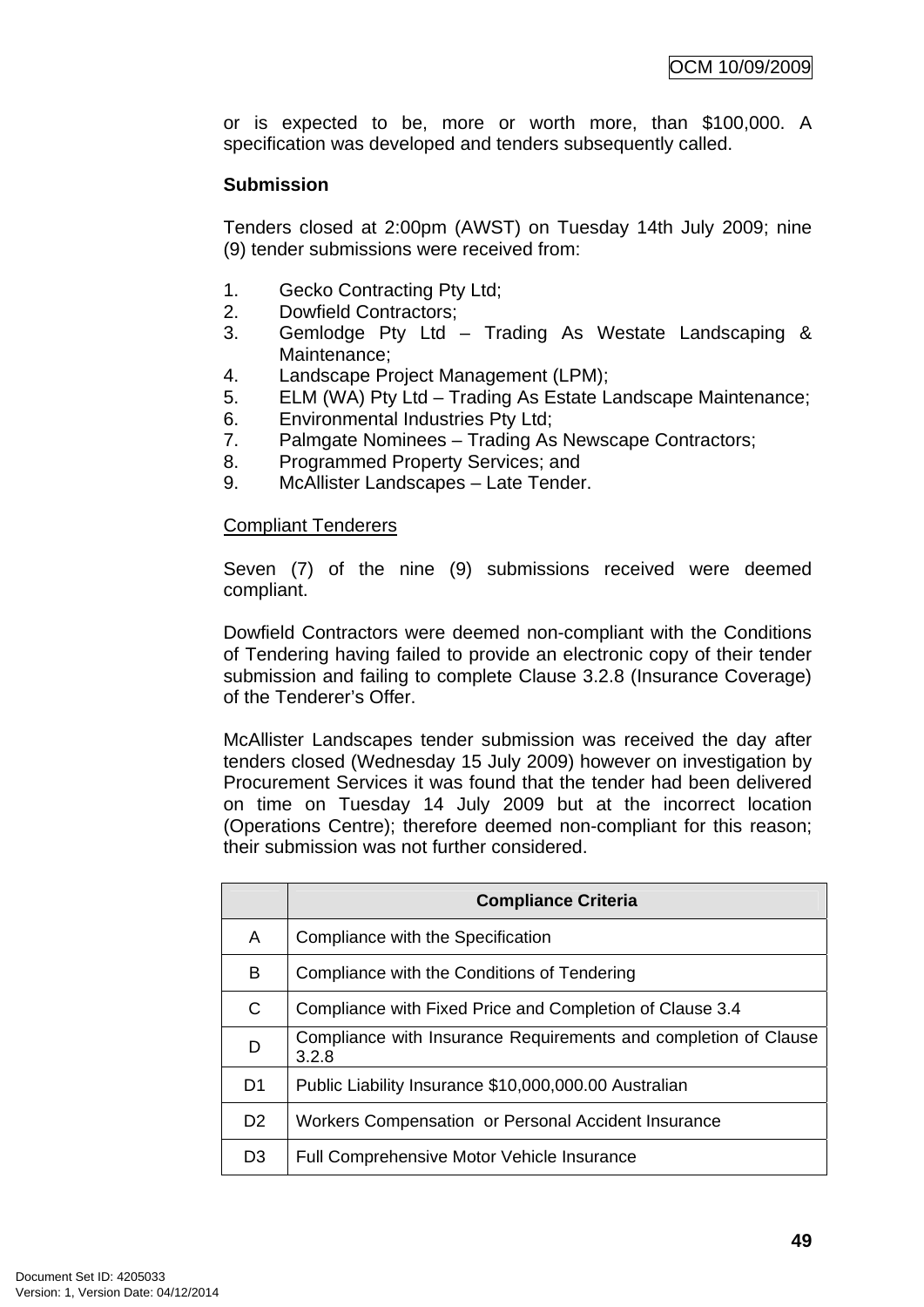| E. | Compliance with attendance at Mandatory Tender Briefing                                       |
|----|-----------------------------------------------------------------------------------------------|
|    | Compliance with the Occupational Safety & Health Requirements<br>and completion of Appendix A |
| G  | Compliance with and completion of the Price Schedule                                          |

# Compliancy Outcome

| <b>Tenderer's Name</b> |                                         | <b>Compliance Criteria</b><br><b>Overall Assessment</b> |
|------------------------|-----------------------------------------|---------------------------------------------------------|
| 1                      | Gecko Contracting Pty Ltd               | Compliant                                               |
| 2                      | <b>Dowfield Contractors</b>             | Non-Compliant                                           |
| 3                      | Westate Landscaping & Maintenance       | Compliant                                               |
| 4                      | Landscape Project Management            | Compliant                                               |
| 5                      | Estate Landscape Maintenance            | Compliant                                               |
| 6                      | <b>Environmental Industries Pty Ltd</b> | Compliant                                               |
| $\overline{7}$         | <b>Newscape Contractors</b>             | Compliant                                               |
| 8                      | <b>Programmed Property Services</b>     | Compliant                                               |
| 9                      | <b>McAllister Landscapes</b>            | Non-Compliant                                           |

# Evaluation Criteria

| <b>Evaluation Criteria</b>                                     | Weighting<br>Percentage |
|----------------------------------------------------------------|-------------------------|
| <b>Relevant Experience</b>                                     | 25%                     |
| Key Personnel Skills and Experience                            | 10%                     |
| Tenderer's<br><b>Resources</b><br>and<br>Delivery/Availability | 25%                     |
| <b>Tendered Price</b>                                          | 40%                     |
| Total                                                          | 100%                    |

# Tender Intent/Requirements

Tender requirements were based on the City of Cockburn's Technical Specification Part Two of the tender document in accordance with the City of Cockburn's standard specifications for this work.

### Evaluating Officers

The tender submissions were evaluated by:

- 1. Adam Johnston Parks Operations and Environment Coordinator
- 2. Lou Vieira Parks Supervisor
- 3. Andy Jarman Parks Technical Officer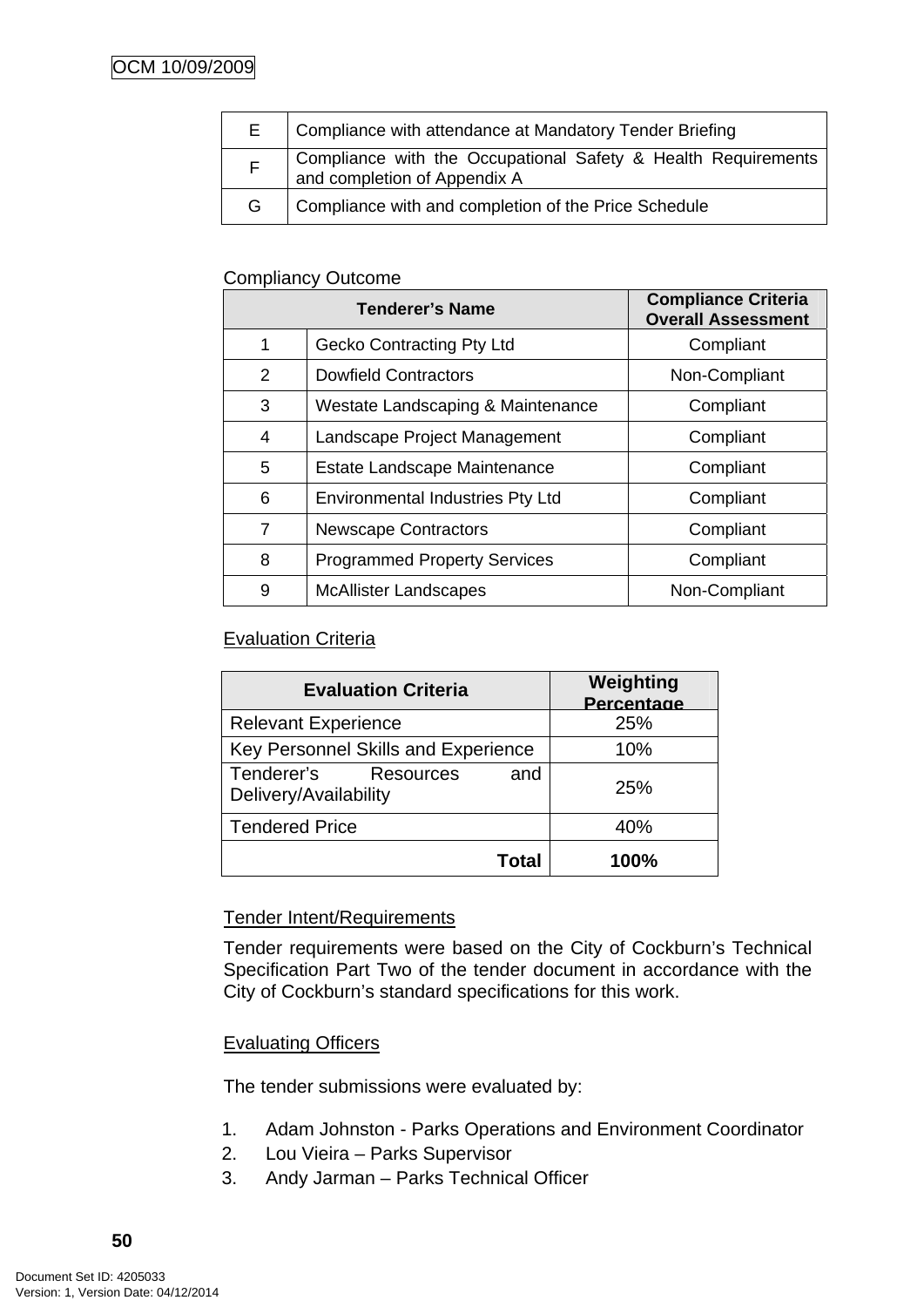# Scoring Table

| <b>Scores</b>                      |                                                   |                                                        |                                   |
|------------------------------------|---------------------------------------------------|--------------------------------------------------------|-----------------------------------|
| Tenderer's Name                    | <b>Non-Cost</b><br><b>Evaluation</b><br>Score 60% | <b>Cost Criteria</b><br><b>Evaluation</b><br>Score 40% | <b>Total Score</b><br><b>100%</b> |
| <b>Gecko Contracting</b>           | 38.66                                             | 30.25                                                  | 68.93                             |
| Westate Landscaping                | 45.96                                             | 38.85                                                  | 84.82                             |
| Project<br>Landscape<br>Management | 40.76                                             | 33.72                                                  | 74.49                             |
| Estate Landscape<br>Management     | 44.40                                             | 40                                                     | 84.40                             |
| Environmental<br>Industries        | 47.65                                             | 32.19                                                  | 79.84                             |
| <b>Newscape Contractors</b>        | 38.73                                             | 35.64                                                  | 74.37                             |
| Programmed<br>Property<br>Services | 37.13                                             | 18.49                                                  | 55.62                             |

# **Evaluation Criteria Assessment**

#### Relevant Experience

All tenders were considered to have satisfactory level of relevant experience.

### Key Personnel Skills and Experience

All tenders showed they had sufficient key skills and experience to undertake the works required to the desired level.

### Tenderers Resources and Delivery/Availability

All tenderers demonstrated they had sufficient resources and ability to deliver the requirement of the contract although Landscape Project Management planed to subcontract the bulk of the works.

#### **Summation**

Evaluation was undertaken by three (3) internal staff members independently of each other. The combined officer's assessment supports awarding the tender to Westate Landscaping and Maintenance, consequently officers recommend that Council accept their tender submission for the lump sum price of \$280,278.90 (GST inclusive) for year one of the service.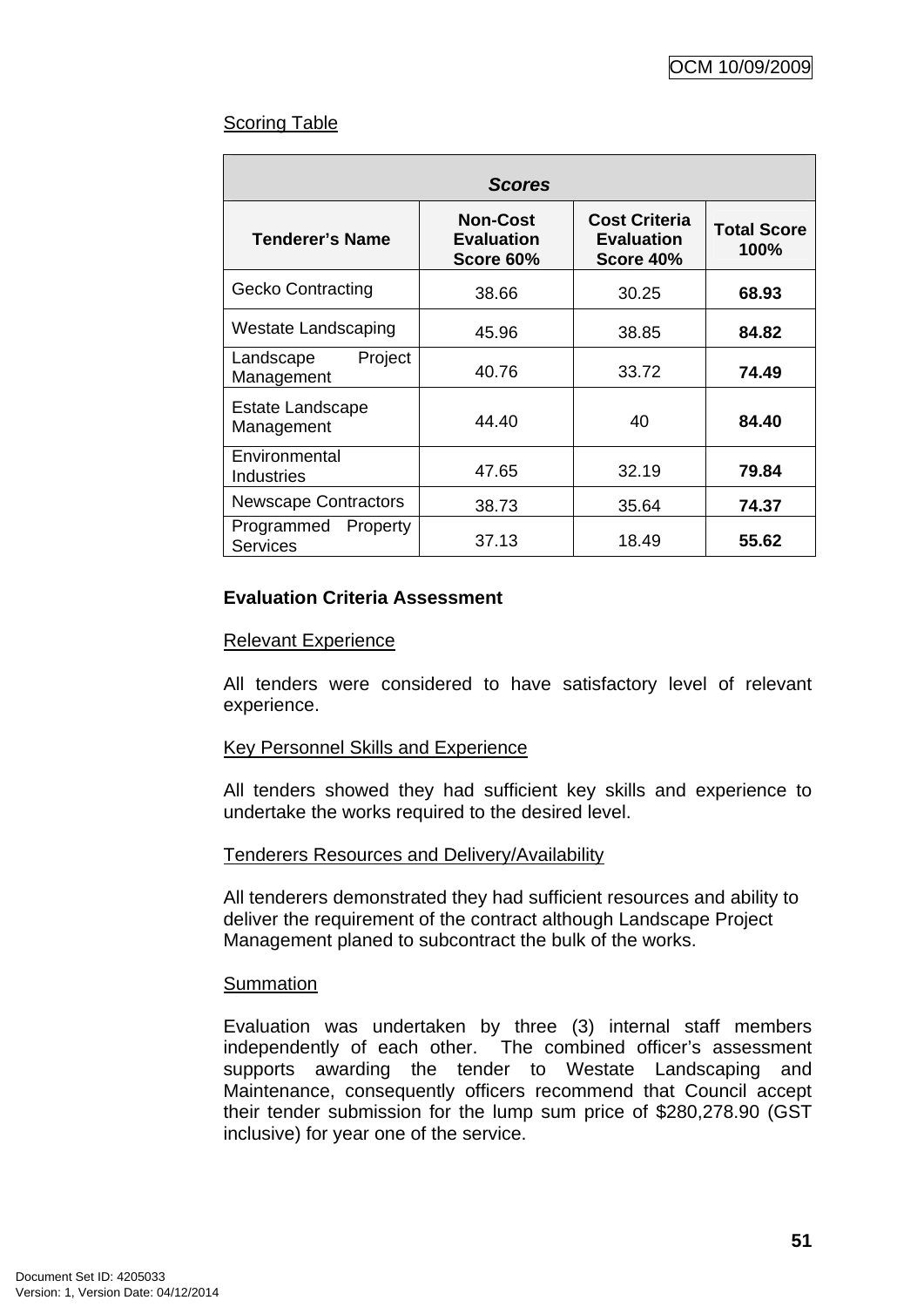# **Strategic Plan/Policy Implications**

#### **Infrastructure Development**

• To construct and maintain park and bushland reserves that are convenient and safe for public use, and do not compromise environmental management.

#### **Governance Excellence**

• To conduct Council business in open public forums and to manage Council affairs by employing publicly accountable practices.

### **Budget/Financial Implications**

The recommended tender requires funding of \$280,278.90 GST inclusive (\$254,799 GST exclusive) for year one of the contract. \$395,084 has been allocated in the Parks 2009/10 Operating Budget for the maintenance of Atwell Estate. The total estimated contract value based on the three year term is \$866,311.60 GST Inclusive (\$787,556 GST Exclusive).

The surplus of \$114,805 is required for works outside of the contract specifications including:

- 1) \$60,000 Garden bed refurbishment
- 2) \$20,000 Vandalism
- 3) \$34,805 Infrastructure maintenance, repair and replacement.

### **Legal Implications**

Section 3.57 of the Local Government Act 1995 and Part 4 of the Local Government (Functions and General) Regulations 1996 refers.

### **Community Consultation**

Tender number RFT 18/2009 Landscape Maintenance Services – Atwell Estates was advertised on Saturday 20 June 2009 in the Local Government Tenders section of "The West Australian" newspaper. It was also displayed on the City's website from 20 June – 14 July 2009.

### **Attachment(s)**

- 1. Compliance Criteria Checklist
- 2. Tender Evaluation Sheet Separate Confidential Attachment
- 3. Tendered Prices Separate Confidential Attachment

### **Advice to Proponent(s)/Submissioners**

Those who lodged a tender submission have been advised that this matter is to be considered at the 10 September 2009 Council Meeting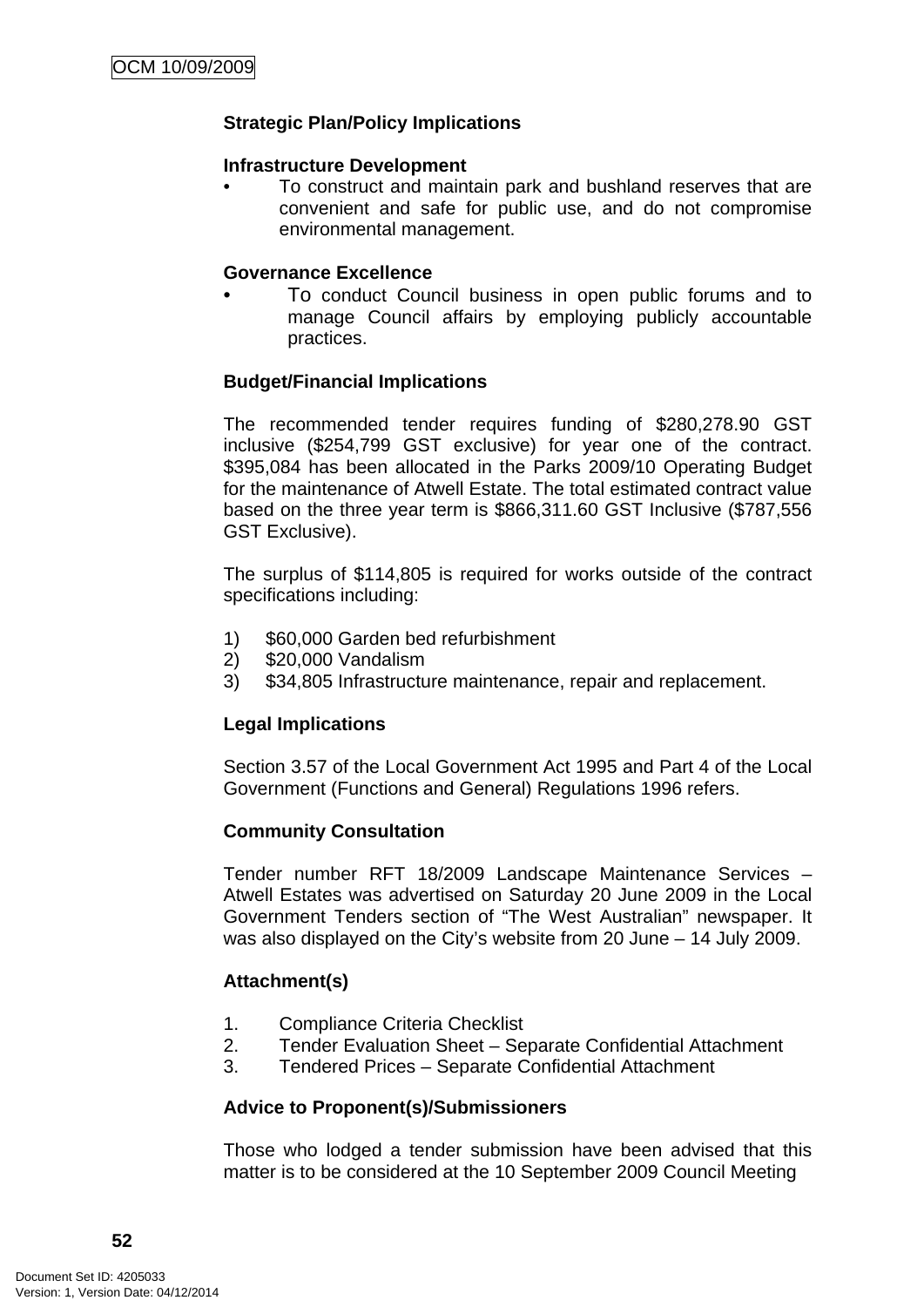# **Implications of Section 3.18(3) Local Government Act, 1995**

Nil.

# **16.2 (OCM 10/9/2009) - LOT 1 LYON ROAD SUBDIVISION - DEDICATION OF ONE WAY ROAD (4201R) (S.HUSSAIN) (ATTACH)**

### **RECOMMENDATION**

That Council request Main Roads WA to approve the one-way road at Lot 1 Lyon Road, Aubin Grove, situated at the north-east corner of the lot, to allow exit only at Lyon Road.

# **COUNCIL DECISION**

# **Background**

In the structure planning stage for the subdivision of Lot 1 Lyon Road, a laneway was created for rear access to the local centre to be situated in the subdivision. The laneway intersects Lyon Road, which is a local distributor road, and therefore was identified as a one-way road to restrict accesses from Lyon Road to improve the traffic safety and movement in the area.

Main Roads WA has advised that, before they will approve and sign off for the one-way road, they require a Council resolution requesting that the one-way be approved and implemented.

### **Submission**

The subdivisional development of Lot 1 Lyon Road is currently underway and roads have been built as per the approved drawings submitted to Council by the developer. The subdivision has one access road which serves all the green titled lots and it intersects with existing Lyon Road just north of Rowley Road. There is also a rear laneway which serves the local centre. The laneway intersects at one end with Lyon Road and the other end with the access road as shown in the attachment. As identified in the structure plan this laneway would solely be used by delivery vehicles servicing the local centre backing onto this laneway. There is no need for this laneway to be accessed via Lyon Road which is a local distributor road, for safety reasons. The laneway should therefore be a one-way road allowing vehicles to exit only onto Lyon Road.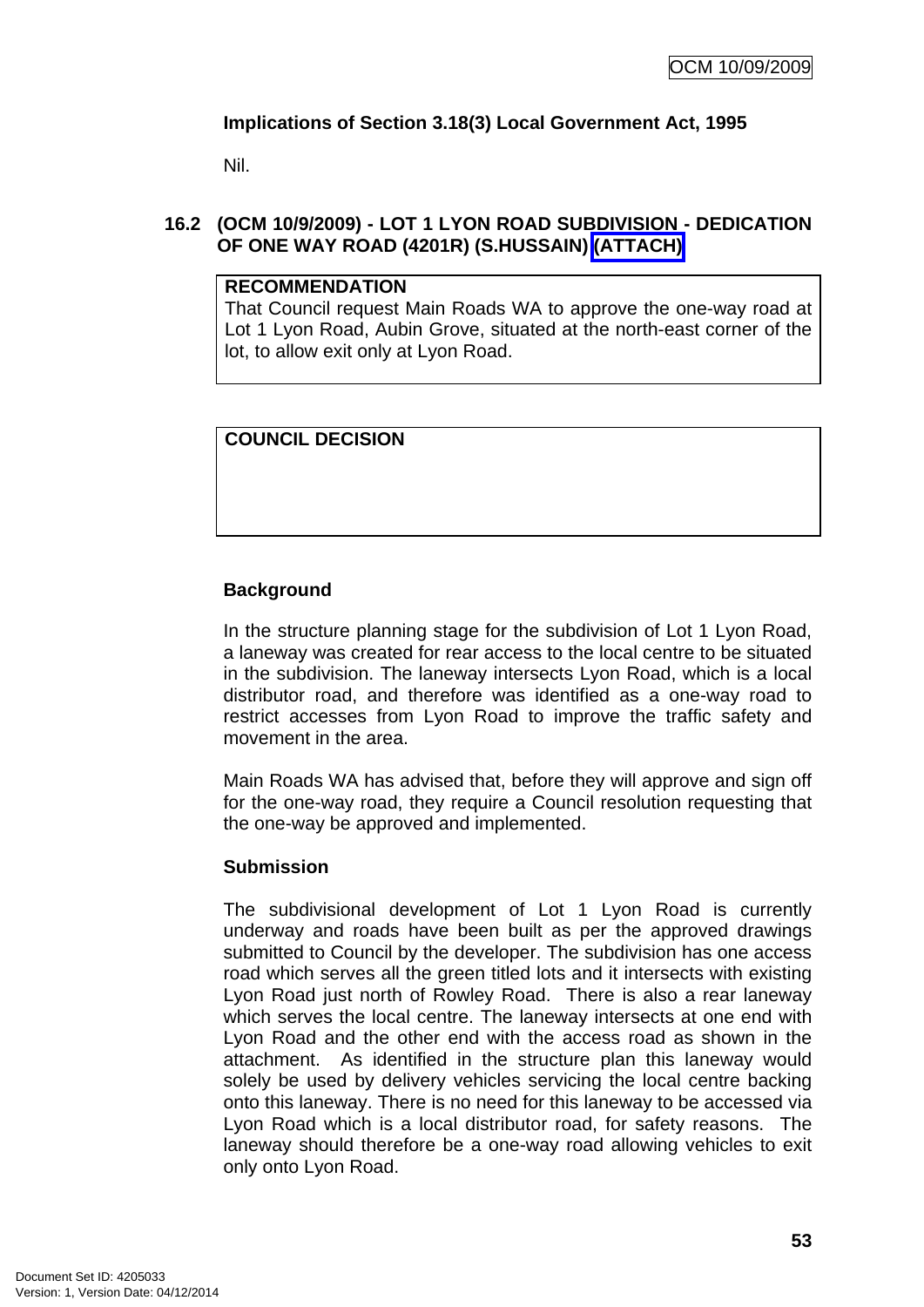The access road will enable vehicles to access the subdivision and the local centre, and it is only 50 metres south of the laneway exit.

At the access road intersection, Lyon Road was widened and a passing lane was also constructed to allow uninterrupted and safe vehicle movements on Lyon Road.

Main Roads WA is the sole authority to approve and install line marking and signage on local roads and they require a Council resolution requesting Main Roads for its approval of the proposed one-way road as per Regulation 291 of the Road Traffic Code 2000.

#### **Report**

N/A

### **Strategic Plan/Policy Implications**

#### **Transport Optimisation**

• To construct and maintain roads which are convenient and safe for vehicles, cyclists and pedestrians.

### **Budget/Financial Implications**

N/A

### **Legal Implications**

N/A

### **Community Consultation**

The access way proposed is part of an approved development.

### **Attachment(s)**

Plan of Lot 1 Lyon Road Subdivision.

## **Advice to Proponent(s)/Submissioners**

N/A

**Implications of Section 3.18(3) Local Government Act, 1995**

Nil.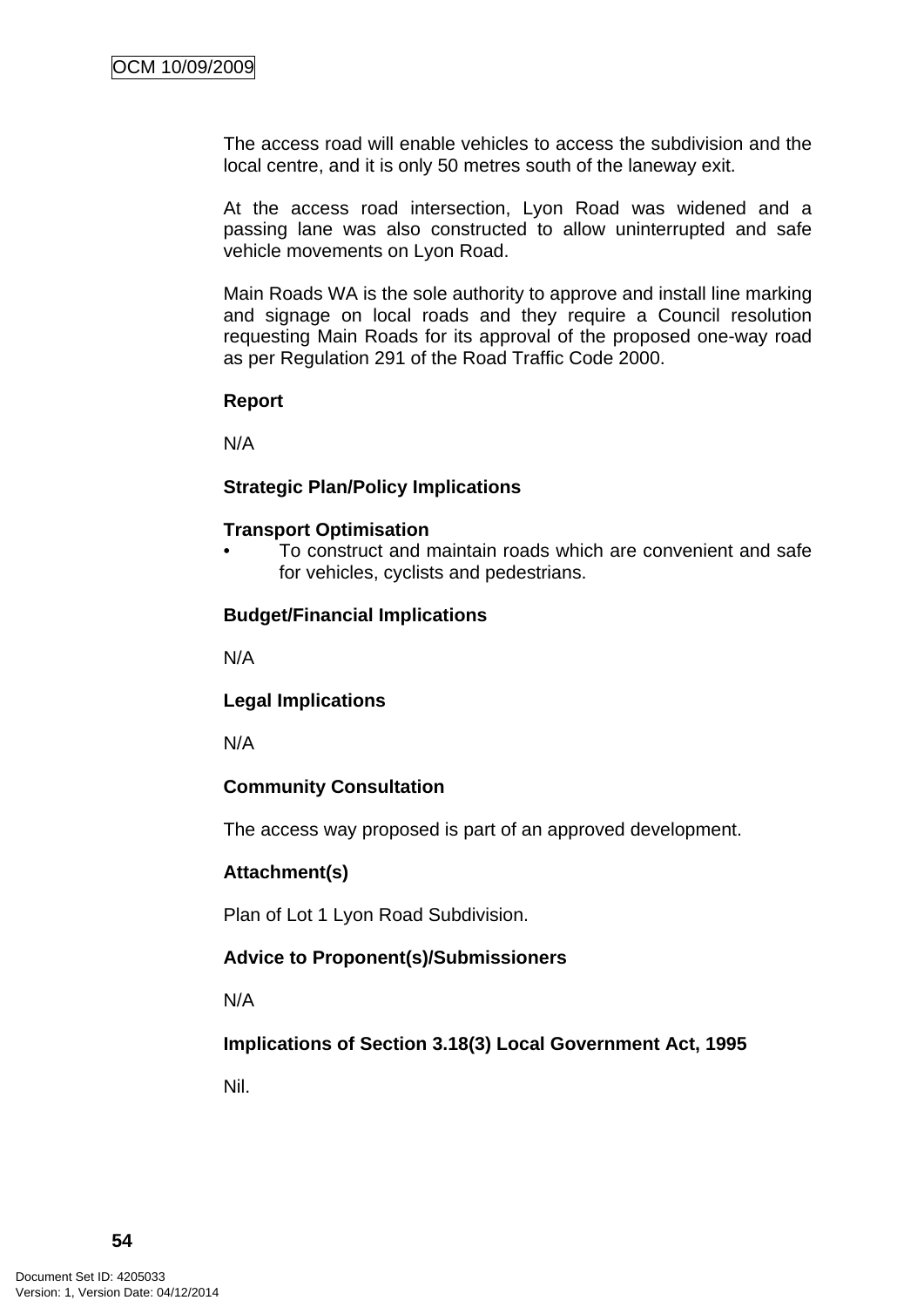## **16.3 (OCM 10/9/2009) - TENDER NO. RFT 22/2009 - HOT ASPHALT - SUPPLY AND LAYING (RFT 22/2009) (C MACMILLAN) (ATTACH)**

# **RECOMMENDATION**

That Council accept the submission for Tender No. RFT 22/2009 – Asphalt – Supply and Laying from Asphalt Surfaces Pty Ltd at the tendered schedule of rates.

# **COUNCIL DECISION**

# **Background**

The City of Cockburn requires the following materials to deliver capital works road construction projects for a three (3) year period from the date of award of Contract:

• Hot Asphalt - Supply and Laying

The previous Contract RFT 17/2007 expired on the 30 June 2009, and the necessary documentation and specification were prepared in conjunction with Procurement Services and tenders called in accordance with the Local Government Act 1995 and the associated Regulations.

### **Submission**

Tenders closed at 2:00 p.m. (AWST) on Tuesday 15 July 2009 and four (4) tender submissions were received from:

- 1. Asphaltech Pty Ltd
- 2. Boral Resources (WA) Ltd
- 3. Asphalt Services Pty Ltd
- 4. Downer EDI Works

### **Report**

### Compliant Tenders

|   | <b>Compliance Criteria</b>                  |
|---|---------------------------------------------|
|   | Compliance with the Specification           |
| B | Compliance with the Conditions of Tendering |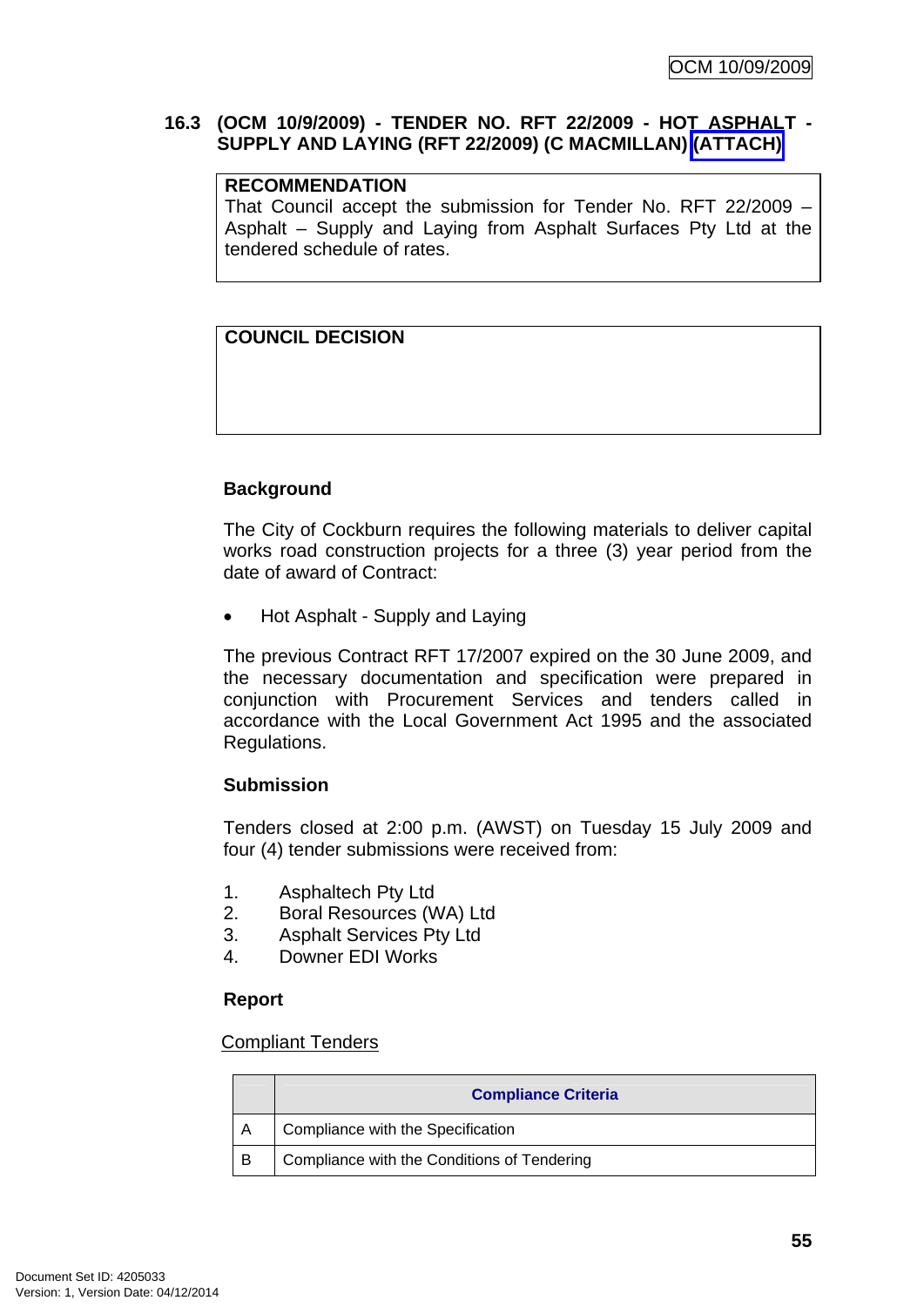| $\mathsf{C}$   | Compliance with Insurance Requirements and completion of Clause 3.2.6                         |
|----------------|-----------------------------------------------------------------------------------------------|
| C <sub>1</sub> | Public Liability Insurance \$10,000,000.00 Australian                                         |
| C <sub>2</sub> | <b>Workers Compensation Insurance</b>                                                         |
| C <sub>3</sub> | <b>Full Comprehensive Motor Vehicle Insurance</b>                                             |
| D              | Compliance with the Fixed Price Clauses                                                       |
| E              | Compliance with and completion of the Price Schedule                                          |
| $\mathsf{F}$   | Compliance with the Occupational Safety & Health Requirements and<br>completion of Appendix A |

|   | <b>Tenderer's Name</b>          | <b>Compliance Criteria</b><br><b>Overall Assessment</b> |
|---|---------------------------------|---------------------------------------------------------|
|   | Asphaltech Pty Ltd              | Compliant                                               |
| 2 | Boral Resources (WA) Ltd        | Compliant                                               |
| 3 | <b>Asphalt Services Pty Ltd</b> | Compliant                                               |
| 4 | Downer EDI Works                | Compliant                                               |

# **Evaluation Criteria**

| <b>Evaluation Criteria</b>                                                     | Weighting<br>Percentage |
|--------------------------------------------------------------------------------|-------------------------|
| <b>Specification Compliance</b>                                                | 10%                     |
| Management, Organisational<br>Demonstrated Safety<br>Structure and References. | 15%                     |
| <b>Delivery Response Time</b>                                                  | 20%                     |
| <b>Quality Assurance</b>                                                       | 5%                      |
| References                                                                     | 10%                     |
| <b>Insurance Coverage</b>                                                      | 5%                      |
| Tendered Price - Estimated Lump Sum Contract Value                             | 35%                     |
| TOTAL                                                                          | 100%                    |

### Tender Intent/ Requirements

For the Supply and Laying of Hot Asphalt to nominated locations throughout the City of Cockburn; with hot bituminous asphalt products provided in a range of various sizes and forms. This includes collect or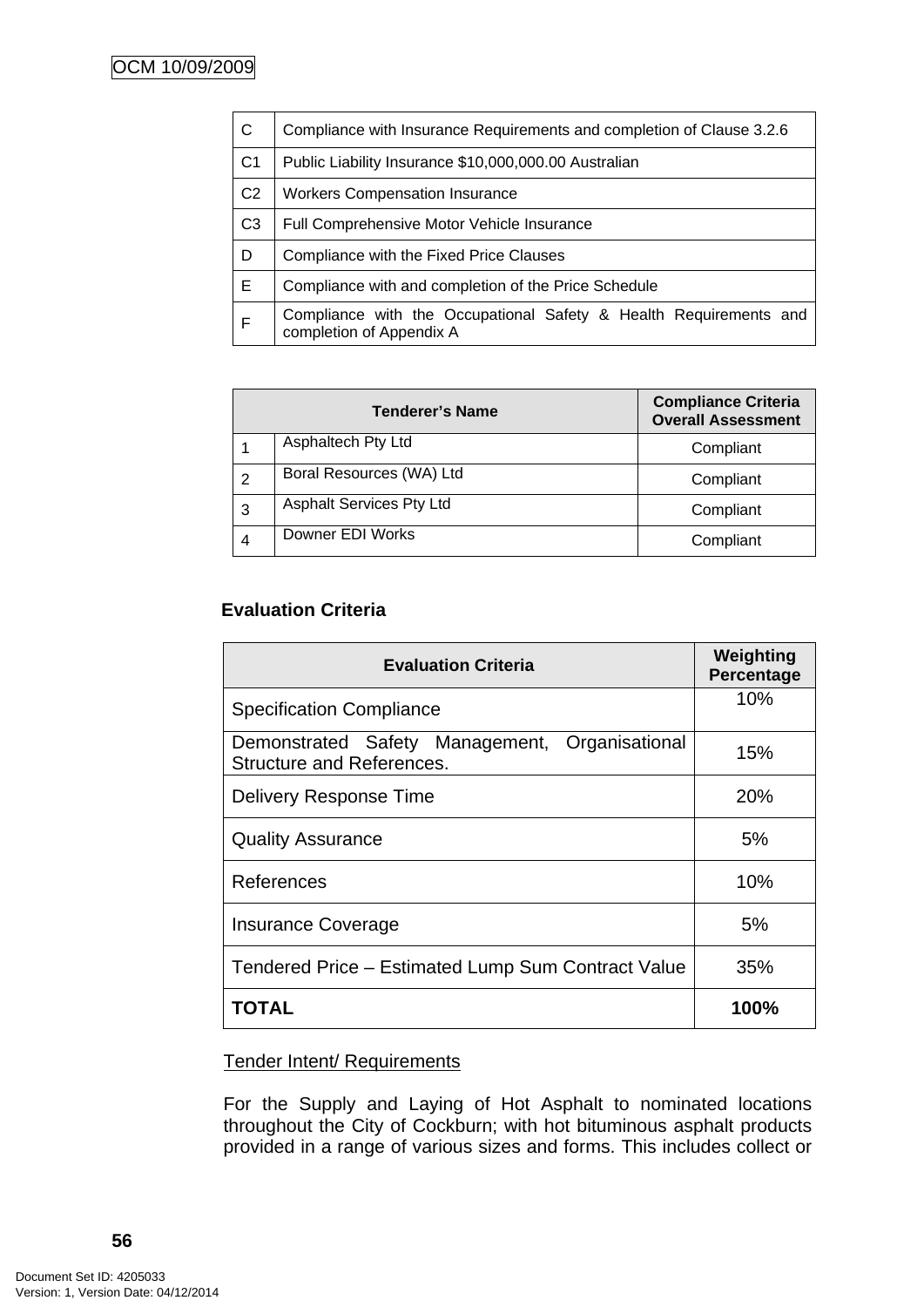ex plant Hot Asphalt products for use of City of Cockburn roads for maintenance and minor improvements.

The proposed Contract is for a period of three (3) years from the date of award.

# Evaluating Officers

The tender submissions were evaluated by:

- 1. Colin MacMillan Works Coordinator
- 2. Dave Hall (Colin Lane) Works Construction Supervisor
- 3. John Radaich Manager Engineering

### **Scoring Table**

|                                 | <b>SCORES</b>                                                           |                                                                  |                               |
|---------------------------------|-------------------------------------------------------------------------|------------------------------------------------------------------|-------------------------------|
| Tenderer's<br><b>Name</b>       | <b>Non-Cost</b><br>Criteria<br><b>Evaluation</b><br><b>Score</b><br>65% | <b>Cost Criteria</b><br><b>Evaluation</b><br><b>Score</b><br>35% | Total<br><b>Score</b><br>100% |
| <b>Asphaltech Pty Ltd</b>       | 62.8%                                                                   | 27.6%                                                            | 90.4%                         |
| Boral Resources (WA) Ltd        | 59.6%                                                                   | 28.9%                                                            | 88.5%                         |
| <b>Asphalt Services Pty Ltd</b> | 64.4%                                                                   | 35.0%                                                            | 99.4%                         |
| Downer EDI Works                | 62.2%                                                                   | 33.0%                                                            | 95.2%                         |

### **Evaluation Criteria Assessment**

#### **General**

All Tenderers evaluated have the necessary relevant experience and personnel to satisfy the contract with an established history of experience in the supply and laying of hot asphalt.

### Specification Compliance

Asphaltech Pty Ltd completed all the specification compliance criteria. Boral Resources (WA) Ltd completed all the specification compliance criteria.

Asphalt Services Pty Ltd completed all the specification compliance criteria.

Downer EDI Works completed all the specification compliance criteria.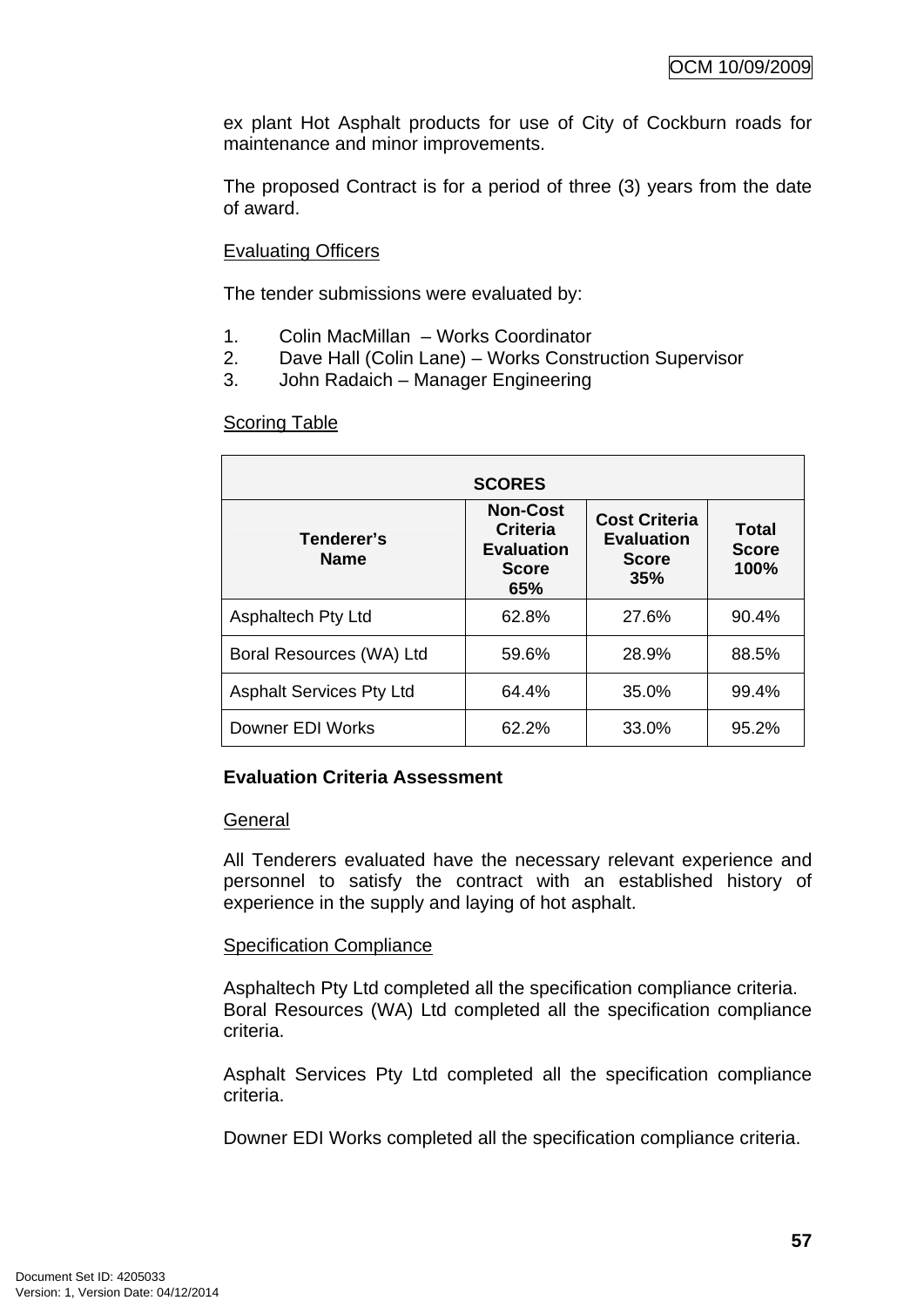### Demonstrated Safety Management

Asphaltech Pty Ltd completed the OH&S requirement, provided safety policies and procedures related to the works they perform, including organisational profile. They advised that a full Safety Management Plan would be forwarded if tender was successful. Their tender submission also provided the following certifications:

- 1. SAFETY CERTIFICATION to AS/NZS ISO 4801:2001.
- 2. ENVIRONMENTAL CERTIFICATION to AS/NZS ISO 14001:2004.

Boral Resources (WA) Ltd completed the OH&S requirement, provided safety policies and procedures including safety management plan related to the works they perform, and also attached an organisational profile.

Asphalt Services Pty Ltd completed the OH&S requirement, provided safety policies and procedures related to the works they perform, including organisational profile and safety management plan with risk assessments and safe work practices.

Downer EDI Works completed the OH&S requirement, provided safety policies and procedures related to the works they perform, including organisational profile and safety management plan with risk assessments and safe work practices. Downer EDI Works provided Safety Certification to AS/NZS ISO 4801:2001 and Environmental Certification to AS/NZS ISO 14001:2004.

### Delivery Response Time

Asphaltech's period required to deliver the first consignment order under the Contract is 10 working days. Referees were consulted with a few reported instances of failure to deliver and the range of comment were from bad, not too bad, goodish and good for delivery response times.

Boral Resources' referees were consulted with a few reported instances of failure to deliver (prior to a staff shake up) and the range of comments were pretty good and good occasionally.

Asphalt Services' referees were consulted and no reports of failure to deliver other than when bad weather strikes with delivery response time described as good. Asphalt Services are the current successful tenderer and have provided the City on most occasions with prompt delivery response times.

Downer EDI Works did not specify response times. Referees were consulted and no reports of failure to deliver other than due to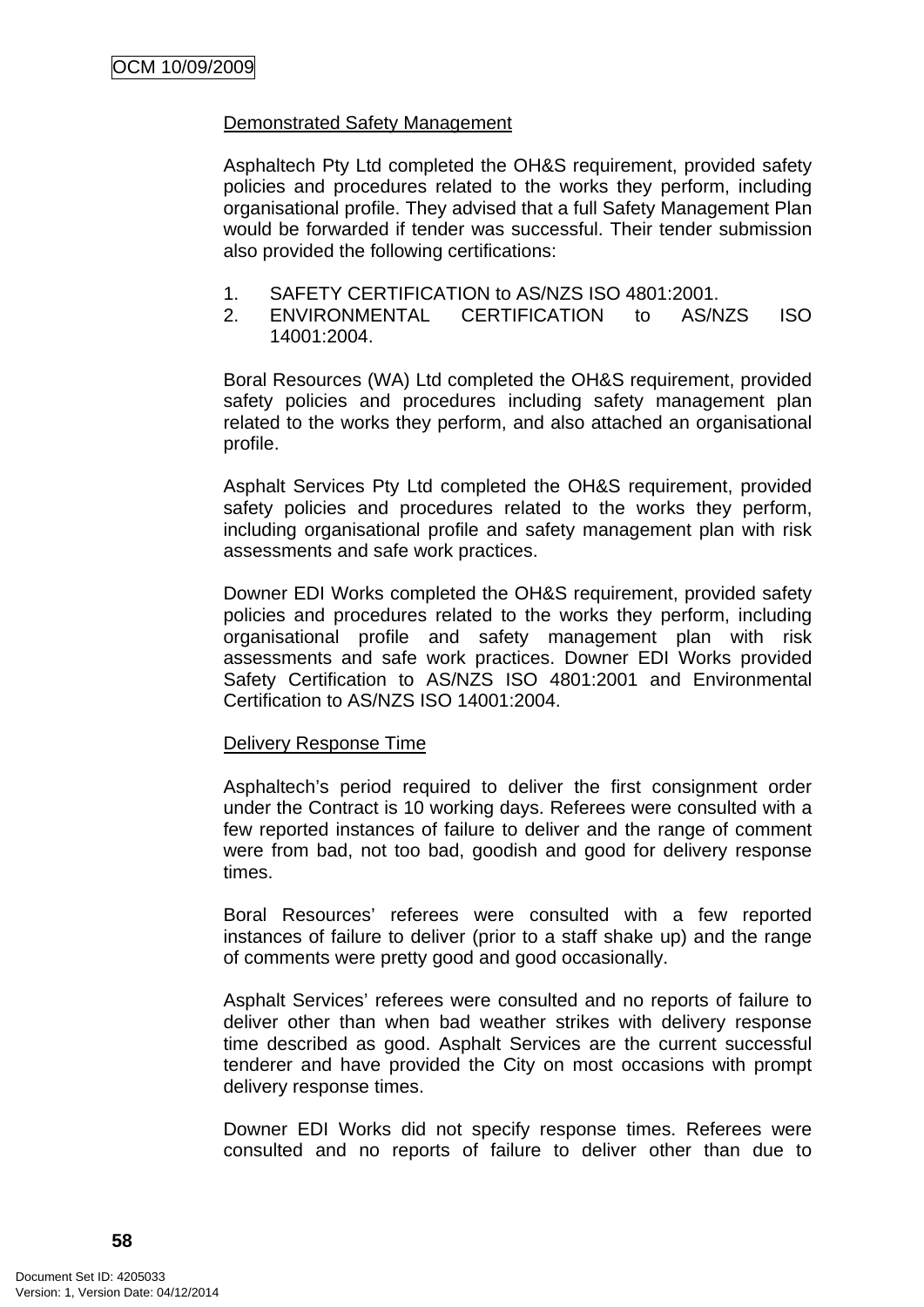inclement weather with the delivery response described as relatively good to good.

#### Quality Assurance

Asphaltech has a Quality System in place to AS/NZS ISO 9001:2000 and achieved Quality Assurance Certification in June 1996.

Boral Resources' materials comply with IPWEA, MRWA standards and other relevant Australian standards. Boral Asphalt has attained Quality Assurance Certification to AS/NZS ISO 9001:2000. Boral Asphalt is also a Certified Priority Access Employer.

Asphalt Services included Quality Assurance Certification to AS/NZS ISO 9001:2000 issued in November 2008 for production, supply and placement of asphalt. They included copies of independent reports showing product performance, and their documented methodology to ensure product quality.

Downer EDI Works included Quality Assurance Certification to AS/NZS ISO 9001:2000). Downer EDI also provided certification from the federal safety commissioner having met the requirements of the Australian government building and construction OHS accreditation scheme.

#### References

Referees were consulted asking if they were happy with the level of service, the products performance, instances of failure to deliver, workplace safety and delivery response times. An overall score was requested out of 10.

Asphaltech provided seven (7) local government, four (4) civil contractor and three (3) written references from various local governments. Overall rating from combined scores was 7.4 out of 10 (6 referee responses)

Boral Resources provided four (4) referees all from various local governments and the responses varied with regard to delivery response and quality of work with 2 out the 3 councils contacted describing the quality of work as average and 1 describing the quality as good. 1 referee also described workplace safety as ordinary. Overall rating from combined scores was 8 out of 10 (3 referee responses).

Asphalt Services Pty Ltd provided three (3) Local Government and three (3) civil contractor referees. All referees were satisfied with delivery response times and quality of work. No reports of failure to deliver other than bad weather. Overall rating from combined scores was 8.5 out of 10 (4 referee responses)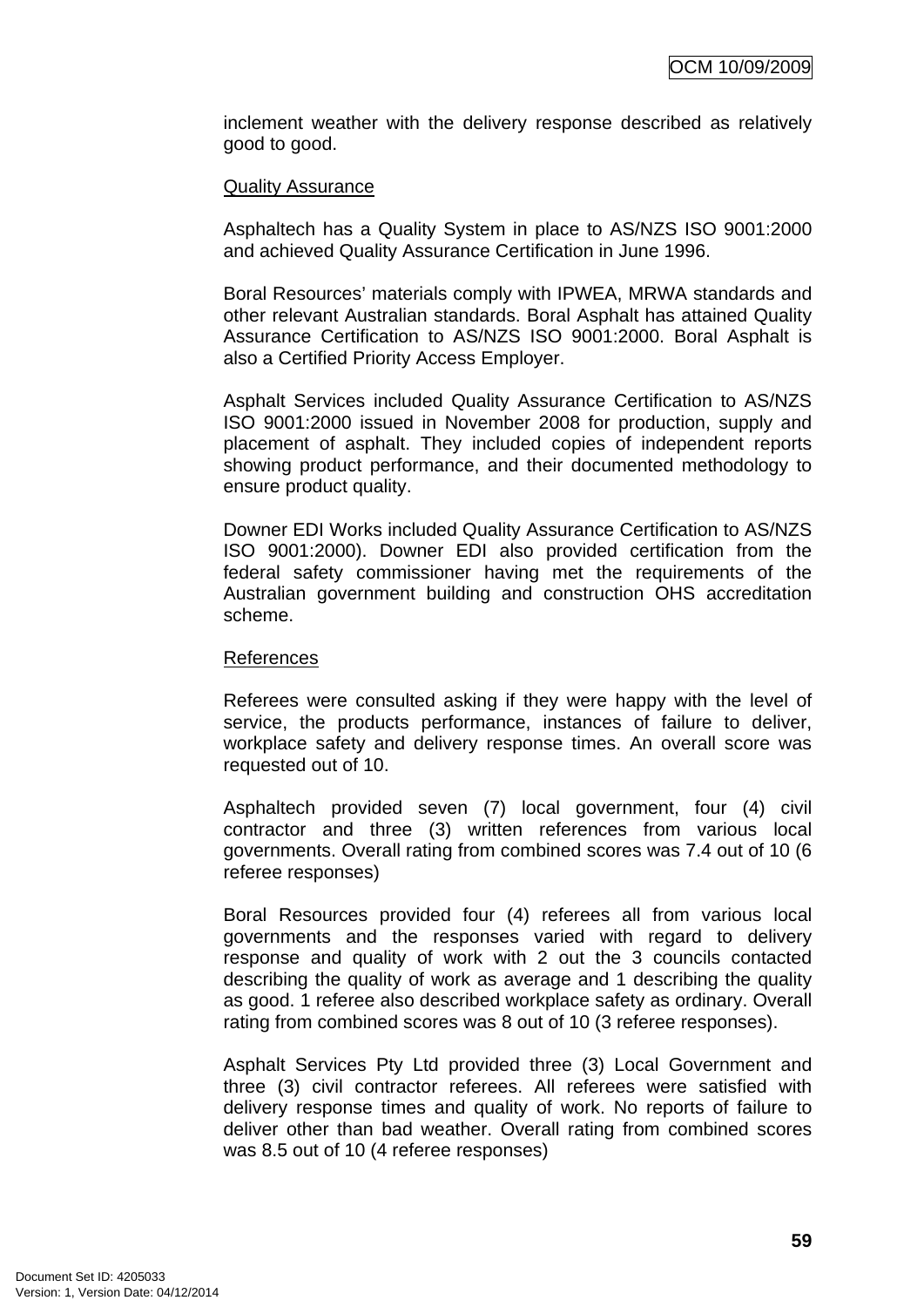Downer EDI Works provided six (6) local government and six (6) civil contractor (including Main Roads WA) referees. All referees were satisfied with delivery response times and quality of work. No reports of failure to deliver other than bad weather. Overall rating from combined scores was 7.5 out of 10 (4 referee responses)

#### **Insurances**

Asphaltech provided certificates of currency for products and public liability (\$10,000,000 each under broad cover), motor vehicle and workers compensation (\$50,000,000) insurances.

Boral Resources provided the following insurance details- public liability (\$10,000,000), professional indemnity (\$10,000,000), product liability (\$10,000,000), industrial special risk (\$1,000,000,000), workers compensation (\$50,000,000) and motor vehicle insurance (\$5,000,000), and all current until June 2010.

Asphalt Services provided certificates of currency for products and public liability (\$10,000,000 each under broad cover), motor vehicle (\$30,000,000) and workers compensation (\$50,000,000) insurances.

Downer EDI provided works public liability (\$20,000,000), workers compensation (\$200,000,000) and motor vehicle insurance (\$10,000,000).

### Summation

Asphalt Services provided the best overall score from the assessment criteria and therefore their tender should be supported.

### **Strategic Plan/Policy Implications**

### **Governance Excellence**

• To maximise use of technology that contributes to the efficient delivery of Council's services.

### **Transport Optimisation**

- To ensure the City develops a transport network that provides maximum utility for its users, while minimizing environmental and social impacts.
- To construct and maintain roads which are convenient and safe for vehicles, cyclists and pedestrians.
- To achieve provision of an effective public transport system that provides maximum amenity, connectivity and integration for the community.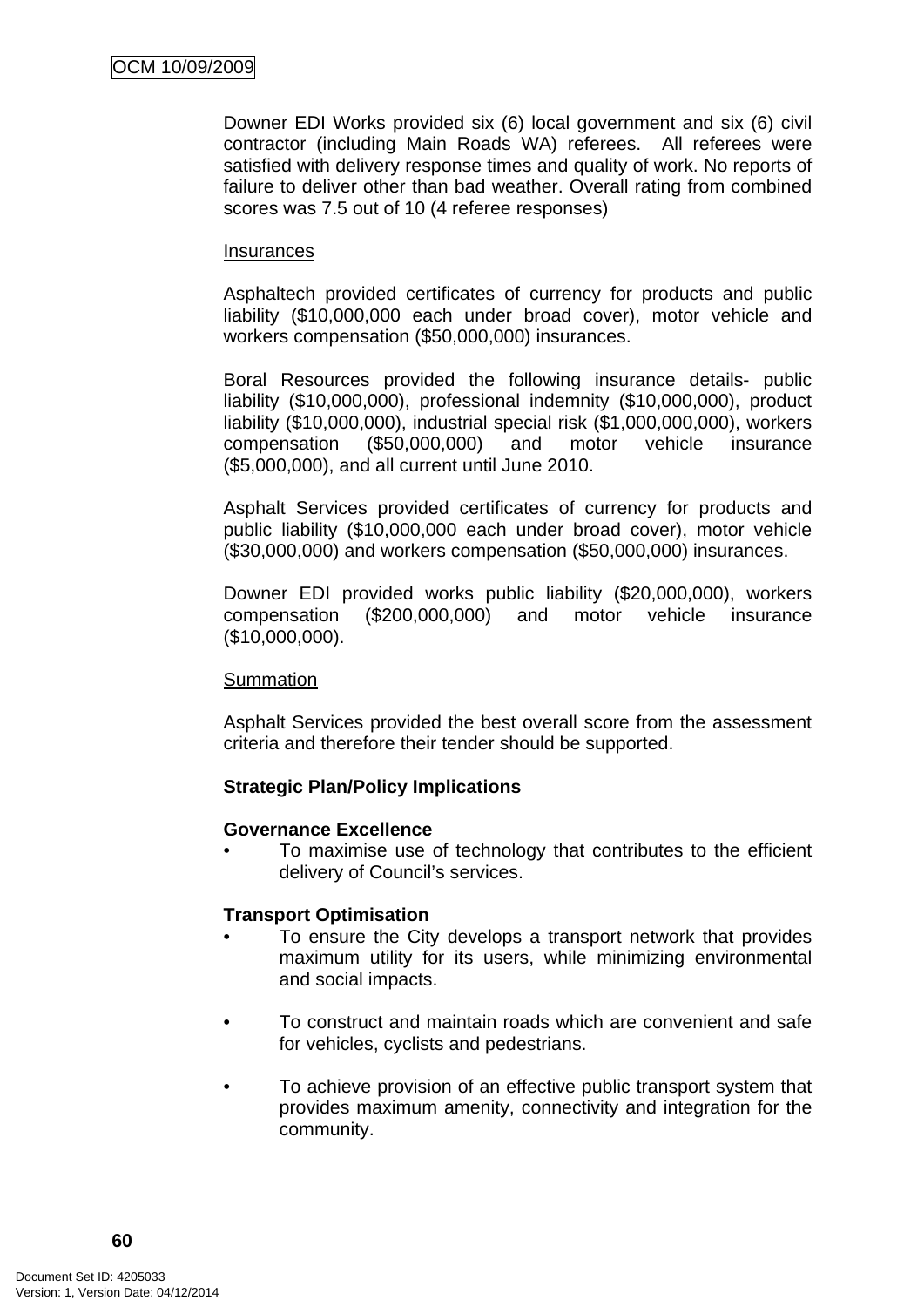# **Budget/Financial Implications**

The cost of Hot Asphalt products are in the annual Budget allocations for road construction capital works budgets. The estimated expenditure for 2009-2012 is \$3M GST exclusive over 3 years. The price submitted by Asphalt Services Pty Ltd represents an 8.6% increase overall from the current contracted prices. The rates of increase vary from 5% to 6% for the majority of products used by council. Cost to collect asphalt increased by 0.5%. Due to escalating fuel prices this increase is in line with the industry.

# **Legal Implications**

Section 3.57 of the Local Government Act 1995 and Part 4 of the Local Government (Functions and General) Regulations 1996 refers.

### **Community Consultation**

Tender RFT 21/2009, Supply and Laying Hot Asphalt were advertised on Saturday 27 June 2009 in the Local Government Tenders section of 'The West Australian' newspaper. The Tender was also displayed upon the City of Cockburn's' website during the tender response period from 27 June 2009 until the closing date 15 July 2009.

### **Attachment(s)**

- 4. Compliance Criteria Checklist.
- 5. Tendered Prices "Confidential" (provided under separate cover).
- 6. Tender Evaluation Sheet "Confidential" (provided under separate cover).

### **Advice to Proponent(s)/Submissioners**

Those who lodged a tender submission have been advised that this matter is to be considered at the 10 September 2009 Council Meeting.

### **Implications of Section 3.18(3) Local Government Act, 1995**

Nil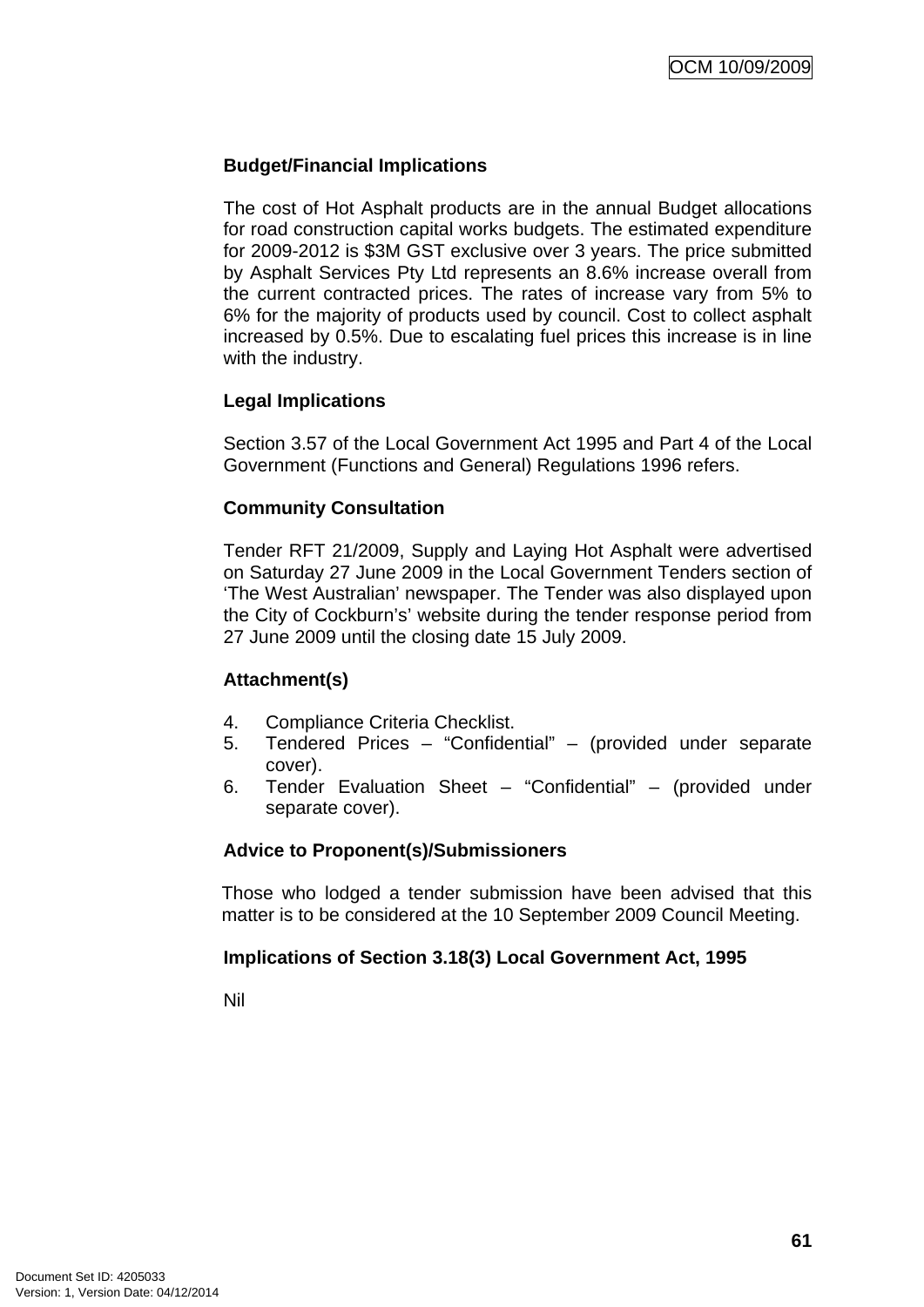# **16.4 (OCM 10/9/2009) - TENDER NO. RFT 27/2009 - CIVIL WORKS - COOGEE INTEGRATED COMMUNITY FACILITY (RFT 27/2009) (D VICKERY) (ATTACH)**

# **RECOMMENDATION**

That Council accept the tender submitted by Industrial Roadpavers (WA) Pty Ltd for the construction of Stage 1a of the Integrated Community Facility at Coogee Beach for an estimated contract value of \$1,814,367.06 GST inclusive (\$1,649,424.60 excluding GST).

# **COUNCIL DECISION**

### Note.

- 1 These contracted Stage 1a works for the Integrated Community Facility at Poore Grove, Coogee Beach, will comprise, but not be limited to:
	- a) earthworks and site works, including retaining walls;
	- b) new carpark construction (including kerbing and line marking), beach access pathways, dual use paths and concrete paving;
	- c) new site services (including power, water, sewerage, communication);
	- d) lighting to carpark, paths and landscaped areas, fencing, gates and balustrades;
	- e) landscaping, including provision of a grassed area, irrigation, shade structures, barbeques, drink fountain and a beach shower).
- 2 These contracted works do not include construction of the new surf club building, its associated public kiosk and public toilets, all of which are proposed to be constructed under a separate contract by Council or others when funding is available.

### **Background**

The need was identified in the City's Plan for the District 2008-2018, Community Infrastructure Projects, for a new facility to house the Coogee Beach Surf Life Saving Club and provide the community improved beach access and recreation facilities at Poore Grove, Coogee Beach.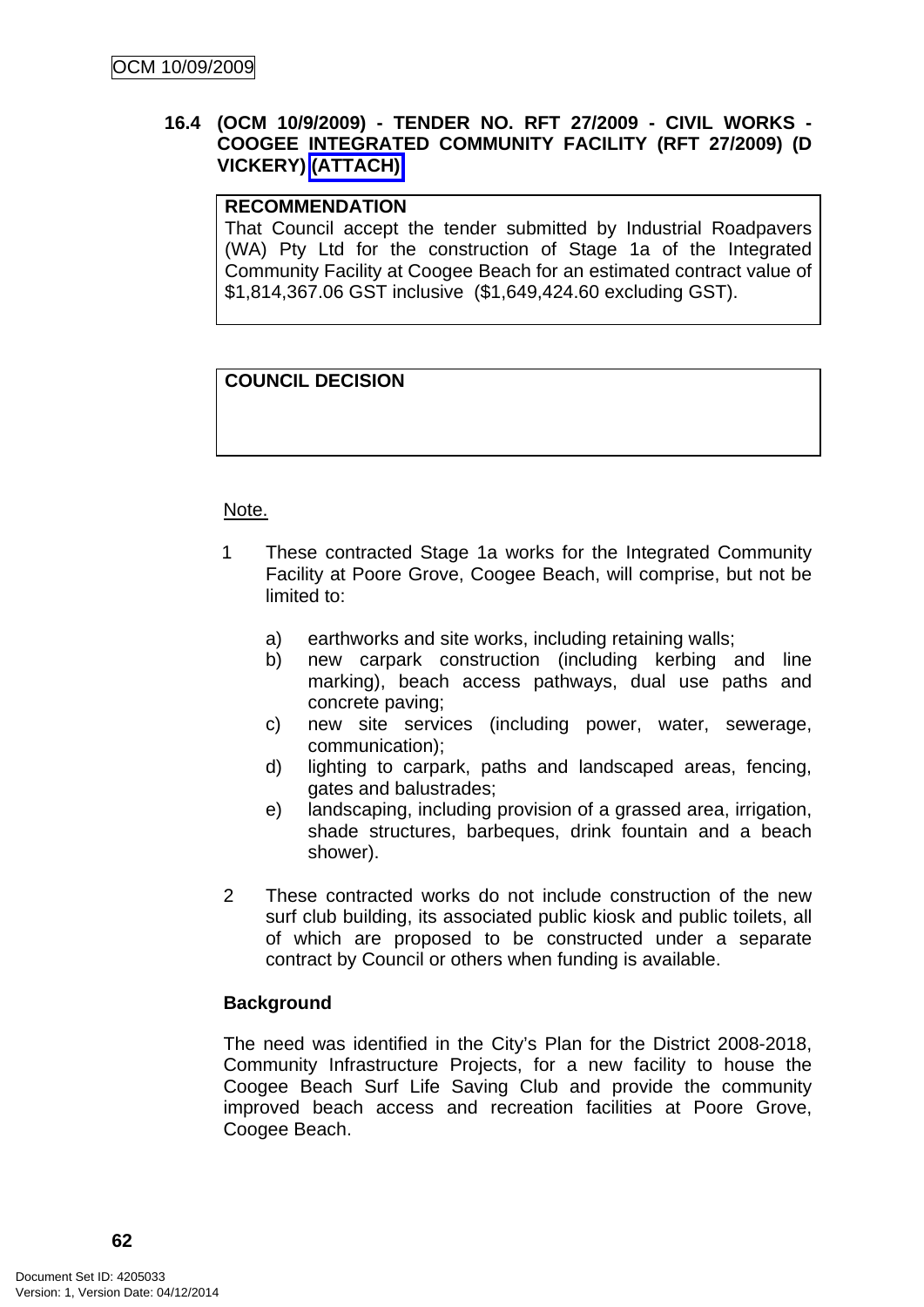The Coogee Beach Integrated Community Use Facility is a joint project venture between the City of Cockburn and the Coogee Beach Surf Life Saving Club to meet the ever increasing demand for a multi-purpose community facility and new regional beach access node in Cockburn Sound, WA.

This project, when all stages are completed, will meet the current, short term and long term needs of the local community and growing Southern Perth regional population catchment of over 500,000 from within the LGA's of Cockburn, Kwinana, Gosnells, Canning, Melville and Armadale, to whom the development will deliver:

- Surf lifesaving facilities to support the provision of essential aquatic emergency and first aid services to the Cockburn coastal beaches, and to undertake community training activities in aquatic safety, lifesaving, and first aid.
- Improved access to Coogee Beach and user-friendly public space to increase participation in family, community and aquatic activities.
- Community facilities that offer flexible use by a wide range of organisations for a variety of healthy lifestyle activities (e.g. sporting and social recreation, training, events, youth development, entertainment, fitness and gymnasium).
- Public beach facilities and disabled persons access facilities, including change rooms and showers, with disabled beach wheel chairs, a first for any Perth metropolitan beach.
- A showcase of Environmentally Sustainable Development, with grid connected solar power and wind generation, water harvesting and greywater recycling, use of recycled materials, a publicly accessible Sustainability Interpretation Centre, and rehabilitation and revegetation of some four hectares of degraded Woodman Point Regional Park.

A determination was made on the basis of funding availability to proceed with the construction of the facility in stages, the first stage (Stage 1a) to establish in 2009/10 an upgraded beach access node complete with new carpark and landscaped public recreation facilities. Subsequent stage(s) will include the construction of the new surf life saving club building and public kiosk. An interim provision until the new building is constructed will be the installation of a relocatable public toilet; this proposed to be funded under the current budget, as an adjunct to the currently tendered Stage 1a works.

Funding toward the Integrated Community Facility project was sought from the Federal Government's economic stimulus Community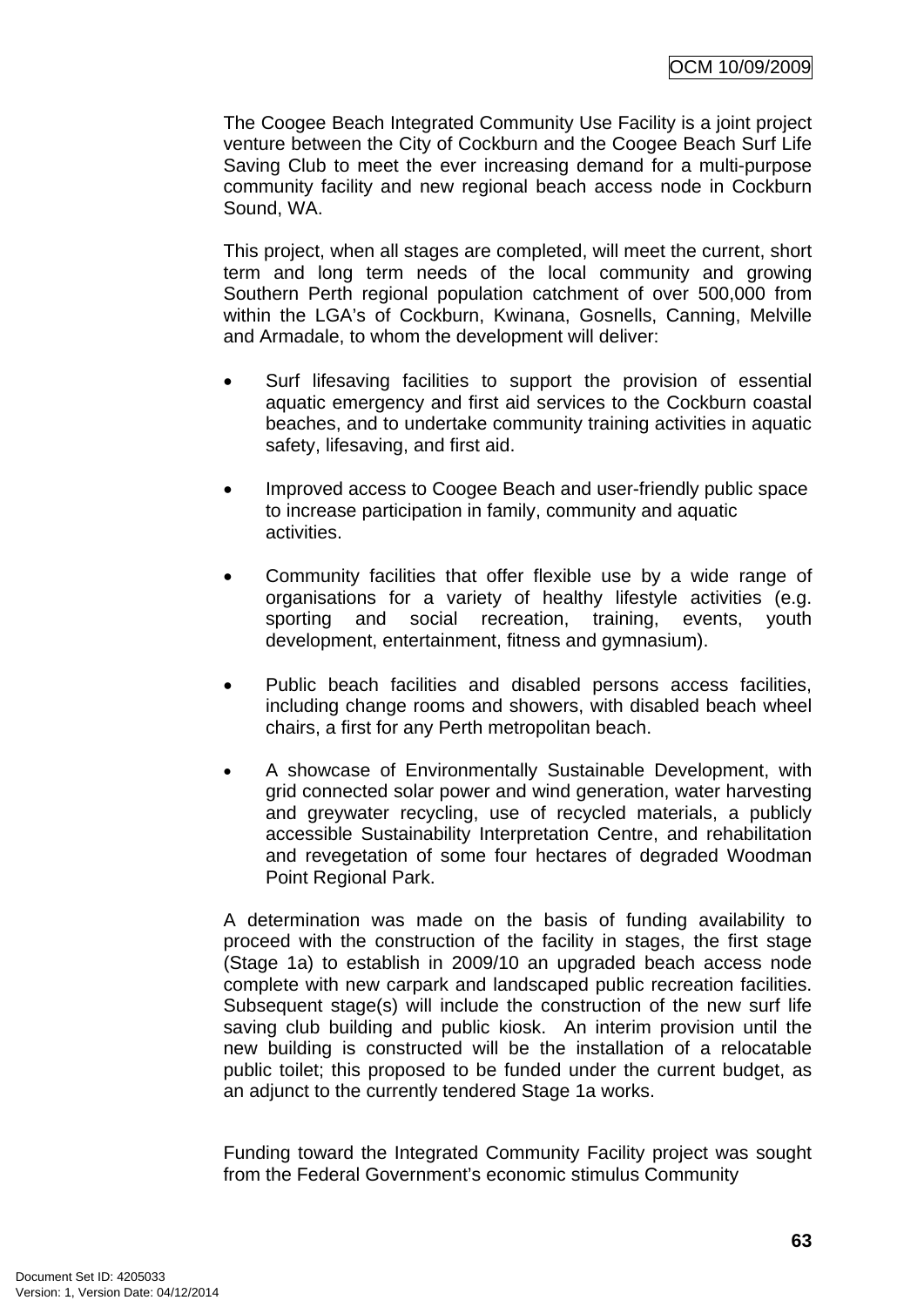Infrastructure Program and a grant for \$2M was received under this program.

Tender Number RFT 27/2009 Civil Works – Coogee Integrated Community Facility, being for Stage 1a of the project works, was advertised on Wednesday 5<sup>th</sup> August 2009 in the Local Government Tenders section of "The West Australian" newspaper. It was also displayed on the City's website between the 5 and 20 August 2009.

#### **Submission**

The Tender closed at 3:00pm (AWDT) on Thursday 20 August 2009, with nine (9) submissions received, these from:

- 1. Sambor Contracting Pty Ltd
- 2. Industrial Road Pavers(WA) Pty Ltd
- 3. D.M. Drainage & Construction Pty Ltd
- 4. VDM Earthmoving Pty Ltd, T/A Malavoca
- 5. Environment Industries Pty Ltd
- 6. Gavin Civil
- 7. Prime Contracting Pty Ltd
- 8. Downer EDI Works Pty Ltd
- 9. Vespoli Group (Late Submission)

### **Report**

1. Compliance Criteria

|                | <b>Compliance Criteria</b>                                                                    |
|----------------|-----------------------------------------------------------------------------------------------|
| A              | Compliance with the Specification                                                             |
| B              | Compliance with the Conditions of Tendering                                                   |
| $\mathsf{C}$   | Compliance with Insurance Requirements and completion of<br>Clause 3.2.6                      |
| C <sub>1</sub> | Public Liability Insurance \$10,000,000.00 Australian                                         |
| C <sub>2</sub> | <b>Workers Compensation Insurance</b>                                                         |
| C <sub>3</sub> | <b>Full Comprehensive Motor Vehicle Insurance</b>                                             |
| D              | Compliance with the Fixed Price Clauses                                                       |
| E.             | Compliance with and completion of the Price Schedule                                          |
| F              | Compliance with the Occupational Safety & Health Requirements<br>and completion of Appendix A |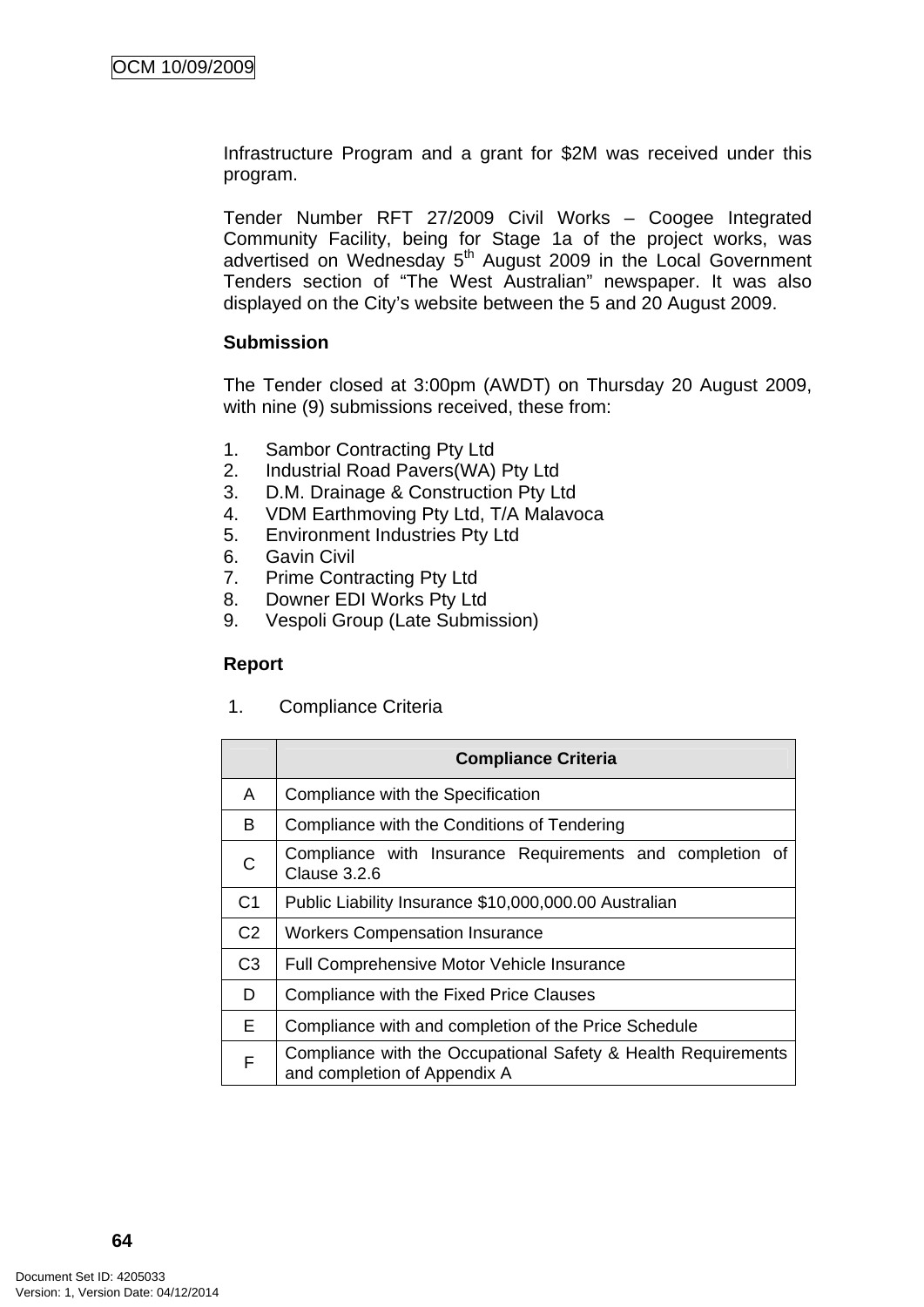| <b>Tenderer's Name</b> |                                       | <b>Compliance</b><br><b>Criteria Overall</b> |
|------------------------|---------------------------------------|----------------------------------------------|
| 1                      | Industrial Road Pavers (WA) Pty Ltd   | Compliant                                    |
| $\overline{2}$         | <b>Prime Contracting Pty Ltd</b>      | Compliant                                    |
| 3                      | Downer EDI Works Pty Ltd              | Compliant                                    |
| 4                      | VDM Earthmoving t/a Malavoca          | Compliant                                    |
| 5                      | <b>Gavin Civil</b>                    | Compliant                                    |
| 6                      | D.M. Drainage & Construction Pty Ltd  | Non Compliant                                |
| $\overline{7}$         | <b>Sambor Contracting</b>             | Non Compliant                                |
| 8                      | <b>Environment Industries Pty Ltd</b> | Non Compliant                                |
| 9                      | Vespoli Group                         | Non Compliant                                |

The four (4) Tenderers D.M. Drainage & Construction Pty Ltd, Sambor Contracting, Environmental Industries Pty Ltd and Vespoli Group were deemed non compliant in accordance with the provisions of the tender document, and were not assessed further. The non compliances were on the basis that Sambor Contracting did not supply an electronic copy and a second hard copy of the submission, Environmental Industries Pty Ltd did not supply a second hard copy of the submission, D.M. Drainage & Construction Pty Ltd did not supply a full electronic copy of the tender submission, and Vespoli Group was a late submission.

| <b>Evaluation Criteria</b>          | Weighting<br><b>Percentage</b> |
|-------------------------------------|--------------------------------|
| <b>Relevant Experience</b>          | 25%                            |
| <b>Financial Position</b>           | 15%                            |
| Key Personnel Skills and Experience | 10%                            |
| <b>Tenderer's Resources</b>         | 10%                            |
| <b>Tendered Price</b>               | 40%                            |
| TOTAL                               | 100%                           |

# 2**.** Evaluation Criteria

# 3. Evaluating Officers

The tender submissions were evaluated by:

- 1. Rui Ho Project Engineer
- 2. Doug Vickery Manager Infrastructure Services
- 3. Craig Grundmann Bateman Grundmann Architects
- 4. Scoring Table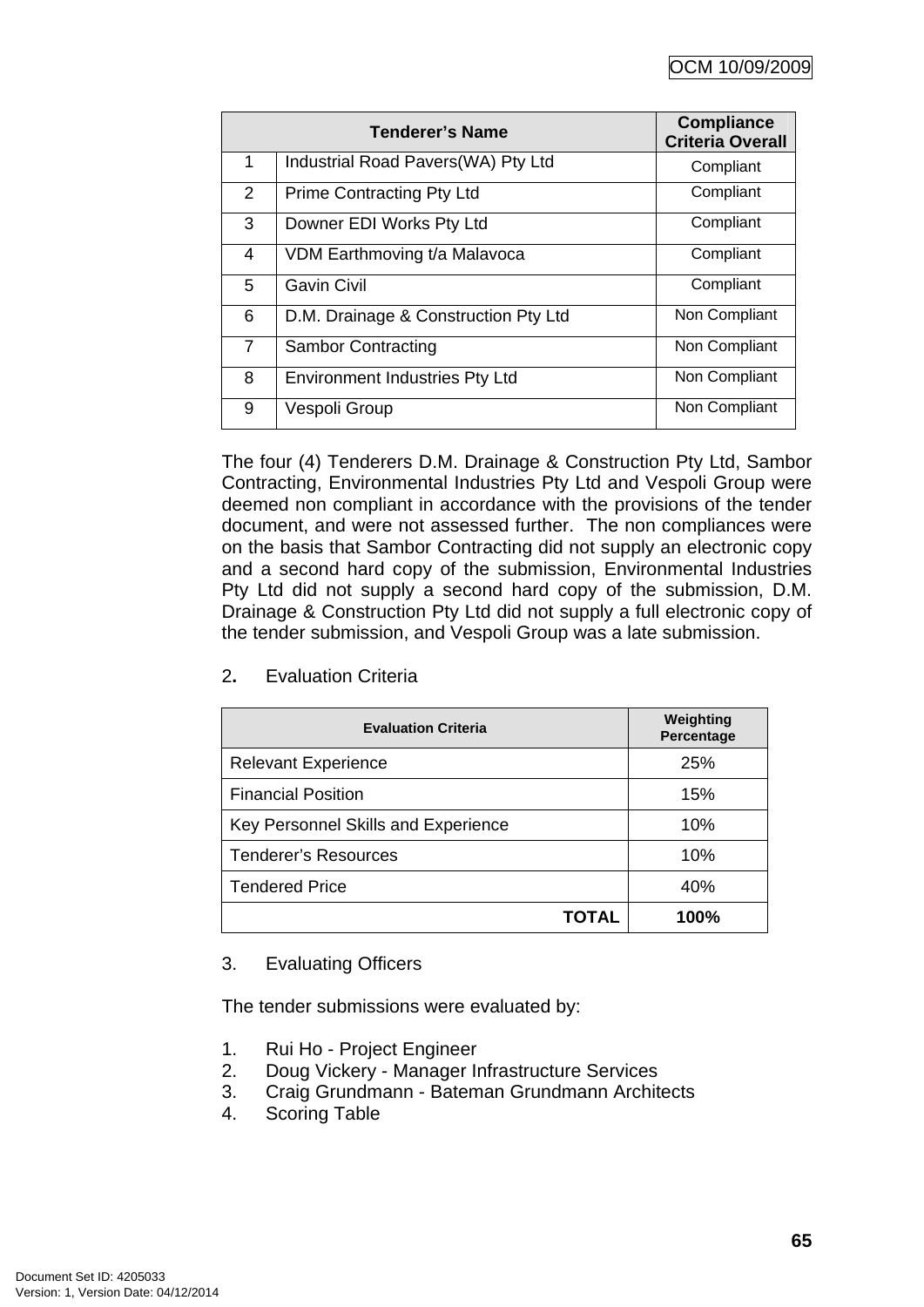|                                                            | <b>Percentage Scores</b>             |                                  |              |  |
|------------------------------------------------------------|--------------------------------------|----------------------------------|--------------|--|
| <b>Tenderer's Name</b>                                     | <b>Non Cost</b><br><b>Evaluation</b> | <b>Cost</b><br><b>Evaluation</b> | <b>Total</b> |  |
|                                                            | 60%                                  | 40%                              | 100%         |  |
| <b>Industrial Road Pavers(WA)</b><br><b>Pty</b><br>$Ltd**$ | 46.42%                               | 40%                              | 86.42%       |  |
| <b>Prime Contracting Pty Ltd</b>                           | 48.00%                               | 36.97%                           | 84.97%       |  |
| Downer EDI Works Pty Ltd                                   | 51.67%                               | 29.95%                           | 81.61%       |  |
| VDM Earthmoving t/a Malavoca                               | 46.50%                               | 35.63%                           | 82.13%       |  |
| <b>Gavin Civil</b>                                         | 38.83%                               | 31.83%                           | 70.67%       |  |

Deleted D.M. Drainage & Construction Pty Ltd \*\* recommended tenderer

### Evaluation Criteria Assessment

All the compliant tenderers are considered to have the capacity to meet the City of Cockburn's requirements as detailed in the specification, as well as comply with the General and Special Conditions of Contract as stated in the tender document.

### Relevant Experience

All the respondent tenderers were considered to have a satisfactory level of relevant experience.

### Financial Position

All tenderers has provided a statement indicating that they are able to fulfil the requirements of the contract and be able to pay all of their debts in full when they fall due.

#### Key Personnel skills and experience

All the respondent tenderers showed they had sufficient key personnel skills and experience to complete the works within the required timeframe.

### Tenderer's Resources

All respondents' tenderers had sufficient resources to complete the required works.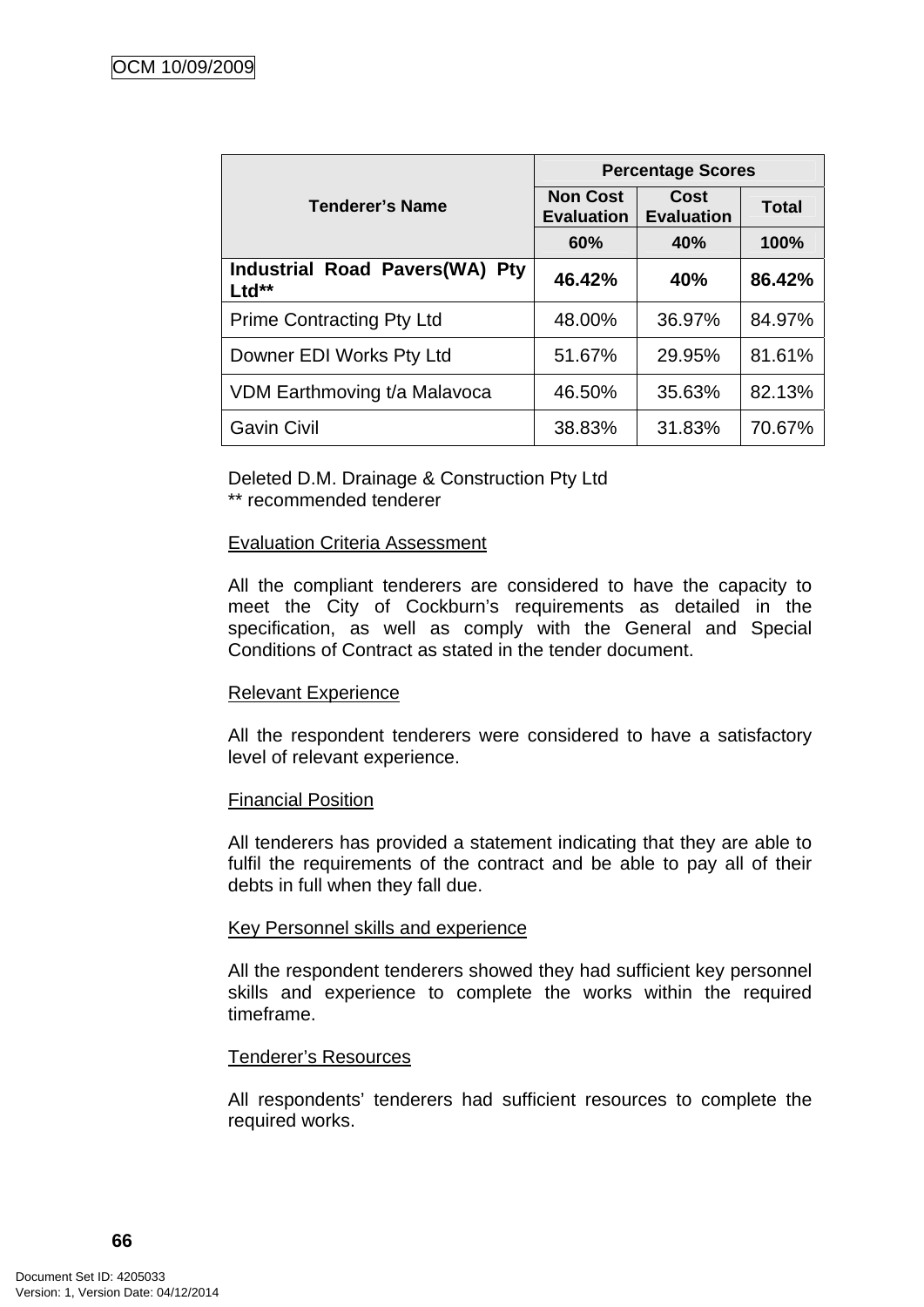4. Additional Federal Government Funding Requirements

As part of the Community Infrastructure Program funding agreement the recommended tenderer needs to also be assessed against a checklist of prudential items provided by the Federal Department of Infrastructure, Transport, Regional Development and Local Government. The City's assessment is that the recommended tenderer complies with these requirements, and confirmation has been sought from the Department to confirm this.

5. Summation

Industrial Roadpavers (WA) Ptd Ltd provided the best assessment against the combined price and non price assessment criteria. Industrial Roadpavers (WA) also offered the lowest tender price, and accordingly their tender is recommended.

### **Strategic Plan/Policy Implications**

### **Demographic Planning**

• To ensure development will enhance the levels of amenity currently enjoyed by the community.

### **Infrastructure Development**

- To construct and maintain community facilities that meet community needs.
- To provide an appropriate range of recreation areas that meets the needs of all age groups within the community.

### **Lifestyle and Aspiration Achievement**

• To foster a sense of community spirit within the district generally and neighbourhoods in particular.

### **Budget/Financial Implications**

There is an allocation of \$3,000,000 for the Integrated Community Facility project at Coogee Beach under account number CW4332 in the 2009/10 Budget. This funding incorporates the \$2,000,000 provided through the Community Infrastructure Program from the Federal Department of Infrastructure, Transport, Regional Development and Local Government.

### **Legal Implications**

Section 3.57 of the Local Government Act 1995 and Part 4 of the Local Government (Functions and General) Regulations 1996 refers.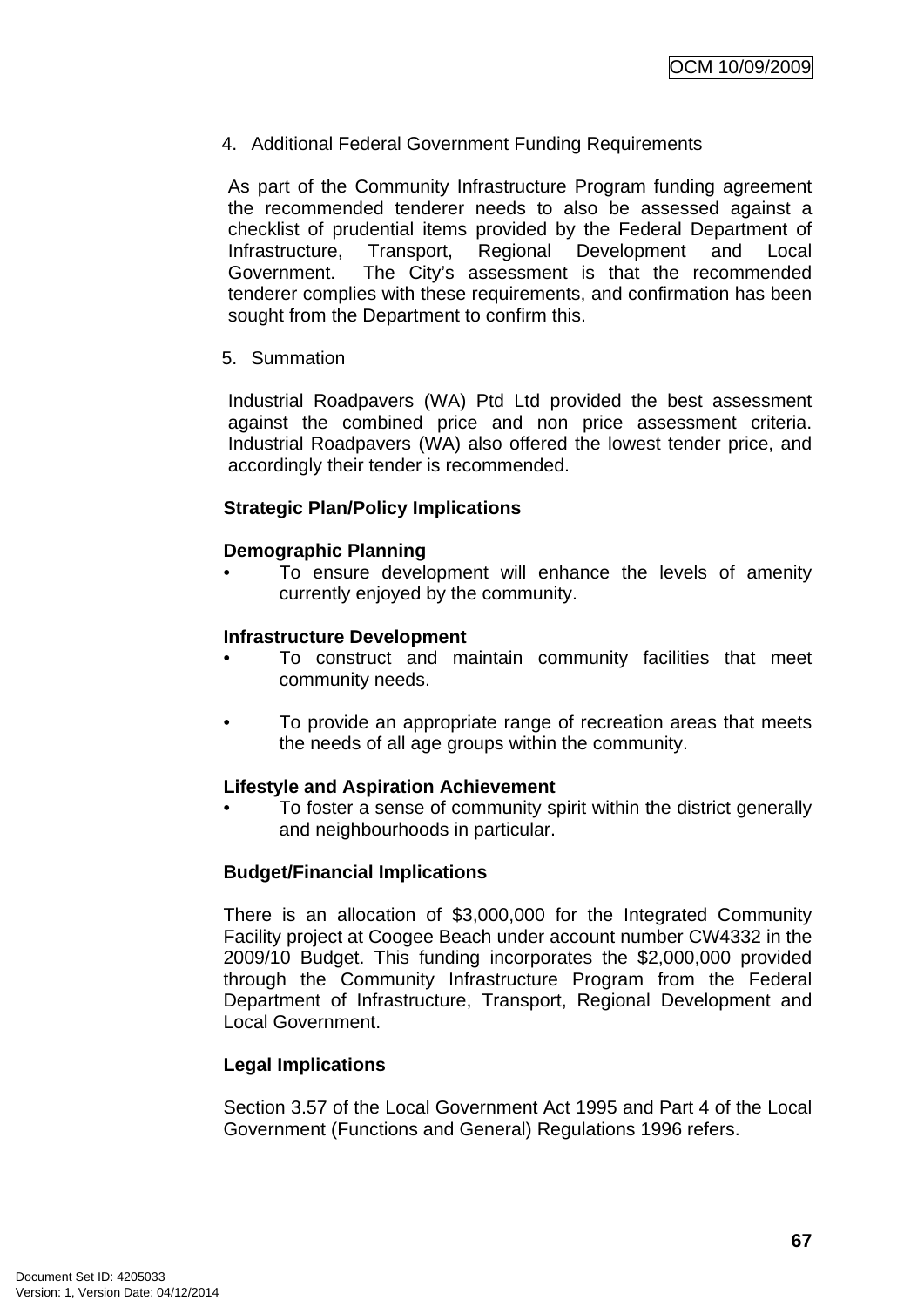### **Community Consultation**

Along with the tender advertising, there is a long and an extensive history of consultation with the public dating back to 2002. Page 10 of the June 2009 edition of Cockburn Soundings featured the Director of Development/Public Affairs from the Coogee Beach Surf Life Saving Club with the Mayor and promoting the Integrated Community Facility at Coogee Beach along with Melissa Parker the Federal Member of Parliament for Fremantle.

In addition, large signs were installed at each of the existing entrances to the site detailing the proposed works, and a sign detailing the proposed revegetation program has also been erected since June 2009.

### **Attachment(s)**

- 1. Compliance Criteria Checklist
- 2. Tender Prices "Confidential" (provided under separate cover)
- 3. Tender Evaluation Sheet "Confidential" (provided under separate cover)

#### **Advice to Proponent(s)/Submissioners**

Those who lodge a tender submission have been advised that this matter I to be considered at the 10 September 2009 Council Meeting

#### **Implications of Section 3.18(3) Local Government Act, 1995**

The Cockburn Coast Structure Plan Identified the need for another beach access node at Poore Grove. It is acknowledged Local Government responsibility to provide such facilities.

### **16.5 (OCM 10/9/2009) - NON STANDARD STREET LIGHTING - PORT COOGEE MARINA DEVELOPMENT (4271) (3209006) (4303) (J RADAICH) (ATTACH)**

#### **RECOMMENDATION**

That Council endorse the extension and adjustment of the Reflecta D private lighting on the local public roads within the Port Coogee estate to cover all areas as shown in green on the Local Structure Plan attached, except for the northern residential peninsula and the northern residential island, and in lieu of decorative Western Power lights, subject to the following technical and operational conditions: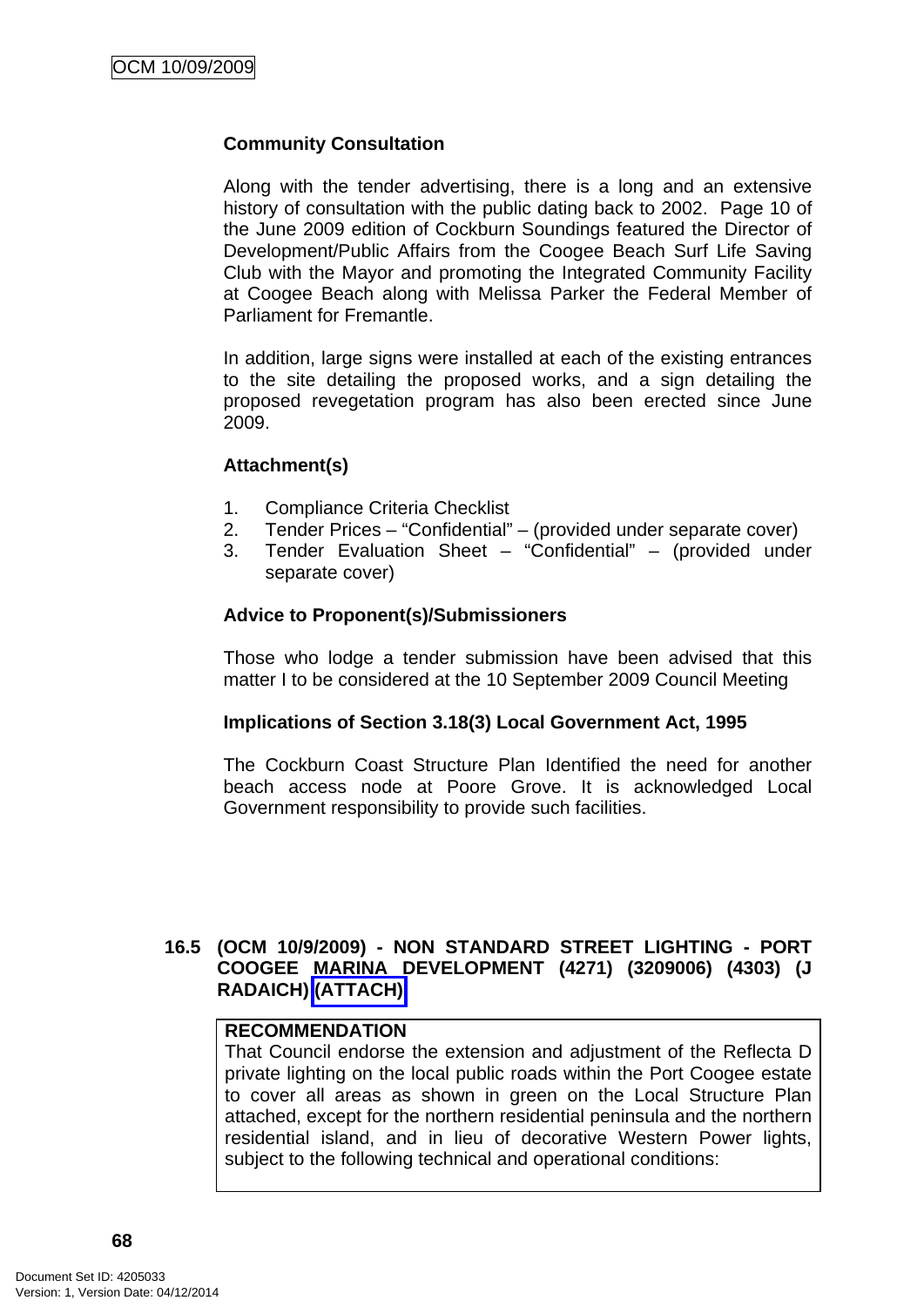- (1) The proponent provides complete standards and specifications of the lighting design and styles proposed and a recommended maintenance schedule for the ongoing care and upkeep of the infrastructure;
- (2) The proponent provides a statement by the lighting consultant outlining the intended application for the lighting proposed and a signed certification that the lighting is designed and installed in accordance with the relevant Australian Standard;
- (3) The proponent agrees to be responsible for all costs associated with the commissioning of the "private" lighting and for the ongoing maintenance of the lighting for a 2 year period after commissioning. At the expiration of the 2 year period representatives of the developer, consultant and the City shall meet to inspect the lighting to satisfy themselves that the network is in good working order;
- (4) The proponent provides an additional 10% (minimum) of the total number of light poles, fittings, luminaries or any other fixture established as part of the network to be used as spares to ensure the ongoing operation of the lighting system, or a cash sum in lieu to enable the City to establish a reserve account for the same purpose; and
- (5) Any additional costs for maintenance, repair and replacement at the expiration of the 2 year period of the "private" lighting (exceeding the operation of a network using the Western Power decorative range) is funded from the specified area rate proposed to be established over the estate.

# **COUNCIL DECISION**

# **Background**

At the Ordinary Meeting of Council held on 14 September 2006, consideration was given to the style of "private" street lighting to be established by the developer (Port Catherine Developments) at the Port Coogee Marina development. Council resolved to adopt the Option 1 Reflecta D "private" street lighting on the local collector roads as shown on the attachments, and decorative Western Power lights throughout the remainder of the estate.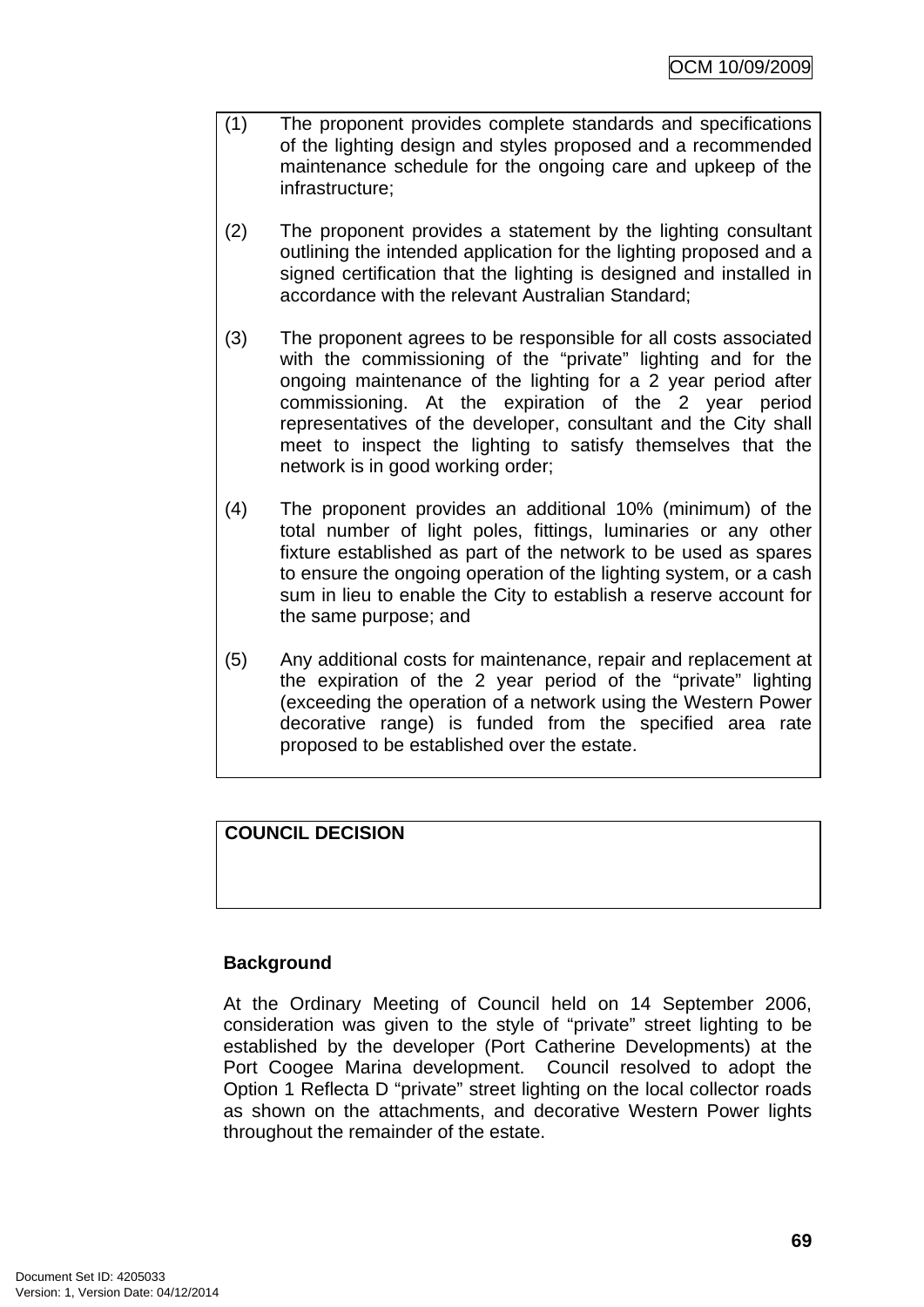### **Submission**

Port Catherine Developments, through their consultants (JDSI Engineering Consultants), have requested an amendment to the extent approved for the "private" street lighting. Since Council's approval for the street lighting, town planning for the estate has been reviewed with significant changes proposed in the Marina Village and waterfront area. To maintain the visual amenity and focus on the key roads and access points, they have requested that the Option 1 Reflecta D "private" street lighting now be extended to cover the peninsula and island roads of the marina, and not be installed at the northern end of the future Orsino Boulevard.

In addition, Port Catherine Developments are preparing a separate lighting proposal for the off-road public areas at the water front and adjoining areas. This will be the subject of a separate submission for approval.

### **Report**

At the Ordinary Meeting of Council held on 13 July 2006, it was resolved that Council conditionally accept the proposal to establish "private" street lighting at the Port Coogee Marina development, which included the following technical and operational conditions:

- The proponent provides complete standards and specifications of the lighting design and styles proposed and a recommended maintenance schedule for the ongoing care and upkeep of the infrastructure.
- The proponent provides a statement by the lighting consultant outlining the intended application for the lighting proposed and a signed certification that the lighting is designed and installed in accordance with the relevant Australian Standard.
- The proponent agrees to be responsible for all costs associated with the commissioning of the "private" lighting and for the ongoing maintenance of the lighting for a 2 year period after commissioning. At the expiration of the 2 year period representatives of the developer, consultant and City shall meet to inspect the lighting to satisfy themselves that the network is in good working order.
- The proponent provides an additional 10% (minimum) of the total number of light poles, fittings, luminaries or any other fixture established as part of the network to be used as spares to ensure the ongoing operation of the lighting system or a cash sum in lieu to enable the City to establish a reserve account for the same purpose.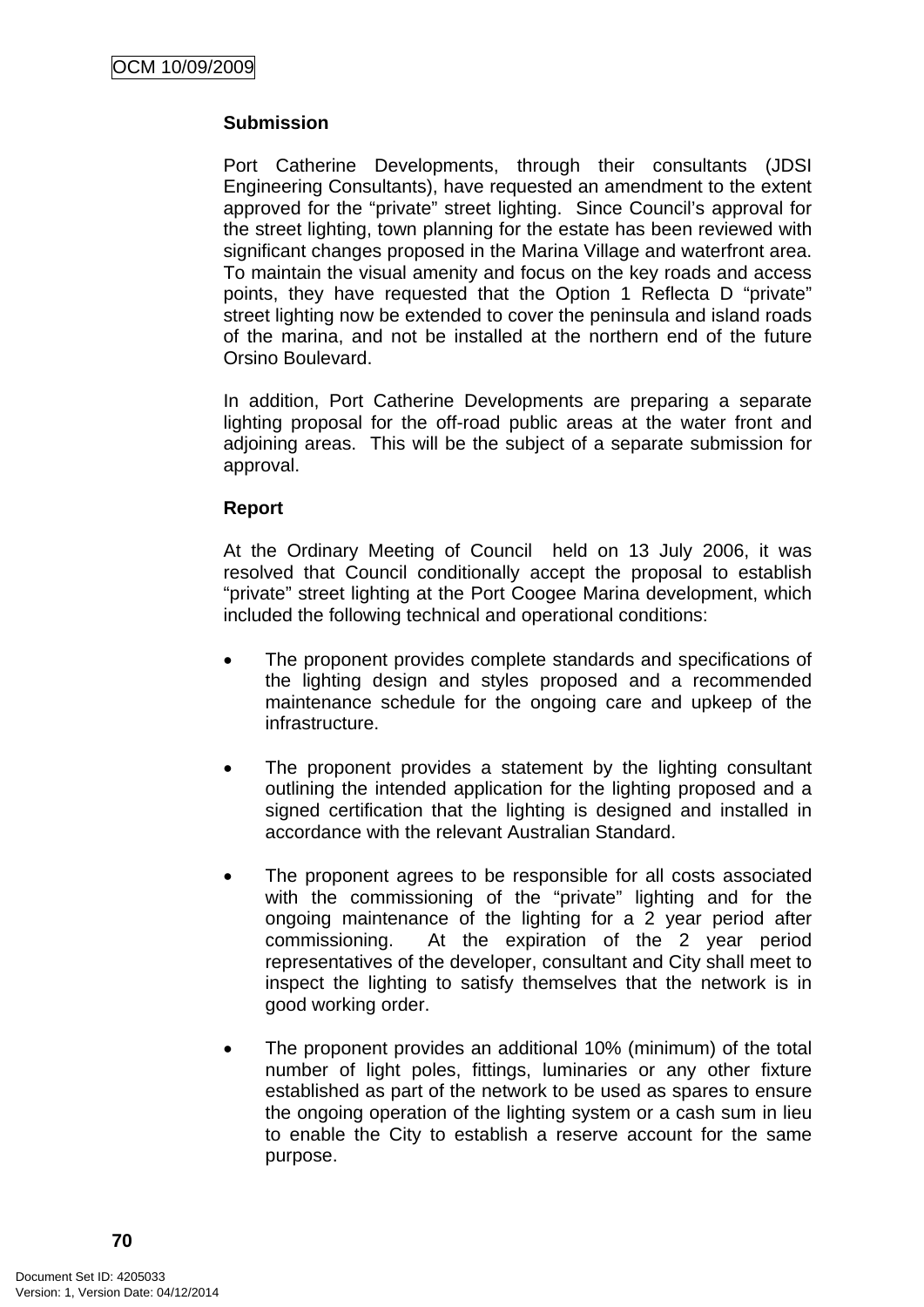• Any additional costs for maintenance, repair, and replacement at the expiration of the 2 year period of the "private" lighting (exceeding the operation of a network using the Western Power decorative range) is funded from the specified area rate proposed to be established over the estate.

Council has endorsed it's preference for the style of "private" street lighting to be established in the Port Coogee Marina development and the associated conditions, the only variable being the extent of this lighting in lieu of the alternative decorative Western Power street lights. The developer has now identified an extension to the more publicly accessible and visible roads within the development that would justify the installation of "private" street lighting to enhance the visual amenity of the area. This extension should be supported except for the northern residential peninsula and the northern residential island developments. These are considered to be zones of lower public attraction for the marina village.

# **Strategic Plan/Policy Implications**

### **Demographic Planning**

• To ensure development will enhance the levels of amenity currently enjoyed by the community.

The Policy, which applies to this item is SEW2 - Street and Public Area Lighting.

# **Budget/Financial Implications**

If lighting infrastructure other than from those approved by Western Power is endorsed by Council, the City will be wholly responsible for ongoing maintenance and replacement costs in perpetuity. Any additional costs will be offset by the proposed specified area rate to be established over the estate.

# **Legal Implications**

N/A

# **Community Consultation**

N/A

# **Attachment(s)**

- 1. Adopted alternative street lighting proposal Option 1 Reflecta D.
- 2. Approved extent of Option 1 Reflecta D street lights
- 3. Proposed new Private Lighting Layout Plan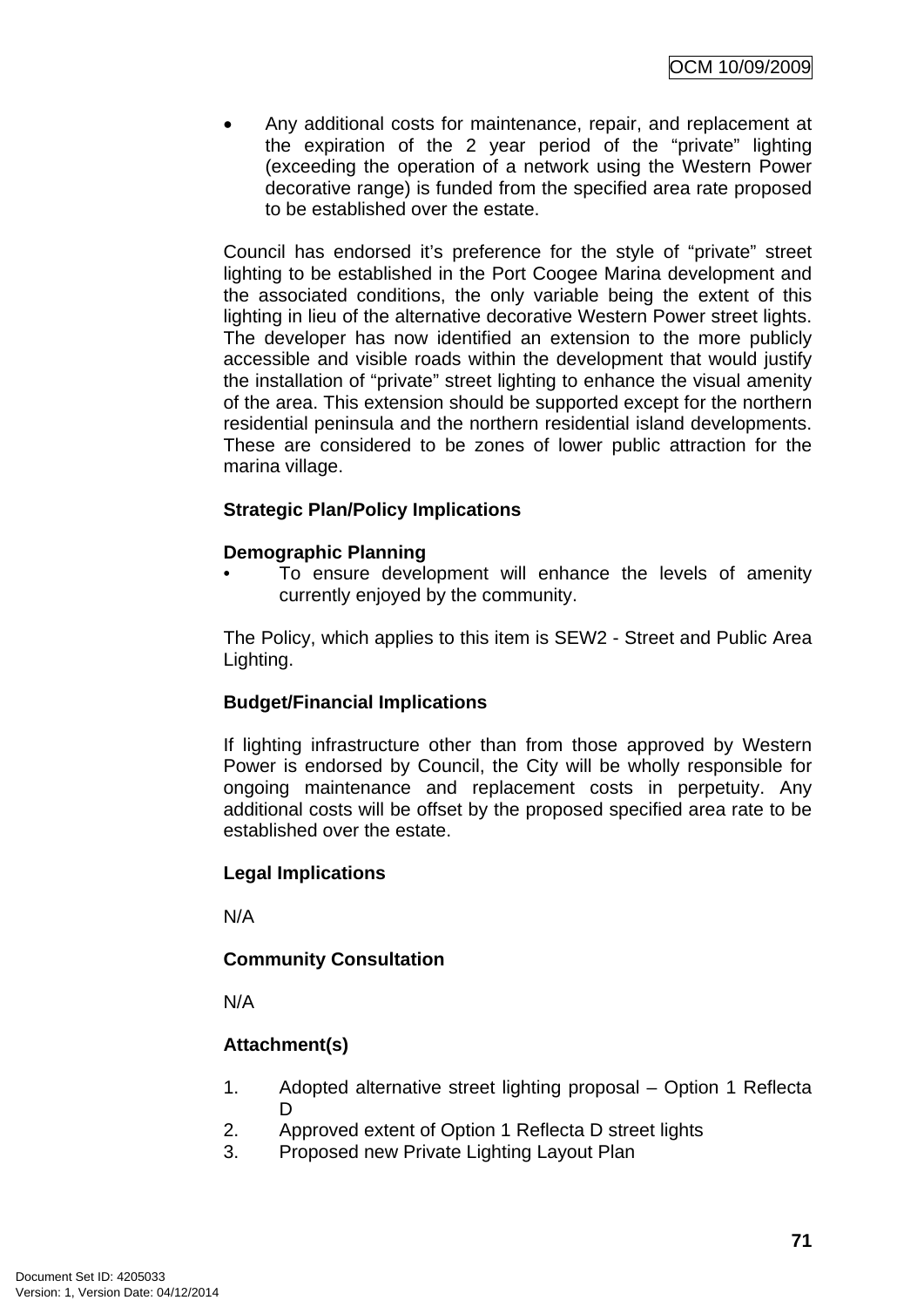### **Advice to Proponent(s)/Submissioners**

The Proponent(s) have been advised that this matter is to be considered at the 10 September 2009 Council Meeting.

#### **Implications of Section 3.18(3) Local Government Act, 1995**

Nil.

### **16.6 (OCM 10/9/2009) - TENDER NO. RFT17/2009 - CORROSION PROTECTION & COATING SERVICES COOGEE BEACH JETTY (P CRABB) (RFT17/2009) (ATTACH)**

#### **RECOMMENDATION**

That Council accept the tender submitted by Shorewater Water Marine, for Tender No. RFT 17/2009 – Corrosion Protection & Coating Services – Coogee Beach Jetty for the lump sum of \$412,665.00 (Inc GST) (\$375,150.00 Ex GST), with the following works included :

- (1) Protection of Structural Steelwork in the tidal splash and splash zone \$168.000.00 (Ex GST).
- (2) Structural Steelwork above the splash zone \$149,000.00 (Ex GST).
- (3) Handrails \$56,000.00 (Ex GST); and
- (4) Treatment Plan (Decking & Grating) \$2,150.00 (Ex GST).

**COUNCIL DECISION** 

### **Background**

The Coogee Jetty was constructed in 1999 for the value of \$691,120.00 and has been the subject of several maintenance reports with various recommendations over the past 10 years. During 2007/09, a sacrificial anode cathodic protection system was installed and commissioned as a result of a technical condition survey and the proposal currently before Council is the continuation of the protective works to extend the life of this jetty.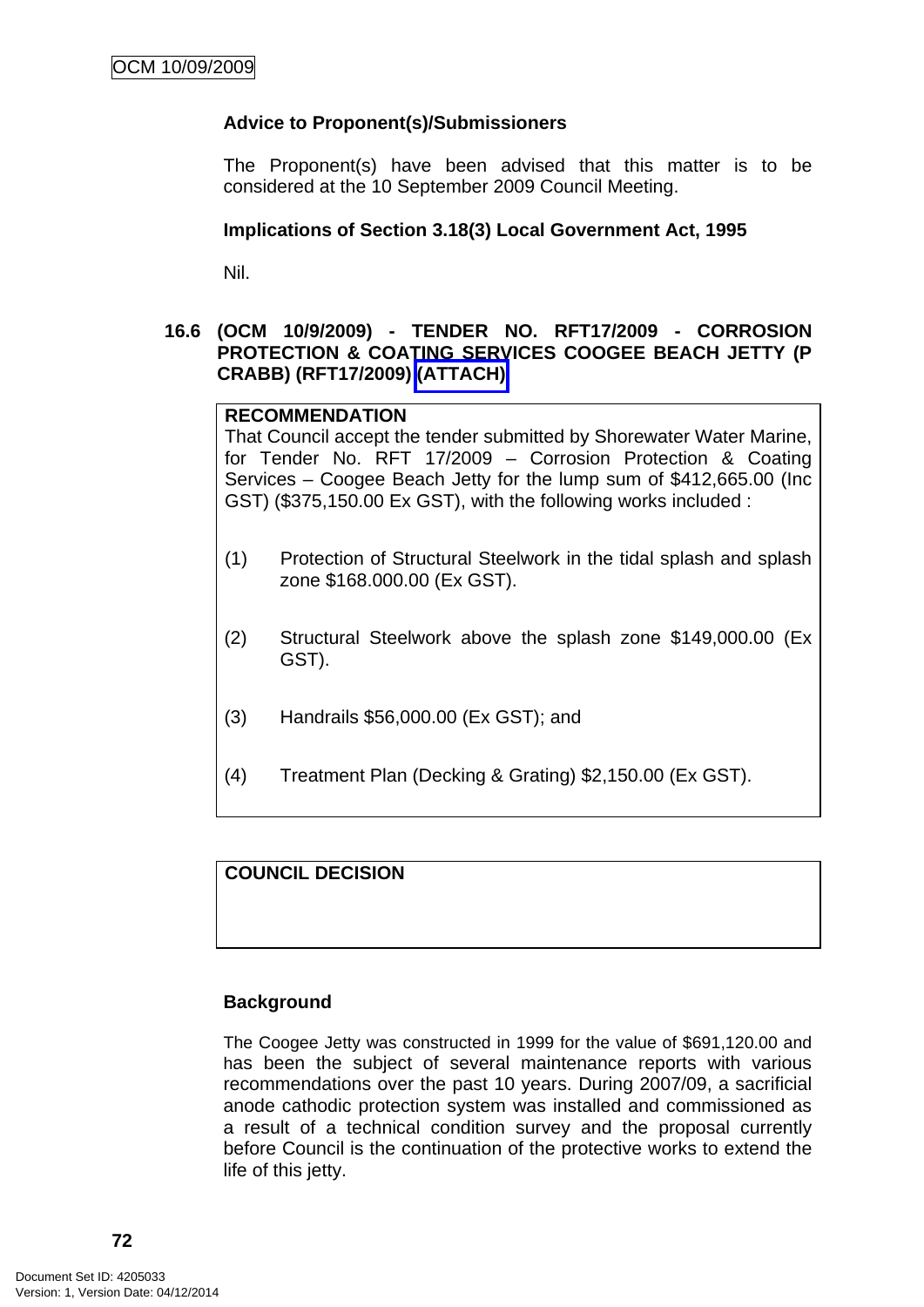A Condition Survey Report of the jetty was prepared by Savcor Group Ltd on 4 June 2008 and has been referred to by the City of Cockburn (the Principal) in formulating the current specification. Works required to be carried out on the Coogee Jetty are predominately to prolong the life of the steel pilings below and above the water line and the steel superstructure above the piles.

The treatment proposed will include cleaning of built up corrosion, barnacles etc. and application of suitable rust inhibiting products, epoxy coatings and for the piles the application of a suitable marine piling tape and protective sheathing. The hand rails on the main jetty structure also require remedial repairs, including the removal and regalvanising or replacement with new handrails of a suitable material such as stainless steel or heavy duty galvanised steel.

The successful Contractor is also required to submit within the first three (3) weeks after award of the Contract a treatment plan with priced cost options to undertake repairs and restoration of the timber decking and timber support structure and the fibreglass grating on the jetty, including the stainless steel clips used to secure the grating to the wooden structure. This priced proposal will be assessed and if suitable dealt with as a priced variation under the contract.

Tender number RFT 17/2009 Corrosion Protection & Coating Services was advertised on Wednesday 10th June 2009 in the Local Government Tenders section of 'The West Australian' newspaper; the tender was also displayed on the City of Cockburn website from the 10th June – 1st July 2009 inclusive.

### **Submission**

Tenders were called to undertake a corrosion protection & coating services closing at 2:00 pm (AWST) on Wednesday 1st July 2009; four (4) submissions were received from the following company's:

- 1. Savcor Finn Pty Ltd;
- 2. Shorewater Water Marine;
- 3. Phoenix Corrosion Control; and
- 4. EPTEC Pty Ltd.

### **Report**

#### Compliant Tenderers

All four (4) tender submissions received were deemed compliant with the conditions of tendering and compliance criteria.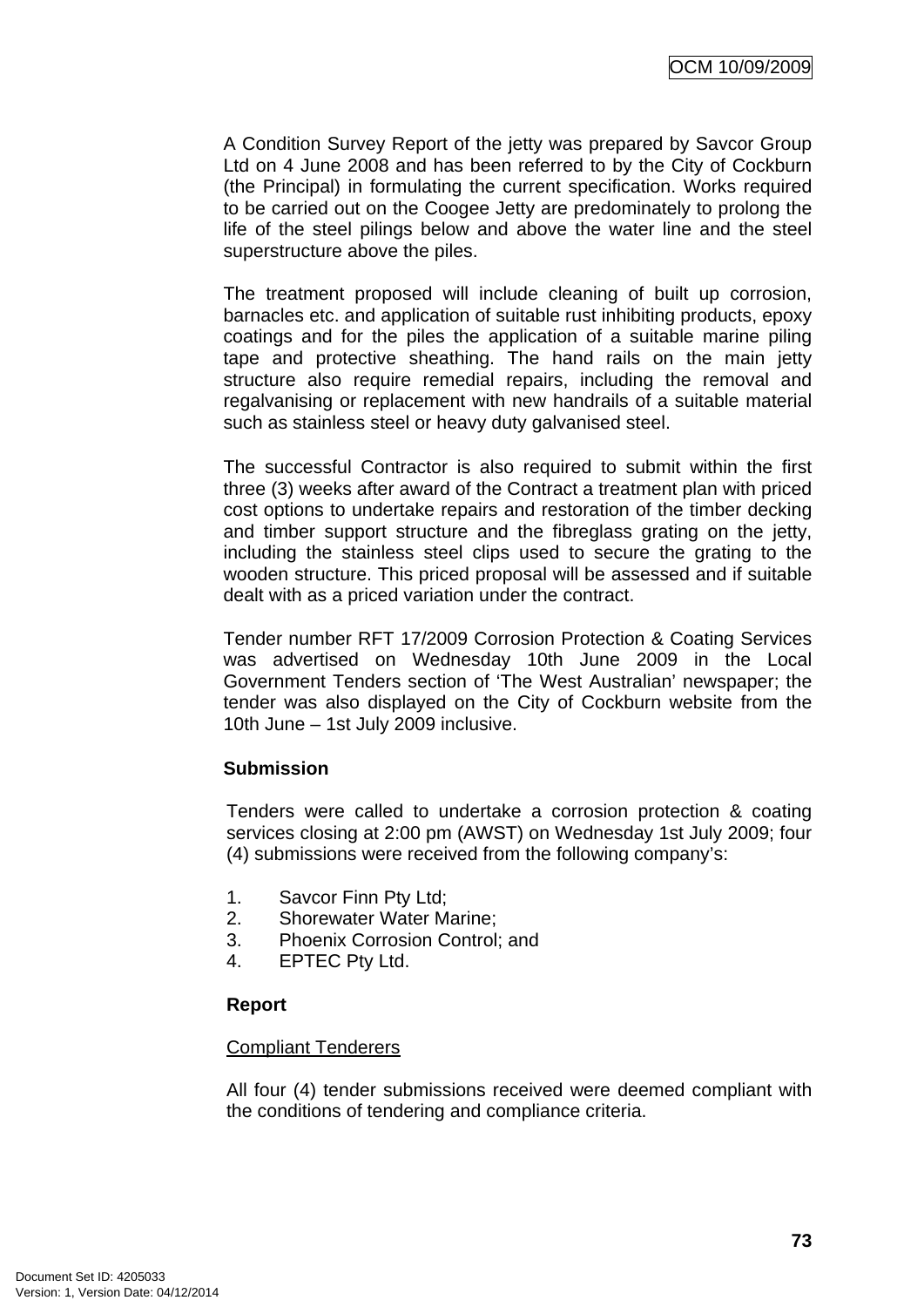|   | <b>Compliance Criteria</b>                                                                    |  |
|---|-----------------------------------------------------------------------------------------------|--|
| A | Compliance with the Specification contained in the Request.                                   |  |
| B | Compliance with the Conditions of Tendering contained in this<br>Request.                     |  |
| C | Attendance at the Mandatory On-Site Tender Briefing.                                          |  |
| D | Compliance with the Occupational Safety & Health requirements and<br>completion of Appendix A |  |
| Е | Compliance with Insurance Requirements and completion of Clause<br>3.2.7.                     |  |
| F | Compliance with and completion of the Price Schedule.                                         |  |

### **Compliancy Outcome**

| <b>Tenderer's Name</b> |                                 | <b>Compliance Criteria Overall</b><br><b>Assessment</b> |
|------------------------|---------------------------------|---------------------------------------------------------|
|                        | Savcor Finn Pty Ltd;            | Compliant                                               |
| 2                      | <b>Shorewater Water Marine;</b> | Compliant                                               |
| 3                      | Phoenix Corrosion Control; and  | Compliant                                               |
|                        | EPTEC Pty Ltd.                  | Compliant                                               |

### **Evaluation Criteria**

| <b>Evaluation Criteria</b>                  | <b>Weighting Percentage</b> |
|---------------------------------------------|-----------------------------|
| <b>Demonstrated Experience</b>              | 25%                         |
| Resources, Personnel & proposed Methodology | 20%                         |
| OH&S/ Environmental MGT Capability          | 20%                         |
| <b>Environmental Sustainability</b>         | 5%                          |
| Tendered Price - Lump Sum                   | 30%                         |
| TOTAL                                       | 100%                        |

# Tender Intent / Requirements

To continue to facilitate our ongoing maintenance programme by ensuring City of Cockburn public facilities are maintained in a suitable operational state so that public safety is paramount along with ensuring that our assets life cycle is maximised through ongoing scheduled maintenance.

Our maintenance programme, aided by the condition survey report, identified that the following specific areas required attention at the Coogee Jetty structure;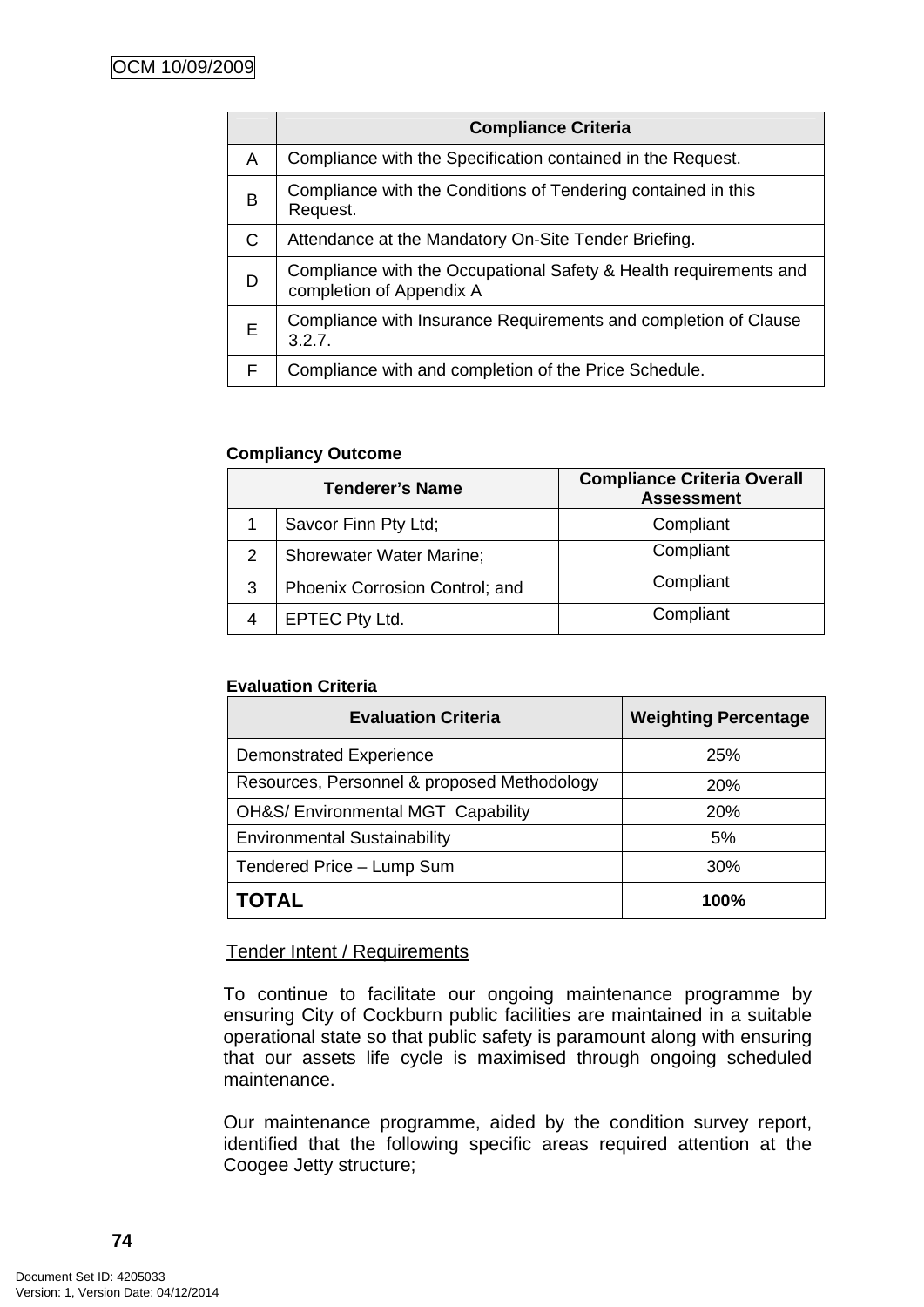- a) Protection of Structural steelwork in the tidal & splash zone.
- b) Structural steelwork above the splash zone
- c) Handrails
- d) Decking & Grating

#### Evaluation Panel - Officers

The submitted tenders were evaluated by the following City of Cockburn Officers:

- 1. Phil Crabbe Facilities & Plant Manager;
- 2. Pieter Zietsman --Facilities Coordinator; and
- 3. Chris Beaton Environment Manager.

#### **Scoring Table Combined Totals**

| <b>Scores</b>                    |                                                             |                                                                  |                               |  |  |
|----------------------------------|-------------------------------------------------------------|------------------------------------------------------------------|-------------------------------|--|--|
| <b>Tenderer's Name</b>           | <b>Non-Cost</b><br><b>Evaluation</b><br><b>Score</b><br>60% | <b>Cost Criteria</b><br><b>Evaluation</b><br><b>Score</b><br>40% | Total<br><b>Score</b><br>100% |  |  |
| Shorewater Water Marine****      | 56.50%                                                      | 20.90%                                                           | 77.40%                        |  |  |
| Savcor Finn Pty Ltd              | 50.17%                                                      | 30.00%                                                           | 80.17%                        |  |  |
| <b>Phoenix Corrosion Control</b> | 50.00%                                                      | 19.29%                                                           | 69.29%                        |  |  |
| <b>EPTEC Pty Ltd</b>             | 51.00%                                                      | 15.99%                                                           | 66.99%                        |  |  |

\*\*\*\* Recommended Submission

#### **Evaluation Criteria Assessment**

All compliant tenderers are considered to have the capacity to meet the City of Cockburn's requirements as detailed in the Specifications, as well as comply with the General and Special Conditions of Contract as stated in the tender document.

#### Demonstrated Experience

The Evaluation Panel determined that all submitted tenders were considered to have a satisfactory level of relevant experience.

Referees were consulted by the Evaluation Panel and very little separates the relevant experience as they are all highly regarded in these types of projects.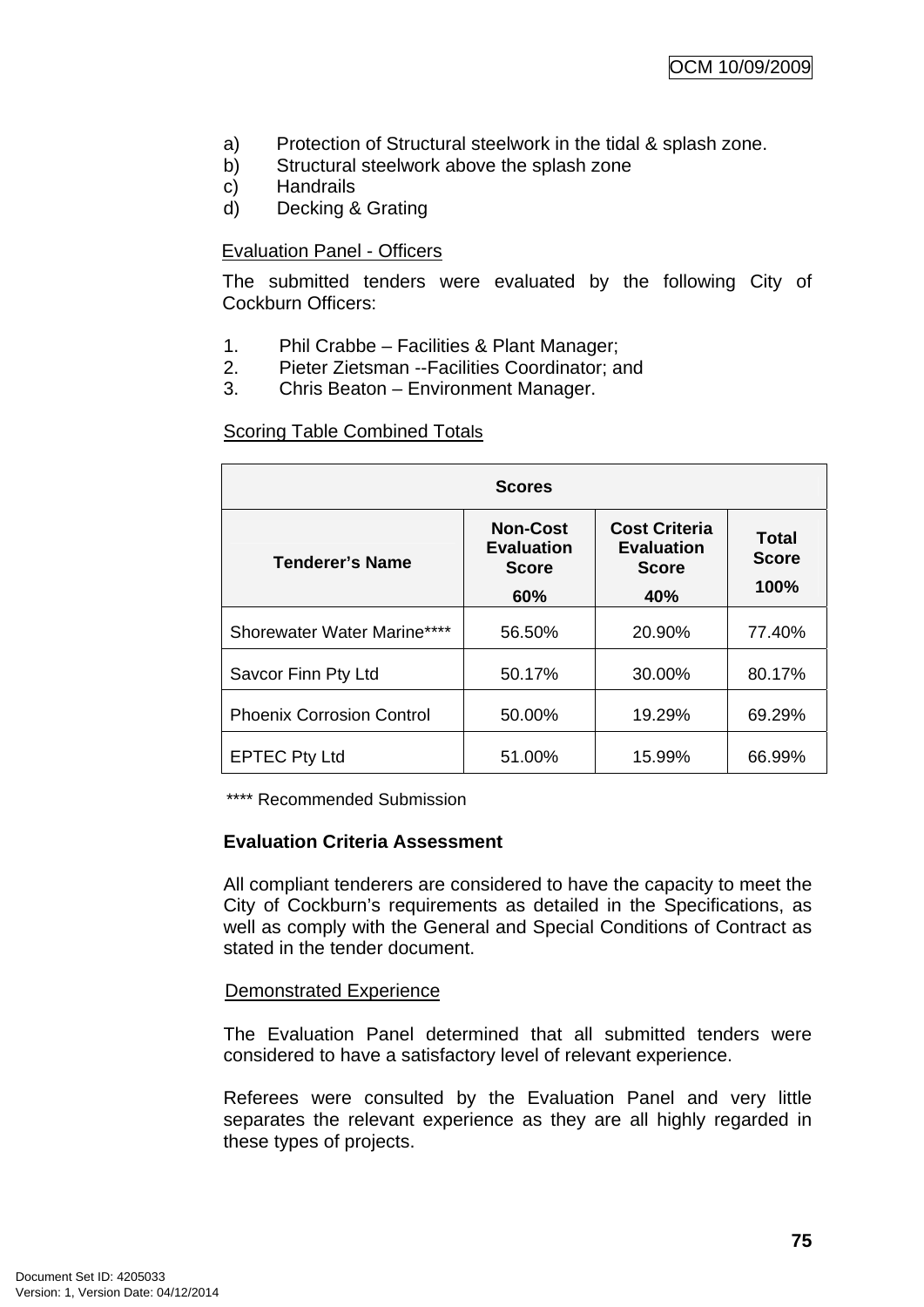The Evaluation Panel determined that Shorewater Marine's demonstrated experience in being a licenses marine contractor, including having completed the Denso seashield training programme, rated them equal or higher than each of the other tenderers.

#### Key Personnel Skills and Experience

The Evaluation Panel determined all tender submissions showed they had sufficient key personal skills and experience to complete the works within the required time frame.

#### Respondents' Resources

The Evaluation Panel determined all submitted tenders had sufficient resources to complete the required works.

#### Methodology

The Evaluation Panel determined that Shorewater Marine's methodology for undertaking the contract works provided a superior treatment as compared to the other tenderers, across a number of key areas as detailed below.

Shorewater Marine's proposed pile treatment to the full height of the piles as detailed in their alternative tender (which was subsequently priced by the other tenderers on request), was seen to provide a more comprehensive pile protection as compared to that put forward by the other tenderers.

Shorewater Marine's proposed treatment of the superstructure, especially in the area under the timber bearers, was seen to provide a more comprehensive steel corrosion protection as compared to that put forward by the other tenderers.

Shorewater Marine's proposed treatment of the handrails, which involved removal of the handrail sections off site, for full re hot dipped galvanising treatment, was seen to provide a more comprehensive corrosion protection as compared to that put forward by the other tenderers.

In addition, Shorewater Marine's proposed handrail treatment importantly provides a superior treatment in respect to the protection of the environment on account of removing the need for abrasive blasting, power tooling, cleaning and coating of the handrails on site, over the water, thus reducing risk of exposure to chemical spills and contamination of the sea water below.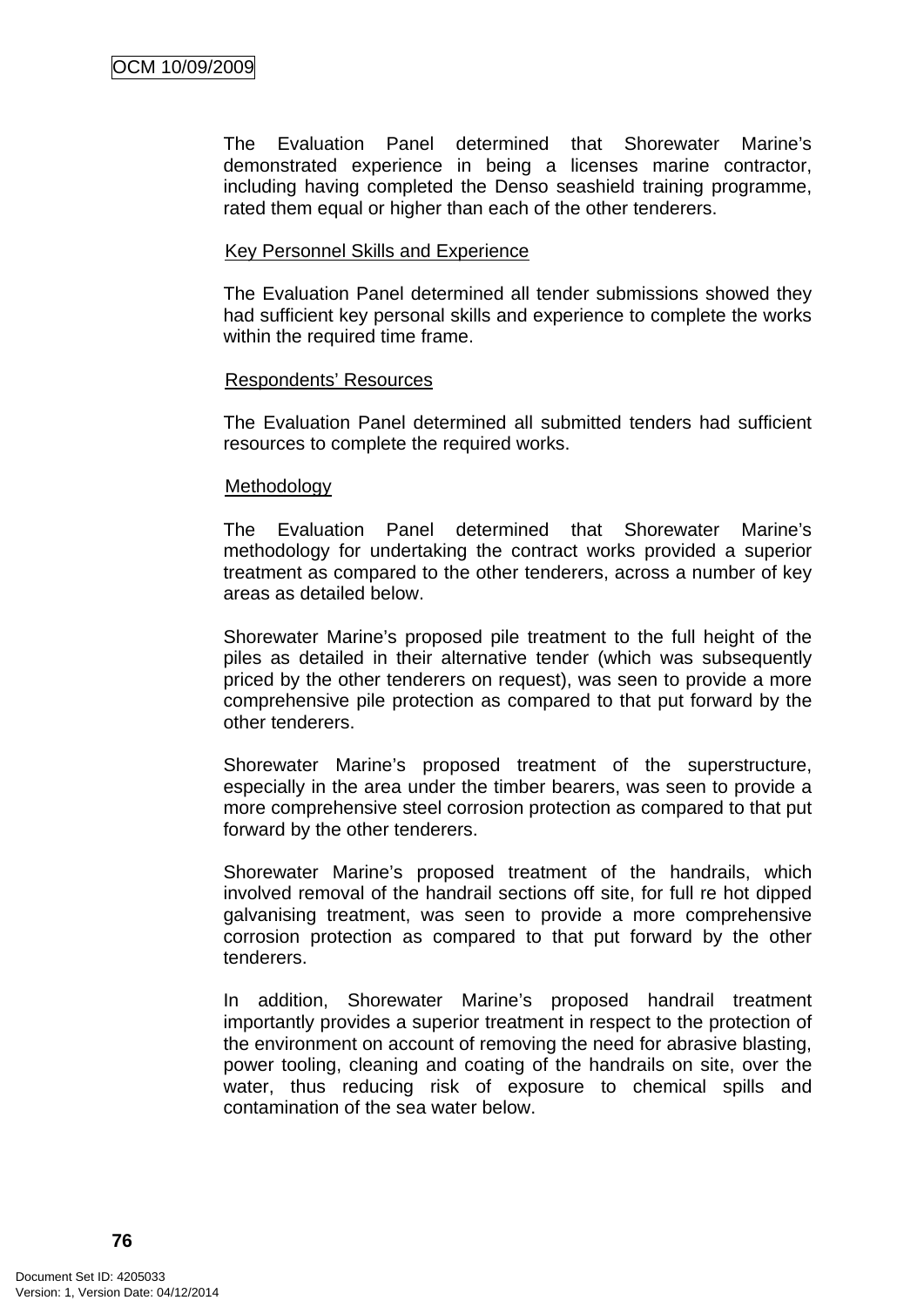### Recommendation

The Evaluation Panel determined that the Shorewater Marine tender provided the best assessment against the qualitative selection criteria. In particular their proposed treatment methodology (offered within both their conforming tender and non conforming tenders) will ensure the completion of a superior treatment program in a timely manner.

This can be expected to provide the City of Cockburn with the best fit with the intent of the contract works, including attaining a comprehensive corrosion protection to the structure completed prior to the summer school holidays, thus causing least disruption to the public.

On the basis of the evaluation, the Evaluation Panel recommends that, whilst not having the lowest tender price, not achieving the highest total combined score (marginal difference) on account of the tender price differential, the tender submission from Shorewater Marine was sufficiently superior to warrant recommendation.

As the Shorewater Marine tender is more than 25% above the lowest compliant tender, the recommended tender is required to be referred to Council for consideration.

### **Strategic Plan/Policy Implications**

### **Infrastructure Development**

• To construct and maintain community facilities that meet community needs.

### **Lifestyle and Aspiration Achievement**

• To deliver our services and to manage resources in a way that is cost effective without compromising quality.

### **Governance Excellence**

• To conduct Council business in open public forums and to manage Council affairs by employing publicly accountable practices.

### **Budget/Financial Implications**

The tender was priced in four (4) parts as follows:

- (Part 1) 'The Protection of Structural Steelwork in the Tidal Splash Zone'
- (Part 2) 'Structural steelwork above the splash zone'
- (Part 3) 'Handrails'
- (Part 4) 'Decking and Grating'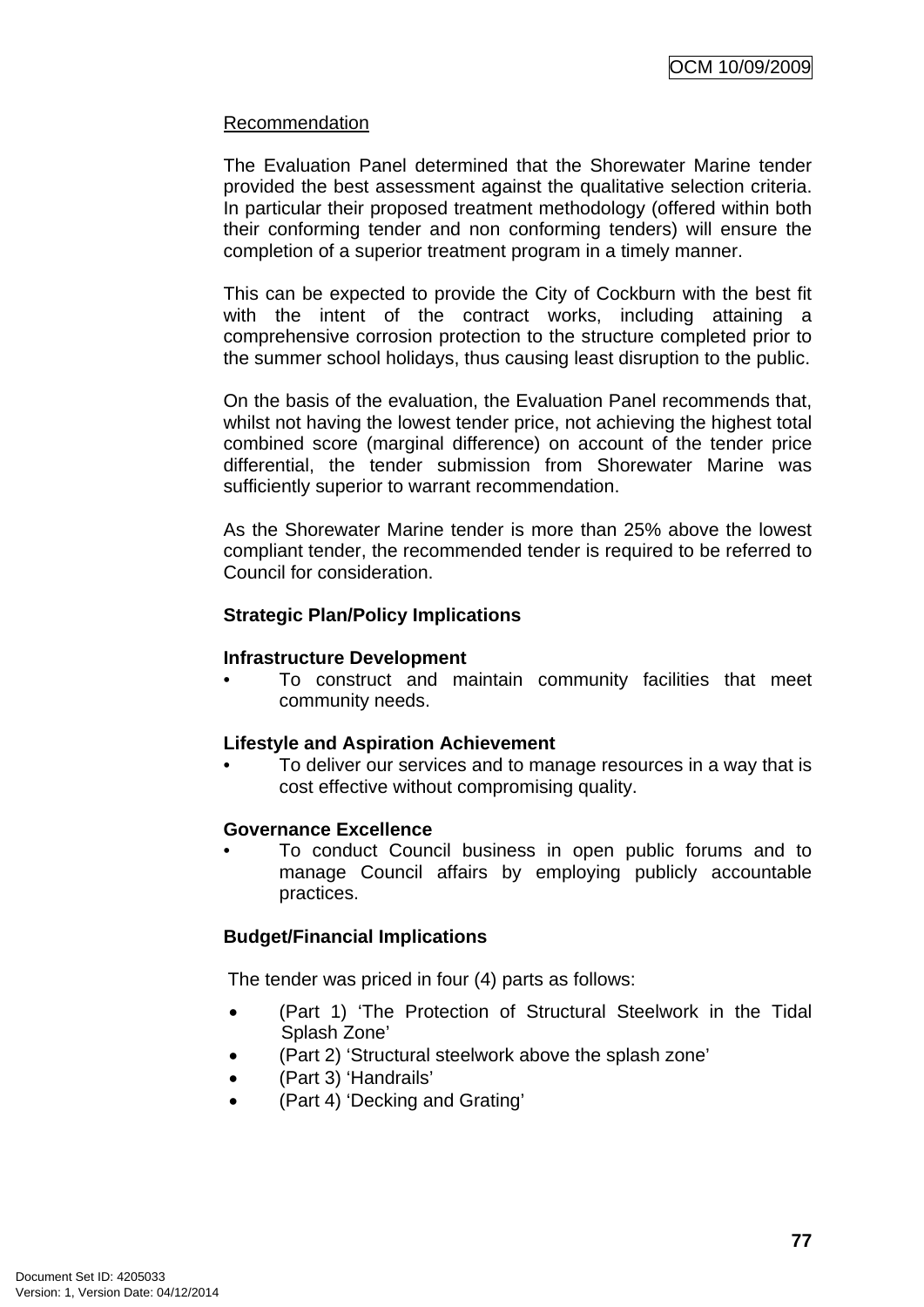Funding availability in Capital Works budget items (CW4321 & 4334) totalling \$525,000 allow for all works proposed under this contract to be completed, consequently the tenders were assessed on this basis.

The recommended tender requires funding of \$375,150 in the first instance, with possible further funding for the deck treatment plan works to be determined post award.

It is proposed that the awarded contract be funded as follows:

\$250,000 from account no CW4334 – Coogee Jetty additional corrosion protection; and

• \$125,150 plus any variations from account no CW4321 – Coogee Jetty additional corrosion protection.

### **Legal Implications**

Section 3.57 of the Local Government Act 1995 and Part 4 of the Local Government (Functions and General) Regulations 1996 refers.

### **Community Consultation**

N/A

# **Attachment(s)**

- 1. Compliance Criteria Checklist
- 2. Tendered Prices "Confidential" provided under separate cover)
- 3. Tender Evaluation Sheet "Confidential" provided under separate cover)

### **Advice to Proponent(s)/Submissioners**

All Tenderers who submitted a tender have been advised that this matter is to be considered at the Council meeting being held on the 10th September 2009.

### **Implications of Section 3.18(3) Local Government Act, 1995**

Nil.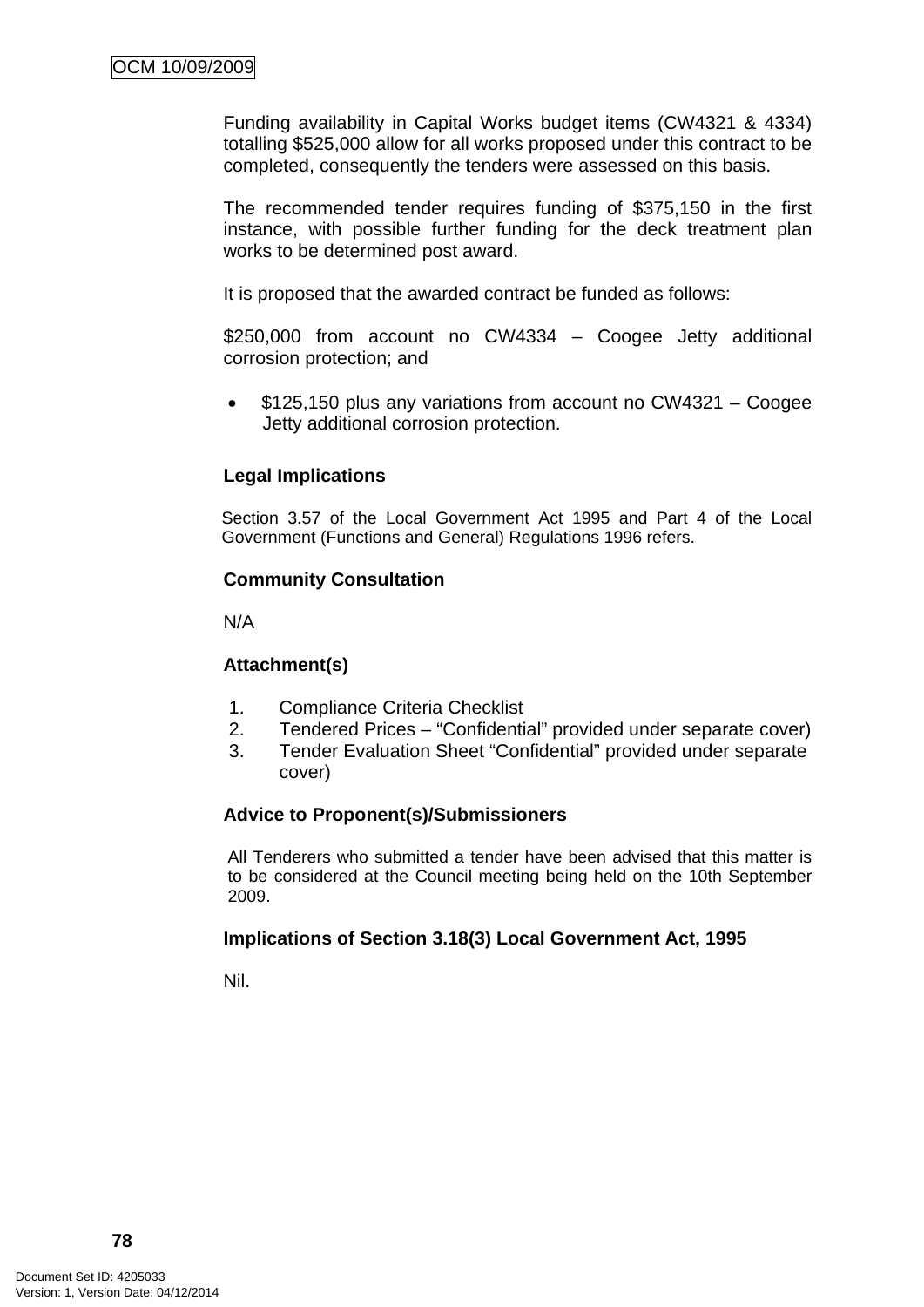### **17. COMMUNITY SERVICES DIVISION ISSUES**

### **17.1 (OCM 10/9/2009) - MELVILLE/COCKBURN COMMUNITY SECURITY SERVICE (CSS) (8959) (D GREEN) (ATTACH)**

#### **RECOMMENDATION**

That Council:

- (1) advises the City of Melville that it intends to withdraw from the current Community Safety Service (CSS) partnership arrangement upon the expiry of the current term on 30 June 2010;
- (2) calls tenders for the provision of a similar security patrol service to be contract managed internally by the City of Cockburn; and
- (3) requires a fully costed internal community security service, based on the expansion of Council's Ranger Services to an 'around the clock' operation, to be provided as a comparison to the external provision of this function.

### **COUNCIL DECISION**

### **Background**

In December 2004 the City of Melville and the City of Cockburn resolved to create an alliance to provide Security Services to the community of both municipalities.

The Community Safety and Security Service (CSS) partnership operates under a Service Level Agreement and a Memorandum of Understanding (MOU).

It was agreed that the Service would at all times be under the operational control of the City of Melville and that the City of Melville would acquire the required personnel and the necessary infrastructure to allow the service to operate on a full time basis for the entire district of Cockburn for the duration of the term of the MOU (expiration on 30 June 2010).

It was further decided that the City of Cockburn would pay a proportion of costs of the Security Service, as agreed between Cockburn and Melville from time to time.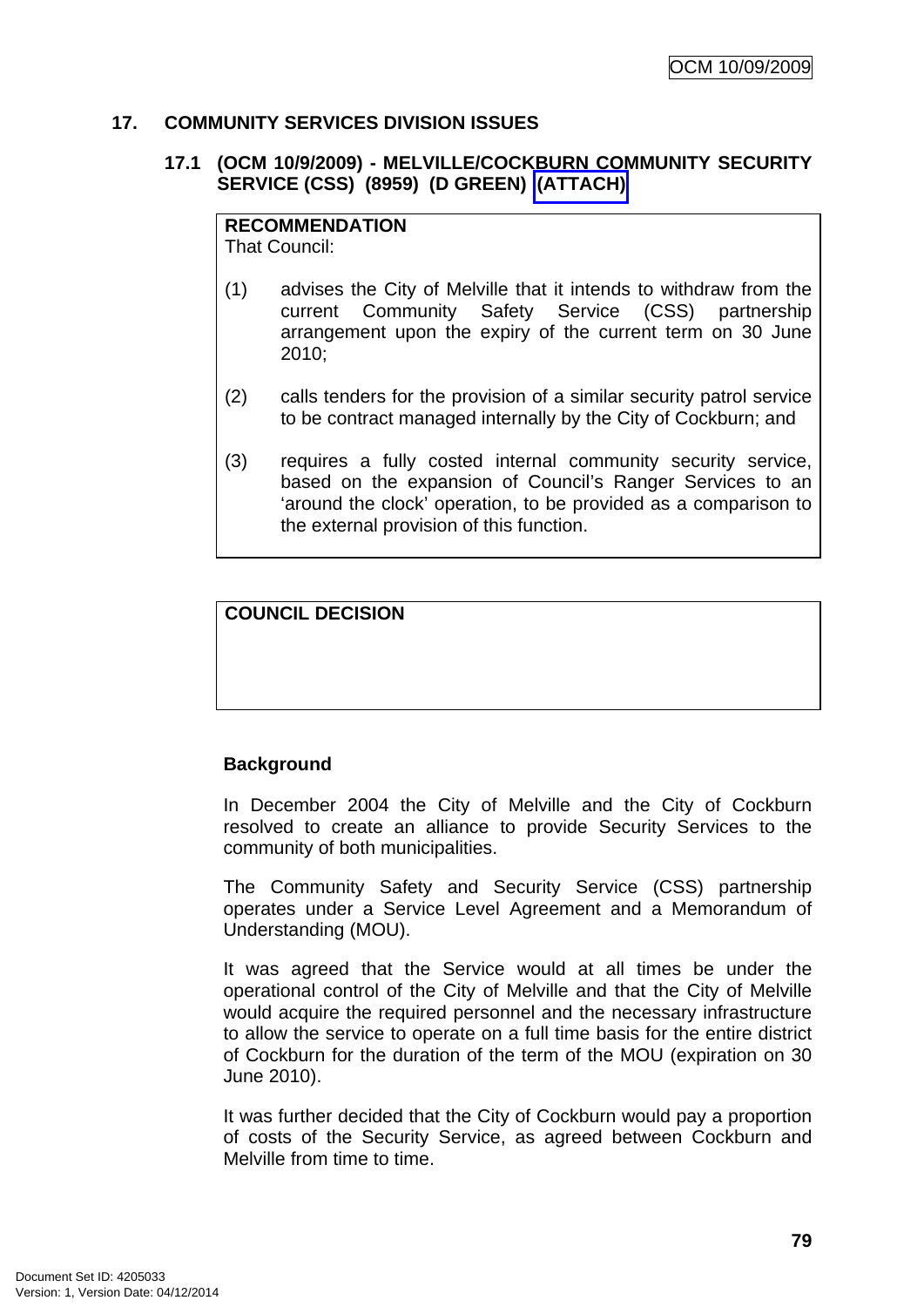The costs the City of Cockburn would incur under this arrangement are:

- Provision of 4 patrol vehicles, with 1 patrol officer per vehicle per shift
- 50% cost of a patrol vehicle for a Roving Patrol and 100% cost of 4 Patrol Officers per shift.
- 50% cost of a Team Leader per shift and Patrol Vehicle.
- 50% cost of one Customer Service Officer and 1 Administration Officer on an annual basis.
- 50% cost of Business Manager annual basis.
- 25% cost of Manager, Neighbourhood Amenity annual basis
- 54% of training costs.
- 54% of additional infrastructure cost.
- 54% of ancillary costs, ie. Fuel servicing etc.

### **Submission**

To call Tenders for the provision of a Security Patrol service to be contract managed by the City of Cockburn.

### **Report**

A comprehensive review of the current arrangements is considered appropriate, given that the MOU for the provision of the service expires on 30 June 2010.

The outcomes of the review are largely explained in the attachment, with the exception of the financial details, which are considered to be of a 'commercial-in-confidence' nature and have been provided to Elected Members under separate cover.

In summary, the review has identified the primary weakness of the current arrangement to be a lack of control over the operational methodology and standards adopted by the service. This is mainly as the result of the employees being deemed to be the responsibility of the service provider (City of Melville), which caused a number of difficulties related to operational issues which the City of Cockburn cannot have addressed satisfactorily. These matters are mostly due to a lack of flexibility in the service being able to provide a response to incidents and for situations which are perceived to be outside the discretion of patrol officers. This is quite often related to 'add on' services, such as attendance to gate or reserve closures after hours, which, while technically outside the scope of the arrangement, are considered to be a function which could be provided on a value added basis to reinforce the quality of the service.

Notwithstanding this, the review also noted that exponential cost increases in the provision of the service did not reflect an increase in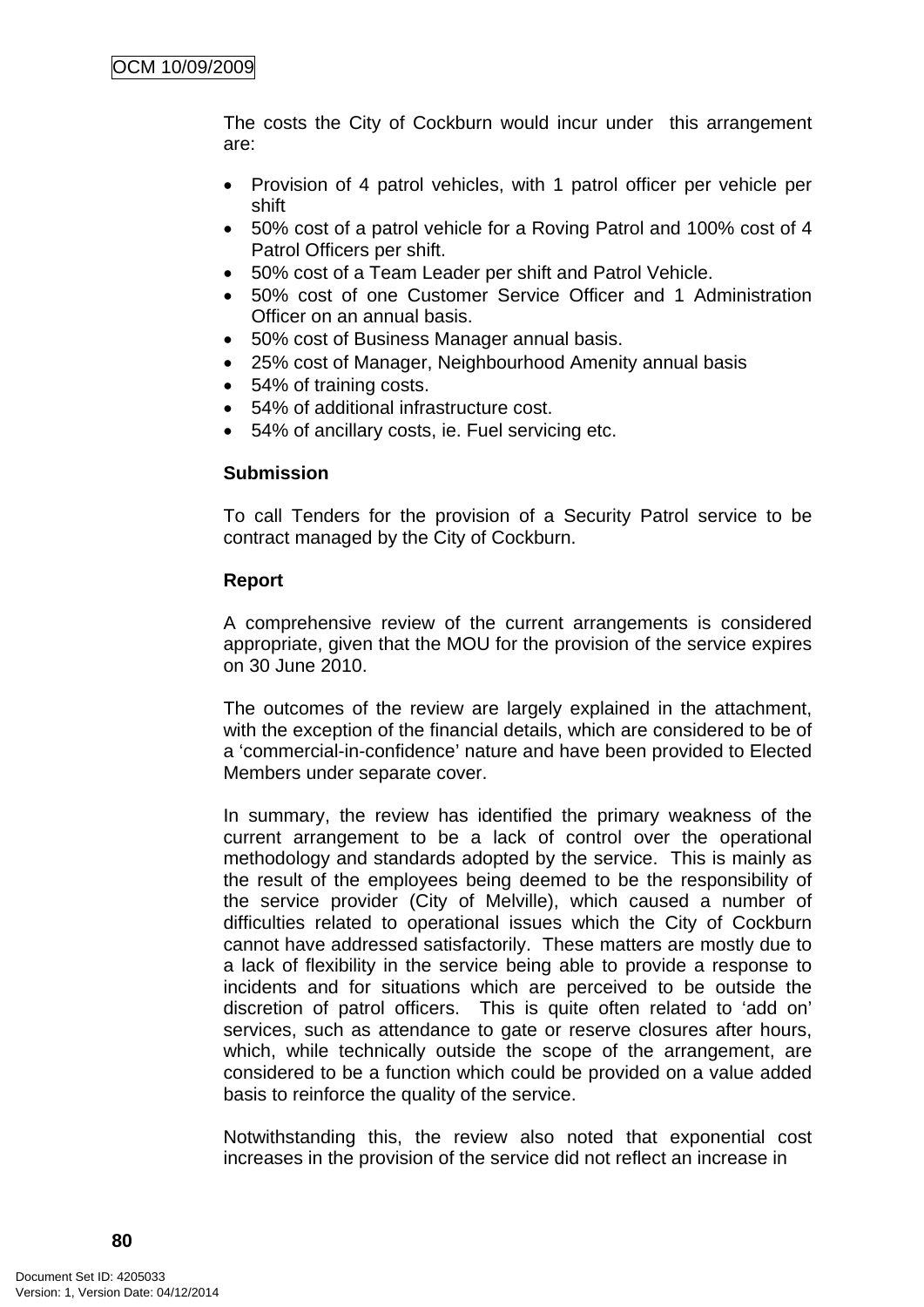either community satisfaction or incident responses by the service provider.

Overall, while the service has provided many positives in the community, the number of operational inadequacies of the service has led to the opinion that a more flexible arrangement could be sourced to deliver improved outcomes for Cockburn residents.

Feedback received from Elected Members relate mainly to the preferred method of delivering the service. Comments range from concern that the principle of resource sharing is being abandoned at a time when the industry is being encouraged to examine more opportunity for collaborative and co-operative service provision to being an opportunity to expand the expertise of current service units (eg. Ranger Services) to deliver a best value model based on knowledge and experience of incumbent employees.

In order to address these issues, it is imperative to ensure the service specifications are clear in their intent.

For this purpose, it is proposed that the service description will include the expected deliverables of the service through an extensive range of Key Performance Indicators necessary to fulfil the objectives of the organisation.

This will ensure that under any delivery model, the service will be able to demonstrate the achievement of its goals and its satisfactory attention to the needs of the organisation. It will also be able to clearly identify its capacity to deal with issues over which it has a degree of control and those which are not within its jurisdiction or ability to influence

It is expected that a more focussed Cockburn service will be able to work co-operatively with the Police Service on such occasions, however, there will also be a greater public awareness of the limitations of the service in dealing with criminal activity.

With this in mind, it is recommended that Council seeks expressions of interest to deliver a streamlined mobile security service focussed on the Cockburn community as a means of comparing standards and costs against that which could be provided by enhancing its in-house capacity.

Should Council accept this position, the City of Melville will be informed in Council's advice that it may wish to lodge an interest in continuing to provide this service to the City of Cockburn.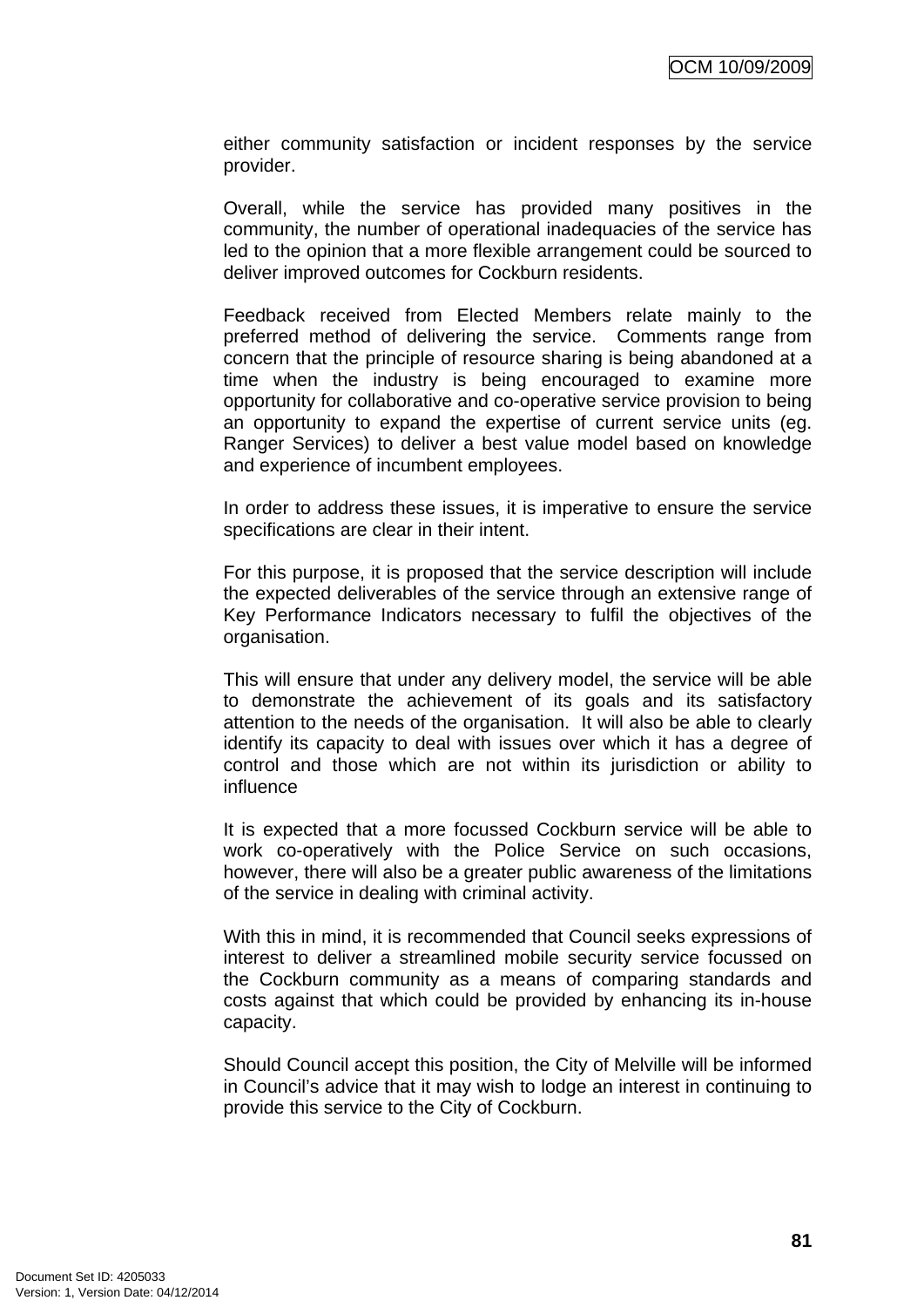### **Strategic Plan/Policy Implications**

#### **Lifestyle and Aspiration Achievement**

• To deliver our services and to manage resources in a way that is cost effective without compromising quality.

### **Budget/Financial Implications**

Annual cost estimates for a contracted service have been provided to Elected Members under separate cover compared to around \$2.1M levied for the current shared service arrangement. Cost will be funded by the security levy.

### **Legal Implications**

Sec.6.38(1) of the Local Government Act, 1995 and Regulation 54(d) of the Local Government (Financial Management) Regulations refer.

### **Community Consultation**

Since 2006, Council's Community Perceptions Survey has measured community satisfaction levels of Mobile Security Patrols in the City of Cockburn. The results are:

| 2006 | 65% respondent satisfaction; |
|------|------------------------------|
| 2007 | $60\%$ ;                     |
| 2008 | 55%; and                     |
| 2009 | 59%                          |

# **Attachment(s)**

- 1. 'Review of the Melville/Cockburn Community Security Service (CSS)' Report. (excluding Part 6)
- 2. Extract from Review of the Melville/Cockburn Community Security Service (CSS)' Report. (Part 6) – "Confidential" – (provided under separate cover)

### **Advice to Proponent(s)/Submissioners**

The City of Melville has been advised that this matter is to be considered at the 10 September 2009 Council Meeting.

### **Implications of Section 3.18(3) Local Government Act, 1995**

Local Government is able to provide security and surveillance services to the community and is to satisfy itself that any service it provides is managed efficiently and effectively.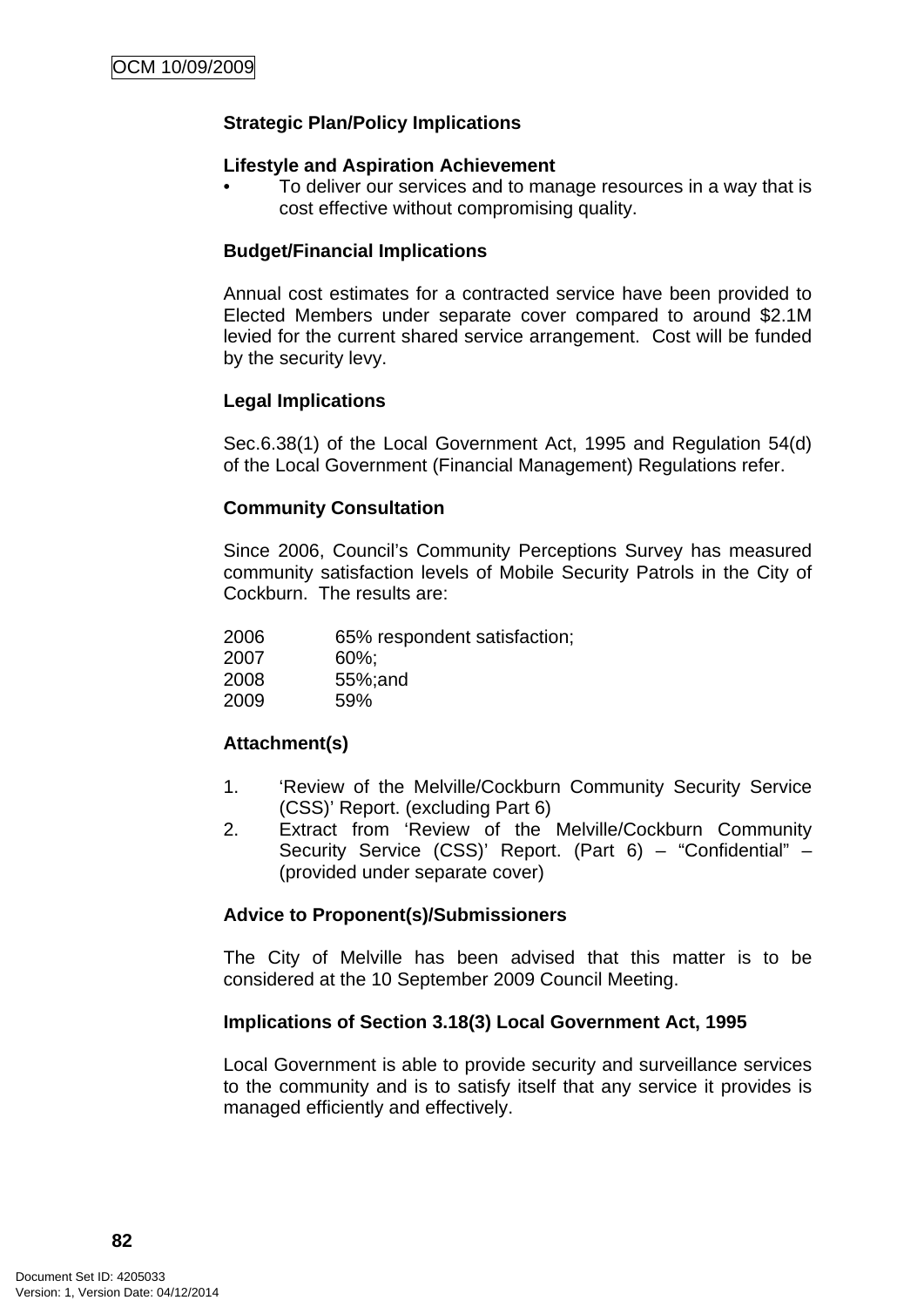### **17.2 (OCM 10/9/2009) - ADOPTION OF 'AGE FRIENDLY' STRATEGIC PLAN (8420) (D GREEN) (ATTACH)**

# **RECOMMENDATION**

That Council:

- (1) adopts the City of Cockburn 'Age Friendly' Strategic Plan, as attached to the Agenda; and
- (2) considers the potential for the development of identified facilities in future when considering options for the development/redevelopment of land which may be suitable for such purposes.

# **COUNCIL DECISION**

# **Background**

In March 2004, Bertram Healthcare Consulting was contracted by the City of Cockburn to undertake a Strategic Plan for Seniors. The Strategic Plan outlined community services, senior citizen's groups and accommodation facilities and identified current and future needs for senior's living within the Cockburn District.

In October 2007 this plan was reviewed in line with the World Health Organisation (WHO) guidelines for Global Age-Friendly Cities.

# **Submission**

To adopt a Strategic Plan for the provision of 'Age Friendly' services and facilities to the Cockburn community in the future.

# **Report**

During the consultation undertaken at the time of the original 2004 report the following issues were consistently highlighted as being key issues to be addressed in the development of any future strategy:

- **Insufficient affordable housing options and respite services;**
- **Insufficient home help services;**
- Access and funding issues related to current services;
- Social isolation;
- Lack of affordable and culturally appropriate social and recreational services;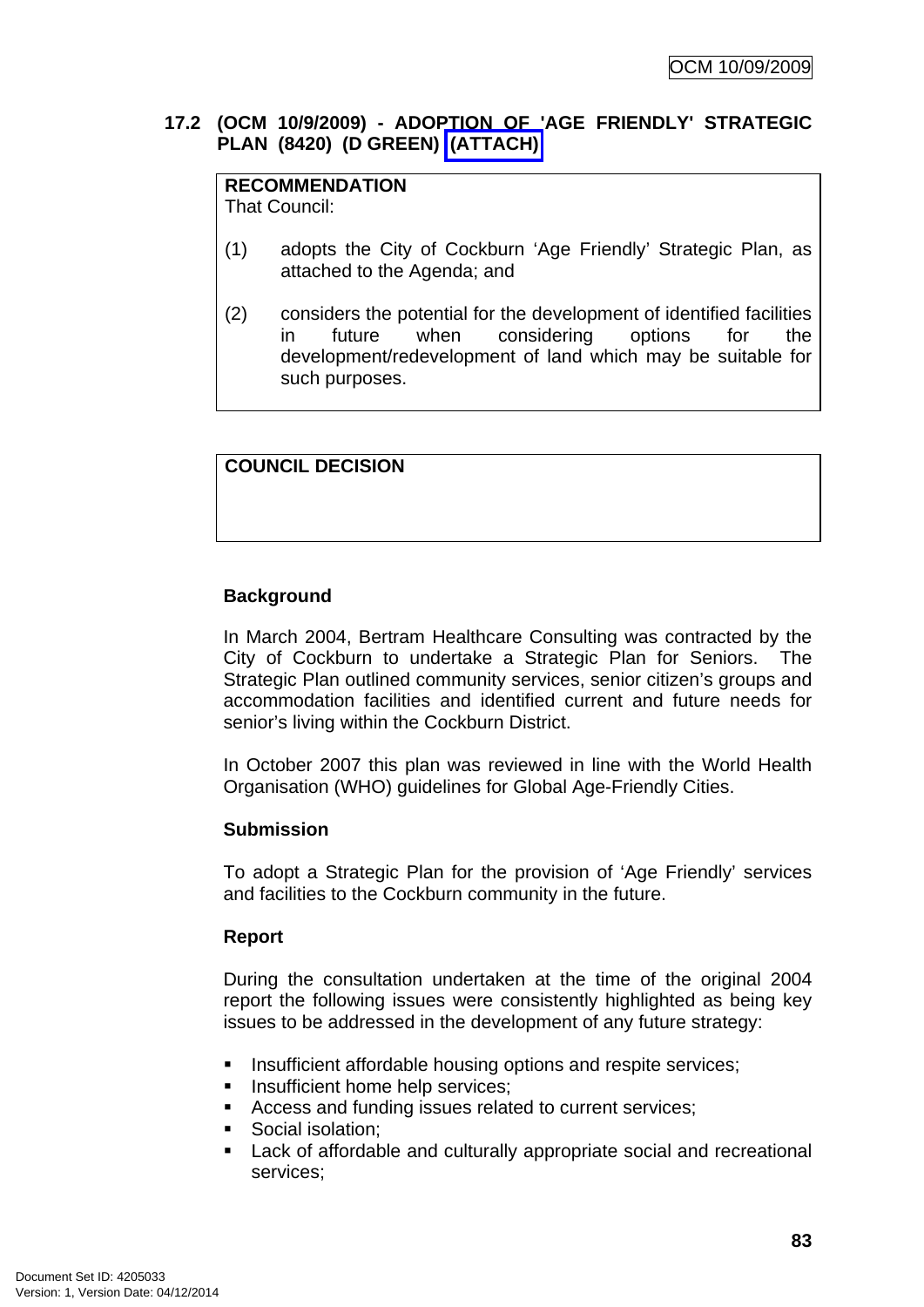- Lack of co-ordination of information and services supporting 'healthy ageing';
- **Lack of promotion of services that Council provide;**
- **Inadequate safety and security for some seniors both in home and** the community; and
- **Inadequate affordable access to public spaces, services and** events.

These needs have been developed into a comprehensive strategic plan for the City of Cockburn that reflects the principles and best practice outlined in the Global Age Friendly Cities: A Guide developed by the World Health Organisation.

With the most pressing need into the future likely to be associated with the accommodation of an ageing population, this matter has been identified as the highest priority in the Draft Plan.

While the City successfully partners with the Federal and State Governments to provide services and programmes aimed at supporting seniors to remain in home accommodation, there is a demonstrated shortfall in supported (high care) accommodation for those unable to continue to be self-sufficient.

In acknowledging that this is essentially a Federal Government responsibility, the reality is that governments at all levels are not in the 'business' of constructing and operating such facilities. The Commonwealth is able to identify where the demographic need for such facilities is likely to be the highest, but will not become directly involved in their provision. Rather, funding is provided to 'not for profit' agencies to subsidise the cost of these facilities. Local government is rarely involved as a provider of facilities but can assist by identifying and facilitating the provision of adequate land for the facilities.

From the City of Cockburn's point of view, it may be that opportunities could arise in the future for Council to participate in a significant way when development/redevelopment of landholdings in which Council has an interest are considered. Examples of such involvement could be the Phoenix Redevelopment Plan or the development of council owned land on Yangebup Road, Beeliar.

If adopted, all other issues identified in the Plan will continue to be addressed by Council in the manner and according to timeframes as detailed.

Additionally, the City will continue to seek opportunities for the increased provision of its current services and programs to the Cockburn community into the future.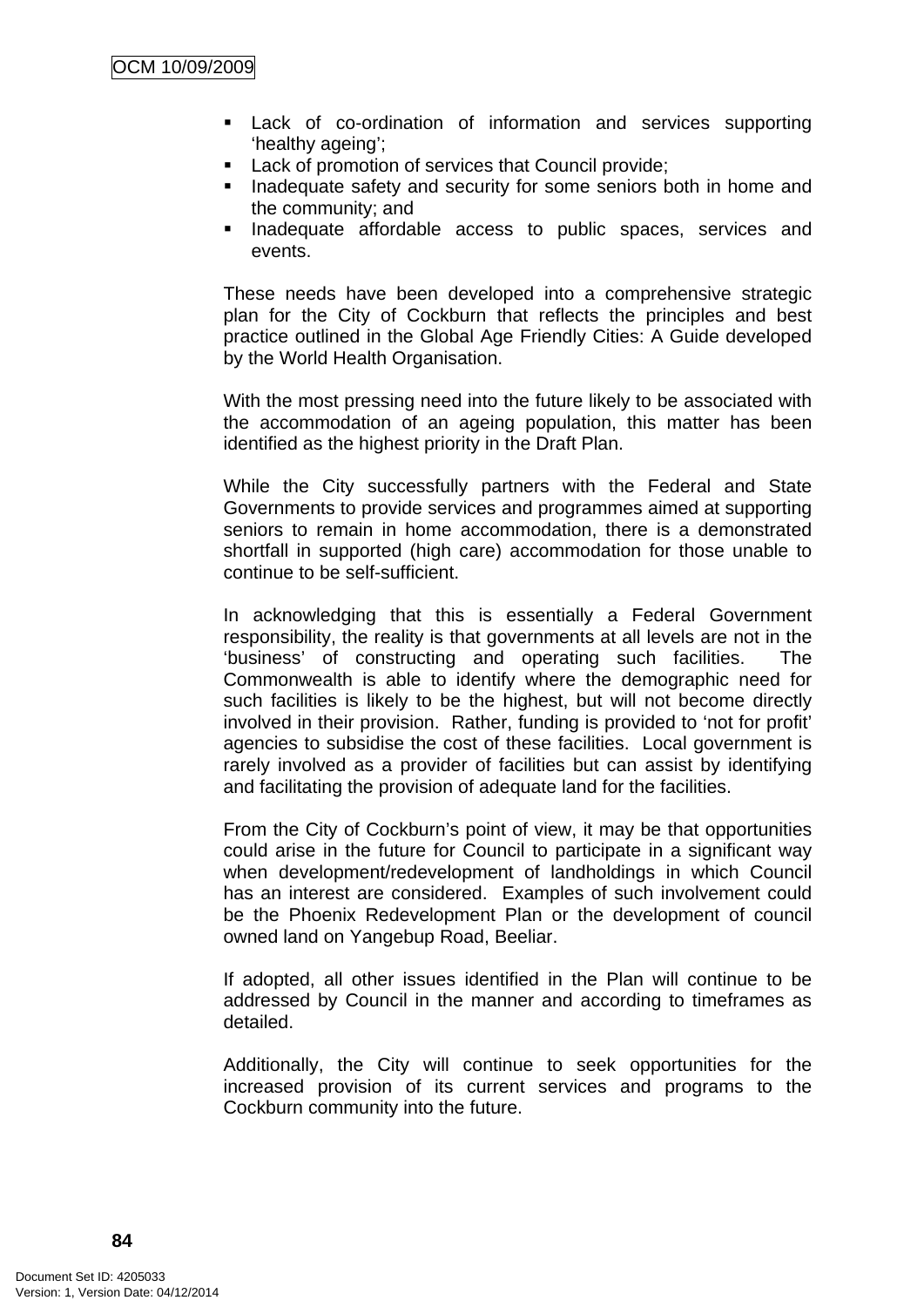### **Strategic Plan/Policy Implications**

#### **Lifestyle and Aspiration Achievement**

• To identify community needs, aspirations, expectations and priorities for services that are required to meet the changing demographics of the district.

### **Budget/Financial Implications**

As contained in the Plan.

### **Legal Implications**

Aged Care Act, 1997, refers.

### **Community Consultation**

Extensive community consultation was undertaken with Local and Regional Seniors Groups and organisations and Commonwealth and State Government agencies which assist local government in the provision of Seniors services and facilities.

### **Attachment(s)**

Draft 'Age Friendly' Strategic Plan.

### **Advice to Proponent(s)/Submissioners**

Stakeholders consulted in the preparation of the Plan have been advised that this matter is to be considered at the 10 September 2009 Council Meeting.

### **Implications of Section 3.18(3) Local Government Act, 1995**

The Commonwealth and State Governments are primarily responsible for Aged Care Services within the community. Significant funds are available for the provision of Aged Care Services and facilities and are available to both local government and private organisations to facilitate the localised provision under contract between the Federal/State Government and the Agency deemed by the funding body to be best placed to deliver the Government's preferred outcomes.

More recently, the City of Cockburn has accepted that government/private sector funding will not adequately provide for all Aged Care requirements in the future and significant capital and ongoing operational expenditure is incurred by Council to address identified requirements in the Community.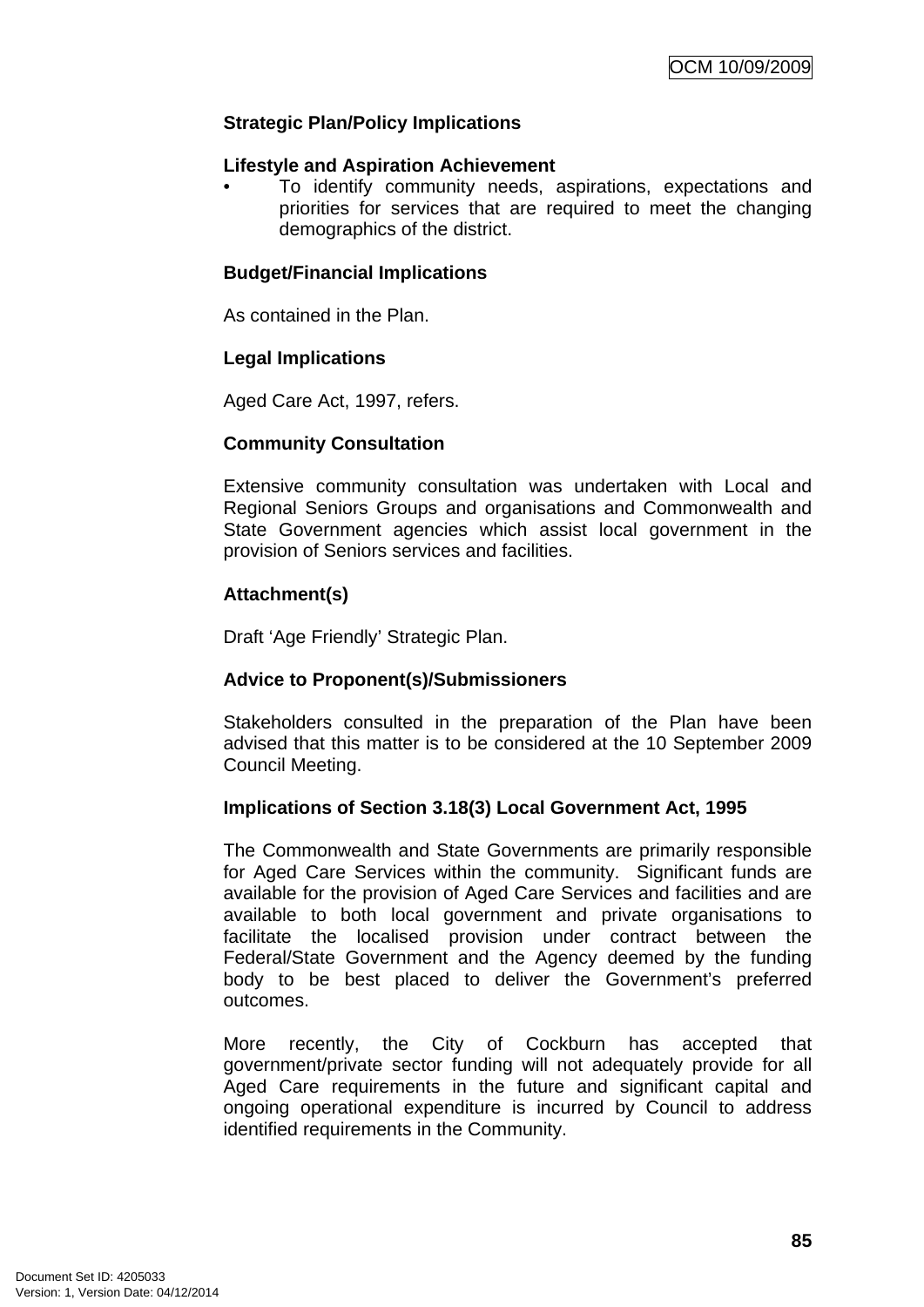### **18. EXECUTIVE DIVISION ISSUES**

### **18.1 (OCM 10/9/2009) - PROPOSED AMENDMENTS TO POLICY AES5 'PAYMENTS TO EMPLOYEES IN ADDITION TO CONTRACT OR AWARD' (2806) (M TOBIN) (ATTACH)**

#### **RECOMMENDATION**

That Council adopt proposed amendments to Policy AES5 'Payments to Employees in Addition to Contract or Award', as attached to the Agenda.

### **COUNCIL DECISION**

### **Background**

The current policy needs to be amended to change the word 'accumulated' to 'continuous' when referring to recognition of long periods of service.

### **Submission**

Council to adopt the revised Policy AES5 'Payments to Employees in Addition to Contract or Award'.

### **Report**

In August 2008 Council adopted changes to the Policy which recognised long periods of service with cash awards or additional leave. The wording was 'accumulated service' although the intention was that the service be continuous. Since the Policy was adopted the City has had cases of staff who claimed an entitlement to the additional payment even though they had once resigned from the City and returned some years later. The intention was to reward continuous service and for record-keeping purposes this is significantly easier to apply fairly and objectively. Employees who may have taken maternity leave or leave without pay are not disadvantaged by the change as their service is seen to be continuous. However, where employees resigned and completely left the employ of the City, the service is deemed to be broken.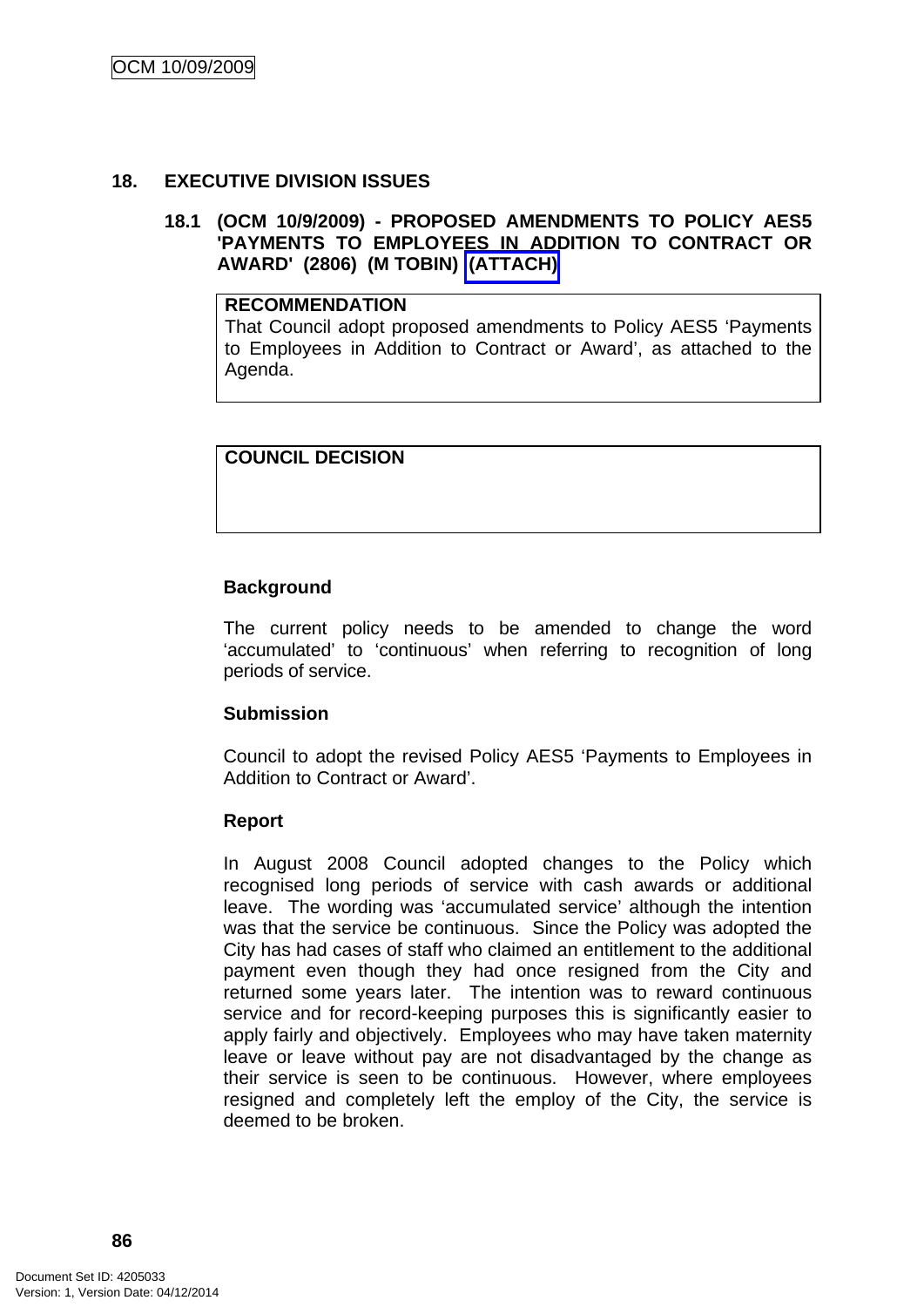### **Strategic Plan/Policy Implications**

### **Governance Excellence**

• To maintain a professional, well-trained and healthy workforce that is responsive to the community's needs.

### **Budget/Financial Implications**

The additional benefits are included in budgets.

### **Legal Implications**

The Policy is in accordance with current legislation.

### **Community Consultation**

N/A

### **Attachment(s)**

Proposed amended Policy AES5 "Payments to Employees in Addition to Contract or Award'.

### **Advice to Proponent(s)/Submissioners**

N/A

**Implications of Section 3.18(3) Local Government Act, 1995**

Nil.

### **19. MOTIONS OF WHICH PREVIOUS NOTICE HAS BEEN GIVEN**

### **20. NOTICES OF MOTION GIVEN AT THE MEETING FOR CONSIDERATION AT NEXT MEETING**

### **21. NEW BUSINESS OF AN URGENT NATURE INTRODUCED BY COUNCILLORS OR OFFICERS**